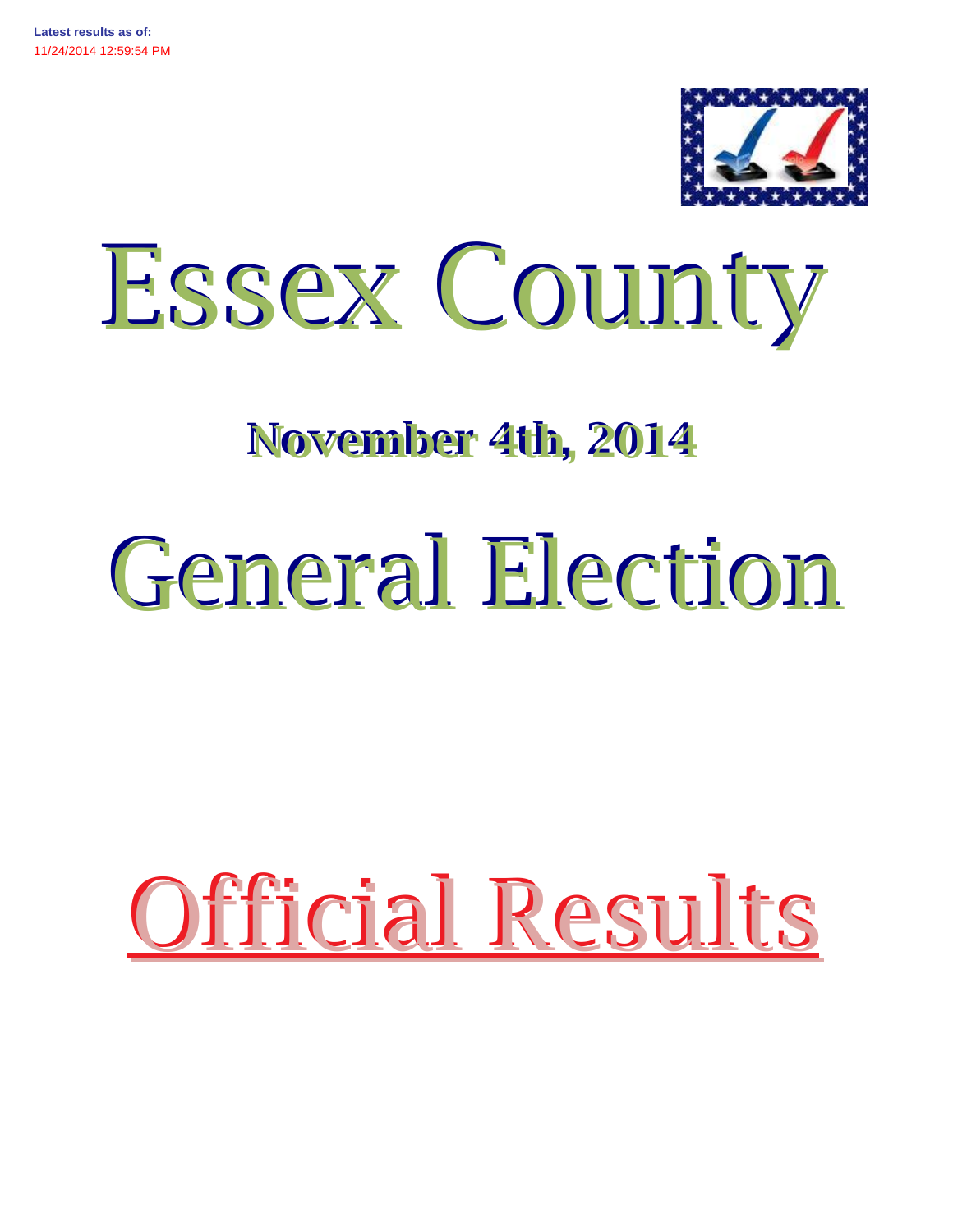| PROPOSAL NUMBER ONE |      |       |  |  |  |  |
|---------------------|------|-------|--|--|--|--|
| <b>YES</b>          | 4455 | 55.2% |  |  |  |  |
| NΟ                  | 3609 | 44.8% |  |  |  |  |

| PROPOSAL NUMBER ONE | <b>PROPOSAL NUMBER TWO</b> | <b>PROPOSAL NUMBER THREE</b> |
|---------------------|----------------------------|------------------------------|
| <b>YES</b>          | YES                        | <b>YES</b>                   |
| 55.2%               | 74.7%                      | 56.4%                        |
| 4455                | 6183                       | 4783                         |
| <b>NO</b>           | 25.3%                      | 43.6%                        |
| 44.8%               | NΟ                         | NO.                          |
| 3609                | 2095                       | 3701                         |

| PROPOSAL NUMBER THRFF |      |       |  |  |  |
|-----------------------|------|-------|--|--|--|
| YFS                   | 4783 | 56.4% |  |  |  |
| NΟ                    | 3701 | 43.6% |  |  |  |

| <b>GOVERNOR AND LIEUTENANT GOVERNOR</b> |      |       |
|-----------------------------------------|------|-------|
| Andrew M. Cuomo and Kathy C Hochul      | 5722 | 53.1% |
| Rob Astorino and Chris Moss             | 4422 | 41.0% |
| Howie Hawkins and Brian P. Jones        | 569  | 5.3%  |
| Steven Cohn and Bobby K. Kalotee        | 14   | 0.1%  |
| Michael McDermott and Chris Edes        | 58   | 0.5%  |
| <b>COMPTROLLER</b>                      |      |       |
| Thomas P. DiNapoli                      | 5475 | 54.8% |
| Robert Antonacci                        | 3977 | 39.8% |
| Theresa M. Portelli                     | 428  | 4.3%  |
| <b>John Clifton</b>                     | 113  | 1.1%  |
| <b>ATTORNEY GENERAL</b>                 |      |       |
| Fric T. Schneiderman                    | 4272 | 42.7% |
| John Cahill                             | 5295 | 53.0% |
| Ramon Jimenez                           | 322  | 3.2%  |
| Carl E. Person                          | 104  | 1.0%  |

| REPRESENTATIVE IN CONGRESS 21st DIST |      |      |       |
|--------------------------------------|------|------|-------|
| Aaron G. Woolf                       | 5018 |      | 45.3% |
| Flise M. Stefanik                    |      | 4694 | 42.4% |
| Matthew J. Funiciello                |      | 1357 | 12.3% |
| <b>STATE SENATOR 45th DIST</b>       |      |      |       |
| Elizabeth O'C Little                 | 8996 |      | 100%  |
| <b>MEMBER OF ASSEMBLY 114th DIST</b> |      |      |       |
| Daniel G. Stec                       | 7949 |      | 100%  |
| <b>COUNTY TREASURER</b>              |      |      |       |
| Michael G. Diskin                    | 7586 |      | 100%  |
| <b>SHERIFF</b>                       |      |      |       |
| Richard C. Cutting                   | 8057 |      | 100%  |
| <b>COUNTY CORONER</b>                |      |      |       |
| <b>Walter S. Marvin III</b>          |      | 6412 | 34.2% |
| Paul D. Connery                      |      | 6243 | 33.3% |
| Kellie M. Valentine                  |      | 6072 | 32.4% |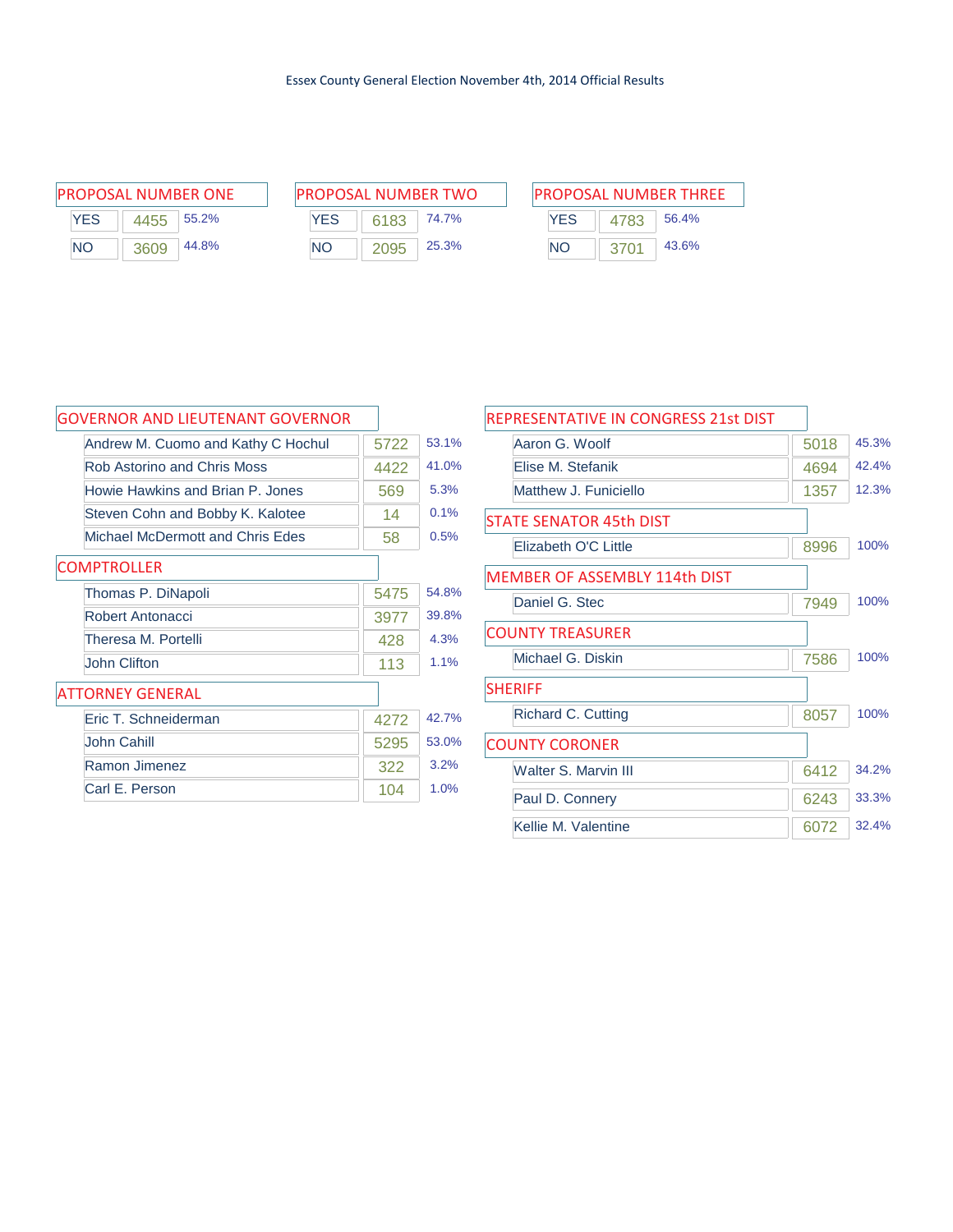# CHESTERFIELD Assy Dist 114th - Cong Dist 21st

| <b>PROPOSAL NUMBER ONE</b> |     |       |  |  |  |  |  |
|----------------------------|-----|-------|--|--|--|--|--|
| YFS                        | 307 | 56.5% |  |  |  |  |  |
| NΟ                         | 236 | 43.5% |  |  |  |  |  |

| <b>PROPOSAL NUMBER TWO</b> |     |       |  |  |  |  |
|----------------------------|-----|-------|--|--|--|--|
| <b>YFS</b>                 | 399 | 72.7% |  |  |  |  |
| NO.                        | 150 | 27.3% |  |  |  |  |

| PROPOSAL NUMBER ONE       | <b>PROPOSAL NUMBER TWO</b> |     |       | <b>PROPOSAL NUMBER THREE</b> |            |  |       |  |
|---------------------------|----------------------------|-----|-------|------------------------------|------------|--|-------|--|
| <b>YES</b><br>56.5%       | YES                        | 399 | 72.7% |                              | <b>YES</b> |  | 58.6% |  |
| 43.5%<br><b>NO</b><br>236 | <b>NO</b>                  | 150 | 27.3% | NC                           |            |  | 41.4% |  |

| GOVERNOR AND LIEUTENANT GOVERNOR   |     |       |
|------------------------------------|-----|-------|
| Andrew M. Cuomo and Kathy C Hochul | 342 | 49.2% |
| Rob Astorino and Chris Moss        | 312 | 44.9% |
| Howie Hawkins and Brian P. Jones   | 36  | 5.2%  |
| Steven Cohn and Bobby K. Kalotee   | 2   | 0.3%  |
| Michael McDermott and Chris Edes   | 3   | 0.4%  |
| <b>COMPTROLLER</b>                 |     |       |
| Thomas P. DiNapoli                 | 389 | 58.0% |
| Robert Antonacci                   | 252 | 37.6% |
| Theresa M. Portelli                | 26  | 3.9%  |
| John Clifton                       | 4   | 0.6%  |
| <b>ATTORNEY GENERAL</b>            |     |       |
| Eric T. Schneiderman               | 289 | 44.1% |
| John Cahill                        | 339 | 51.8% |
| Ramon Jimenez                      | 19  | 2.9%  |
| Carl E. Person                     | 8   | 1.2%  |

| REPRESENTATIVE IN CONGRESS 21st DIST |     |       |
|--------------------------------------|-----|-------|
| Aaron G. Woolf                       | 323 | 44.4% |
| Elise M. Stefanik                    | 323 | 44.4% |
| Matthew J. Funiciello                | 82  | 11.3% |
| <b>STATE SENATOR 45th DIST</b>       |     |       |
| Elizabeth O'C Little                 | 564 | 100%  |
| MEMBER OF ASSEMBLY 114th DIST        |     |       |
| Daniel G. Stec                       | 512 | 100%  |
| <b>COUNTY TREASURER</b>              |     |       |
| Michael G. Diskin                    | 483 | 100%  |
| <b>SHERIFF</b>                       |     |       |
| Richard C. Cutting                   | 531 | 100%  |
| <b>COUNTY CORONER</b>                |     |       |
| Walter S. Marvin III                 | 408 | 33.9% |
| Paul D. Connery                      | 402 | 33.4% |
| Kellie M. Valentine                  | 392 | 32.6% |
| <b>TOWN JUSTICE</b>                  |     |       |
| Kim P. Rennie                        | 535 | 100%  |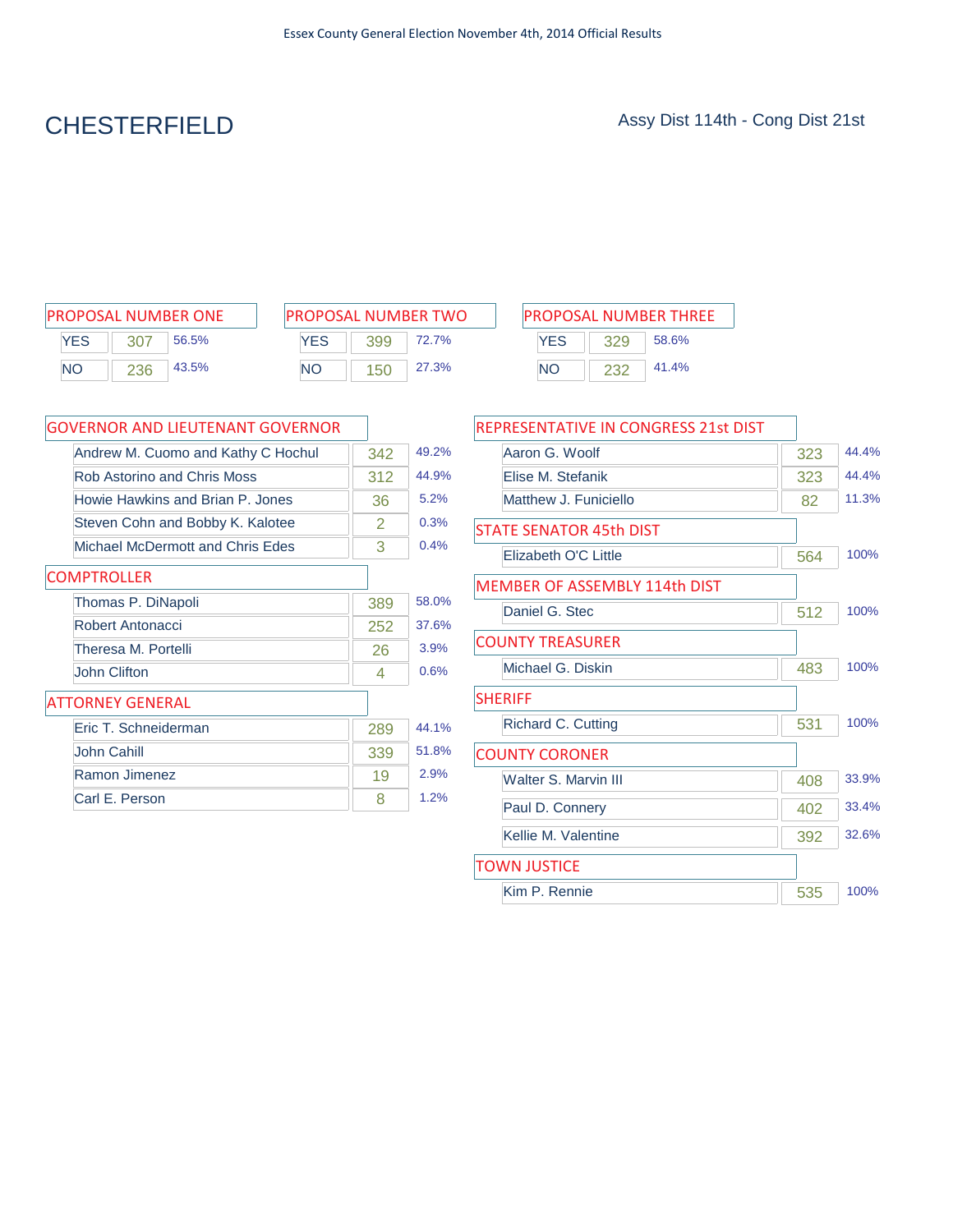### **CHESTERFIELD** ED#: **1**

| <b>PROPOSAL NUMBER ONE</b> |    |            | <b>PROPOSAL NUMBER TWO</b> | <b>PROPOSAL NUMBER THREE</b> |    |  |
|----------------------------|----|------------|----------------------------|------------------------------|----|--|
| YES                        |    | <b>YES</b> |                            | YES                          |    |  |
| <b>NO</b>                  | 62 | <b>NO</b>  |                            | NΟ                           | 68 |  |
|                            |    |            |                            |                              |    |  |

### GOVERNOR AND LIEUTENANT GOVERNOR

|        | GOVERNOR AND LIEUTENANT GOVERNOR       |                |                |
|--------|----------------------------------------|----------------|----------------|
|        | 1A: Andrew M. Cuomo and Kathy C Hochul | 92             | <b>DEM</b>     |
|        | 1D: Andrew M. Cuomo and Kathy C Hochul | 6              | <b>WOR</b>     |
|        | 1E: Andrew M. Cuomo and Kathy C Hochul | 5              | <b>IND</b>     |
|        | 1G: Andrew M. Cuomo and Kathy C Hochul | 1              | <b>WEP</b>     |
|        | 1B: Rob Astorino and Chris Moss        | 81             | <b>REP</b>     |
|        | 1C: Rob Astorino and Chris Moss        | 6              | <b>CON</b>     |
|        | 11: Rob Astorino and Chris Moss        | $\overline{2}$ | <b>SCC</b>     |
|        | 1F: Howie Hawkins and Brian P. Jones   | 15             | <b>GRE</b>     |
|        | 1H: Steven Cohn and Bobby K. Kalotee   | 1              | <b>SAP</b>     |
|        | 21: Michael McDermott and Chris Edes   | $\overline{2}$ | <b>LBT</b>     |
|        | <b>COMPTROLLER</b>                     |                |                |
| 3A:    | Thomas P. DiNapoli                     | 109            | <b>DEM</b>     |
| 3D:    | Thomas P. DiNapoli                     | 12             | <b>WOR</b>     |
| 3E:    | Thomas P. DiNapoli                     | 6              | <b>IND-WEP</b> |
| 3B:    | Robert Antonacci                       | 65             | <b>REP</b>     |
|        | 3C: Robert Antonacci                   | $\overline{7}$ | <b>CON-SCC</b> |
|        | 3F: Theresa M. Portelli                | 9              | <b>GRE</b>     |
| $31$ : | John Clifton                           | 1              | <b>LBT</b>     |
|        | <b>ATTORNEY GENERAL</b>                |                |                |
|        | 4A: Eric T. Schneiderman               | 85             | <b>DEM</b>     |
|        | 4D: Eric T. Schneiderman               | 4              | <b>WOR</b>     |
|        | 4E: Eric T. Schneiderman               | 1              | <b>IND-WEP</b> |
|        | 4B: John Cahill                        | 91             | <b>REP</b>     |
|        | 4C: John Cahill                        | 12             | <b>CON-SCC</b> |
|        | 4F: Ramon Jimenez                      | 7              | <b>GRE</b>     |
|        | 4I: Carl E. Person                     | 1              | LBT            |

| <b>PROPOSAL NUMBER THREE</b> |    |  |  |
|------------------------------|----|--|--|
| <b>YFS</b>                   |    |  |  |
| NΟ                           | 68 |  |  |

### REPRESENTATIVE IN CONGRESS 21st DIST

 $\overline{\phantom{a}}$ 

| 5A: Aaron G. Woolf                   | 95  | <b>DEM</b> |
|--------------------------------------|-----|------------|
| 5D: Aaron G. Woolf                   | 10  | <b>WOR</b> |
| 5B: Elise M. Stefanik                | 85  | <b>REP</b> |
| 5C: Elise M. Stefanik                | 8   | <b>CON</b> |
| 5E: Elise M. Stefanik                | 1   | <b>IND</b> |
| 5F: Matthew J. Funiciello            | 21  | <b>GRE</b> |
| <b>STATE SENATOR 45th DIST</b>       |     |            |
| 6B: Elizabeth O'C Little             | 142 | <b>REP</b> |
| 6C: Elizabeth O'C Little             | 12  | <b>CON</b> |
| 6E: Elizabeth O'C Little             | 28  | <b>IND</b> |
| <b>MEMBER OF ASSEMBLY 114th DIST</b> |     |            |
| 7B: Daniel G. Stec                   | 127 | <b>REP</b> |
| 7C: Daniel G. Stec                   | 12  | <b>CON</b> |
| 7E: Daniel G. Stec                   | 25  | <b>IND</b> |
| <b>COUNTY TREASURER</b>              |     |            |
| 8B: Michael G. Diskin                | 155 | <b>REP</b> |
| <b>SHERIFF</b>                       |     |            |
| 9B: Richard C. Cutting               | 150 | <b>REP</b> |
| 9C: Richard C. Cutting               | 16  | <b>CON</b> |
| <b>COUNTY CORONER</b>                |     |            |
| 10B: Walter S. Marvin III            | 137 | <b>REP</b> |
| 11B: Paul D. Connery                 | 128 | <b>REP</b> |
| 12B: Kellie M. Valentine             | 127 | <b>REP</b> |
| <b>TOWN JUSTICE</b>                  |     |            |
| 13B: Kim P. Rennie                   | 168 | <b>REP</b> |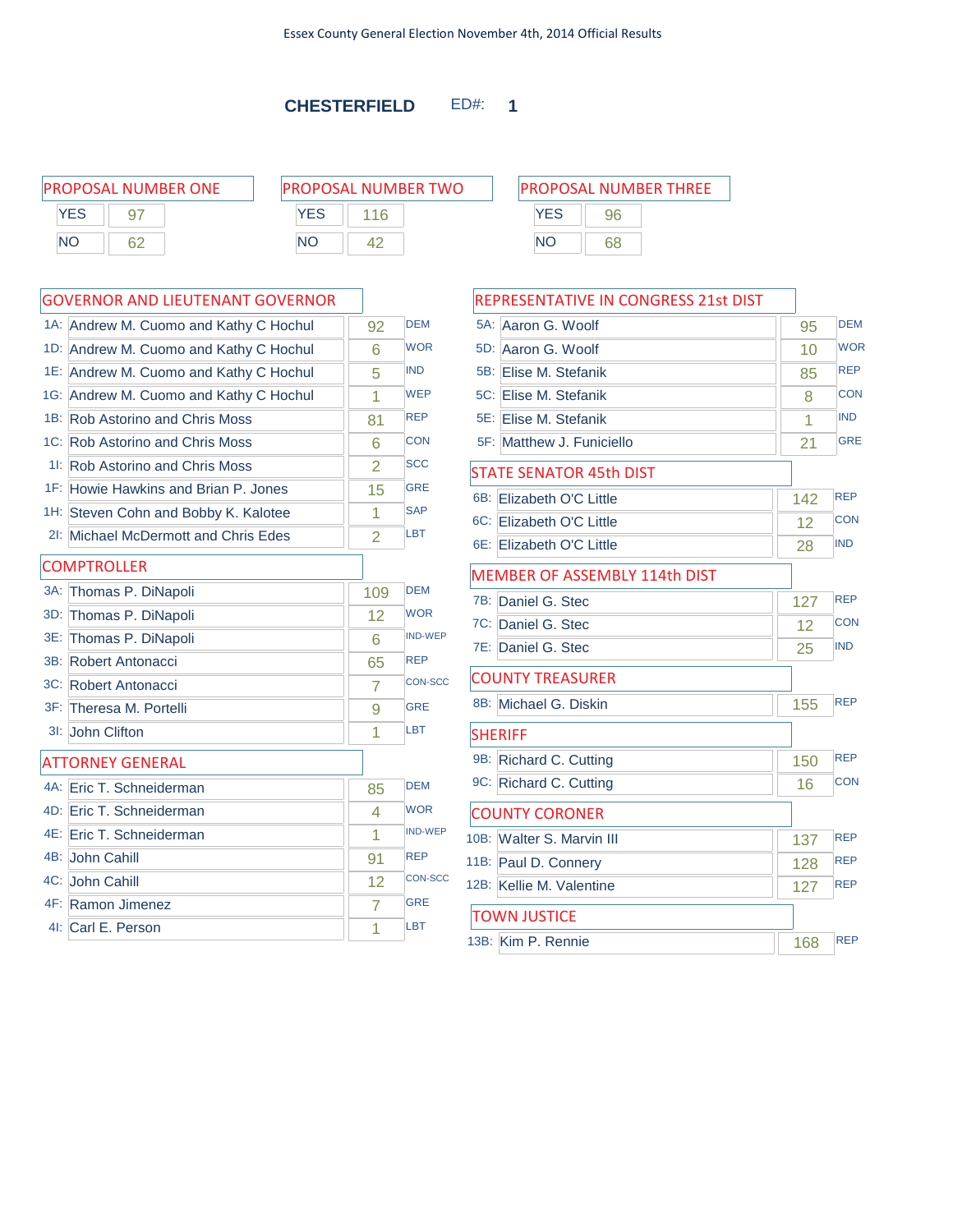### **CHESTERFIELD** ED#: **2**

|     | <b>PROPOSAL NUMBER ONE</b> |     | <b>PROPOSAL NUMBER TWO</b> |            | <b>PROPOSAL NUMBER THREE</b> |  |
|-----|----------------------------|-----|----------------------------|------------|------------------------------|--|
| YES |                            | YES |                            | <b>YES</b> | 193                          |  |
| NΟ  | 49                         | ΝC  |                            | ΝC         | 143                          |  |

| PROPOSAL NUMBER TWO |     |  |  |
|---------------------|-----|--|--|
| <b>YFS</b>          | 233 |  |  |
| NΟ                  |     |  |  |

|        | 1A: Andrew M. Cuomo and Kathy C Hochul | 163 | <b>DEM</b>     |
|--------|----------------------------------------|-----|----------------|
| 1D:    | Andrew M. Cuomo and Kathy C Hochul     | 7   | <b>WOR</b>     |
|        | 1E: Andrew M. Cuomo and Kathy C Hochul | 10  | <b>IND</b>     |
|        | 1G: Andrew M. Cuomo and Kathy C Hochul | 8   | <b>WEP</b>     |
|        | 1B: Rob Astorino and Chris Moss        | 169 | <b>REP</b>     |
|        | 1C: Rob Astorino and Chris Moss        | 15  | <b>CON</b>     |
|        | 11: Rob Astorino and Chris Moss        | 5   | <b>SCC</b>     |
|        | 1F: Howie Hawkins and Brian P. Jones   | 13  | <b>GRE</b>     |
|        | 1H: Steven Cohn and Bobby K. Kalotee   | 1   | <b>SAP</b>     |
| $2!$ : | Michael McDermott and Chris Edes       | 1   | <b>LBT</b>     |
|        | <b>COMPTROLLER</b>                     |     |                |
| $3A$ : | Thomas P. DiNapoli                     | 167 | <b>DEM</b>     |
| 3D:    | Thomas P. DiNapoli                     | 13  | <b>WOR</b>     |
|        | 3E: Thomas P. DiNapoli                 | 16  | <b>IND-WEP</b> |
|        | 3B: Robert Antonacci                   | 140 | <b>REP</b>     |
|        | 3C: Robert Antonacci                   | 17  | <b>CON-SCC</b> |
|        | 3F: Theresa M. Portelli                | 14  | <b>GRE</b>     |
| $31$ : | John Clifton                           | 3   | LBT            |
|        | <b>ATTORNEY GENERAL</b>                |     |                |
|        | 4A: Eric T. Schneiderman               | 127 | <b>DEM</b>     |
|        | 4D: Eric T. Schneiderman               | 13  | <b>WOR</b>     |
|        | 4E: Eric T. Schneiderman               | 9   | <b>IND-WEP</b> |
|        | 4B: John Cahill                        | 175 | <b>REP</b>     |
|        | 4C: John Cahill                        | 27  | <b>CON-SCC</b> |
|        | 4F: Ramon Jimenez                      | 9   | <b>GRE</b>     |
|        | 4I: Carl E. Person                     | 6   | LBT            |

| <b>PROPOSAL NUMBER THREE</b> |     |  |  |  |
|------------------------------|-----|--|--|--|
| <b>YFS</b>                   | 193 |  |  |  |
| NΟ                           | 143 |  |  |  |

| REPRESENTATIVE IN CONGRESS 21st DIST |     |            |
|--------------------------------------|-----|------------|
| 5A: Aaron G. Woolf                   | 151 | <b>DEM</b> |
| 5D: Aaron G. Woolf                   | 11  | <b>WOR</b> |
| 5B: Elise M. Stefanik                | 180 | <b>REP</b> |
| 5C: Elise M. Stefanik                | 12  | <b>CON</b> |
| 5E: Elise M. Stefanik                | 5   | <b>IND</b> |
| 5F: Matthew J. Funiciello            | 53  | <b>GRE</b> |
| <b>STATE SENATOR 45th DIST</b>       |     |            |
| 6B: Elizabeth O'C Little             | 251 | <b>REP</b> |
| 6C: Elizabeth O'C Little             | 22  | <b>CON</b> |
| 6E: Elizabeth O'C Little             | 44  | <b>IND</b> |
| <b>MEMBER OF ASSEMBLY 114th DIST</b> |     |            |
| 7B: Daniel G. Stec                   | 222 | <b>REP</b> |
| 7C: Daniel G. Stec                   | 21  | CON        |
| 7E: Daniel G. Stec                   | 38  | <b>IND</b> |
| <b>COUNTY TREASURER</b>              |     |            |
| 8B: Michael G. Diskin                | 265 | <b>REP</b> |
| <b>SHERIFF</b>                       |     |            |
| 9B: Richard C. Cutting               | 256 | <b>REP</b> |
| 9C: Richard C. Cutting               | 39  | <b>CON</b> |
| <b>COUNTY CORONER</b>                |     |            |
| 10B: Walter S. Marvin III            | 216 | <b>REP</b> |
| 11B: Paul D. Connery                 | 223 | <b>REP</b> |
| 12B: Kellie M. Valentine             | 215 | <b>REP</b> |
| <b>TOWN JUSTICE</b>                  |     |            |
| 13B: Kim P. Rennie                   | 296 | <b>REP</b> |
|                                      |     |            |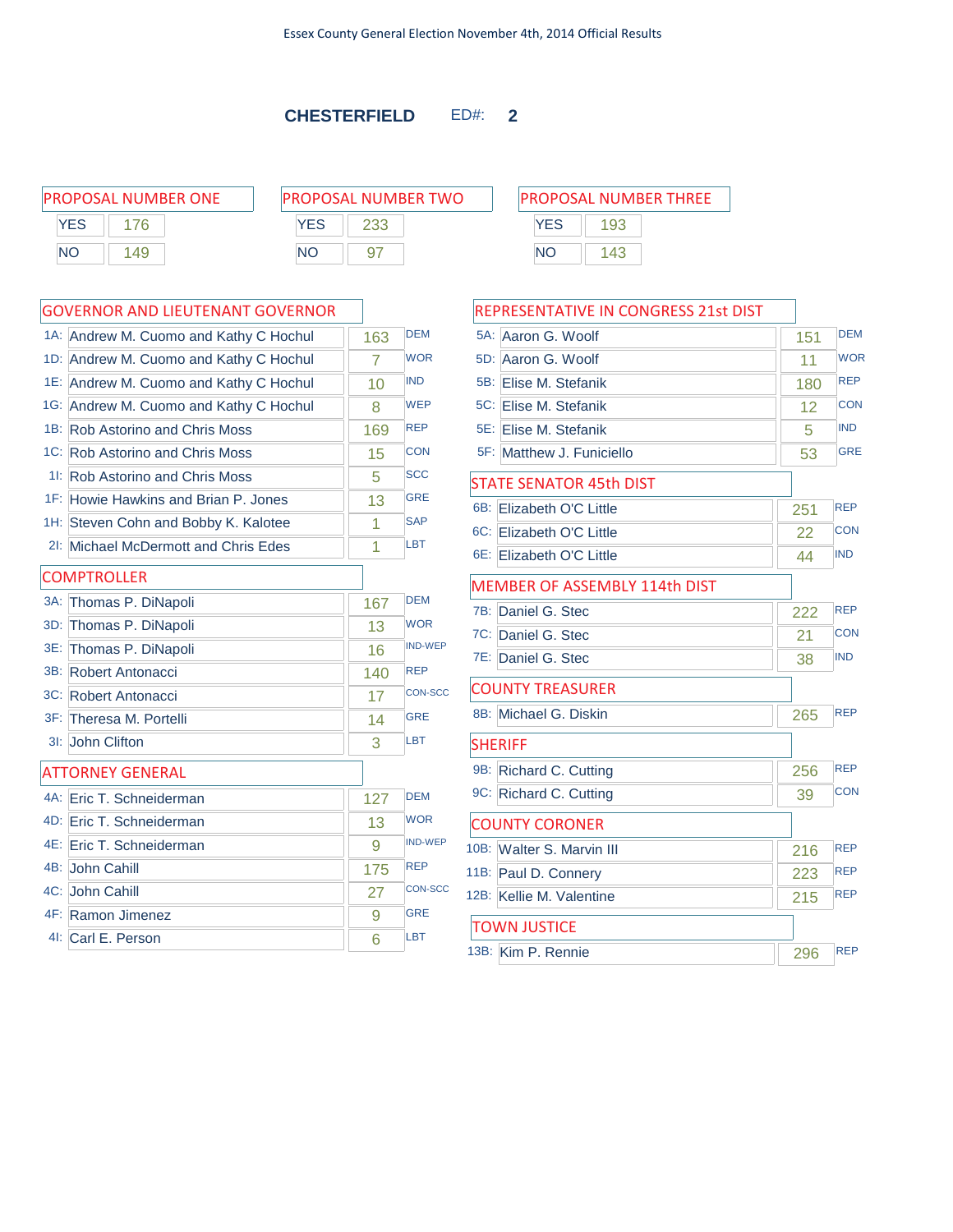### **CHESTERFIELD** ED#: **4**

PROPOSAL NUMBER ONE P **YES** 34 NO 25

| ROPOSAL NUMBER TWO |    |  |  |
|--------------------|----|--|--|
| <b>YES</b>         | 50 |  |  |
| NΟ                 |    |  |  |

|     | 1A: Andrew M. Cuomo and Kathy C Hochul | 42             | <b>DEM</b>     |
|-----|----------------------------------------|----------------|----------------|
|     | 1D: Andrew M. Cuomo and Kathy C Hochul | $\overline{2}$ | <b>WOR</b>     |
|     | 1E: Andrew M. Cuomo and Kathy C Hochul | 5              | <b>IND</b>     |
|     | 1G: Andrew M. Cuomo and Kathy C Hochul | 1              | <b>WEP</b>     |
|     | 1B: Rob Astorino and Chris Moss        | 28             | <b>REP</b>     |
|     | 1C: Rob Astorino and Chris Moss        | 5              | <b>CON</b>     |
|     | 11: Rob Astorino and Chris Moss        | 1              | <b>SCC</b>     |
|     | 1F: Howie Hawkins and Brian P. Jones   | 8              | <b>GRE</b>     |
|     | 1H: Steven Cohn and Bobby K. Kalotee   | $\Omega$       | <b>SAP</b>     |
|     | 21: Michael McDermott and Chris Edes   | 0              | LBT            |
|     | <b>COMPTROLLER</b>                     |                |                |
|     | 3A: Thomas P. DiNapoli                 | 58             | <b>DEM</b>     |
| 3D: | Thomas P. DiNapoli                     | 4              | <b>WOR</b>     |
|     | 3E: Thomas P. DiNapoli                 | 4              | <b>IND-WEP</b> |
|     | 3B: Robert Antonacci                   | 19             | <b>REP</b>     |
|     | 3C: Robert Antonacci                   | 4              | <b>CON-SCC</b> |
|     | 3F: Theresa M. Portelli                | 3              | <b>GRE</b>     |
|     | 31: John Clifton                       | $\Omega$       | LBT            |
|     | <b>ATTORNEY GENERAL</b>                |                |                |
|     | 4A: Eric T. Schneiderman               | 44             | <b>DEM</b>     |
|     | 4D: Eric T. Schneiderman               | $\overline{2}$ | <b>WOR</b>     |
|     | 4E: Eric T. Schneiderman               | 4              | <b>IND-WEP</b> |
|     | 4B: John Cahill                        | 30             | <b>REP</b>     |
|     | 4C: John Cahill                        | 4              | <b>CON-SCC</b> |
|     | 4F: Ramon Jimenez                      | 3              | <b>GRE</b>     |
|     | 41: Carl E. Person                     | 1              | <b>LBT</b>     |

| PROPOSAL NUMBER THREE |    |  |  |
|-----------------------|----|--|--|
| <b>YES</b>            | 40 |  |  |
| NΟ                    |    |  |  |

| REPRESENTATIVE IN CONGRESS 21st DIST |    |            |
|--------------------------------------|----|------------|
| 5A: Aaron G. Woolf                   | 52 | <b>DEM</b> |
| 5D: Aaron G. Woolf                   | 4  | <b>WOR</b> |
| 5B: Elise M. Stefanik                | 27 | <b>REP</b> |
| 5C: Elise M. Stefanik                | 4  | CON        |
| 5E: Elise M. Stefanik                | 1  | <b>IND</b> |
| 5F: Matthew J. Funiciello            | 8  | <b>GRE</b> |
| <b>STATE SENATOR 45th DIST</b>       |    |            |
| 6B: Elizabeth O'C Little             | 45 | <b>REP</b> |
| 6C: Elizabeth O'C Little             | 6  | <b>CON</b> |
| 6E: Elizabeth O'C Little             | 14 | <b>IND</b> |
| <b>MEMBER OF ASSEMBLY 114th DIST</b> |    |            |
| 7B: Daniel G. Stec                   | 45 | <b>REP</b> |
| 7C: Daniel G. Stec                   | 6  | <b>CON</b> |
| 7E: Daniel G. Stec                   | 16 | <b>IND</b> |
| <b>COUNTY TREASURER</b>              |    |            |
| 8B: Michael G. Diskin                | 63 | <b>REP</b> |
| <b>SHERIFF</b>                       |    |            |
| 9B: Richard C. Cutting               | 61 | <b>REP</b> |
| 9C: Richard C. Cutting               | 9  | <b>CON</b> |
| <b>COUNTY CORONER</b>                |    |            |
| 10B: Walter S. Marvin III            | 55 | <b>REP</b> |
| 11B: Paul D. Connery                 | 51 | <b>REP</b> |
| 12B: Kellie M. Valentine             | 50 | <b>REP</b> |
| <b>TOWN JUSTICE</b>                  |    |            |
| 13B: Kim P. Rennie                   | 71 | <b>REP</b> |
|                                      |    |            |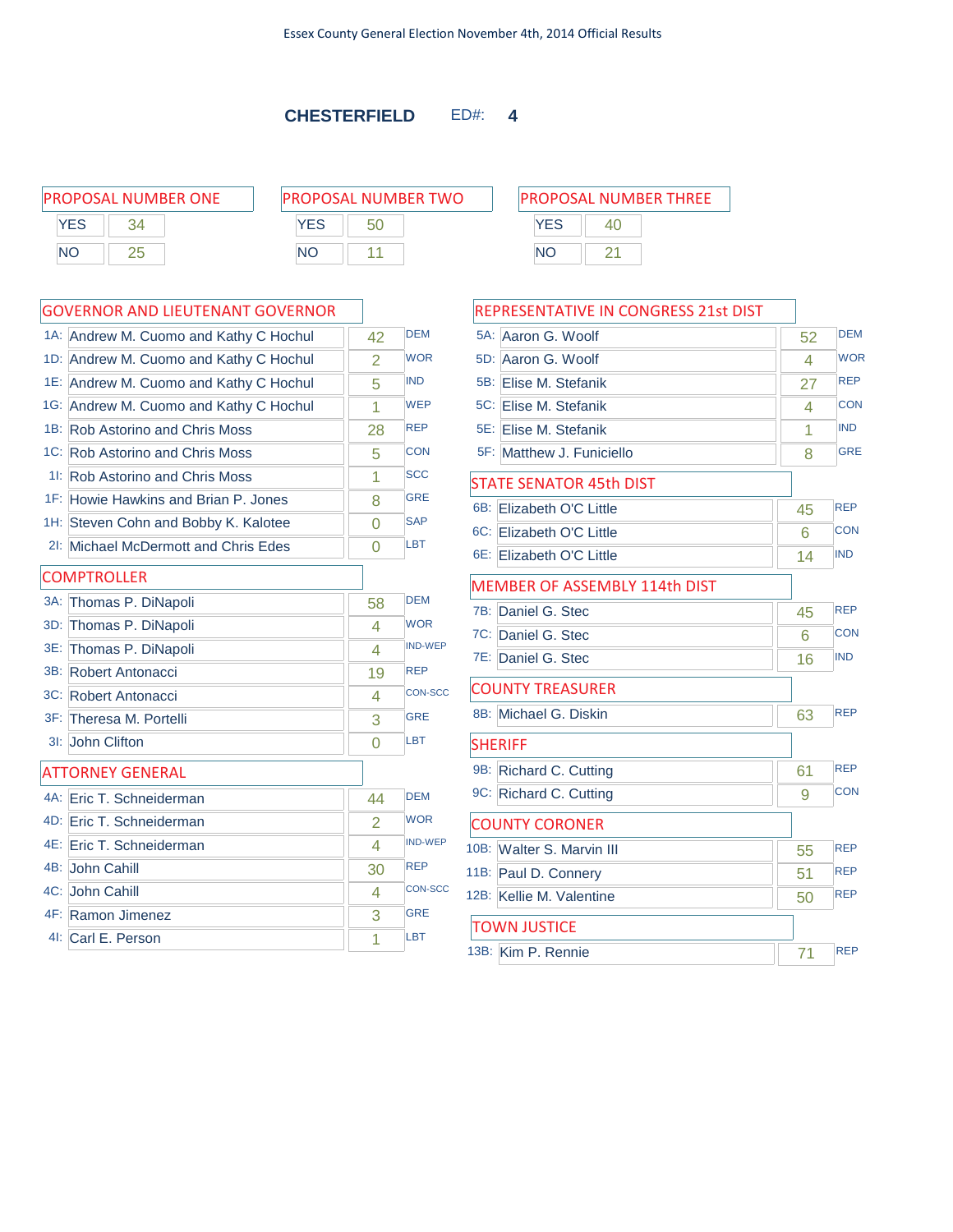# CROWN POINT Assy Dist 114th - Cong Dist 21st

| <b>PROPOSAL NUMBER ONE</b> |     |       |  |  |
|----------------------------|-----|-------|--|--|
| <b>YFS</b>                 | 140 | 50.5% |  |  |
| NΟ                         | 137 | 49.5% |  |  |

| <b>PROPOSAL NUMBER TWO</b> |     |       |  |  |  |  |
|----------------------------|-----|-------|--|--|--|--|
| <b>YFS</b>                 | 190 | 68.1% |  |  |  |  |
| NΟ                         | 89  | 31.9% |  |  |  |  |

| PROPOSAL NUMBER ONE | <b>PROPOSAL NUMBER TWO</b> |     |       |           |     | <b>PROPOSAL NUMBER THREE</b> |
|---------------------|----------------------------|-----|-------|-----------|-----|------------------------------|
| YES<br>50.5%<br>140 | YES                        | 190 | 68.1% | YES       | 155 | 54.0%                        |
| <b>NO</b><br>49.5%  | <b>NO</b>                  | 89  | 31.9% | <b>NO</b> | 132 | 46.0%                        |

| <b>GOVERNOR AND LIEUTENANT GOVERNOR</b> |                   |       |
|-----------------------------------------|-------------------|-------|
| Andrew M. Cuomo and Kathy C Hochul      | 160               | 37.1% |
| Rob Astorino and Chris Moss             | 254               | 58.9% |
| Howie Hawkins and Brian P. Jones        | 11                | 2.6%  |
| Steven Cohn and Bobby K. Kalotee        | 2                 | 0.5%  |
| Michael McDermott and Chris Edes        | 4                 | 0.9%  |
| <b>COMPTROLLER</b>                      |                   |       |
| Thomas P. DiNapoli                      | 155               | 39.9% |
| Robert Antonacci                        | 215               | 55.4% |
| Theresa M. Portelli                     | 10                | 2.6%  |
| John Clifton                            | 8                 | 2.1%  |
| <b>ATTORNEY GENERAL</b>                 |                   |       |
| Eric T. Schneiderman                    | 119               | 29.4% |
| John Cahill                             | 270               | 66.7% |
| Ramon Jimenez                           | $12 \overline{ }$ | 3.0%  |
| Carl E. Person                          | 4                 | 1.0%  |

| REPRESENTATIVE IN CONGRESS 21st DIST |     |       |
|--------------------------------------|-----|-------|
| Aaron G. Woolf                       | 165 | 37.3% |
| Elise M. Stefanik                    | 239 | 54.1% |
| Matthew J. Funiciello                | 38  | 8.6%  |
| <b>STATE SENATOR 45th DIST</b>       |     |       |
| Elizabeth O'C Little                 | 377 | 100%  |
| <b>MEMBER OF ASSEMBLY 114th DIST</b> |     |       |
| Daniel G. Stec                       | 340 | 100%  |
| <b>COUNTY TREASURER</b>              |     |       |
| Michael G. Diskin                    | 335 | 100%  |
| <b>SHERIFF</b>                       |     |       |
| Richard C. Cutting                   | 353 | 100%  |
| <b>COUNTY CORONER</b>                |     |       |
| <b>Walter S. Marvin III</b>          | 277 | 32.0% |
| Paul D. Connery                      | 309 | 35.7% |
| Kellie M. Valentine                  | 280 | 32.3% |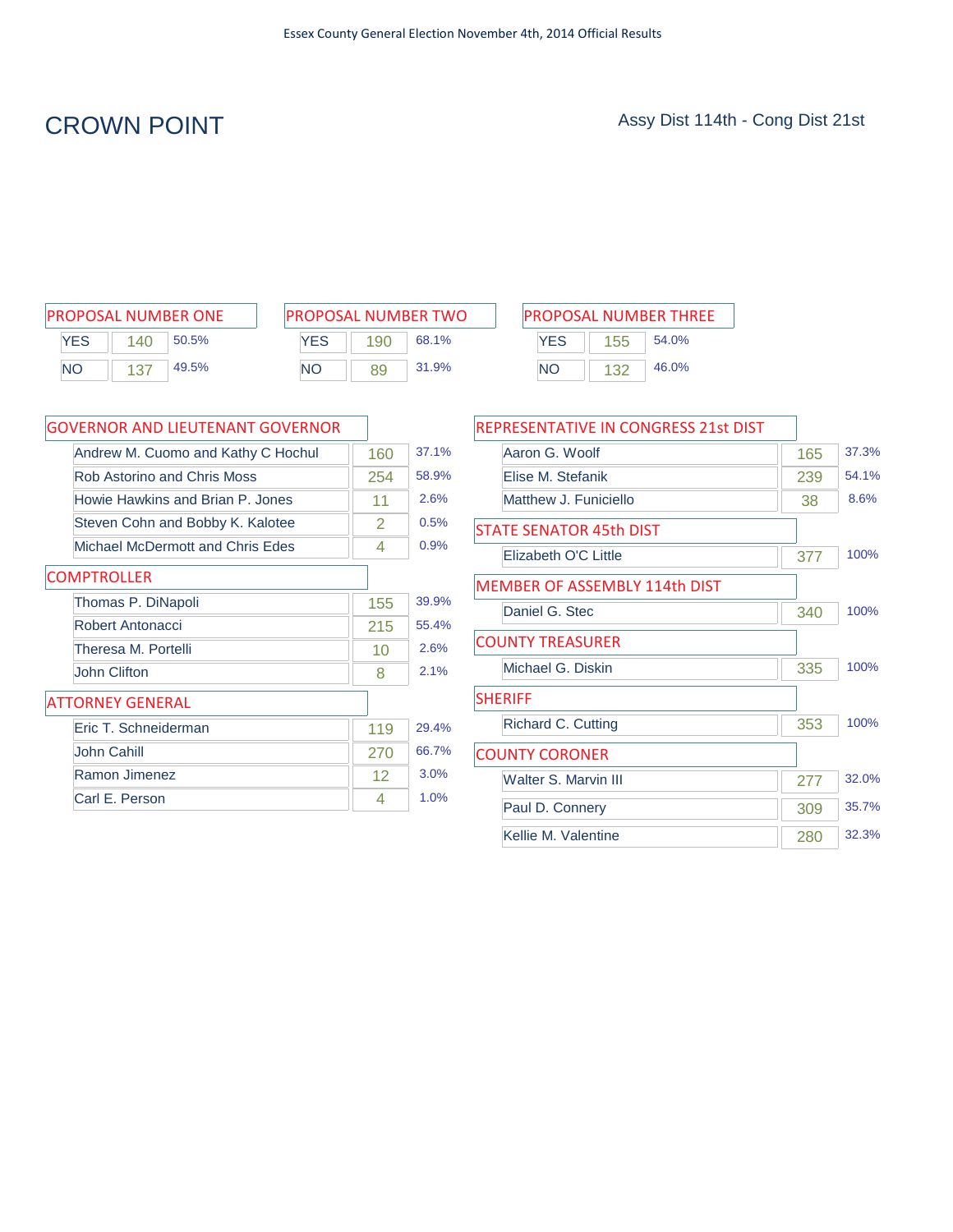**CROWN POINT** ED#: **1**

|     | <b>PROPOSAL NUMBER ONE</b> |     | <b>PROPOSAL NUMBER TWO</b> |     | <b>PROPOSAL NUMBER THREE</b> |  |
|-----|----------------------------|-----|----------------------------|-----|------------------------------|--|
| YES | 56                         | YES |                            | YES | 62                           |  |
| NΟ  | 55                         | ΝO  |                            | NΟ  | 54                           |  |
|     |                            |     |                            |     |                              |  |

### GOVERNOR AND LIEUTENANT GOVERNOR

|        | 1A: Andrew M. Cuomo and Kathy C Hochul | 54             | <b>DEM</b>     |
|--------|----------------------------------------|----------------|----------------|
|        | 1D: Andrew M. Cuomo and Kathy C Hochul | 1              | <b>WOR</b>     |
|        | 1E: Andrew M. Cuomo and Kathy C Hochul | $\overline{2}$ | <b>IND</b>     |
|        | 1G: Andrew M. Cuomo and Kathy C Hochul | $\overline{2}$ | <b>WEP</b>     |
|        | 1B: Rob Astorino and Chris Moss        | 87             | <b>REP</b>     |
|        | 1C: Rob Astorino and Chris Moss        | 8              | <b>CON</b>     |
|        | 11: Rob Astorino and Chris Moss        | 3              | <b>SCC</b>     |
|        | 1F: Howie Hawkins and Brian P. Jones   | 6              | <b>GRE</b>     |
|        | 1H: Steven Cohn and Bobby K. Kalotee   | $\Omega$       | <b>SAP</b>     |
|        | 21: Michael McDermott and Chris Edes   | 2              | LBT            |
|        | <b>COMPTROLLER</b>                     |                |                |
| $3A$ : | Thomas P. DiNapoli                     | 44             | <b>DEM</b>     |
| 3D:    | Thomas P. DiNapoli                     | 5              | <b>WOR</b>     |
| 3E:    | Thomas P. DiNapoli                     | 6              | <b>IND-WEP</b> |
| 3B:    | Robert Antonacci                       | 81             | <b>REP</b>     |
|        | 3C: Robert Antonacci                   | 7              | <b>CON-SCC</b> |
|        | 3F: Theresa M. Portelli                | 4              | <b>GRE</b>     |
| 3I:    | John Clifton                           | 2              | LBT            |
|        | <b>ATTORNEY GENERAL</b>                |                |                |
|        | 4A: Eric T. Schneiderman               | 37             | <b>DEM</b>     |
|        | 4D: Eric T. Schneiderman               | 4              | <b>WOR</b>     |
|        | 4E: Eric T. Schneiderman               | $\overline{2}$ | <b>IND-WEP</b> |
|        | 4B: John Cahill                        | 95             | <b>REP</b>     |
|        | 4C: John Cahill                        | 13             | <b>CON-SCC</b> |
|        | 4F: Ramon Jimenez                      | 4              | <b>GRE</b>     |
|        | 4I: Carl E. Person                     | $\Omega$       | LBT            |

| PROPOSAL NUMBER THREE |  |  |  |  |  |
|-----------------------|--|--|--|--|--|
| <b>YES</b>            |  |  |  |  |  |
| <b>NO</b>             |  |  |  |  |  |

### REPRESENTATIVE IN CONGRESS 21st DIST

|        | 5A: Aaron G. Woolf                   | 48  | <b>DEM</b> |
|--------|--------------------------------------|-----|------------|
| 5D:    | Aaron G. Woolf                       | 10  | <b>WOR</b> |
|        | 5B: Elise M. Stefanik                | 90  | <b>REP</b> |
|        | 5C: Elise M. Stefanik                | 9   | <b>CON</b> |
|        | 5E: Elise M. Stefanik                | 2   | <b>IND</b> |
|        | 5F: Matthew J. Funiciello            | 13  | <b>GRE</b> |
|        | <b>STATE SENATOR 45th DIST</b>       |     |            |
| $6B^+$ | Elizabeth O'C Little                 | 119 | <b>REP</b> |
|        | 6C: Elizabeth O'C Little             | 13  | <b>CON</b> |
|        | 6E: Elizabeth O'C Little             | 13  | <b>IND</b> |
|        | <b>MEMBER OF ASSEMBLY 114th DIST</b> |     |            |
| 7B:    | Daniel G. Stec                       | 104 | <b>REP</b> |
|        | 7C: Daniel G. Stec                   | 14  | <b>CON</b> |
|        | 7E: Daniel G. Stec                   | 9   | <b>IND</b> |
|        | <b>COUNTY TREASURER</b>              |     |            |
|        | 8B: Michael G. Diskin                | 131 | <b>REP</b> |
|        | <b>SHERIFF</b>                       |     |            |
|        | 9B: Richard C. Cutting               | 125 | <b>REP</b> |
|        | 9C: Richard C. Cutting               | 19  | <b>CON</b> |
|        | <b>COUNTY CORONER</b>                |     |            |
|        | 10B: Walter S. Marvin III            | 108 | <b>REP</b> |
|        | 11B: Paul D. Connery                 | 122 | <b>REP</b> |
|        | 12B: Kellie M. Valentine             | 112 | <b>REP</b> |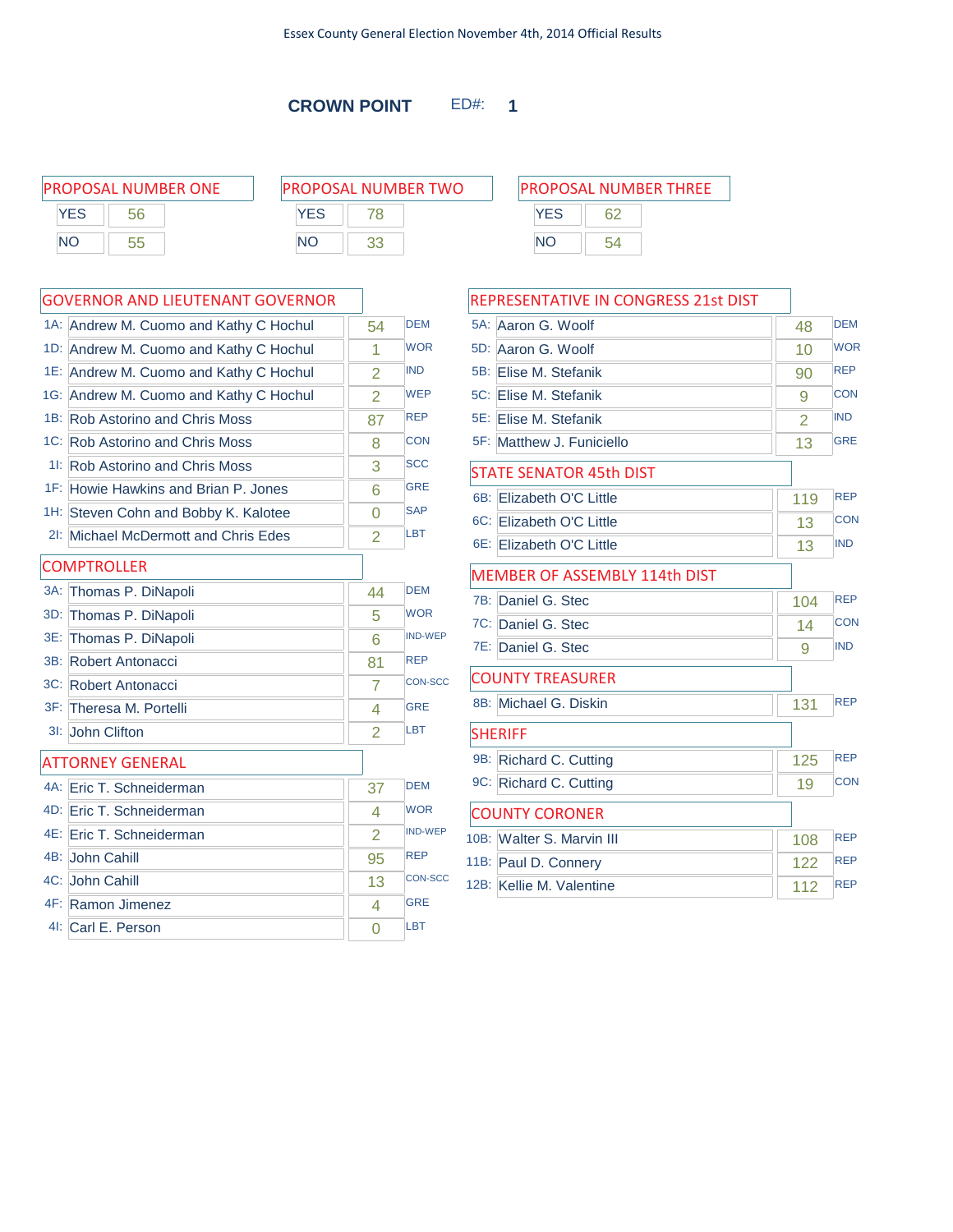**CROWN POINT** ED#: **2**

|            | <b>PROPOSAL NUMBER ONE</b> | <b>PROPOSAL NUMBER TWO</b> | <b>PROPOSAL NUMBER THREE</b> |
|------------|----------------------------|----------------------------|------------------------------|
| <b>YES</b> |                            | <b>YES</b>                 |                              |
| <b>NC</b>  |                            | NΟ                         | ΝC                           |

|     | <b>GOVERNOR AND LIEUTENANT GOVERNOR</b> |                |                | F                       |
|-----|-----------------------------------------|----------------|----------------|-------------------------|
|     | 1A: Andrew M. Cuomo and Kathy C Hochul  | 29             | <b>DFM</b>     |                         |
|     | 1D: Andrew M. Cuomo and Kathy C Hochul  | 1              | <b>WOR</b>     |                         |
|     | 1E: Andrew M. Cuomo and Kathy C Hochul  | 0              | <b>IND</b>     | ξ                       |
|     | 1G: Andrew M. Cuomo and Kathy C Hochul  | 0              | <b>WEP</b>     | 5                       |
|     | 1B: Rob Astorino and Chris Moss         | 48             | <b>REP</b>     |                         |
|     | 1C: Rob Astorino and Chris Moss         | 3              | <b>CON</b>     |                         |
| 11: | <b>Rob Astorino and Chris Moss</b>      | $\overline{2}$ | <b>SCC</b>     | Š                       |
|     | 1F: Howie Hawkins and Brian P. Jones    | $\overline{2}$ | <b>GRE</b>     |                         |
|     | 1H: Steven Cohn and Bobby K. Kalotee    | 1              | <b>SAP</b>     |                         |
| 2!  | Michael McDermott and Chris Edes        | 0              | <b>LBT</b>     |                         |
|     | <b>COMPTROLLER</b>                      |                |                |                         |
|     | 3A: Thomas P. DiNapoli                  | 30             | <b>DEM</b>     |                         |
|     | 3D: Thomas P. DiNapoli                  | 1              | <b>WOR</b>     |                         |
| 3E: | Thomas P. DiNapoli                      | 4              | <b>IND-WEP</b> |                         |
|     | 3B: Robert Antonacci                    | 39             | <b>REP</b>     |                         |
|     | 3C: Robert Antonacci                    | 3              | <b>CON-SCC</b> |                         |
|     | 3F: Theresa M. Portelli                 | 3              | <b>GRE</b>     |                         |
|     | 3I: John Clifton                        | 3              | LBT            | S                       |
|     | <b>ATTORNEY GENERAL</b>                 |                |                |                         |
|     | 4A: Eric T. Schneiderman                | 23             | <b>DEM</b>     |                         |
|     | 4D: Eric T. Schneiderman                | 1              | <b>WOR</b>     | $\overline{\mathbf{C}}$ |
|     | 4E: Eric T. Schneiderman                | 2              | <b>IND-WEP</b> | 10                      |
|     | 4B: John Cahill                         | 51             | <b>REP</b>     | 11                      |
|     | 4C: John Cahill                         | $\overline{2}$ | <b>CON-SCC</b> | 11                      |
|     | 4F: Ramon Jimenez                       | 4              | <b>GRE</b>     |                         |
|     | 4I: Carl E. Person                      | $\overline{2}$ | LBT            |                         |

|     | REPRESENTATIVE IN CONGRESS 21st DIST |    |            |
|-----|--------------------------------------|----|------------|
|     | 5A: Aaron G. Woolf                   | 25 | <b>DEM</b> |
| 5D: | Aaron G. Woolf                       | 3  | <b>WOR</b> |
|     | 5B: Elise M. Stefanik                | 46 | <b>REP</b> |
|     | 5C: Elise M. Stefanik                | 1  | <b>CON</b> |
|     | 5E: Elise M. Stefanik                | 1  | <b>IND</b> |
|     | 5F: Matthew J. Funiciello            | 10 | <b>GRE</b> |
|     | <b>STATE SENATOR 45th DIST</b>       |    |            |
| 6B: | Elizabeth O'C Little                 | 63 | <b>REP</b> |
|     | 6C: Elizabeth O'C Little             | 3  | <b>CON</b> |
|     | 6E: Elizabeth O'C Little             | 9  | <b>IND</b> |
|     | MEMBER OF ASSEMBLY 114th DIST        |    |            |
| 7B: | Daniel G. Stec                       | 60 | <b>REP</b> |
|     | 7C: Daniel G. Stec                   | 3  | <b>CON</b> |
|     | 7E: Daniel G. Stec                   | 8  | <b>IND</b> |
|     | <b>COUNTY TREASURER</b>              |    |            |
|     | 8B: Michael G. Diskin                | 68 | <b>REP</b> |
|     | <b>SHERIFF</b>                       |    |            |
|     | 9B: Richard C. Cutting               | 61 | <b>REP</b> |
|     | 9C: Richard C. Cutting               | 8  | <b>CON</b> |
|     | <b>COUNTY CORONER</b>                |    |            |
|     | 10B: Walter S. Marvin III            | 60 | <b>REP</b> |
|     | 11B: Paul D. Connery                 | 64 | <b>REP</b> |
|     | 12B: Kellie M. Valentine             | 61 | <b>REP</b> |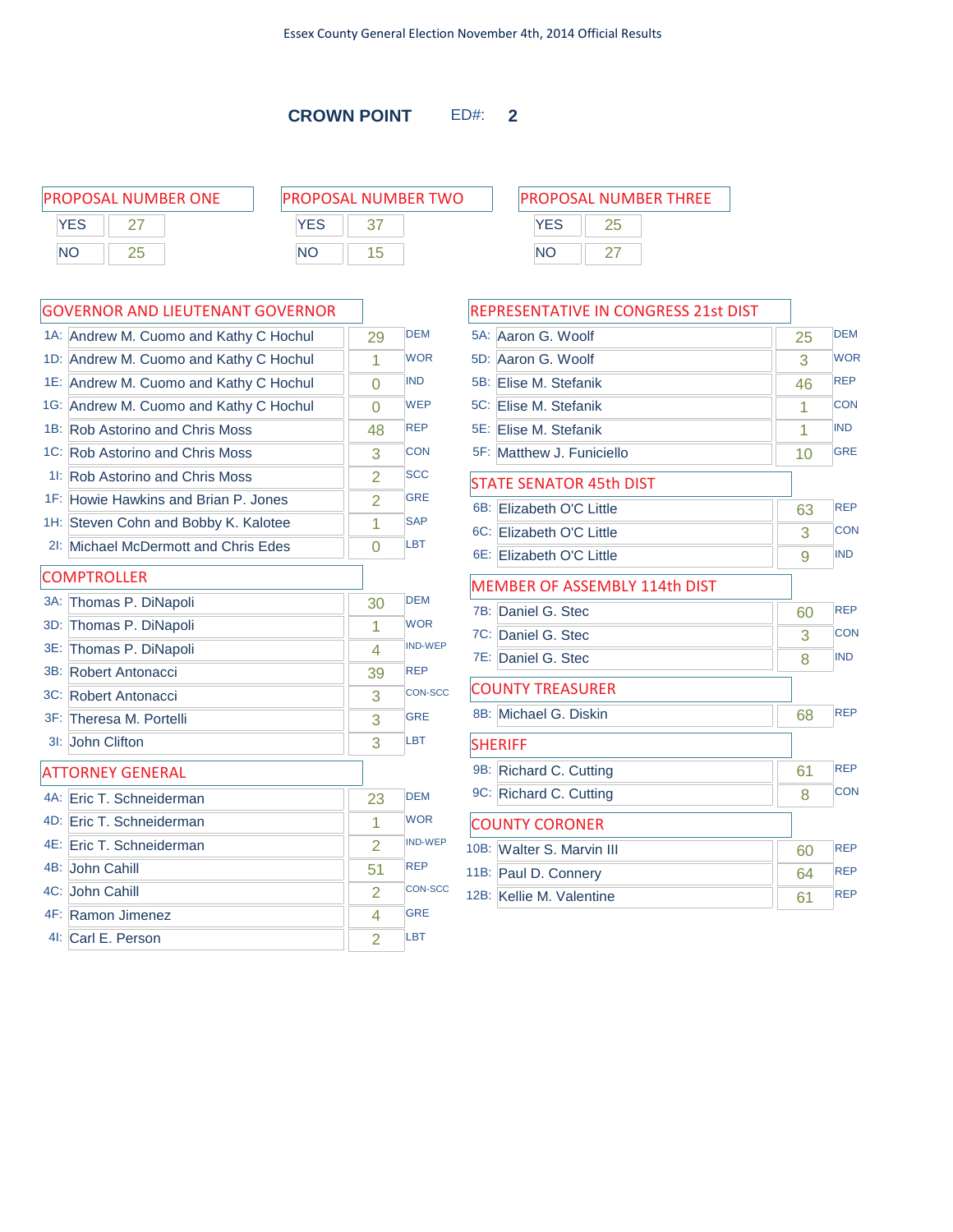**CROWN POINT** ED#: **3**

| <b>PROPOSAL NUMBER ONE</b> | <b>PROPOSAL NUMBER TWO</b> | <b>PROPOSAL NUMBER THREE</b> |
|----------------------------|----------------------------|------------------------------|
| <b>YFS</b>                 | <b>YES</b>                 | YFS<br>68                    |
| <b>NO</b><br>h             | ΝC                         | NO                           |

### GOVERNOR AND LIEUTENANT GOVERNOR

|        | 1A: Andrew M. Cuomo and Kathy C Hochul | 60             | <b>DEM</b>     |
|--------|----------------------------------------|----------------|----------------|
|        | 1D: Andrew M. Cuomo and Kathy C Hochul | 4              | <b>WOR</b>     |
|        | 1E: Andrew M. Cuomo and Kathy C Hochul | 7              | <b>IND</b>     |
|        | 1G: Andrew M. Cuomo and Kathy C Hochul | 0              | <b>WEP</b>     |
|        | 1B: Rob Astorino and Chris Moss        | 91             | <b>REP</b>     |
|        | 1C: Rob Astorino and Chris Moss        | 10             | <b>CON</b>     |
|        | 11: Rob Astorino and Chris Moss        | $\overline{2}$ | <b>SCC</b>     |
|        | 1F: Howie Hawkins and Brian P. Jones   | 3              | <b>GRE</b>     |
|        | 1H: Steven Cohn and Bobby K. Kalotee   | 1              | <b>SAP</b>     |
|        | 2I: Michael McDermott and Chris Edes   | $\overline{2}$ | <b>LBT</b>     |
|        | <b>COMPTROLLER</b>                     |                |                |
| $3A$ : | Thomas P. DiNapoli                     | 55             | <b>DEM</b>     |
| 3D:    | Thomas P. DiNapoli                     | $\overline{7}$ | <b>WOR</b>     |
|        | 3E: Thomas P. DiNapoli                 | 3              | <b>IND-WEP</b> |
|        | 3B: Robert Antonacci                   | 78             | <b>REP</b>     |
|        | 3C: Robert Antonacci                   | 7              | <b>CON-SCC</b> |
|        | 3F: Theresa M. Portelli                | 3              | <b>GRE</b>     |
| $31$ : | John Clifton                           | 3              | LBT            |
|        | <b>ATTORNEY GENERAL</b>                |                |                |
|        | 4A: Eric T. Schneiderman               | 43             | <b>DEM</b>     |
|        | 4D: Eric T. Schneiderman               | 6              | <b>WOR</b>     |
|        | 4E: Eric T. Schneiderman               | 1              | <b>IND-WEP</b> |
|        | 4B: John Cahill                        | 100            | <b>REP</b>     |
|        | 4C: John Cahill                        | 9              | <b>CON-SCC</b> |
|        | 4F: Ramon Jimenez                      | 4              | <b>GRE</b>     |
|        | 41: Carl E. Person                     | $\overline{2}$ | LBT            |

|     | REPRESENTATIVE IN CONGRESS 21st DIST |     |            |
|-----|--------------------------------------|-----|------------|
|     | 5A: Aaron G. Woolf                   | 66  | <b>DEM</b> |
| 5D: | Aaron G. Woolf                       | 13  | <b>WOR</b> |
| 5B: | Elise M. Stefanik                    | 79  | <b>REP</b> |
|     | 5C: Elise M. Stefanik                | 8   | <b>CON</b> |
|     | 5E: Elise M. Stefanik                | 3   | <b>IND</b> |
|     | 5F: Matthew J. Funiciello            | 15  | <b>GRE</b> |
|     | <b>STATE SENATOR 45th DIST</b>       |     |            |
| 6B: | Elizabeth O'C Little                 | 129 | <b>REP</b> |
|     | 6C: Elizabeth O'C Little             | 15  | <b>CON</b> |
|     | 6E: Elizabeth O'C Little             | 13  | <b>IND</b> |
|     | <b>MEMBER OF ASSEMBLY 114th DIST</b> |     |            |
| 7B: | Daniel G. Stec                       | 115 | <b>REP</b> |
| 7C: | Daniel G. Stec                       | 14  | CON        |
|     | 7E: Daniel G. Stec                   | 13  | <b>IND</b> |
|     | <b>COUNTY TREASURER</b>              |     |            |
| 8B: | Michael G. Diskin                    | 136 | <b>RFP</b> |
|     | <b>SHERIFF</b>                       |     |            |
| 9B: | Richard C. Cutting                   | 124 | <b>REP</b> |
|     | 9C: Richard C. Cutting               | 16  | <b>CON</b> |
|     | <b>COUNTY CORONER</b>                |     |            |
|     | 10B: Walter S. Marvin III            | 109 | <b>REP</b> |
|     | 11B: Paul D. Connery                 | 123 | <b>REP</b> |
|     | 12B: Kellie M. Valentine             | 107 | <b>REP</b> |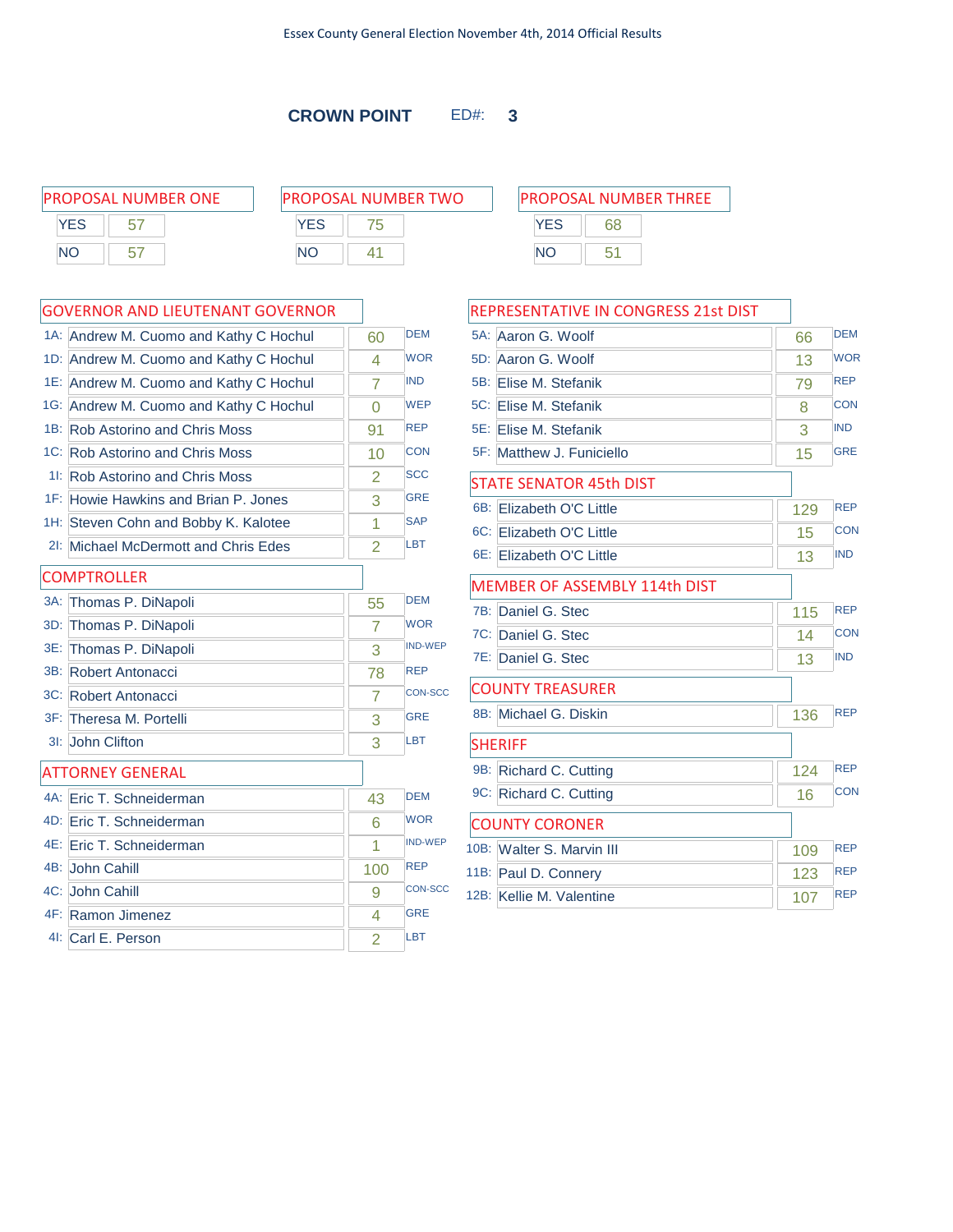# ELIZABETHTOWN Assy Dist 114th - Cong Dist 21st

| <b>IPROPOSAL NUMBER ONE</b> |     |       |  |
|-----------------------------|-----|-------|--|
| YFS                         | 193 | 58.0% |  |
| NΟ                          | 140 | 42.0% |  |

| <b>PROPOSAL NUMBER TWO</b> |     |       |  |  |
|----------------------------|-----|-------|--|--|
| <b>YFS</b>                 | 267 | 76.5% |  |  |
| NΟ                         |     | 23.5% |  |  |

| PROPOSAL NUMBER ONE       | <b>PROPOSAL NUMBER TWO</b> | <b>PROPOSAL NUMBER THREE</b> |
|---------------------------|----------------------------|------------------------------|
| YES<br>58.0%<br>193       | YES<br>76.5%<br>267        | YES<br>64.2%<br>230          |
| 42.0%<br><b>NO</b><br>140 | 23.5%<br>NΟ                | 35.8%<br><b>NO</b>           |

| GOVERNOR AND LIEUTENANT GOVERNOR   |     |       |
|------------------------------------|-----|-------|
| Andrew M. Cuomo and Kathy C Hochul | 247 | 57.8% |
| Rob Astorino and Chris Moss        | 155 | 36.3% |
| Howie Hawkins and Brian P. Jones   | 23  | 5.4%  |
| Steven Cohn and Bobby K. Kalotee   | 1   | 0.2%  |
| Michael McDermott and Chris Edes   | 1   | 0.2%  |
| <b>COMPTROLLER</b>                 |     |       |
| Thomas P. DiNapoli                 | 227 | 57.6% |
| Robert Antonacci                   | 136 | 34.5% |
| Theresa M. Portelli                | 24  | 6.1%  |
| John Clifton                       | 7   | 1.8%  |
| ATTORNEY GENERAL                   |     |       |
| Eric T. Schneiderman               | 171 | 43.4% |
| John Cahill                        | 198 | 50.3% |
| Ramon Jimenez                      | 20  | 5.1%  |
| Carl E. Person                     | 5   | 1.3%  |

| REPRESENTATIVE IN CONGRESS 21st DIST |     |       |
|--------------------------------------|-----|-------|
| Aaron G. Woolf                       | 248 | 54.1% |
| Flise M. Stefanik                    | 149 | 32.5% |
| Matthew J. Funiciello                | 61  | 13.3% |
| <b>STATE SENATOR 45th DIST</b>       |     |       |
| Elizabeth O'C Little                 | 371 | 100%  |
| <b>MEMBER OF ASSEMBLY 114th DIST</b> |     |       |
| Daniel G. Stec                       | 309 | 100%  |
| <b>COUNTY TREASURER</b>              |     |       |
| Michael G. Diskin                    | 314 | 100%  |
| <b>SHERIFF</b>                       |     |       |
| Richard C. Cutting                   | 365 | 100%  |
| <b>COUNTY CORONER</b>                |     |       |
| Walter S. Marvin III                 | 288 | 36.3% |
| Paul D. Connery                      | 244 | 30.8% |
| Kellie M. Valentine                  | 261 | 32.9% |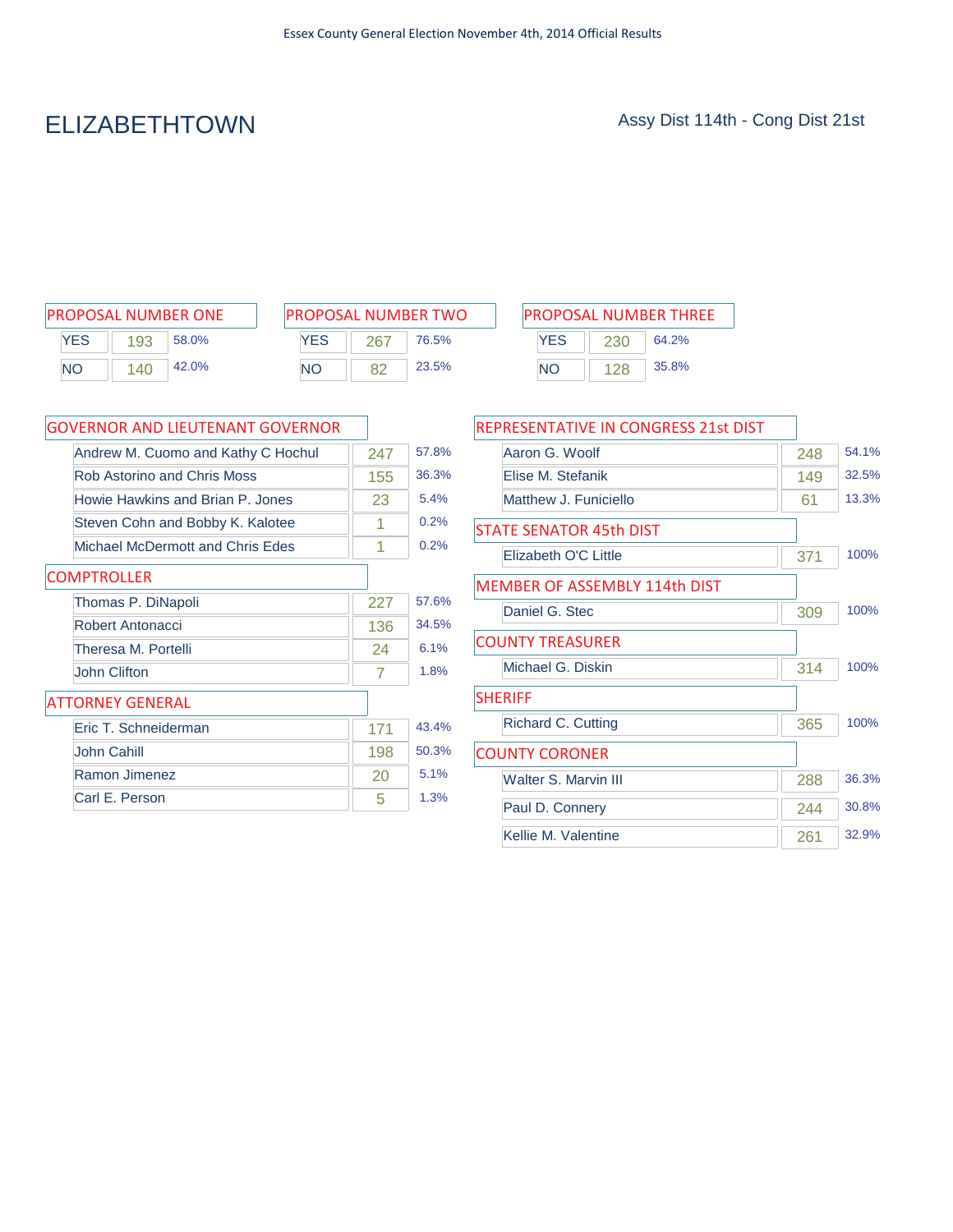### **ELIZABETHTOWN** ED#: **0**

| <b>PROPOSAL NUMBER ONE</b> |     | <b>PROPOSAL NUMBER TWO</b> |            |            | <b>PROPOSAL NUMBER THREE</b> |  |  |
|----------------------------|-----|----------------------------|------------|------------|------------------------------|--|--|
| <b>YES</b>                 |     | YES                        | <b>267</b> | <b>YES</b> | 230                          |  |  |
| <b>NO</b>                  | 140 | <b>NO</b>                  |            | <b>NO</b>  |                              |  |  |
|                            |     |                            |            |            |                              |  |  |

### GOVERNOR AND LIEUTENANT GOVERNOR

|        | 1A: Andrew M. Cuomo and Kathy C Hochul | 225 | <b>DEM</b>     |
|--------|----------------------------------------|-----|----------------|
|        | 1D: Andrew M. Cuomo and Kathy C Hochul | 11  | <b>WOR</b>     |
|        | 1E: Andrew M. Cuomo and Kathy C Hochul | 6   | <b>IND</b>     |
|        | 1G: Andrew M. Cuomo and Kathy C Hochul | 5   | <b>WEP</b>     |
|        | 1B: Rob Astorino and Chris Moss        | 134 | <b>REP</b>     |
|        | 1C: Rob Astorino and Chris Moss        | 15  | <b>CON</b>     |
|        | 11: Rob Astorino and Chris Moss        | 6   | <b>SCC</b>     |
|        | 1F: Howie Hawkins and Brian P. Jones   | 23  | <b>GRE</b>     |
|        | 1H: Steven Cohn and Bobby K. Kalotee   | 1   | <b>SAP</b>     |
|        | 2I: Michael McDermott and Chris Edes   | 1   | <b>LBT</b>     |
|        | <b>COMPTROLLER</b>                     |     |                |
| $3A$ : | Thomas P. DiNapoli                     | 202 | <b>DEM</b>     |
| 3D:    | Thomas P. DiNapoli                     | 11  | <b>WOR</b>     |
| 3E:    | Thomas P. DiNapoli                     | 14  | <b>IND-WEP</b> |
|        | 3B: Robert Antonacci                   | 126 | <b>REP</b>     |
|        | 3C: Robert Antonacci                   | 10  | <b>CON-SCC</b> |
|        | 3F: Theresa M. Portelli                | 24  | <b>GRE</b>     |
| $31$ : | John Clifton                           | 7   | <b>LBT</b>     |
|        | <b>ATTORNEY GENERAL</b>                |     |                |
|        | 4A: Eric T. Schneiderman               | 154 | <b>DFM</b>     |
|        | 4D: Eric T. Schneiderman               | 5   | <b>WOR</b>     |
|        | 4E: Eric T. Schneiderman               | 12  | <b>IND-WEP</b> |
|        | 4B: John Cahill                        | 179 | <b>REP</b>     |
|        | 4C: John Cahill                        | 19  | <b>CON-SCC</b> |
|        | 4F: Ramon Jimenez                      | 20  | <b>GRE</b>     |
|        | 41: Carl E. Person                     | 5   | <b>LBT</b>     |

| <b>PROPOSAL NUMBER THREE</b> |     |  |  |
|------------------------------|-----|--|--|
| <b>YFS</b>                   | 230 |  |  |
| NΟ                           | 128 |  |  |

### REPRESENTATIVE IN CONGRESS 21st DIST

| 5A: Aaron G. Woolf                   | 230 | <b>DEM</b> |
|--------------------------------------|-----|------------|
| 5D: Aaron G. Woolf                   | 18  | <b>WOR</b> |
| 5B: Elise M. Stefanik                | 133 | <b>REP</b> |
| 5C: Elise M. Stefanik                | 14  | <b>CON</b> |
| 5E: Elise M. Stefanik                | 2   | <b>IND</b> |
| 5F: Matthew J. Funiciello            | 61  | <b>GRE</b> |
| <b>STATE SENATOR 45th DIST</b>       |     |            |
| 6B: Elizabeth O'C Little             | 292 | <b>REP</b> |
| 6C: Elizabeth O'C Little             | 22  | <b>CON</b> |
| 6E: Elizabeth O'C Little             | 57  | <b>IND</b> |
| <b>MEMBER OF ASSEMBLY 114th DIST</b> |     |            |
| 7B: Daniel G. Stec                   | 240 | <b>REP</b> |
| 7C: Daniel G. Stec                   | 18  | <b>CON</b> |
| 7E: Daniel G. Stec                   | 51  | <b>IND</b> |
| <b>COUNTY TREASURER</b>              |     |            |
| 8B: Michael G. Diskin                | 314 | <b>RFP</b> |
| <b>SHERIFF</b>                       |     |            |
| 9B: Richard C. Cutting               | 320 | <b>REP</b> |
| 9C: Richard C. Cutting               | 45  | <b>CON</b> |
| <b>COUNTY CORONER</b>                |     |            |
| 10B: Walter S. Marvin III            | 288 | <b>REP</b> |
| 11B: Paul D. Connery                 | 244 | <b>REP</b> |
| 12B: Kellie M. Valentine             | 261 | <b>REP</b> |
|                                      |     |            |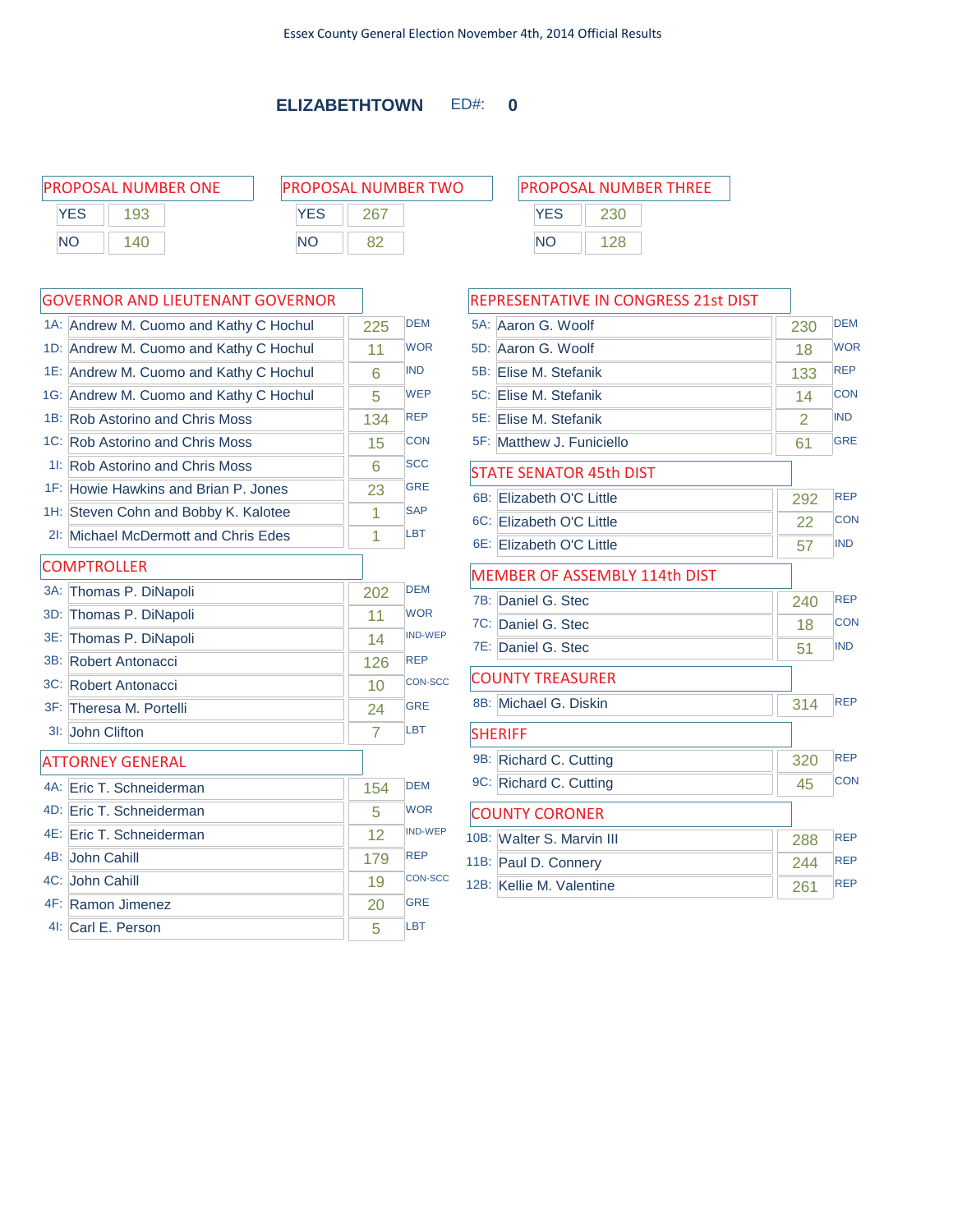| <b>PROPOSAL NUMBER ONE</b> |     |       |  |  |
|----------------------------|-----|-------|--|--|
| <b>YES</b>                 | 106 | 54.4% |  |  |
| NΟ                         | 89  | 45.6% |  |  |

| <b>PROPOSAL NUMBER TWO</b> |     |       |  |  |  |
|----------------------------|-----|-------|--|--|--|
| <b>YFS</b>                 | 169 | 84.1% |  |  |  |
| NΟ                         |     | 15.9% |  |  |  |

Ĥ,

|           |     | PROPOSAL NUMBER ONE | <b>PROPOSAL NUMBER TWO</b> |     |       |     |     | <b>PROPOSAL NUMBER THREE</b> |
|-----------|-----|---------------------|----------------------------|-----|-------|-----|-----|------------------------------|
| YES       | 106 | 54.4%               | <b>YES</b>                 | 169 | 84.1% | YES | 143 | 69.1%                        |
| <b>NO</b> | 89  | 45.6%               | <b>NO</b>                  |     | 15.9% | NΟ  | 64  | 30.9%                        |

| <b>GOVERNOR AND LIEUTENANT GOVERNOR</b> |     |       |
|-----------------------------------------|-----|-------|
| Andrew M. Cuomo and Kathy C Hochul      | 147 | 62.3% |
| Rob Astorino and Chris Moss             | 79  | 33.5% |
| Howie Hawkins and Brian P. Jones        | 9   | 3.8%  |
| Steven Cohn and Bobby K. Kalotee        | 0   | 0.0%  |
| Michael McDermott and Chris Edes        | 1   | 0.4%  |
| <b>COMPTROLLER</b>                      |     |       |
| Thomas P. DiNapoli                      | 149 | 65.4% |
| Robert Antonacci                        | 61  | 26.8% |
| Theresa M. Portelli                     | 14  | 6.1%  |
| John Clifton                            | 4   | 1.8%  |
| <b>ATTORNEY GENERAL</b>                 |     |       |
| Eric T. Schneiderman                    | 134 | 58.0% |
| John Cahill                             | 82  | 35.5% |
| Ramon Jimenez                           | 12  | 5.2%  |
| Carl E. Person                          | 3   | 1.3%  |

| REPRESENTATIVE IN CONGRESS 21st DIST |     |       |
|--------------------------------------|-----|-------|
| Aaron G. Woolf                       | 155 | 62.2% |
| Flise M. Stefanik                    | 65  | 26.1% |
| Matthew J. Funiciello                | 29  | 11.6% |
| <b>STATE SENATOR 45th DIST</b>       |     |       |
| Elizabeth O'C Little                 | 177 | 100%  |
| <b>MEMBER OF ASSEMBLY 114th DIST</b> |     |       |
| Daniel G. Stec                       | 165 | 100%  |
| <b>COUNTY TREASURER</b>              |     |       |
| Michael G. Diskin                    | 154 | 100%  |
| <b>SHERIFF</b>                       |     |       |
| Richard C. Cutting                   | 166 | 100%  |
| <b>COUNTY CORONER</b>                |     |       |
| Walter S. Marvin III                 | 150 | 37.4% |
| Paul D. Connery                      | 124 | 30.9% |
| Kellie M. Valentine                  | 127 | 31.7% |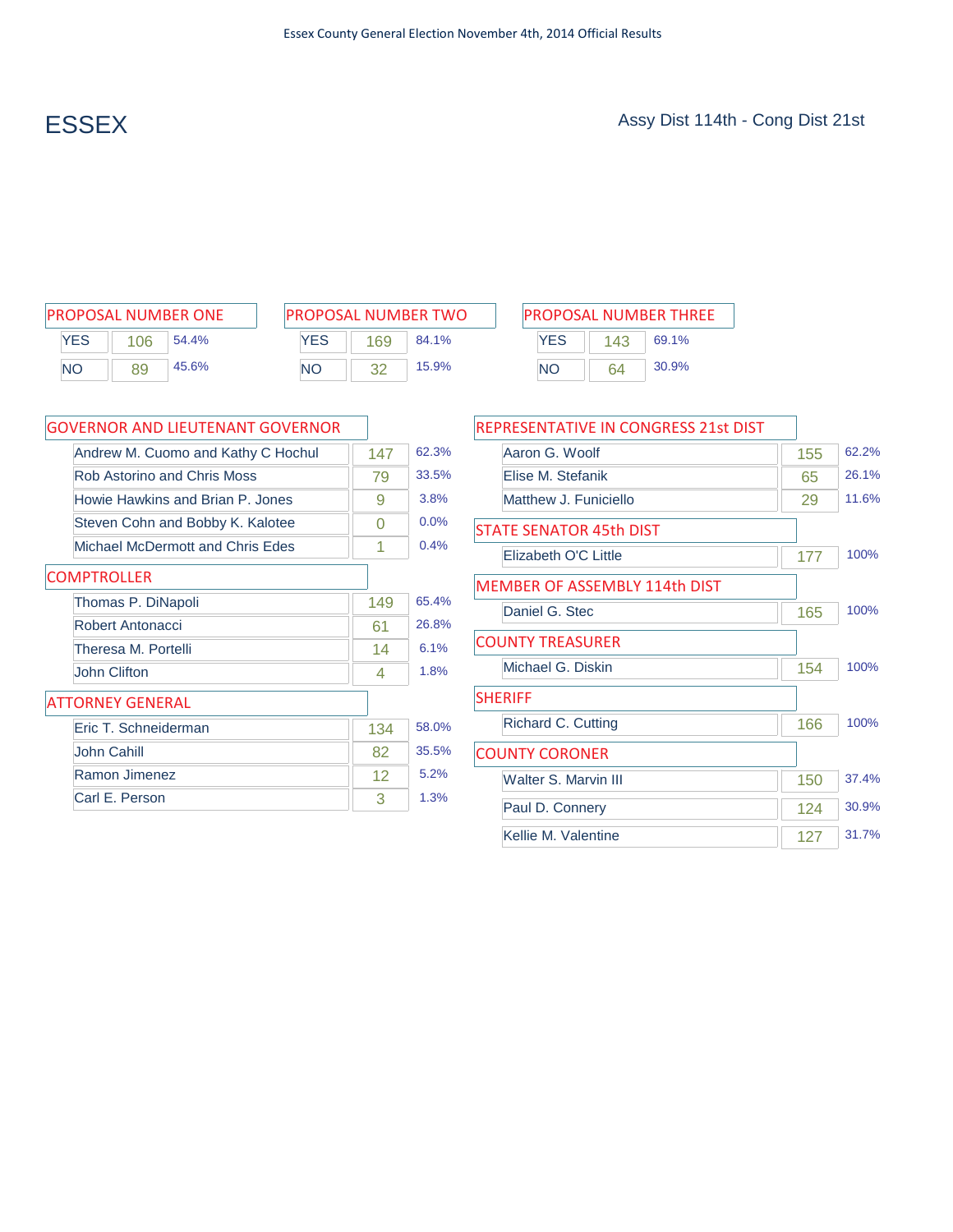**ESSEX** ED#: **1**

| PROPOSAL NUMBER ONE |    |            | <b>PROPOSAL NUMBER TWO</b> |     |    | <b>PROPOSAL NUMBER THREE</b> |
|---------------------|----|------------|----------------------------|-----|----|------------------------------|
| <b>YES</b>          | 64 | <b>YES</b> |                            | YES |    |                              |
| <b>NO</b>           |    | <b>NO</b>  |                            | NO  | 39 |                              |

### GOVERNOR AND LIEUTENANT GOVERNOR

|        | <b>GOVERNOR AND LIEUTENANT GOVERNOR</b> |                |                |
|--------|-----------------------------------------|----------------|----------------|
|        | 1A: Andrew M. Cuomo and Kathy C Hochul  | 82             | <b>DEM</b>     |
|        | 1D: Andrew M. Cuomo and Kathy C Hochul  | 4              | <b>WOR</b>     |
|        | 1E: Andrew M. Cuomo and Kathy C Hochul  | $\overline{2}$ | <b>IND</b>     |
|        | 1G: Andrew M. Cuomo and Kathy C Hochul  | $\overline{2}$ | <b>WEP</b>     |
|        | 1B: Rob Astorino and Chris Moss         | 36             | <b>REP</b>     |
|        | 1C: Rob Astorino and Chris Moss         | 6              | <b>CON</b>     |
|        | 11: Rob Astorino and Chris Moss         | 1              | <b>SCC</b>     |
|        | 1F: Howie Hawkins and Brian P. Jones    | 4              | <b>GRE</b>     |
|        | 1H: Steven Cohn and Bobby K. Kalotee    | O              | <b>SAP</b>     |
|        | 2I: Michael McDermott and Chris Edes    | 1              | LBT            |
|        | <b>COMPTROLLER</b>                      |                |                |
| $3A$ : | Thomas P. DiNapoli                      | 75             | <b>DEM</b>     |
|        | 3D: Thomas P. DiNapoli                  | 5              | <b>WOR</b>     |
| 3E:    | Thomas P. DiNapoli                      | 5              | <b>IND-WEP</b> |
|        | 3B: Robert Antonacci                    | 30             | <b>REP</b>     |
|        | 3C: Robert Antonacci                    | 4              | <b>CON-SCC</b> |
|        | 3F: Theresa M. Portelli                 | 8              | <b>GRE</b>     |
|        | 31: John Clifton                        | 3              | <b>LBT</b>     |
|        | <b>ATTORNEY GENERAL</b>                 |                |                |
|        | 4A: Eric T. Schneiderman                | 66             | <b>DEM</b>     |
|        | 4D: Eric T. Schneiderman                | 5              | <b>WOR</b>     |
|        | 4E: Eric T. Schneiderman                | 4              | <b>IND-WEP</b> |
|        | 4B: John Cahill                         | 41             | <b>REP</b>     |
|        | 4C: John Cahill                         | 5              | <b>CON-SCC</b> |
|        | 4F: Ramon Jimenez                       | 8              | <b>GRE</b>     |
|        | 4I: Carl E. Person                      | 2              | <b>LBT</b>     |

### REPRESENTATIVE IN CONGRESS 21st DIST

|     | 5A: Aaron G. Woolf                   | 82 | <b>DEM</b> |
|-----|--------------------------------------|----|------------|
|     | 5D: Aaron G. Woolf                   | 8  | <b>WOR</b> |
|     | 5B: Elise M. Stefanik                | 32 | <b>REP</b> |
|     | 5C: Elise M. Stefanik                | 3  | <b>CON</b> |
|     | 5E: Elise M. Stefanik                | 1  | <b>IND</b> |
|     | 5F: Matthew J. Funiciello            | 19 | <b>GRE</b> |
|     | <b>STATE SENATOR 45th DIST</b>       |    |            |
| 6B: | Elizabeth O'C Little                 | 67 | <b>REP</b> |
|     | 6C: Elizabeth O'C Little             | 8  | <b>CON</b> |
|     | 6E: Elizabeth O'C Little             | 23 | <b>IND</b> |
|     | <b>MEMBER OF ASSEMBLY 114th DIST</b> |    |            |
|     | 7B: Daniel G. Stec                   | 63 | <b>REP</b> |
|     | 7C: Daniel G. Stec                   | 9  | <b>CON</b> |
|     | 7E: Daniel G. Stec                   | 21 | <b>IND</b> |
|     | <b>COUNTY TREASURER</b>              |    |            |
|     | 8B: Michael G. Diskin                | 80 | <b>REP</b> |
|     | <b>SHERIFF</b>                       |    |            |
|     | 9B: Richard C. Cutting               | 76 | <b>REP</b> |
|     | 9C: Richard C. Cutting               | 13 | <b>CON</b> |
|     | <b>COUNTY CORONER</b>                |    |            |
|     | 10B: Walter S. Marvin III            | 84 | <b>REP</b> |
|     | 11B: Paul D. Connery                 | 69 | <b>REP</b> |
|     | 12B: Kellie M. Valentine             | 71 | <b>REP</b> |
|     |                                      |    |            |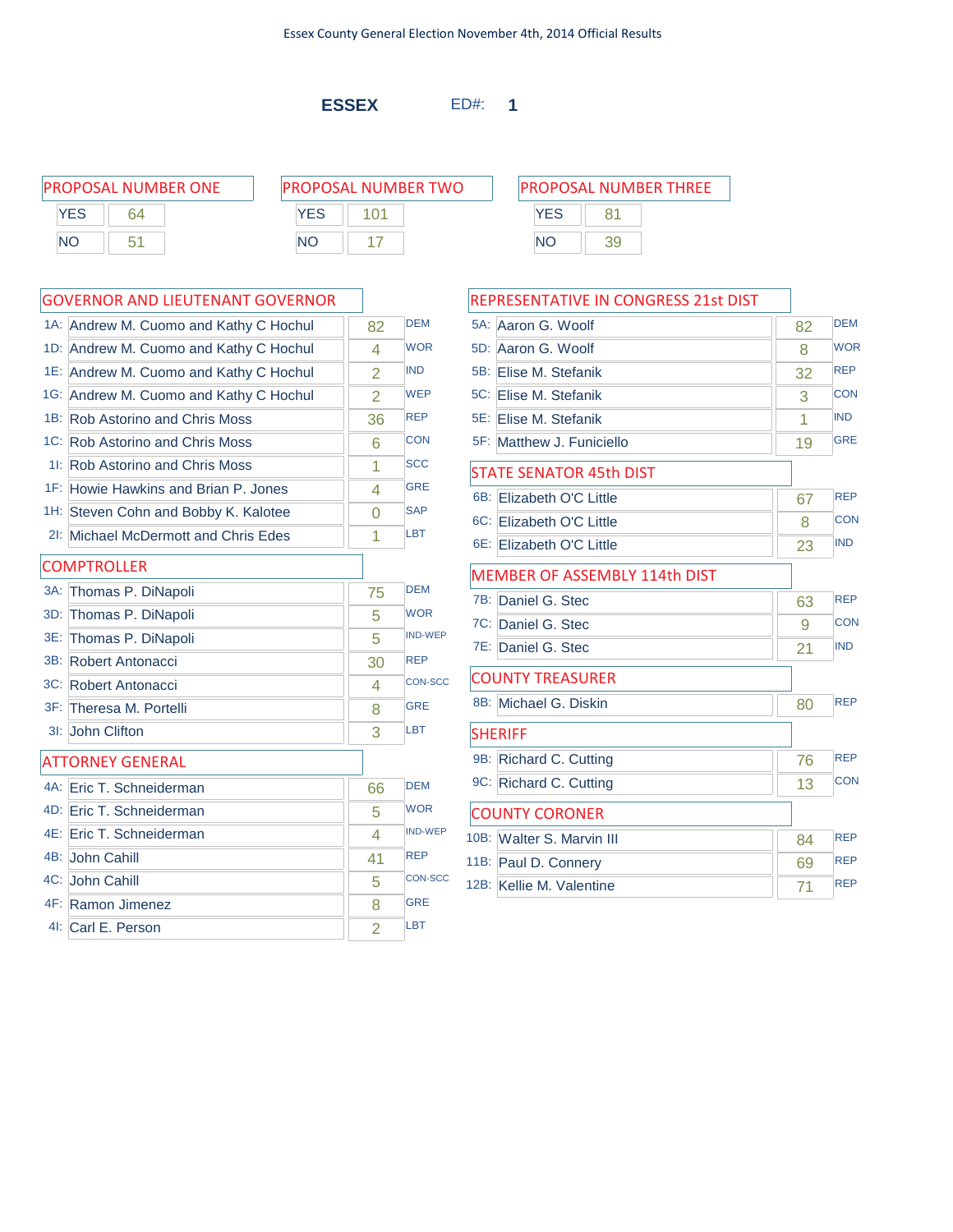**ESSEX** ED#: **2**

**YES** 62 NO 25

PROPOSAL NUMBER ONE PROPOSAL NUMBER TWO PROPOSAL NUMBER THREE **YES** 42 NO 38

| ROPOSAL NUMBER TWO |    |  |  |  |  |  |  |
|--------------------|----|--|--|--|--|--|--|
| YFS                | 68 |  |  |  |  |  |  |
| NΟ                 | 15 |  |  |  |  |  |  |

|        | 1A: Andrew M. Cuomo and Kathy C Hochul | 49             | <b>DEM</b>     |
|--------|----------------------------------------|----------------|----------------|
|        | 1D: Andrew M. Cuomo and Kathy C Hochul | 5              | <b>WOR</b>     |
|        | 1E: Andrew M. Cuomo and Kathy C Hochul | 1              | <b>IND</b>     |
|        | 1G: Andrew M. Cuomo and Kathy C Hochul | 2              | <b>WEP</b>     |
|        | 1B: Rob Astorino and Chris Moss        | 30             | <b>REP</b>     |
|        | 1C: Rob Astorino and Chris Moss        | 4              | <b>CON</b>     |
|        | 11: Rob Astorino and Chris Moss        | $\overline{2}$ | <b>SCC</b>     |
|        | 1F: Howie Hawkins and Brian P. Jones   | 5              | <b>GRE</b>     |
|        | 1H: Steven Cohn and Bobby K. Kalotee   | 0              | <b>SAP</b>     |
| $2!$ : | Michael McDermott and Chris Edes       | $\Omega$       | <b>LBT</b>     |
|        | <b>COMPTROLLER</b>                     |                |                |
|        | 3A: Thomas P. DiNapoli                 | 57             | <b>DEM</b>     |
| 3D:    | Thomas P. DiNapoli                     | 5              | <b>WOR</b>     |
|        | 3E: Thomas P. DiNapoli                 | $\overline{2}$ | <b>IND-WEP</b> |
|        | 3B: Robert Antonacci                   | 26             | <b>REP</b>     |
|        | 3C: Robert Antonacci                   | 1              | <b>CON-SCC</b> |
|        | 3F: Theresa M. Portelli                | 6              | <b>GRE</b>     |
| $31$ : | John Clifton                           | 1              | LBT            |
|        | <b>ATTORNEY GENERAL</b>                |                |                |
|        | 4A: Eric T. Schneiderman               | 54             | <b>DEM</b>     |
|        | 4D: Eric T. Schneiderman               | 3              | <b>WOR</b>     |
|        | 4E: Eric T. Schneiderman               | $\overline{2}$ | <b>IND-WEP</b> |
|        | 4B: John Cahill                        | 33             | <b>REP</b>     |
|        | 4C: John Cahill                        | 3              | <b>CON-SCC</b> |
|        | 4F: Ramon Jimenez                      | 4              | <b>GRE</b>     |
|        | 41: Carl E. Person                     | 1              | LBT            |

|     | REPRESENTATIVE IN CONGRESS 21st DIST |                |            |
|-----|--------------------------------------|----------------|------------|
|     | 5A: Aaron G. Woolf                   | 61             | <b>DEM</b> |
| 5D: | Aaron G. Woolf                       | 4              | <b>WOR</b> |
|     | 5B: Elise M. Stefanik                | 26             | <b>REP</b> |
|     | 5C: Elise M. Stefanik                | 1              | <b>CON</b> |
|     | 5E: Elise M. Stefanik                | 2              | <b>IND</b> |
|     | 5F: Matthew J. Funiciello            | 10             | <b>GRE</b> |
|     | <b>STATE SENATOR 45th DIST</b>       |                |            |
| 6B: | Elizabeth O'C Little                 | 55             | <b>REP</b> |
|     | 6C: Elizabeth O'C Little             | 3              | <b>CON</b> |
|     | 6E: Elizabeth O'C Little             | 21             | <b>IND</b> |
|     | MEMBER OF ASSEMBLY 114th DIST        |                |            |
| 7B: | Daniel G. Stec                       | 52             | <b>REP</b> |
|     | 7C: Daniel G. Stec                   | $\overline{2}$ | <b>CON</b> |
|     | 7E: Daniel G. Stec                   | 18             | <b>IND</b> |
|     | <b>COUNTY TREASURER</b>              |                |            |
|     | 8B: Michael G. Diskin                | 74             | <b>REP</b> |
|     | <b>SHERIFF</b>                       |                |            |
|     | 9B: Richard C. Cutting               | 73             | <b>REP</b> |
|     | 9C: Richard C. Cutting               | 4              | CON        |
|     | <b>COUNTY CORONER</b>                |                |            |
|     | 10B: Walter S. Marvin III            | 66             | <b>REP</b> |
|     | 11B: Paul D. Connery                 | 55             | <b>REP</b> |
|     | 12B: Kellie M. Valentine             | 56             | <b>REP</b> |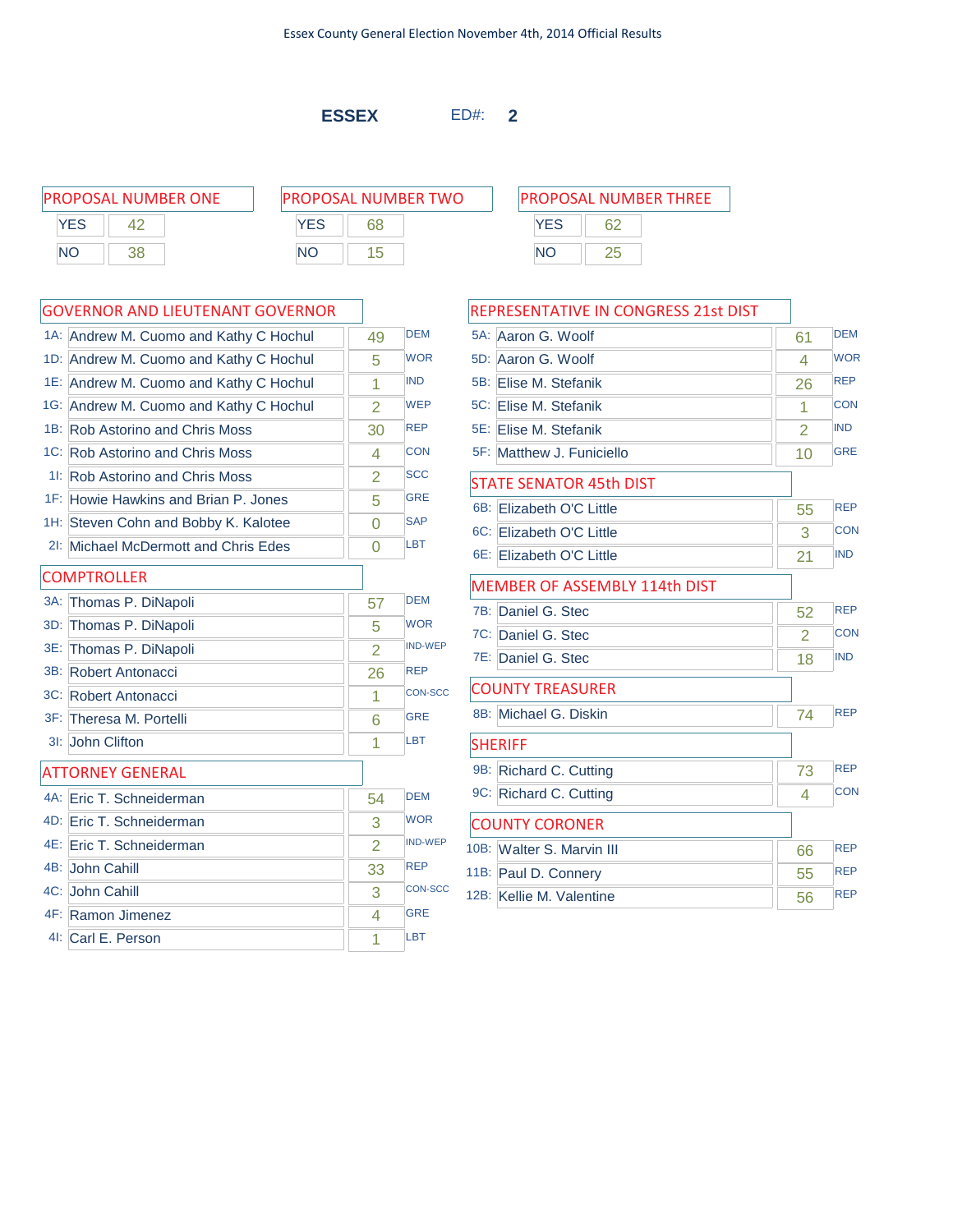| <b>PROPOSAL NUMBER ONE</b> |     |       |  |  |  |  |  |
|----------------------------|-----|-------|--|--|--|--|--|
| <b>YES</b>                 | 356 | 54.7% |  |  |  |  |  |
| <b>NO</b>                  | 295 | 45.3% |  |  |  |  |  |

| PROPOSAL NUMBER TWO |     |       |  |  |  |
|---------------------|-----|-------|--|--|--|
| <b>YFS</b>          | 490 | 73.4% |  |  |  |
| NΟ                  | 178 | 26.6% |  |  |  |

| PROPOSAL NUMBER ONE | <b>IPROPOSAL NUMBER TWO</b> | <b>PROPOSAL NUMBER THREE</b> |
|---------------------|-----------------------------|------------------------------|
| YES                 | YES                         | YES                          |
| 54.7%               | 73.4%                       | 52.0%                        |
| 356                 | 490                         | 358                          |
| 45.3%               | 26.6%                       | 48.0%                        |
| <b>NO</b>           | <b>NO</b>                   | ΝC                           |
| 295                 | 78                          | 330                          |

| <b>GOVERNOR AND LIEUTENANT GOVERNOR</b> |     |       |
|-----------------------------------------|-----|-------|
| Andrew M. Cuomo and Kathy C Hochul      | 590 | 61.8% |
| Rob Astorino and Chris Moss             | 300 | 31.4% |
| Howie Hawkins and Brian P. Jones        | 58  | 6.1%  |
| Steven Cohn and Bobby K. Kalotee        | 2   | 0.2%  |
| Michael McDermott and Chris Edes        | 5   | 0.5%  |
| <b>COMPTROLLER</b>                      |     |       |
| Thomas P. DiNapoli                      | 497 | 57.7% |
| Robert Antonacci                        | 308 | 35.8% |
| Theresa M. Portelli                     | 49  | 5.7%  |
| John Clifton                            | 7   | 0.8%  |
| <b>ATTORNEY GENERAL</b>                 |     |       |
| Eric T. Schneiderman                    | 402 | 46.3% |
| John Cahill                             | 430 | 49.5% |
| <b>Ramon Jimenez</b>                    | 30  | 3.5%  |
| Carl E. Person                          | 7   | 0.8%  |

| <b>REPRESENTATIVE IN CONGRESS 21st DIST</b>        |     |       |
|----------------------------------------------------|-----|-------|
| Aaron G. Woolf                                     | 432 | 45.1% |
| Flise M. Stefanik                                  | 393 | 41.0% |
| Matthew J. Funiciello                              | 133 | 13.9% |
| <b>STATE SENATOR 45th DIST</b>                     |     |       |
| Elizabeth O'C Little                               | 773 | 100%  |
| MEMBER OF ASSEMBLY 114th DIST                      |     |       |
| Daniel G. Stec                                     | 672 | 100%  |
| <b>COUNTY TREASURER</b>                            |     |       |
| Michael G. Diskin                                  | 619 | 100%  |
| <b>SHERIFF</b>                                     |     |       |
| <b>Richard C. Cutting</b>                          | 677 | 100%  |
| <b>COUNTY CORONER</b>                              |     |       |
| Walter S. Marvin III                               | 536 | 35.6% |
| Paul D. Connery                                    | 490 | 32.6% |
| Kellie M. Valentine                                | 479 | 31.8% |
| <b>SUPERINTENDENT OF HIGHWAYS (Unexpired Term)</b> |     |       |
| Kevin R. Zaumetzer                                 | 290 | 29.2% |
| Robert Robbie E. Lincoln, Jr.                      | 548 | 55.1% |
| Glenn L. Williams                                  | 73  | 7.3%  |
| William H. Lincoln, Sr.                            | 83  | 8.4%  |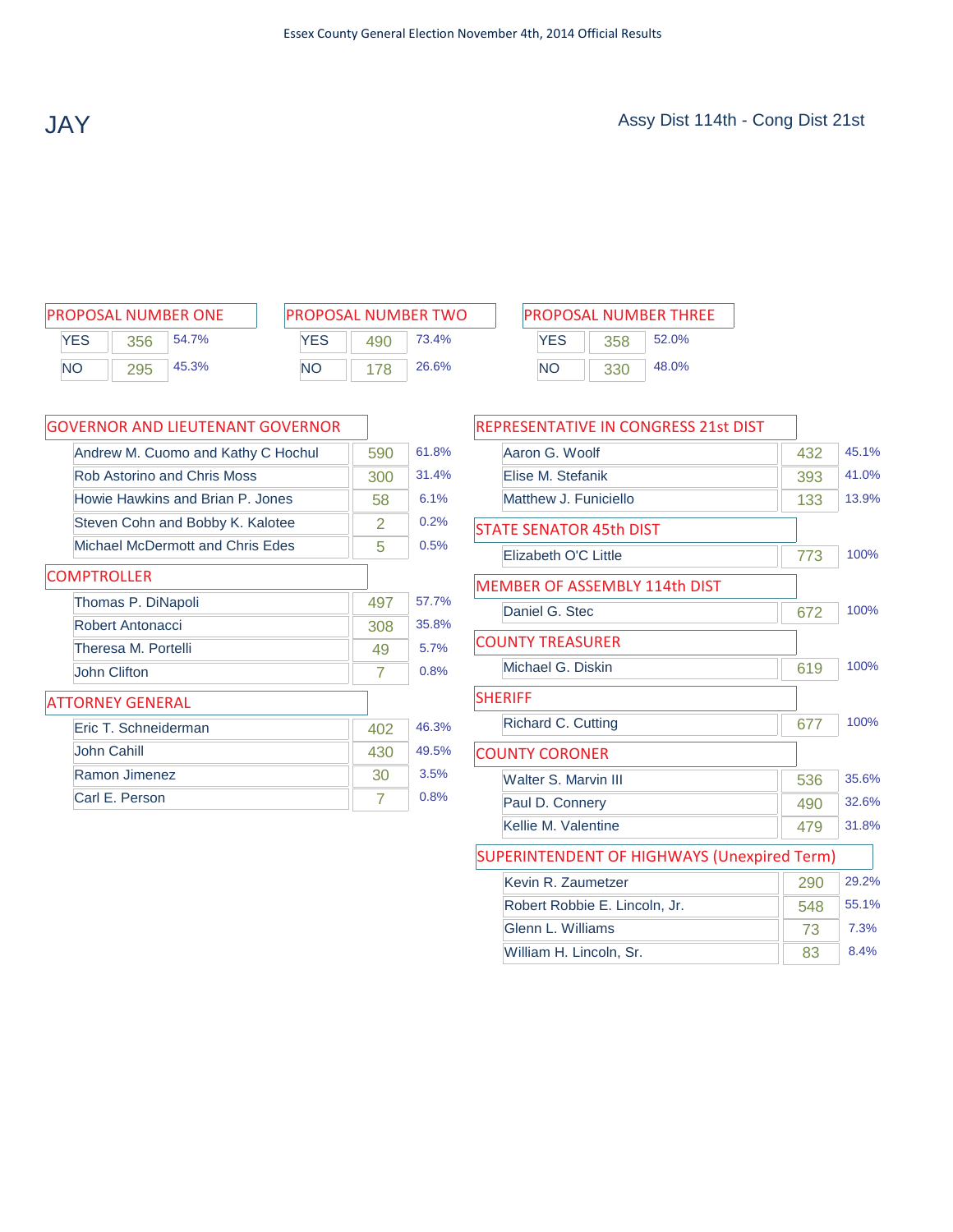**JAY** ED#: **1**

|           | PROPOSAL NUMBER ONE | <b>PROPOSAL NUMBER TWO</b> | <b>PROPOSAL NUMBER THREE</b> |
|-----------|---------------------|----------------------------|------------------------------|
| YES       | 262                 | YES<br>344                 | YES                          |
| <b>NO</b> | 189                 | ΝO                         | NΟ<br>240                    |

### GOVERNOR AND LIEUTENANT GOVERNOR

|        | GOVERNOR AND LIEUTENANT GOVERNOR       |     |                |
|--------|----------------------------------------|-----|----------------|
|        | 1A: Andrew M. Cuomo and Kathy C Hochul | 379 | <b>DEM</b>     |
|        | 1D: Andrew M. Cuomo and Kathy C Hochul | 16  | <b>WOR</b>     |
|        | 1E: Andrew M. Cuomo and Kathy C Hochul | 28  | <b>IND</b>     |
|        | 1G: Andrew M. Cuomo and Kathy C Hochul | 6   | <b>WEP</b>     |
|        | 1B: Rob Astorino and Chris Moss        | 184 | <b>REP</b>     |
|        | 1C: Rob Astorino and Chris Moss        | 31  | <b>CON</b>     |
|        | 11: Rob Astorino and Chris Moss        | 7   | <b>SCC</b>     |
|        | 1F: Howie Hawkins and Brian P. Jones   | 50  | <b>GRE</b>     |
|        | 1H: Steven Cohn and Bobby K. Kalotee   | 1   | <b>SAP</b>     |
|        | 21: Michael McDermott and Chris Edes   | 3   | <b>LBT</b>     |
|        | <b>COMPTROLLER</b>                     |     |                |
| $3A$ : | Thomas P. DiNapoli                     | 308 | <b>DEM</b>     |
| 3D:    | Thomas P. DiNapoli                     | 23  | <b>WOR</b>     |
| 3E:    | Thomas P. DiNapoli                     | 33  | <b>IND-WEP</b> |
|        | 3B: Robert Antonacci                   | 209 | <b>REP</b>     |
|        | 3C: Robert Antonacci                   | 23  | <b>CON-SCC</b> |
|        | 3F: Theresa M. Portelli                | 37  | <b>GRE</b>     |
|        | 3I: John Clifton                       | 4   | <b>LBT</b>     |
|        | <b>ATTORNEY GENERAL</b>                |     |                |
|        | 4A: Eric T. Schneiderman               | 238 | <b>DEM</b>     |
|        | 4D: Eric T. Schneiderman               | 23  | <b>WOR</b>     |
|        | 4E: Eric T. Schneiderman               | 33  | <b>IND-WEP</b> |
|        | 4B: John Cahill                        | 300 | <b>REP</b>     |
|        | 4C: John Cahill                        | 27  | <b>CON-SCC</b> |
|        | 4F: Ramon Jimenez                      | 26  | <b>GRE</b>     |
|        | 41: Carl E. Person                     | 5   | <b>LBT</b>     |

### REPRESENTATIVE IN CONGRESS 21st DIST

|     | 5A: Aaron G. Woolf                                 | 289 | <b>DEM</b> |
|-----|----------------------------------------------------|-----|------------|
|     | 5D: Aaron G. Woolf                                 | 31  | <b>WOR</b> |
|     | 5B: Elise M. Stefanik                              | 247 | <b>REP</b> |
| 5C: | Elise M. Stefanik                                  | 30  | <b>CON</b> |
|     | 5E: Elise M. Stefanik                              | 18  | <b>IND</b> |
|     | 5F: Matthew J. Funiciello                          | 86  | <b>GRE</b> |
|     | <b>STATE SENATOR 45th DIST</b>                     |     |            |
|     | 6B: Elizabeth O'C Little                           | 409 | <b>REP</b> |
|     | 6C: Elizabeth O'C Little                           | 46  | <b>CON</b> |
|     | 6E: Elizabeth O'C Little                           | 108 | <b>IND</b> |
|     | MEMBER OF ASSEMBLY 114th DIST                      |     |            |
|     | 7B: Daniel G. Stec                                 | 364 | <b>REP</b> |
|     | 7C: Daniel G. Stec                                 | 32  | <b>CON</b> |
|     | 7E: Daniel G. Stec                                 | 102 | <b>IND</b> |
|     | <b>COUNTY TREASURER</b>                            |     |            |
|     | 8B: Michael G. Diskin                              | 456 | <b>REP</b> |
|     | <b>SHERIFF</b>                                     |     |            |
|     | 9B: Richard C. Cutting                             | 433 | <b>REP</b> |
|     | 9C: Richard C. Cutting                             | 61  | <b>CON</b> |
|     | <b>COUNTY CORONER</b>                              |     |            |
|     | 10B: Walter S. Marvin III                          | 388 | <b>REP</b> |
|     | 11B: Paul D. Connery                               | 365 | <b>REP</b> |
|     | 12B: Kellie M. Valentine                           | 355 | <b>REP</b> |
|     | <b>SUPERINTENDENT OF HIGHWAYS (Unexpired Term)</b> |     |            |
|     | 13A: Kevin R. Zaumetzer                            | 155 | <b>DEM</b> |
|     | 13H: Kevin R. Zaumetzer                            | 12  | <b>COW</b> |
|     | 13B: Robert Robbie E. Lincoln, Jr.                 | 369 | <b>REP</b> |
|     | 13F: Robert Robbie E. Lincoln, Jr.                 | 62  | <b>PAC</b> |
|     | 13G: Glenn L. Williams                             | 63  | <b>CBR</b> |
|     | 13I: William H. Lincoln, Sr.                       | 66  | FAI        |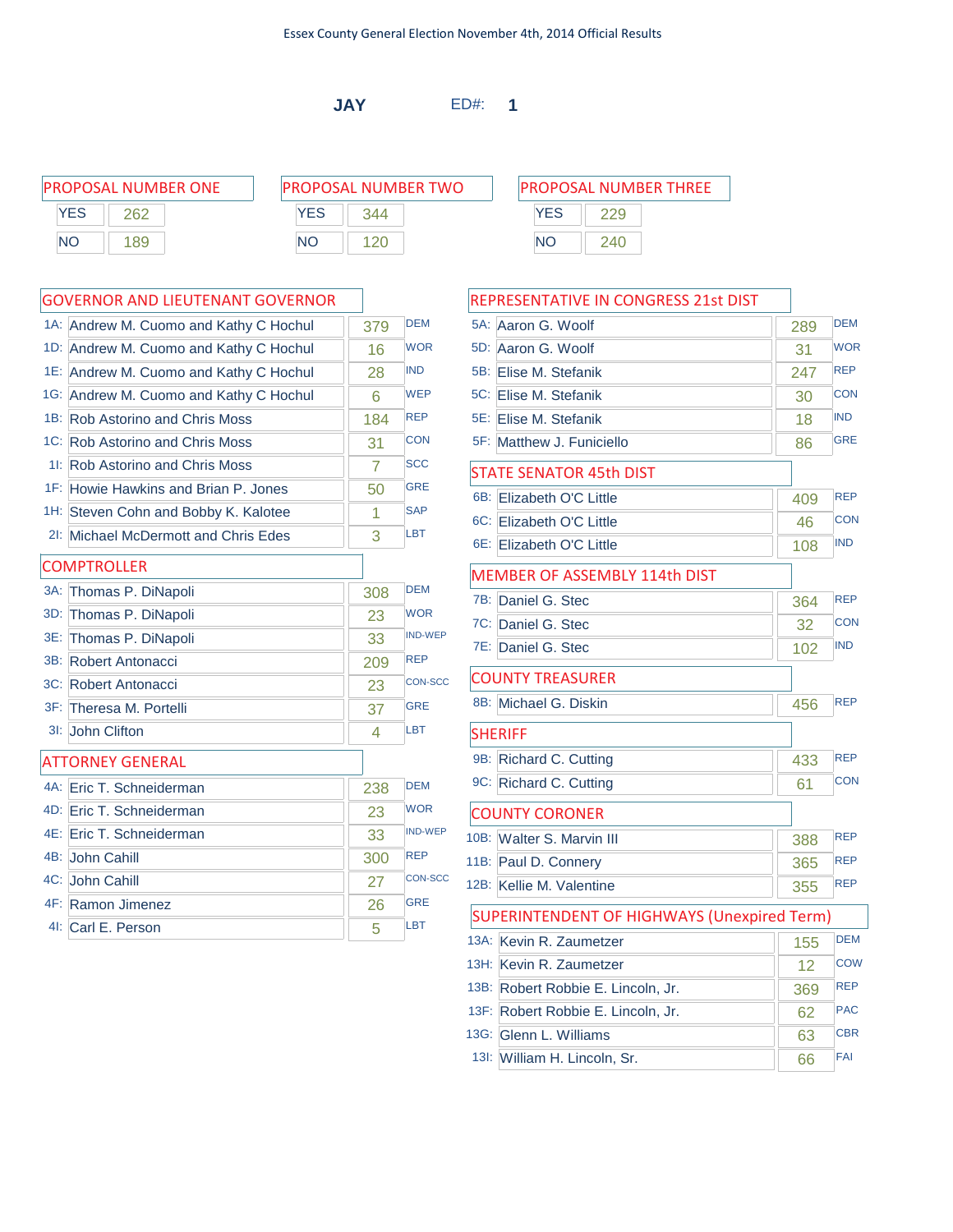**JAY** ED#: **2**

PROPOSAL NUMBER ONE PROPOSAL NUMBER TWO PROPOSAL NUMBER THREE YES 94 NO 106

| PROPOSAL NUMBER TWO |     |  |
|---------------------|-----|--|
| YES                 | 146 |  |
| NΟ                  | 58  |  |

### GOVERNOR AND LIEUTENANT GOVERNOR

|     | 1A: Andrew M. Cuomo and Kathy C Hochul | 140            | <b>DEM</b>     |
|-----|----------------------------------------|----------------|----------------|
|     | 1D: Andrew M. Cuomo and Kathy C Hochul | 7              | <b>WOR</b>     |
|     | 1E: Andrew M. Cuomo and Kathy C Hochul | 9              | <b>IND</b>     |
|     | 1G: Andrew M. Cuomo and Kathy C Hochul | 5              | <b>WEP</b>     |
|     | 1B: Rob Astorino and Chris Moss        | 63             | <b>REP</b>     |
|     | 1C: Rob Astorino and Chris Moss        | 11             | <b>CON</b>     |
|     | 11: Rob Astorino and Chris Moss        | 4              | <b>SCC</b>     |
|     | 1F: Howie Hawkins and Brian P. Jones   | 8              | <b>GRE</b>     |
|     | 1H: Steven Cohn and Bobby K. Kalotee   | 1              | <b>SAP</b>     |
|     | 21: Michael McDermott and Chris Edes   | $\overline{2}$ | <b>LBT</b>     |
|     | <b>COMPTROLLER</b>                     |                |                |
| 3A: | Thomas P. DiNapoli                     | 123            | <b>DEM</b>     |
| 3D: | Thomas P. DiNapoli                     | 4              | <b>WOR</b>     |
|     | 3E: Thomas P. DiNapoli                 | 6              | <b>IND-WEP</b> |
|     | 3B: Robert Antonacci                   | 64             | <b>REP</b>     |
|     | 3C: Robert Antonacci                   | 12             | CON-SCC        |
|     | 3F: Theresa M. Portelli                | 12             | <b>GRE</b>     |
|     | 3I: John Clifton                       | 3              | <b>LBT</b>     |
|     | <b>ATTORNEY GENERAL</b>                |                |                |
|     | 4A: Eric T. Schneiderman               | 96             | <b>DEM</b>     |
|     | 4D: Eric T. Schneiderman               | $\overline{7}$ | <b>WOR</b>     |
|     | 4E: Eric T. Schneiderman               | 5              | <b>IND-WEP</b> |
|     | 4B: John Cahill                        | 92             | <b>REP</b>     |
|     | 4C: John Cahill                        | 11             | <b>CON-SCC</b> |
|     | 4F: Ramon Jimenez                      | 4              | <b>GRE</b>     |
|     | 41: Carl E. Person                     | $\overline{2}$ | <b>LBT</b>     |

# YES 129 NO 90

|      | REPRESENTATIVE IN CONGRESS 21st DIST               |     |            |  |  |
|------|----------------------------------------------------|-----|------------|--|--|
|      | 5A: Aaron G. Woolf                                 | 106 | <b>DEM</b> |  |  |
|      | 5D: Aaron G. Woolf                                 | 6   | <b>WOR</b> |  |  |
|      | 5B: Elise M. Stefanik                              | 78  | <b>REP</b> |  |  |
|      | 5C: Elise M. Stefanik                              | 14  | <b>CON</b> |  |  |
|      | 5E: Elise M. Stefanik                              | 6   | <b>IND</b> |  |  |
|      | 5F: Matthew J. Funiciello                          | 47  | <b>GRE</b> |  |  |
|      | STATE SENATOR 45th DIST                            |     |            |  |  |
| 6B:  | <b>Elizabeth O'C Little</b>                        | 157 | <b>REP</b> |  |  |
|      | 6C: Elizabeth O'C Little                           | 19  | <b>CON</b> |  |  |
|      | 6E: Elizabeth O'C Little                           | 34  | <b>IND</b> |  |  |
|      | <b>MEMBER OF ASSEMBLY 114th DIST</b>               |     |            |  |  |
|      | 7B: Daniel G. Stec                                 | 129 | <b>REP</b> |  |  |
|      | 7C: Daniel G. Stec                                 | 15  | <b>CON</b> |  |  |
|      | 7E: Daniel G. Stec                                 | 30  | <b>IND</b> |  |  |
|      | <b>COUNTY TREASURER</b>                            |     |            |  |  |
|      | 8B: Michael G. Diskin                              | 163 | <b>REP</b> |  |  |
|      | <b>SHERIFF</b>                                     |     |            |  |  |
|      | 9B: Richard C. Cutting                             | 151 | <b>REP</b> |  |  |
|      | 9C: Richard C. Cutting                             | 32  | <b>CON</b> |  |  |
|      | <b>COUNTY CORONER</b>                              |     |            |  |  |
|      | 10B: Walter S. Marvin III                          | 148 | <b>REP</b> |  |  |
|      | 11B: Paul D. Connery                               | 125 | <b>REP</b> |  |  |
|      | 12B: Kellie M. Valentine                           | 124 | <b>REP</b> |  |  |
|      | <b>SUPERINTENDENT OF HIGHWAYS (Unexpired Term)</b> |     |            |  |  |
|      | 13A: Kevin R. Zaumetzer                            | 116 | <b>DEM</b> |  |  |
|      | 13H: Kevin R. Zaumetzer                            | 7   | COW        |  |  |
| 13B: | Robert Robbie E. Lincoln, Jr.                      | 103 | <b>REP</b> |  |  |
|      | 13F: Robert Robbie E. Lincoln, Jr.                 | 14  | <b>PAC</b> |  |  |
|      | 13G: Glenn L. Williams                             | 10  | <b>CBR</b> |  |  |
|      | 13I: William H. Lincoln, Sr.                       | 17  | FAI        |  |  |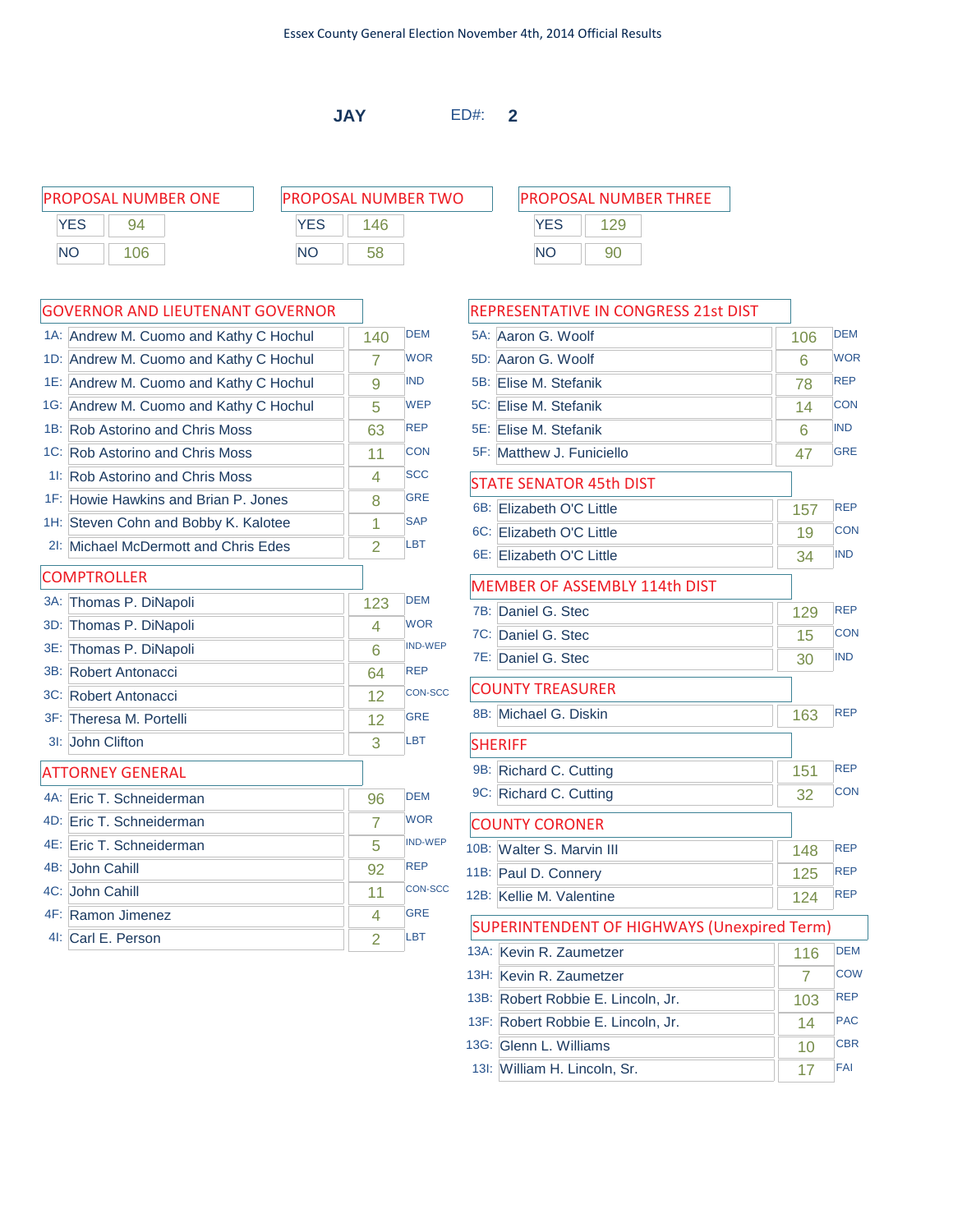| <b>PROPOSAL NUMBER ONE</b> |     |          |  |
|----------------------------|-----|----------|--|
| <b>YES</b>                 | 229 | 64.5%    |  |
| <b>NO</b>                  | 126 | $35.5\%$ |  |

| <b>PROPOSAL NUMBER TWO</b> |     |       |  |
|----------------------------|-----|-------|--|
| <b>YFS</b>                 | 316 | 84.9% |  |
| NΟ                         | 56  | 15.1% |  |

 $\overline{a}$ 

| PROPOSAL NUMBER ONE | <b>IPROPOSAL NUMBER TWO</b> | <b>PROPOSAL NUMBER THREE</b> |
|---------------------|-----------------------------|------------------------------|
| YES                 | YES                         | YES                          |
| 64.5%               | 84.9%                       | 70.4%                        |
| 229                 | 316                         | 266                          |
| 35.5%               | 15.1%                       | 29.6%                        |
| <b>NO</b>           | <b>NO</b>                   | <b>NO</b>                    |
| 126                 | 56                          | 112                          |

| GOVERNOR AND LIEUTENANT GOVERNOR   |     |       |
|------------------------------------|-----|-------|
| Andrew M. Cuomo and Kathy C Hochul | 338 | 70.7% |
| Rob Astorino and Chris Moss        | 103 | 21.5% |
| Howie Hawkins and Brian P. Jones   | 35  | 7.3%  |
| Steven Cohn and Bobby K. Kalotee   | 2   | 0.4%  |
| Michael McDermott and Chris Edes   | O   | 0.0%  |
| <b>COMPTROLLER</b>                 |     |       |
| Thomas P. DiNapoli                 | 296 | 66.8% |
| Robert Antonacci                   | 120 | 27.1% |
| Theresa M. Portelli                | 24  | 5.4%  |
| John Clifton                       | 3   | 0.7%  |
| <b>ATTORNEY GENERAL</b>            |     |       |
| Eric T. Schneiderman               | 264 | 60.1% |
| John Cahill                        | 154 | 35.1% |
| Ramon Jimenez                      | 21  | 4.8%  |
| Carl E. Person                     | Ω   | 0.0%  |

| REPRESENTATIVE IN CONGRESS 21st DIST |     |       |
|--------------------------------------|-----|-------|
| Aaron G. Woolf                       | 329 | 66.6% |
| Flise M. Stefanik                    | 115 | 23.3% |
| Matthew J. Funiciello                | 50  | 10.1% |
| <b>STATE SENATOR 45th DIST</b>       |     |       |
| Flizabeth O'C Little                 | 348 | 100%  |
| <b>MEMBER OF ASSEMBLY 114th DIST</b> |     |       |
| Daniel G. Stec                       | 307 | 100%  |
| <b>COUNTY TREASURER</b>              |     |       |
| Michael G. Diskin                    | 272 | 100%  |
| <b>SHERIFF</b>                       |     |       |
| Richard C. Cutting                   | 291 | 100%  |
| <b>COUNTY CORONER</b>                |     |       |
| Walter S. Marvin III                 | 271 | 38.4% |
| Paul D. Connery                      | 211 | 29.9% |
| Kellie M. Valentine                  | 223 | 31.6% |
|                                      |     |       |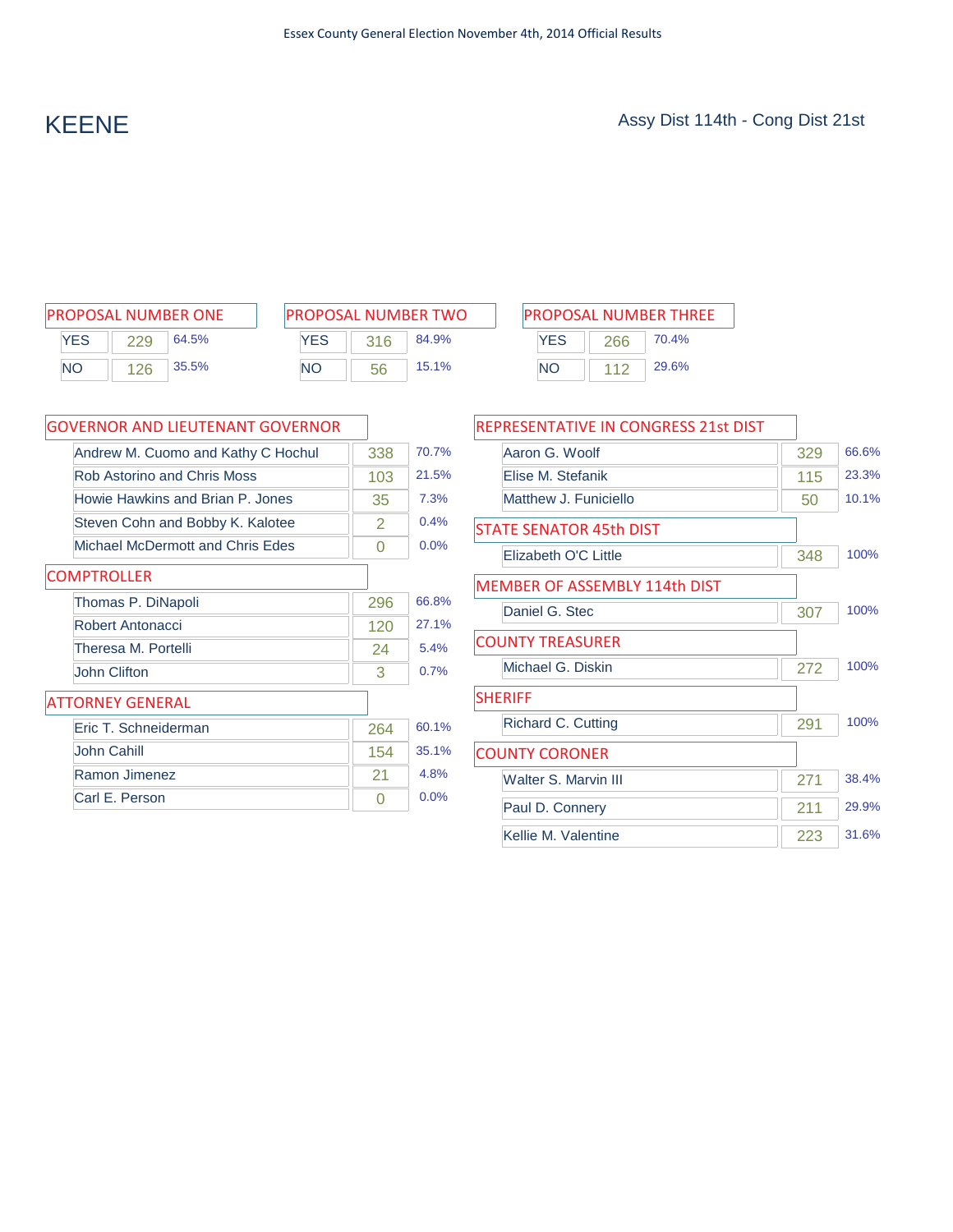**KEENE** ED#: **1**

SHERIFF

COUNTY CORONER

| PROPOSAL NUMBER ONE | <b>PROPOSAL NUMBER TWO</b> |     |           | <b>PROPOSAL NUMBER THREE</b> |  |
|---------------------|----------------------------|-----|-----------|------------------------------|--|
| YES                 | YES                        | 181 |           | YES                          |  |
| <b>NO</b>           | NΟ                         |     | <b>NO</b> |                              |  |

### GOVERNOR AND LIEUTENANT GOVERNOR  $14:$  Androw M. Cuomo and Kathy C Hochul  $\overline{1}$   $\overline{1}$   $\overline{2}$   $\overline{2}$   $\overline{2}$   $\overline{2}$   $\overline{2}$   $\overline{2}$   $\overline{2}$   $\overline{2}$   $\overline{2}$   $\overline{2}$   $\overline{2}$   $\overline{2}$   $\overline{2}$   $\overline{2}$   $\overline{2}$   $\overline{2}$   $\overline{2}$   $\overline{2}$   $\overline{2}$   $\overline{2}$   $\overline{2}$   $\overline{2}$   $\overline{$

| IA.    | Andrew M. Cubino and Natrix C Hochul   | 100            |                |
|--------|----------------------------------------|----------------|----------------|
| 1D:    | Andrew M. Cuomo and Kathy C Hochul     | 11             | <b>WOR</b>     |
|        | 1E: Andrew M. Cuomo and Kathy C Hochul | 7              | <b>IND</b>     |
| $1G$ : | Andrew M. Cuomo and Kathy C Hochul     | 9              | <b>WEP</b>     |
|        | 1B: Rob Astorino and Chris Moss        | 52             | <b>REP</b>     |
|        | 1C: Rob Astorino and Chris Moss        | 4              | <b>CON</b>     |
| $1$ :  | <b>Rob Astorino and Chris Moss</b>     | 3              | <b>SCC</b>     |
|        | 1F: Howie Hawkins and Brian P. Jones   | 24             | <b>GRE</b>     |
|        | 1H: Steven Cohn and Bobby K. Kalotee   | 1              | <b>SAP</b>     |
|        | 21: Michael McDermott and Chris Edes   | $\Omega$       | <b>LBT</b>     |
|        | <b>COMPTROLLER</b>                     |                |                |
| $3A$ : | Thomas P. DiNapoli                     | 156            | <b>DEM</b>     |
| 3D:    | Thomas P. DiNapoli                     | 10             | <b>WOR</b>     |
| 3E:    | Thomas P. DiNapoli                     | $\overline{7}$ | <b>IND-WEP</b> |
| 3B:    | Robert Antonacci                       | 61             | <b>REP</b>     |
|        | 3C: Robert Antonacci                   | 4              | <b>CON-SCC</b> |
|        | 3F: Theresa M. Portelli                | 17             | <b>GRE</b>     |
|        | 31: John Clifton                       | 1              | <b>LBT</b>     |
|        | <b>ATTORNEY GENERAL</b>                |                |                |
|        | 4A: Eric T. Schneiderman               | 137            | <b>DEM</b>     |
|        | 4D: Eric T. Schneiderman               | 8              | <b>WOR</b>     |
|        | 4E: Eric T. Schneiderman               | 5              | <b>IND-WEP</b> |
|        | 4B: John Cahill                        | 81             | <b>REP</b>     |
|        | 4C: John Cahill                        | 7              | CON-SCC        |
|        | 4F: Ramon Jimenez                      | 14             | <b>GRE</b>     |
|        | 41: Carl E. Person                     | 0              | LBT            |
|        |                                        |                |                |

| REPRESENTATIVE IN CONGRESS 21st DIST |     |            |
|--------------------------------------|-----|------------|
| 5A: Aaron G. Woolf                   | 169 | <b>DEM</b> |
| 5D: Aaron G. Woolf                   | 14  | <b>WOR</b> |
| 5B: Elise M. Stefanik                | 62  | <b>REP</b> |
| 5C: Elise M. Stefanik                | 4   | <b>CON</b> |
| 5E: Elise M. Stefanik                | 2   | <b>IND</b> |
| 5F: Matthew J. Funiciello            | 35  | <b>GRE</b> |
| <b>STATE SENATOR 45th DIST</b>       |     |            |
| 6B: Elizabeth O'C Little             | 145 | <b>REP</b> |
| 6C: Elizabeth O'C Little             | 8   | <b>CON</b> |
| 6E: Elizabeth O'C Little             | 47  | <b>IND</b> |
| <b>MEMBER OF ASSEMBLY 114th DIST</b> |     |            |
| 7B: Daniel G. Stec                   | 124 | <b>REP</b> |
| 7C: Daniel G. Stec                   | 7   | <b>CON</b> |
| 7E: Daniel G. Stec                   | 42  | <b>IND</b> |
| <b>COUNTY TREASURER</b>              |     |            |
| 8B: Michael G. Diskin                | 154 | <b>RFP</b> |

9B: Richard C. Cutting 150 REP 9C: Richard C. Cutting 13 CON

10B: Walter S. Marvin III 146 REP 11B: Paul D. Connery 113 REP 12B: Kellie M. Valentine 120 REP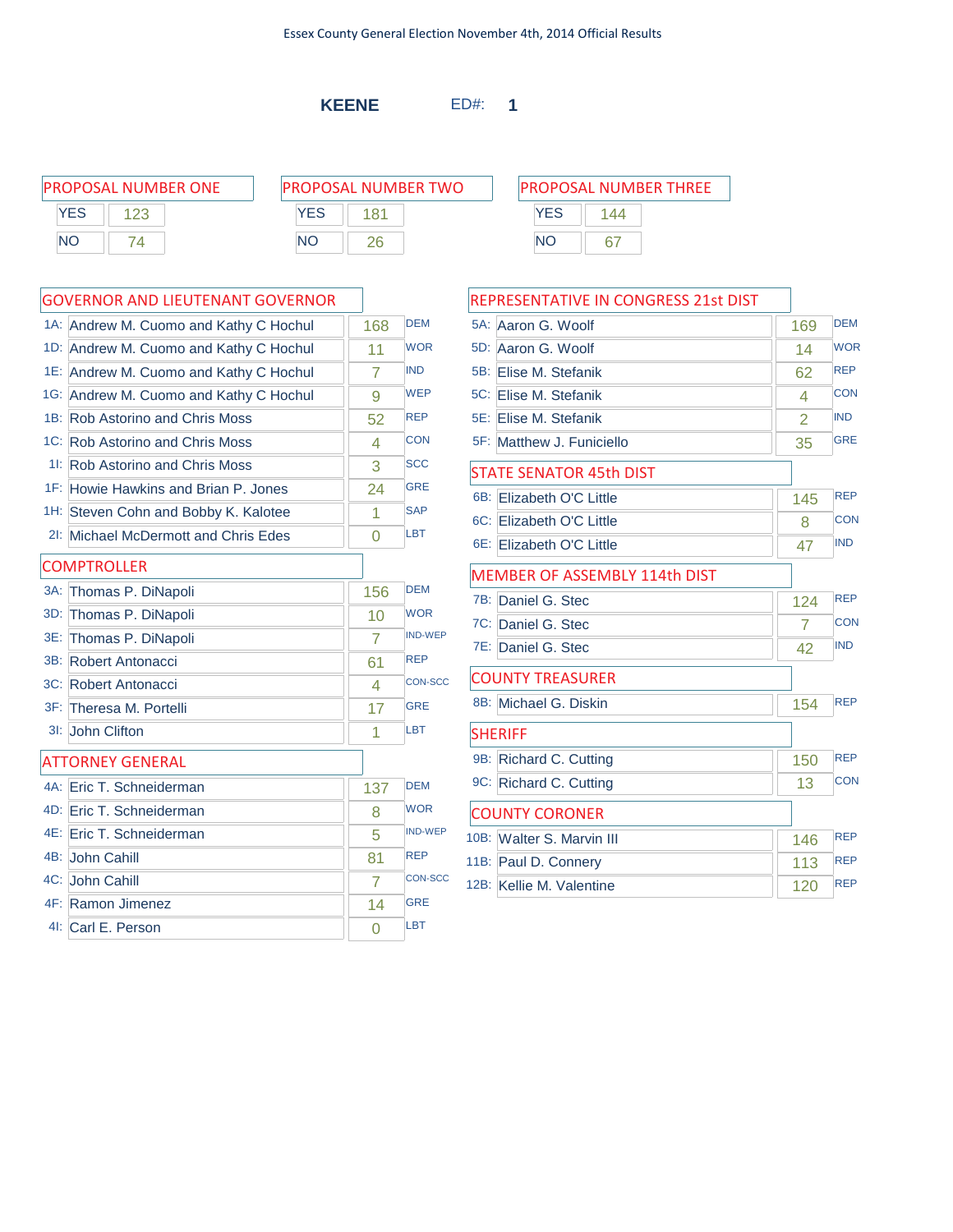**KEENE** ED#: **2**

PROPOSAL NUMBER ONE P **YES** 106 NO 52

| 'ROPOSAL NUMBER TWO |     |  |  |  |  |
|---------------------|-----|--|--|--|--|
| <b>YFS</b>          | 135 |  |  |  |  |
| NΟ                  | חצ  |  |  |  |  |

|                | 1A: Andrew M. Cuomo and Kathy C Hochul | 126            | <b>DEM</b>     |
|----------------|----------------------------------------|----------------|----------------|
| 1D:            | Andrew M. Cuomo and Kathy C Hochul     | 9              | <b>WOR</b>     |
|                | 1E: Andrew M. Cuomo and Kathy C Hochul | 5              | <b>IND</b>     |
|                | 1G: Andrew M. Cuomo and Kathy C Hochul | 3              | <b>WEP</b>     |
|                | 1B: Rob Astorino and Chris Moss        | 40             | <b>REP</b>     |
|                | 1C: Rob Astorino and Chris Moss        | 3              | <b>CON</b>     |
| $1!$ :         | <b>Rob Astorino and Chris Moss</b>     | 1              | <b>SCC</b>     |
|                | 1F: Howie Hawkins and Brian P. Jones   | 11             | <b>GRE</b>     |
|                | 1H: Steven Cohn and Bobby K. Kalotee   | 1              | <b>SAP</b>     |
| $2!$ :         | Michael McDermott and Chris Edes       | O              | LBT            |
|                | <b>COMPTROLLER</b>                     |                |                |
| $3A$ :         | Thomas P. DiNapoli                     | 104            | <b>DEM</b>     |
| 3D:            | Thomas P. DiNapoli                     | 10             | <b>WOR</b>     |
| 3E:            | Thomas P. DiNapoli                     | 9              | <b>IND-WEP</b> |
|                | 3B: Robert Antonacci                   | 52             | <b>REP</b>     |
|                | 3C: Robert Antonacci                   | 3              | <b>CON-SCC</b> |
|                | 3F: Theresa M. Portelli                | $\overline{7}$ | <b>GRE</b>     |
| 3 <sub>1</sub> | John Clifton                           | $\overline{2}$ | LBT            |
|                | <b>ATTORNEY GENERAL</b>                |                |                |
|                | 4A: Eric T. Schneiderman               | 100            | <b>DFM</b>     |
|                | 4D: Eric T. Schneiderman               | 10             | <b>WOR</b>     |
|                | 4E: Eric T. Schneiderman               | 4              | <b>IND-WEP</b> |
|                | 4B: John Cahill                        | 60             | <b>REP</b>     |
|                | 4C: John Cahill                        | 6              | <b>CON-SCC</b> |
|                | 4F: Ramon Jimenez                      | 7              | <b>GRE</b>     |
|                | 4I: Carl E. Person                     | $\Omega$       | <b>LBT</b>     |

| PROPOSAL NUMBER THREE |     |  |  |  |  |
|-----------------------|-----|--|--|--|--|
| <b>YES</b>            | 122 |  |  |  |  |
| NΟ                    | 45  |  |  |  |  |

| REPRESENTATIVE IN CONGRESS 21st DIST |     |            |  |
|--------------------------------------|-----|------------|--|
| 5A: Aaron G. Woolf                   | 132 | <b>DEM</b> |  |
| Aaron G. Woolf<br>5D:                | 14  | <b>WOR</b> |  |
| 5B: Elise M. Stefanik                | 43  | <b>REP</b> |  |
| 5C: Elise M. Stefanik                | 3   | <b>CON</b> |  |
| 5E: Elise M. Stefanik                | 1   | <b>IND</b> |  |
| 5F: Matthew J. Funiciello            | 15  | <b>GRE</b> |  |
| <b>STATE SENATOR 45th DIST</b>       |     |            |  |
| 6B:<br>Elizabeth O'C Little          | 101 | <b>REP</b> |  |
| 6C: Elizabeth O'C Little             | 8   | <b>CON</b> |  |
| 6E: Elizabeth O'C Little             | 39  | <b>IND</b> |  |
| MEMBER OF ASSEMBLY 114th DIST        |     |            |  |
| 7B:<br>Daniel G. Stec                | 97  | <b>REP</b> |  |
| 7C: Daniel G. Stec                   | 8   | <b>CON</b> |  |
| 7E: Daniel G. Stec                   | 29  | <b>IND</b> |  |
| <b>COUNTY TREASURER</b>              |     |            |  |
| 8B:<br>Michael G. Diskin             | 118 | <b>REP</b> |  |
| <b>SHERIFF</b>                       |     |            |  |
| 9B:<br>Richard C. Cutting            | 115 | <b>REP</b> |  |
| 9C: Richard C. Cutting               | 13  | <b>CON</b> |  |
| <b>COUNTY CORONER</b>                |     |            |  |
| 10B: Walter S. Marvin III            | 125 | <b>REP</b> |  |
| 11B: Paul D. Connery                 | 98  | <b>REP</b> |  |
| 12B: Kellie M. Valentine             | 103 | <b>REP</b> |  |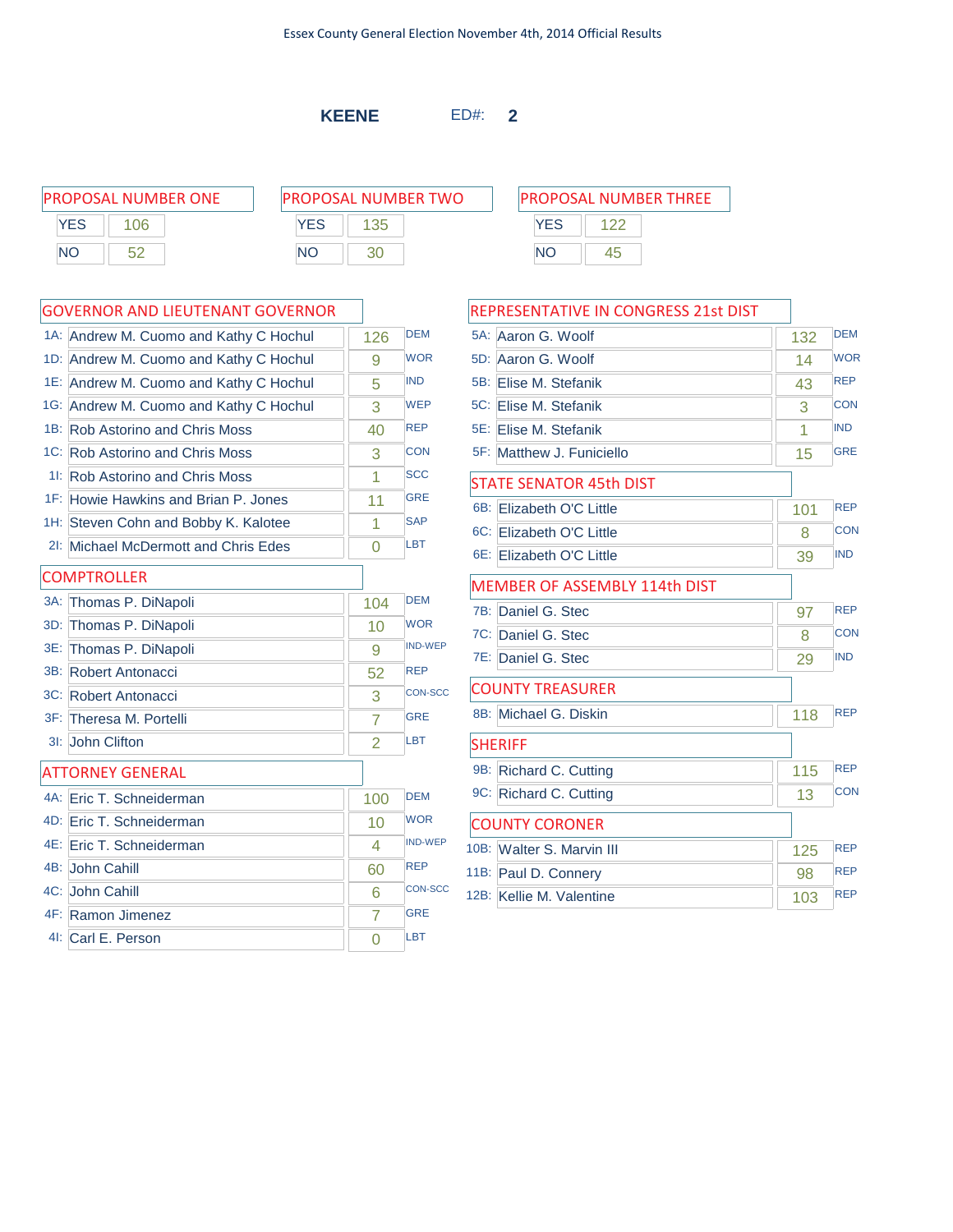| <b>PROPOSAL NUMBER ONE</b> |     |       |  |  |  |
|----------------------------|-----|-------|--|--|--|
| <b>YES</b>                 | 155 | 53.6% |  |  |  |
| <b>NO</b>                  | 134 | 46.4% |  |  |  |

| <b>PROPOSAL NUMBER TWO</b> |     |       |  |  |  |
|----------------------------|-----|-------|--|--|--|
| <b>YES</b>                 | 176 | 59.1% |  |  |  |
| NΟ                         | 122 | 40.9% |  |  |  |

 $\overline{\phantom{a}}$ 

| <b>PROPOSAL NUMBER TWO</b><br>PROPOSAL NUMBER ONE |     |       | <b>PROPOSAL NUMBER THREE</b> |      |       |     |       |
|---------------------------------------------------|-----|-------|------------------------------|------|-------|-----|-------|
| YES                                               | 155 | 53.6% | <b>YES</b>                   | 176. | 59.1% | YES | 57.3% |
| <b>NO</b>                                         | 134 | 46.4% | <b>NO</b>                    |      | 40.9% | NΟ  | 42.7% |

| <b>GOVERNOR AND LIEUTENANT GOVERNOR</b> |     |       |
|-----------------------------------------|-----|-------|
| Andrew M. Cuomo and Kathy C Hochul      | 169 | 46.2% |
| Rob Astorino and Chris Moss             | 179 | 48.9% |
| Howie Hawkins and Brian P. Jones        | 17  | 4.6%  |
| Steven Cohn and Bobby K. Kalotee        | 1   | 0.3%  |
| Michael McDermott and Chris Edes        | 0   | 0.0%  |
| <b>COMPTROLLER</b>                      |     |       |
| Thomas P. DiNapoli                      | 179 | 53.4% |
| Robert Antonacci                        | 144 | 43.0% |
| Theresa M. Portelli                     | 9   | 2.7%  |
| John Clifton                            | 3   | 0.9%  |
| <b>ATTORNEY GENERAL</b>                 |     |       |
| Eric T. Schneiderman                    | 114 | 34.4% |
| <b>John Cahill</b>                      | 210 | 63.4% |
| Ramon Jimenez                           | 5   | 1.5%  |
| Carl E. Person                          | 2   | 0.6%  |

| REPRESENTATIVE IN CONGRESS 21st DIST |     |       |
|--------------------------------------|-----|-------|
| Aaron G. Woolf                       | 190 | 48.8% |
| Elise M. Stefanik                    | 157 | 40.4% |
| Matthew J. Funiciello                | 42  | 10.8% |
| <b>STATE SENATOR 45th DIST</b>       |     |       |
| Elizabeth O'C Little                 | 327 | 100%  |
| <b>MEMBER OF ASSEMBLY 114th DIST</b> |     |       |
| Daniel G. Stec                       | 287 | 100%  |
| <b>COUNTY TREASURER</b>              |     |       |
| Michael G. Diskin                    | 281 | 100%  |
| <b>SHERIFF</b>                       |     |       |
| <b>Richard C. Cutting</b>            | 341 | 100%  |
| <b>COUNTY CORONER</b>                |     |       |
| <b>Walter S. Marvin III</b>          | 266 | 37.2% |
| Paul D. Connery                      | 223 | 31.1% |
| Kellie M. Valentine                  | 227 | 31.7% |
| <b>TOWN JUSTICE</b>                  |     |       |
| <b>Tyler Glanda</b>                  | 246 | 66.8% |
| <b>Penny Pooler Daniels</b>          | 122 | 33.2% |
|                                      |     |       |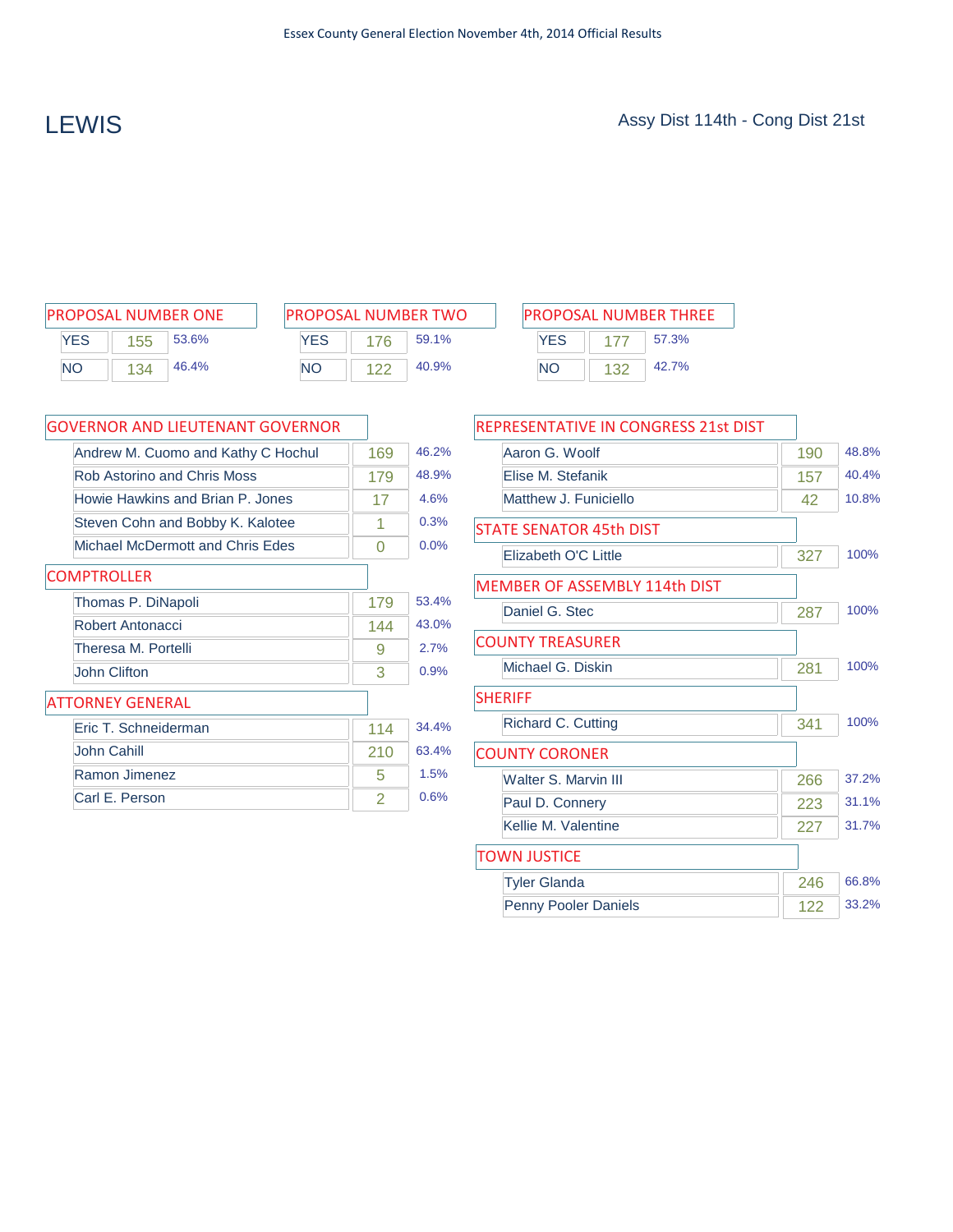**LEWIS** ED#: **0**

|     | PROPOSAL NUMBER ONE | <b>PROPOSAL NUMBER TWO</b> |     |           | <b>PROPOSAL NUMBER THREE</b> |
|-----|---------------------|----------------------------|-----|-----------|------------------------------|
| YES | 55                  | YFS                        | 76. | YES       |                              |
| NΟ  | 134                 | <b>NO</b>                  |     | <b>NO</b> |                              |

|        | 1A: Andrew M. Cuomo and Kathy C Hochul | 145            | <b>DEM</b>     |
|--------|----------------------------------------|----------------|----------------|
| $1D$ : | Andrew M. Cuomo and Kathy C Hochul     | 8              | <b>WOR</b>     |
|        | 1E: Andrew M. Cuomo and Kathy C Hochul | 11             | <b>IND</b>     |
|        | 1G: Andrew M. Cuomo and Kathy C Hochul | 5              | <b>WEP</b>     |
| 1B:    | <b>Rob Astorino and Chris Moss</b>     | 155            | <b>REP</b>     |
|        | 1C: Rob Astorino and Chris Moss        | 14             | CON            |
|        | 11: Rob Astorino and Chris Moss        | 10             | <b>SCC</b>     |
|        | 1F: Howie Hawkins and Brian P. Jones   | 17             | <b>GRE</b>     |
|        | 1H: Steven Cohn and Bobby K. Kalotee   | 1              | <b>SAP</b>     |
|        | 21: Michael McDermott and Chris Edes   | 0              | <b>LBT</b>     |
|        | <b>COMPTROLLER</b>                     |                |                |
| $3A$ : | Thomas P. DiNapoli                     | 151            | <b>DEM</b>     |
| 3D:    | Thomas P. DiNapoli                     | 14             | <b>WOR</b>     |
| 3E:    | Thomas P. DiNapoli                     | 14             | <b>IND-WEP</b> |
|        | 3B: Robert Antonacci                   | 127            | <b>REP</b>     |
|        | 3C: Robert Antonacci                   | 17             | <b>CON-SCC</b> |
|        | 3F: Theresa M. Portelli                | 9              | <b>GRE</b>     |
|        | 3I: John Clifton                       | 3              | LBT            |
|        | <b>ATTORNEY GENERAL</b>                |                |                |
|        | 4A: Eric T. Schneiderman               | 98             | <b>DEM</b>     |
|        | 4D: Eric T. Schneiderman               | 4              | <b>WOR</b>     |
| 4E:    | Eric T. Schneiderman                   | 12             | <b>IND-WEP</b> |
|        | 4B: John Cahill                        | 186            | <b>REP</b>     |
|        | 4C: John Cahill                        | 24             | <b>CON-SCC</b> |
|        | 4F: Ramon Jimenez                      | 5              | <b>GRE</b>     |
|        | 41: Carl E. Person                     | $\overline{2}$ | <b>LBT</b>     |
|        |                                        |                |                |

|        | REPRESENTATIVE IN CONGRESS 21st DIST |     |            |
|--------|--------------------------------------|-----|------------|
| 5A:    | Aaron G. Woolf                       | 175 | <b>DEM</b> |
| 5D:    | Aaron G. Woolf                       | 15  | <b>WOR</b> |
| 5B:    | Elise M. Stefanik                    | 141 | <b>REP</b> |
| $5C$ : | Elise M. Stefanik                    | 12  | <b>CON</b> |
| 5E:    | Elise M. Stefanik                    | 4   | <b>IND</b> |
|        | 5F: Matthew J. Funiciello            | 42  | <b>GRE</b> |
|        | <b>STATE SENATOR 45th DIST</b>       |     |            |
| 6B:    | Elizabeth O'C Little                 | 260 | <b>REP</b> |
|        | 6C: Elizabeth O'C Little             | 21  | <b>CON</b> |
|        | 6E: Elizabeth O'C Little             | 46  | <b>IND</b> |
|        | <b>MEMBER OF ASSEMBLY 114th DIST</b> |     |            |
|        | 7B: Daniel G. Stec                   | 228 | <b>REP</b> |
|        | 7C: Daniel G. Stec                   | 22  | <b>CON</b> |
|        | 7E: Daniel G. Stec                   | 37  | <b>IND</b> |
|        | <b>COUNTY TREASURER</b>              |     |            |
|        | 8B: Michael G. Diskin                | 281 | <b>REP</b> |
|        | <b>SHERIFF</b>                       |     |            |
|        | 9B: Richard C. Cutting               | 291 | <b>REP</b> |
|        | 9C: Richard C. Cutting               | 50  | <b>CON</b> |
|        | <b>COUNTY CORONER</b>                |     |            |
|        | 10B: Walter S. Marvin III            | 266 | <b>REP</b> |
|        | 11B: Paul D. Connery                 | 223 | <b>REP</b> |
|        | 12B: Kellie M. Valentine             | 227 | <b>REP</b> |
|        | <b>TOWN JUSTICE</b>                  |     |            |
|        | 13B: Tyler Glanda                    | 223 | <b>REP</b> |
|        | 13G: Tyler Glanda                    | 23  | <b>CIT</b> |
|        | 13H: Penny Pooler Daniels            | 122 | FAI        |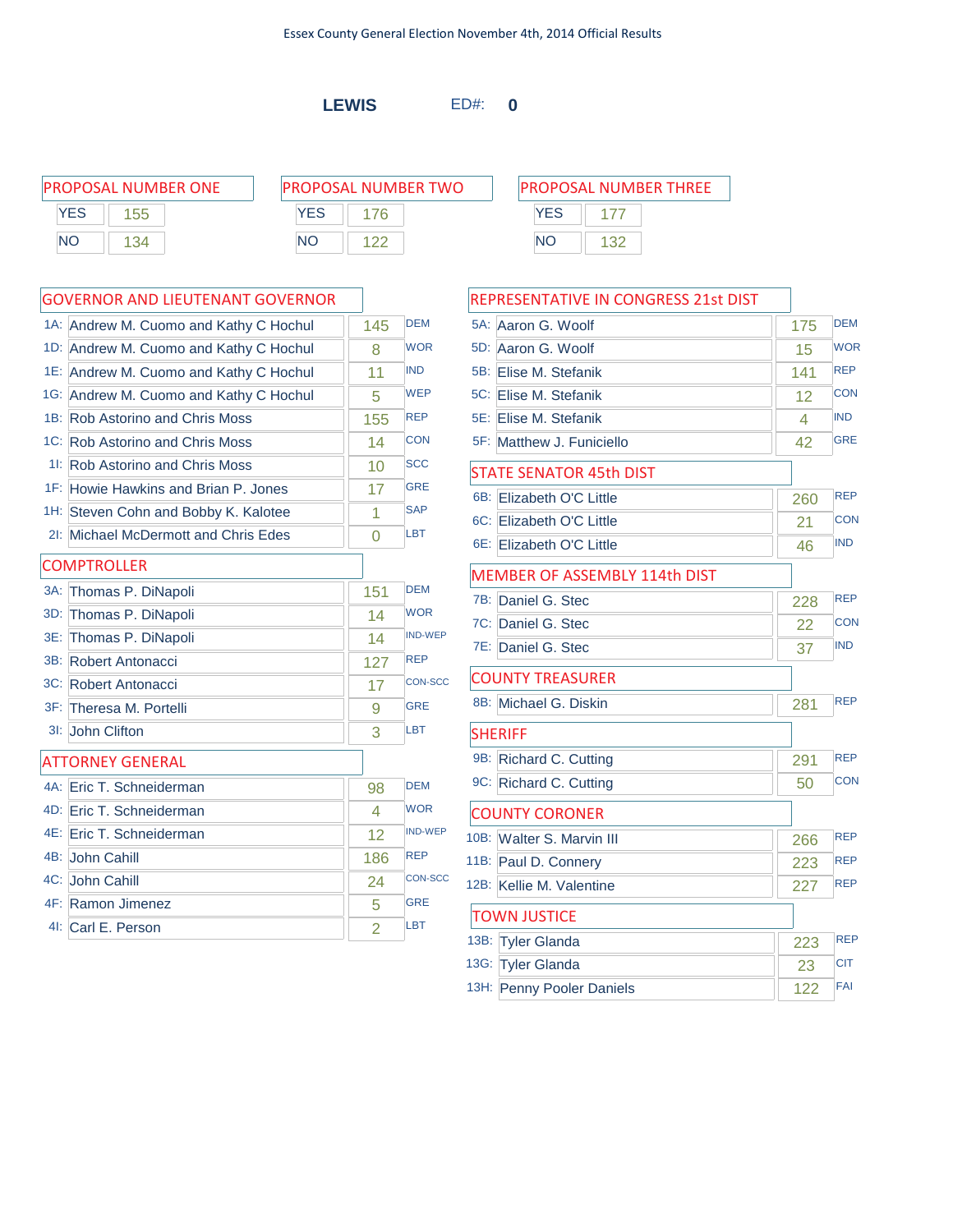| <b>PROPOSAL NUMBER ONE</b> |     |       |  |  |  |
|----------------------------|-----|-------|--|--|--|
| <b>YFS</b>                 | 117 | 46.1% |  |  |  |
| <b>NO</b>                  | 137 | 53.9% |  |  |  |

| <b>PROPOSAL NUMBER TWO</b> |     |       |  |  |  |
|----------------------------|-----|-------|--|--|--|
| <b>YFS</b>                 | 184 | 70.2% |  |  |  |
| <b>NO</b>                  | 78  | 29.8% |  |  |  |

| PROPOSAL NUMBER ONE |                    | <b>PROPOSAL NUMBER TWO</b> |     |       | <b>PROPOSAL NUMBER THREE</b> |     |       |
|---------------------|--------------------|----------------------------|-----|-------|------------------------------|-----|-------|
| YES                 | 46.1%              | YES                        | 184 | 70.2% | YES                          | 142 | 52.0% |
| <b>NO</b>           | 53.9%<br><b>NO</b> |                            |     | 29.8% | ΝC                           |     | 48.0% |

| <b>GOVERNOR AND LIEUTENANT GOVERNOR</b> |     |       |
|-----------------------------------------|-----|-------|
| Andrew M. Cuomo and Kathy C Hochul      | 83  | 27.7% |
| <b>Rob Astorino and Chris Moss</b>      | 165 | 55.0% |
| Howie Hawkins and Brian P. Jones        | 51  | 17.0% |
| Steven Cohn and Bobby K. Kalotee        | 0   | 0.0%  |
| Michael McDermott and Chris Edes        | 1   | 0.3%  |
| <b>COMPTROLLER</b>                      |     |       |
| Thomas P. DiNapoli                      | 131 | 47.0% |
| Robert Antonacci                        | 123 | 44.1% |
| Theresa M. Portelli                     | 22  | 7.9%  |
| John Clifton                            | 3   | 1.1%  |
| <b>ATTORNEY GENERAL</b>                 |     |       |
| Eric T. Schneiderman                    | 102 | 37.8% |
| John Cahill                             | 137 | 50.7% |
| Ramon Jimenez                           | 26  | 9.6%  |
| Carl E. Person                          | 5   | 1.9%  |

| REPRESENTATIVE IN CONGRESS 21st DIST    |     |       |
|-----------------------------------------|-----|-------|
| Aaron G. Woolf                          | 102 | 33.7% |
| Elise M. Stefanik                       | 134 | 44.2% |
| Matthew J. Funiciello                   | 67  | 22.1% |
| <b>STATE SENATOR 45th DIST</b>          |     |       |
| Elizabeth O'C Little                    | 241 | 100%  |
| MEMBER OF ASSEMBLY 114th DIST           |     |       |
| Daniel G. Stec                          | 217 | 100%  |
| <b>COUNTY TREASURER</b>                 |     |       |
| Michael G. Diskin                       | 189 | 100%  |
| <b>SHERIFF</b>                          |     |       |
| <b>Richard C. Cutting</b>               | 197 | 100%  |
| <b>COUNTY CORONER</b>                   |     |       |
| <b>Walter S. Marvin III</b>             | 151 | 33.0% |
| Paul D. Connery                         | 153 | 33.5% |
| Kellie M. Valentine                     | 153 | 33.5% |
| <b>TOWN JUSTICE</b>                     |     |       |
| Daniel L. Palmer                        | 218 | 100%  |
| <b>TOWN COUNCILMAN (Unexpired Term)</b> |     |       |
| Keith Iversen                           | 197 | 100%  |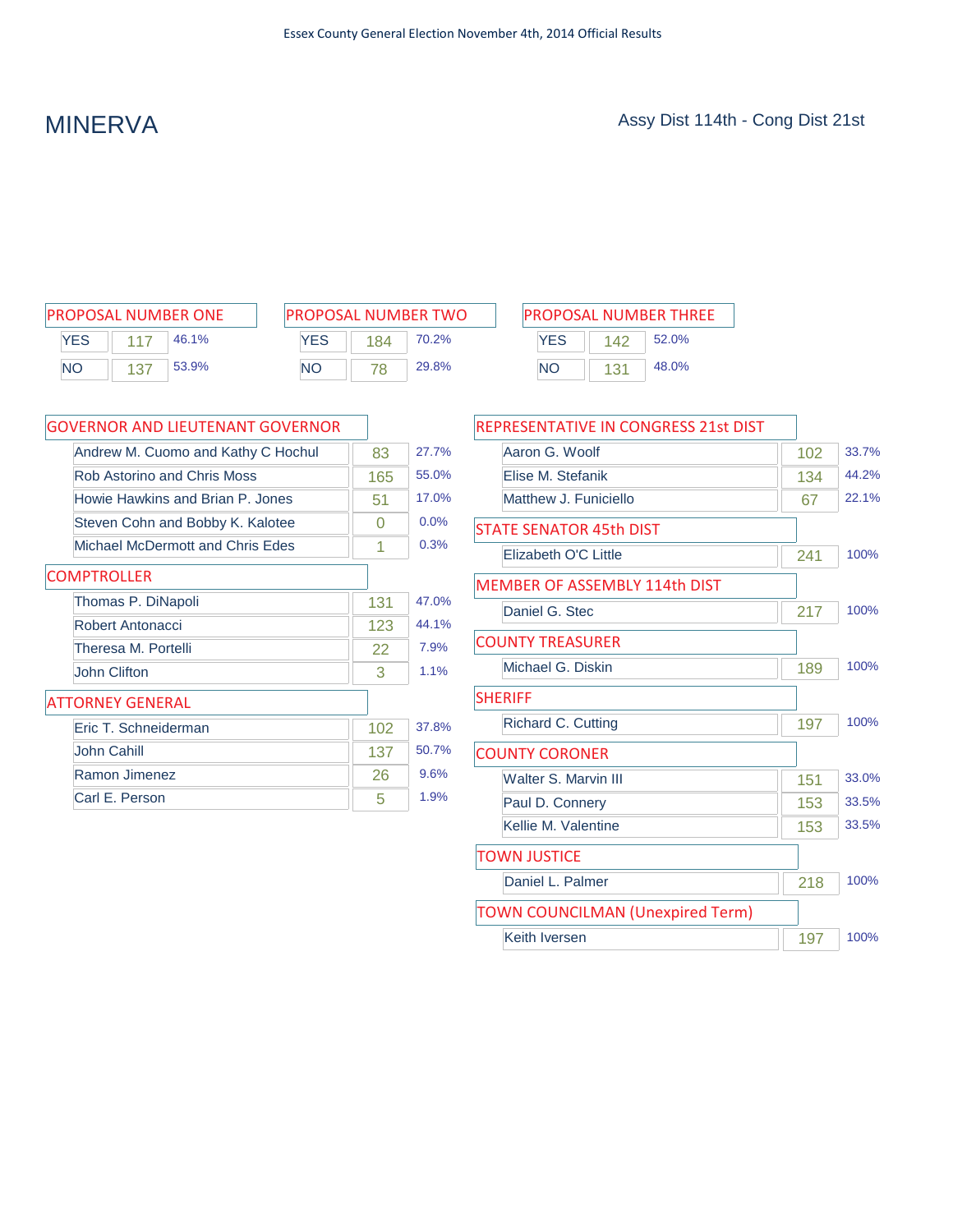**MINERVA** ED#: **0**

| PROPOSAL NUMBER ONE | <b>PROPOSAL NUMBER TWO</b> | <b>PROPOSAL NUMBER THREE</b> |  |  |
|---------------------|----------------------------|------------------------------|--|--|
| YES                 | YES<br>184                 | YES<br>142                   |  |  |
| <b>NO</b><br>-137   | <b>NO</b>                  | <b>NO</b><br>131             |  |  |
|                     |                            |                              |  |  |

|        | 1A: Andrew M. Cuomo and Kathy C Hochul | 76       | <b>DEM</b>     |
|--------|----------------------------------------|----------|----------------|
|        | 1D: Andrew M. Cuomo and Kathy C Hochul | 4        | <b>WOR</b>     |
|        | 1E: Andrew M. Cuomo and Kathy C Hochul | 3        | <b>IND</b>     |
|        | 1G: Andrew M. Cuomo and Kathy C Hochul | $\Omega$ | <b>WEP</b>     |
|        | 1B: Rob Astorino and Chris Moss        | 135      | <b>REP</b>     |
|        | 1C: Rob Astorino and Chris Moss        | 23       | <b>CON</b>     |
|        | 11: Rob Astorino and Chris Moss        | 7        | <b>SCC</b>     |
|        | 1F: Howie Hawkins and Brian P. Jones   | 51       | <b>GRE</b>     |
|        | 1H: Steven Cohn and Bobby K. Kalotee   | 0        | <b>SAP</b>     |
|        | 21: Michael McDermott and Chris Edes   | 1        | <b>LBT</b>     |
|        | <b>COMPTROLLER</b>                     |          |                |
| $3A$ : | Thomas P. DiNapoli                     | 110      | <b>DEM</b>     |
| 3D:    | Thomas P. DiNapoli                     | 13       | <b>WOR</b>     |
| 3E:    | Thomas P. DiNapoli                     | 8        | <b>IND-WEP</b> |
|        | 3B: Robert Antonacci                   | 102      | <b>REP</b>     |
|        | 3C: Robert Antonacci                   | 21       | <b>CON-SCC</b> |
|        | 3F: Theresa M. Portelli                | 22       | <b>GRE</b>     |
| $31$ : | John Clifton                           | 3        | LBT            |
|        | <b>ATTORNEY GENERAL</b>                |          |                |
|        | 4A: Eric T. Schneiderman               | 81       | <b>DEM</b>     |
|        | 4D: Eric T. Schneiderman               | 13       | <b>WOR</b>     |
| 4E:    | Eric T. Schneiderman                   | 8        | <b>IND-WEP</b> |
|        | 4B: John Cahill                        | 121      | <b>REP</b>     |
|        | 4C: John Cahill                        | 16       | <b>CON-SCC</b> |
|        | 4F: Ramon Jimenez                      | 26       | <b>GRE</b>     |
|        | 41: Carl E. Person                     | 5        | <b>LBT</b>     |
|        |                                        |          |                |

| REPRESENTATIVE IN CONGRESS 21st DIST    |     |            |
|-----------------------------------------|-----|------------|
| 5A: Aaron G. Woolf                      | 89  | <b>DEM</b> |
| 5D: Aaron G. Woolf                      | 13  | <b>WOR</b> |
| 5B: Elise M. Stefanik                   | 115 | <b>REP</b> |
| 5C: Elise M. Stefanik                   | 14  | <b>CON</b> |
| 5E: Elise M. Stefanik                   | 5   | <b>IND</b> |
| 5F: Matthew J. Funiciello               | 67  | <b>GRE</b> |
| <b>STATE SENATOR 45th DIST</b>          |     |            |
| 6B: Elizabeth O'C Little                | 175 | <b>REP</b> |
| 6C: Elizabeth O'C Little                | 23  | <b>CON</b> |
| 6E: Elizabeth O'C Little                | 43  | <b>IND</b> |
| MEMBER OF ASSEMBLY 114th DIST           |     |            |
| 7B: Daniel G. Stec                      | 161 | <b>REP</b> |
| 7C: Daniel G. Stec                      | 21  | <b>CON</b> |
| 7E: Daniel G. Stec                      | 35  | <b>IND</b> |
| <b>COUNTY TREASURER</b>                 |     |            |
| 8B: Michael G. Diskin                   | 189 | <b>REP</b> |
| <b>SHERIFF</b>                          |     |            |
| 9B: Richard C. Cutting                  | 164 | <b>REP</b> |
| 9C: Richard C. Cutting                  | 33  | <b>CON</b> |
| <b>COUNTY CORONER</b>                   |     |            |
| 10B: Walter S. Marvin III               | 151 | <b>REP</b> |
| 11B: Paul D. Connery                    | 153 | <b>REP</b> |
| 12B: Kellie M. Valentine                | 153 | <b>REP</b> |
| <b>TOWN JUSTICE</b>                     |     |            |
| 13B: Daniel L. Palmer                   | 218 | <b>REP</b> |
| <b>TOWN COUNCILMAN (Unexpired Term)</b> |     |            |
| 14A: Keith Iversen                      | 197 | <b>DEM</b> |
|                                         |     |            |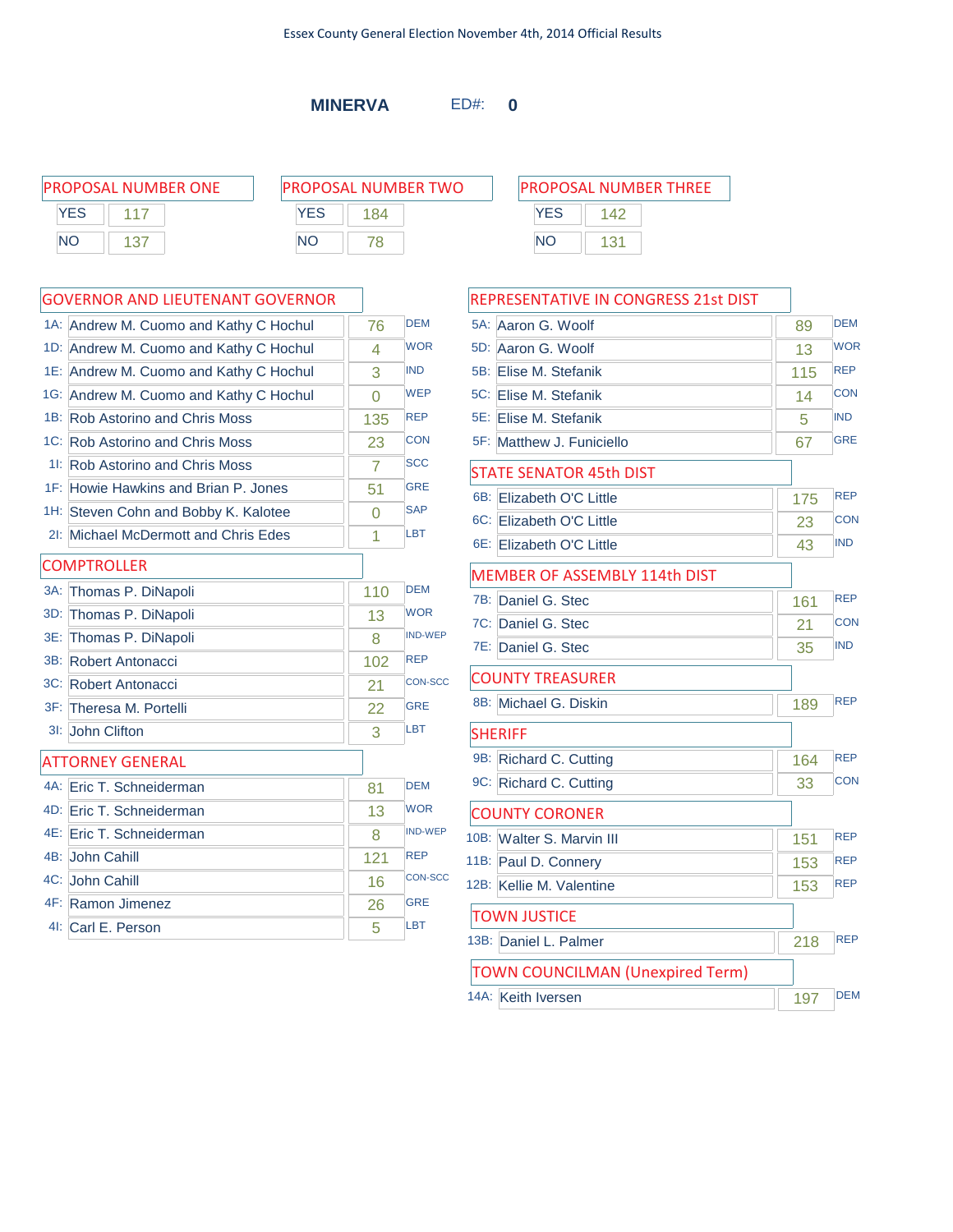| <b>PROPOSAL NUMBER ONE</b> |     |       |  |  |
|----------------------------|-----|-------|--|--|
| <b>YES</b>                 | 283 | 50.4% |  |  |
| <b>NO</b>                  | 279 | 49.6% |  |  |

| <b>PROPOSAL NUMBER TWO</b> |     |       |  |  |
|----------------------------|-----|-------|--|--|
| <b>YFS</b>                 | 399 | 70.0% |  |  |
| NΟ                         | 171 | 30.0% |  |  |

| PROPOSAL NUMBER ONE |     |       | <b>PROPOSAL NUMBER TWO</b> |     |       | <b>PROPOSAL NUMBER THREE</b> |     |       |
|---------------------|-----|-------|----------------------------|-----|-------|------------------------------|-----|-------|
| YES                 | 283 | 50.4% | YES                        | 399 | 70.0% | <b>YES</b>                   | 339 | 58.2% |
| <b>NO</b>           | 279 | 49.6% | <b>NO</b>                  |     | 30.0% | NΟ                           | 243 | 41.8% |

| <b>GOVERNOR AND LIEUTENANT GOVERNOR</b> |     |       |
|-----------------------------------------|-----|-------|
| Andrew M. Cuomo and Kathy C Hochul      | 476 | 52.4% |
| Rob Astorino and Chris Moss             | 394 | 43.4% |
| Howie Hawkins and Brian P. Jones        | 30  | 3.3%  |
| Steven Cohn and Bobby K. Kalotee        | 1   | 0.1%  |
| <b>Michael McDermott and Chris Edes</b> | 7   | 0.8%  |
| <b>COMPTROLLER</b>                      |     |       |
| Thomas P. DiNapoli                      | 452 | 55.5% |
| Robert Antonacci                        | 322 | 39.6% |
| Theresa M. Portelli                     | 27  | 3.3%  |
| John Clifton                            | 13  | 1.6%  |
| ATTORNEY GENERAL                        |     |       |
| Eric T. Schneiderman                    | 341 | 41.2% |
| John Cahill                             | 453 | 54.8% |
| Ramon Jimenez                           | 23  | 2.8%  |
| Carl E. Person                          | 10  | 1.2%  |

| REPRESENTATIVE IN CONGRESS 21st DIST |     |       |
|--------------------------------------|-----|-------|
| Aaron G. Woolf                       | 409 | 44.9% |
| Elise M. Stefanik                    | 386 | 42.4% |
| Matthew J. Funiciello                | 115 | 12.6% |
| <b>STATE SENATOR 45th DIST</b>       |     |       |
| Elizabeth O'C Little                 | 787 | 100%  |
| <b>MEMBER OF ASSEMBLY 114th DIST</b> |     |       |
| Daniel G. Stec                       | 681 | 100%  |
| <b>COUNTY TREASURER</b>              |     |       |
| Michael G. Diskin                    | 715 | 100%  |
| <b>SHERIFF</b>                       |     |       |
| Richard C. Cutting                   | 732 | 100%  |
| <b>COUNTY CORONER</b>                |     |       |
| Walter S. Marvin III                 | 531 | 31.2% |
| Paul D. Connery                      | 533 | 31.3% |
| Kellie M. Valentine                  | 640 | 37.6% |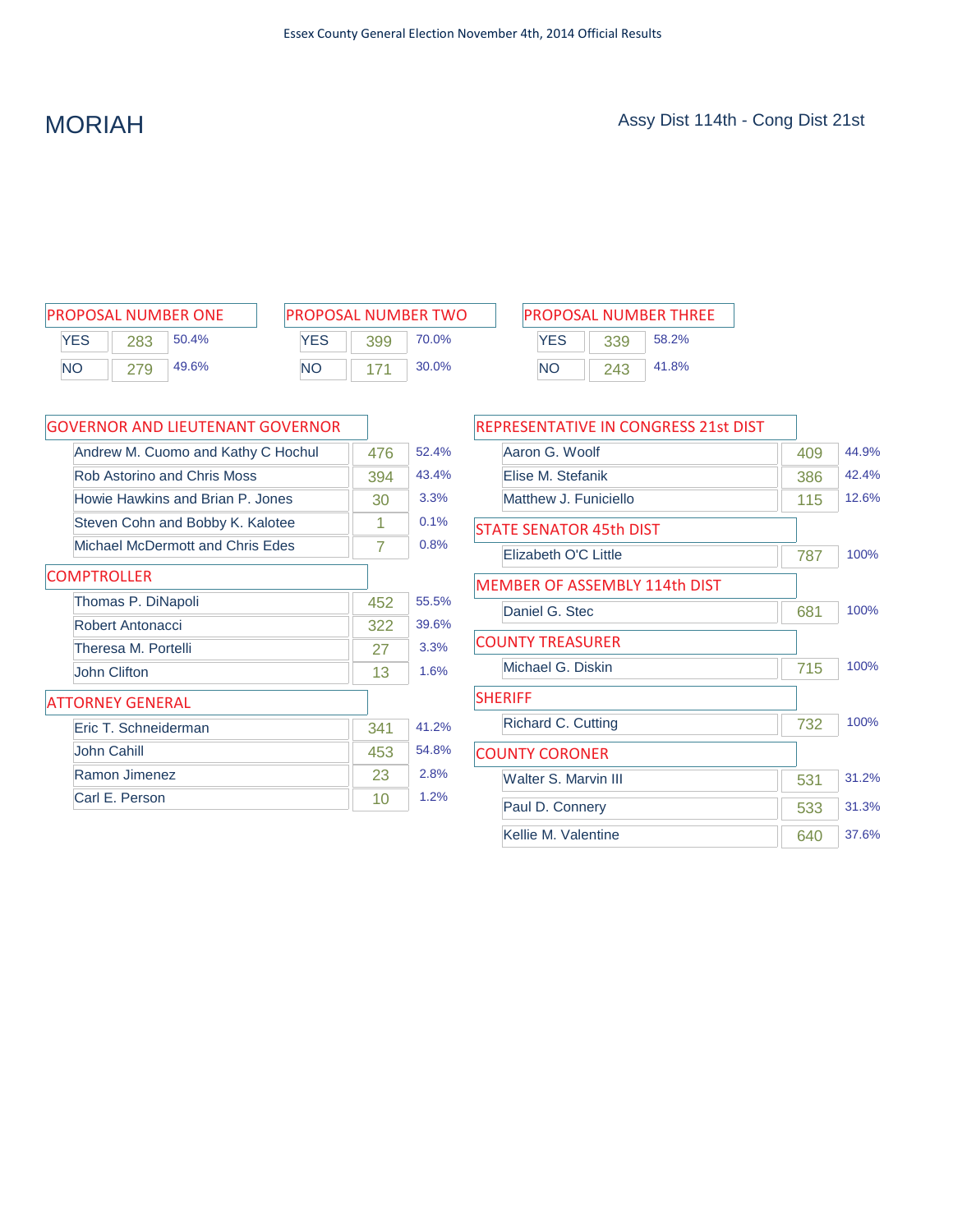**MORIAH** ED#: **1**

| PROPOSAL NUMBER ONE | <b>PROPOSAL NUMBER TWO</b> | <b>PROPOSAL NUMBER THREE</b> |  |  |
|---------------------|----------------------------|------------------------------|--|--|
| YES                 | YES                        | YES                          |  |  |
| NΟ<br>93            | <b>NO</b>                  | NC                           |  |  |

|     | 1A: Andrew M. Cuomo and Kathy C Hochul | 122            | <b>DEM</b>     |
|-----|----------------------------------------|----------------|----------------|
|     | 1D: Andrew M. Cuomo and Kathy C Hochul | 1              | <b>WOR</b>     |
|     | 1E: Andrew M. Cuomo and Kathy C Hochul | 10             | <b>IND</b>     |
|     | 1G: Andrew M. Cuomo and Kathy C Hochul | 1              | <b>WEP</b>     |
|     | 1B: Rob Astorino and Chris Moss        | 87             | <b>REP</b>     |
|     | 1C: Rob Astorino and Chris Moss        | 8              | <b>CON</b>     |
|     | 11: Rob Astorino and Chris Moss        | $\overline{2}$ | <b>SCC</b>     |
|     | 1F: Howie Hawkins and Brian P. Jones   | 8              | <b>GRE</b>     |
|     | 1H: Steven Cohn and Bobby K. Kalotee   | $\Omega$       | <b>SAP</b>     |
|     | 21: Michael McDermott and Chris Edes   | 0              | <b>LBT</b>     |
|     | <b>COMPTROLLER</b>                     |                |                |
|     | 3A: Thomas P. DiNapoli                 | 105            | <b>DFM</b>     |
| 3D: | Thomas P. DiNapoli                     | 8              | <b>WOR</b>     |
| 3E: | Thomas P. DiNapoli                     | 12             | <b>IND-WEP</b> |
|     | 3B: Robert Antonacci                   | 78             | <b>REP</b>     |
|     | 3C: Robert Antonacci                   | 7              | <b>CON-SCC</b> |
|     | 3F: Theresa M. Portelli                | 6              | <b>GRE</b>     |
|     | 3I: John Clifton                       | 2              | LBT            |
|     | <b>ATTORNEY GENERAL</b>                |                |                |
|     | 4A: Eric T. Schneiderman               | 68             | <b>DEM</b>     |
|     | 4D: Eric T. Schneiderman               | 8              | <b>WOR</b>     |
|     | 4E: Eric T. Schneiderman               | $\overline{7}$ | <b>IND-WEP</b> |
|     | 4B: John Cahill                        | 114            | <b>REP</b>     |
|     | 4C: John Cahill                        | 12             | <b>CON-SCC</b> |
|     | 4F: Ramon Jimenez                      | 7              | <b>GRE</b>     |
|     | 4I: Carl E. Person                     | 1              | <b>LBT</b>     |

| REPRESENTATIVE IN CONGRESS 21st DIST |     |            |
|--------------------------------------|-----|------------|
| 5A:<br>Aaron G. Woolf                | 99  | <b>DEM</b> |
| 5D:<br>Aaron G. Woolf                | 10  | <b>WOR</b> |
| 5B:<br>Elise M. Stefanik             | 84  | <b>REP</b> |
| 5C: Elise M. Stefanik                | 9   | CON        |
| 5E: Elise M. Stefanik                | 4   | <b>IND</b> |
| 5F: Matthew J. Funiciello            | 35  | <b>GRE</b> |
| <b>STATE SENATOR 45th DIST</b>       |     |            |
| 6B:<br>Elizabeth O'C Little          | 176 | <b>REP</b> |
| 6C: Elizabeth O'C Little             | 13  | <b>CON</b> |
| 6E: Elizabeth O'C Little             | 28  | <b>IND</b> |
| <b>MEMBER OF ASSEMBLY 114th DIST</b> |     |            |
| 7B:<br>Daniel G. Stec                | 147 | <b>REP</b> |
| 7C: Daniel G. Stec                   | 18  | <b>CON</b> |
| 7E: Daniel G. Stec                   | 22  | <b>IND</b> |
| <b>COUNTY TREASURER</b>              |     |            |
| 8B: Michael G. Diskin                | 194 | <b>REP</b> |
| <b>SHERIFF</b>                       |     |            |
| 9B:<br>Richard C. Cutting            | 171 | <b>REP</b> |
| 9C: Richard C. Cutting               | 25  | <b>CON</b> |
| <b>COUNTY CORONER</b>                |     |            |
| 10B: Walter S. Marvin III            | 142 | <b>RFP</b> |
| 11B:<br>Paul D. Connery              | 144 | <b>REP</b> |
| 12B: Kellie M. Valentine             | 185 | <b>REP</b> |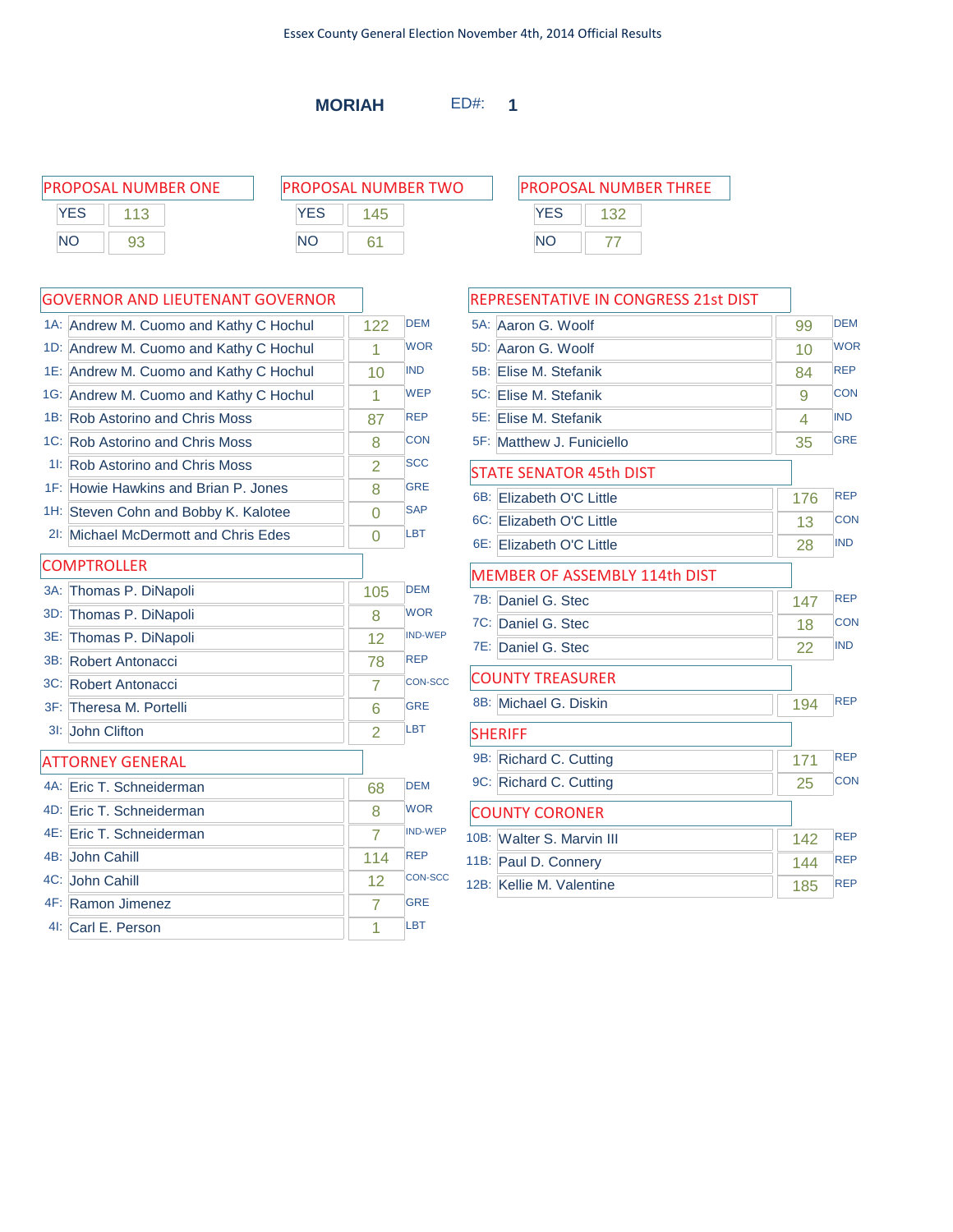**MORIAH** ED#: **2**

PROPOSAL NUMBER ONE P **YES** 74 NO 105

| ROPOSAL NUMBER TWO |     |  |  |  |
|--------------------|-----|--|--|--|
| <b>YFS</b>         | 119 |  |  |  |
| NΟ                 | 63  |  |  |  |

|        | 1A: Andrew M. Cuomo and Kathy C Hochul | 136            | <b>DEM</b>     |
|--------|----------------------------------------|----------------|----------------|
| 1D:    | Andrew M. Cuomo and Kathy C Hochul     | 4              | <b>WOR</b>     |
|        | 1E: Andrew M. Cuomo and Kathy C Hochul | 5              | <b>IND</b>     |
|        | 1G: Andrew M. Cuomo and Kathy C Hochul | 3              | <b>WEP</b>     |
|        | 1B: Rob Astorino and Chris Moss        | 145            | <b>REP</b>     |
|        | 1C: Rob Astorino and Chris Moss        | 9              | <b>CON</b>     |
|        | 11: Rob Astorino and Chris Moss        | 5              | <b>SCC</b>     |
|        | 1F: Howie Hawkins and Brian P. Jones   | 10             | <b>GRE</b>     |
|        | 1H: Steven Cohn and Bobby K. Kalotee   | 1              | <b>SAP</b>     |
| $2!$ : | Michael McDermott and Chris Edes       | 3              | LBT            |
|        | <b>COMPTROLLER</b>                     |                |                |
| $3A$ : | Thomas P. DiNapoli                     | 135            | <b>DEM</b>     |
| 3D:    | Thomas P. DiNapoli                     | 6              | <b>WOR</b>     |
| 3E:    | Thomas P. DiNapoli                     | 5              | <b>IND-WEP</b> |
|        | 3B: Robert Antonacci                   | 122            | <b>REP</b>     |
|        | 3C: Robert Antonacci                   | 5              | <b>CON-SCC</b> |
|        | 3F: Theresa M. Portelli                | 9              | <b>GRE</b>     |
| 3I:    | John Clifton                           | 5              | LBT            |
|        | <b>ATTORNEY GENERAL</b>                |                |                |
|        | 4A: Eric T. Schneiderman               | 100            | <b>DEM</b>     |
|        | 4D: Eric T. Schneiderman               | 8              | <b>WOR</b>     |
|        | 4E: Eric T. Schneiderman               | 8              | <b>IND-WEP</b> |
|        | 4B: John Cahill                        | 162            | <b>REP</b>     |
|        | 4C: John Cahill                        | $\overline{7}$ | <b>CON-SCC</b> |
|        | 4F: Ramon Jimenez                      | 7              | <b>GRE</b>     |
|        | 41: Carl E. Person                     | 6              | LBT            |

| PROPOSAL NUMBER THREE |     |  |  |  |
|-----------------------|-----|--|--|--|
| <b>YES</b>            | 103 |  |  |  |
| NΟ                    | 85  |  |  |  |

| REPRESENTATIVE IN CONGRESS 21st DIST |     |            |
|--------------------------------------|-----|------------|
| 5A: Aaron G. Woolf                   | 122 | <b>DEM</b> |
| 5D: Aaron G. Woolf                   | 13  | <b>WOR</b> |
| 5B:<br>Elise M. Stefanik             | 135 | <b>REP</b> |
| 5C: Elise M. Stefanik                | 7   | <b>CON</b> |
| 5E: Elise M. Stefanik                | 6   | <b>IND</b> |
| 5F: Matthew J. Funiciello            | 39  | <b>GRE</b> |
| <b>STATE SENATOR 45th DIST</b>       |     |            |
| $6B$ :<br>Elizabeth O'C Little       | 239 | <b>REP</b> |
| 6C: Elizabeth O'C Little             | 9   | <b>CON</b> |
| 6E: Elizabeth O'C Little             | 31  | <b>IND</b> |
| MEMBER OF ASSEMBLY 114th DIST        |     |            |
| 7B:<br>Daniel G. Stec                | 210 | <b>REP</b> |
| 7C: Daniel G. Stec                   | 10  | <b>CON</b> |
| 7E: Daniel G. Stec                   | 22  | <b>IND</b> |
| <b>COUNTY TREASURER</b>              |     |            |
| 8B: Michael G. Diskin                | 256 | <b>REP</b> |
| <b>SHERIFF</b>                       |     |            |
| 9B:<br>Richard C. Cutting            | 238 | <b>REP</b> |
| 9C: Richard C. Cutting               | 27  | <b>CON</b> |
| <b>COUNTY CORONER</b>                |     |            |
| 10B: Walter S. Marvin III            | 198 | <b>REP</b> |
| 11B: Paul D. Connery                 | 195 | <b>REP</b> |
| 12B: Kellie M. Valentine             | 239 | <b>REP</b> |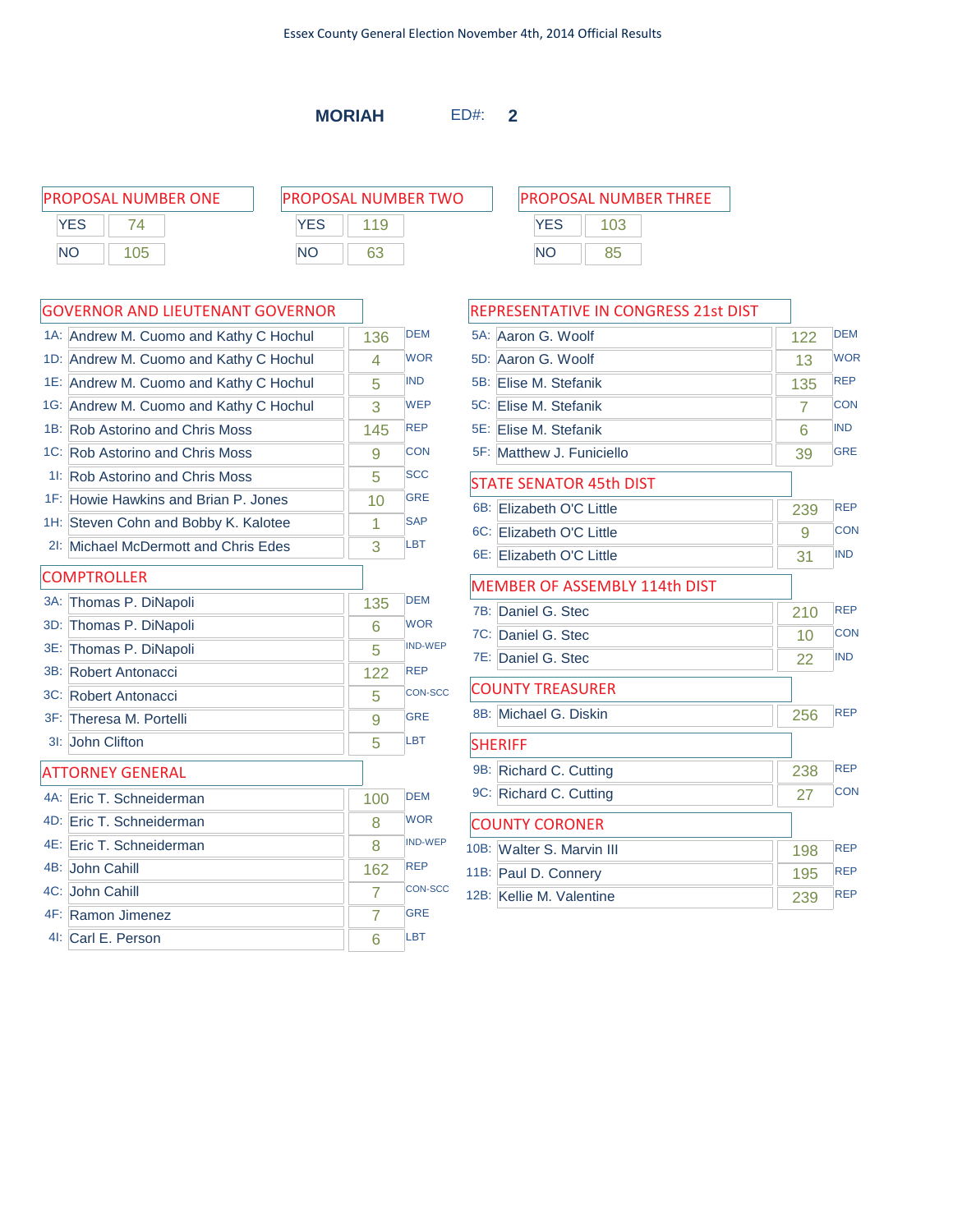**MORIAH** ED#: **3**

|            | <b>PROPOSAL NUMBER ONE</b> | <b>PROPOSAL NUMBER TWO</b> | <b>PROPOSAL NUMBER THREE</b> |
|------------|----------------------------|----------------------------|------------------------------|
| <b>YES</b> |                            | <b>YES</b>                 | <b>YES</b>                   |
| <b>NC</b>  |                            | <b>NO</b>                  | <b>NO</b><br>36              |

### GOVERNOR AND LIEUTENANT GOVERNOR

|     | 1A: Andrew M. Cuomo and Kathy C Hochul | 106            | <b>DEM</b>     |
|-----|----------------------------------------|----------------|----------------|
|     | 1D: Andrew M. Cuomo and Kathy C Hochul | 3              | <b>WOR</b>     |
|     | 1E: Andrew M. Cuomo and Kathy C Hochul | 1              | <b>IND</b>     |
|     | 1G: Andrew M. Cuomo and Kathy C Hochul | 2              | <b>WEP</b>     |
|     | 1B: Rob Astorino and Chris Moss        | 75             | <b>REP</b>     |
|     | 1C: Rob Astorino and Chris Moss        | 7              | <b>CON</b>     |
|     | 11: Rob Astorino and Chris Moss        | $\overline{7}$ | <b>SCC</b>     |
|     | 1F: Howie Hawkins and Brian P. Jones   | 5              | <b>GRE</b>     |
|     | 1H: Steven Cohn and Bobby K. Kalotee   | $\Omega$       | <b>SAP</b>     |
|     | 2I: Michael McDermott and Chris Edes   | $\overline{2}$ | <b>LBT</b>     |
|     | <b>COMPTROLLER</b>                     |                |                |
|     | 3A: Thomas P. DiNapoli                 | 88             | <b>DEM</b>     |
| 3D: | Thomas P. DiNapoli                     | 10             | <b>WOR</b>     |
|     | 3E: Thomas P. DiNapoli                 | 4              | <b>IND-WEP</b> |
|     | 3B: Robert Antonacci                   | 72             | <b>REP</b>     |
|     | 3C: Robert Antonacci                   | 4              | <b>CON-SCC</b> |
|     | 3F: Theresa M. Portelli                | 5              | <b>GRE</b>     |
|     | 3I: John Clifton                       | 6              | LBT            |
|     | <b>ATTORNEY GENERAL</b>                |                |                |
|     | 4A: Eric T. Schneiderman               | 73             | <b>DEM</b>     |
|     | 4D: Eric T. Schneiderman               | 13             | <b>WOR</b>     |
|     | 4E: Eric T. Schneiderman               | 3              | <b>IND-WEP</b> |
|     | 4B: John Cahill                        | 90             | <b>REP</b>     |
|     | 4C: John Cahill                        | 6              | <b>CON-SCC</b> |
|     | 4F: Ramon Jimenez                      | 3              | <b>GRE</b>     |
|     | 41: Carl E. Person                     | 3              | LBT            |

# **YES** 41 NO 36

| REPRESENTATIVE IN CONGRESS 21st DIST |     |            |
|--------------------------------------|-----|------------|
| 5A: Aaron G. Woolf                   | 93  | <b>DEM</b> |
| 5D: Aaron G. Woolf                   | 13  | <b>WOR</b> |
| 5B:<br>Elise M. Stefanik             | 76  | <b>REP</b> |
| 5C: Elise M. Stefanik                | 8   | <b>CON</b> |
| 5E: Elise M. Stefanik                | 1   | <b>IND</b> |
| 5F: Matthew J. Funiciello            | 17  | <b>GRE</b> |
| <b>STATE SENATOR 45th DIST</b>       |     |            |
| $6B$ :<br>Elizabeth O'C Little       | 144 | <b>REP</b> |
| 6C: Elizabeth O'C Little             | 12  | CON        |
| 6E: Elizabeth O'C Little             | 21  | <b>IND</b> |
| <b>MEMBER OF ASSEMBLY 114th DIST</b> |     |            |
| 7B:<br>Daniel G. Stec                | 128 | <b>REP</b> |
| 7C: Daniel G. Stec                   | 8   | <b>CON</b> |
| 7E: Daniel G. Stec                   | 16  | <b>IND</b> |
| <b>COUNTY TREASURER</b>              |     |            |
| 8B: Michael G. Diskin                | 159 | <b>REP</b> |
| <b>SHERIFF</b>                       |     |            |
| 9B:<br>Richard C. Cutting            | 149 | <b>REP</b> |
| 9C: Richard C. Cutting               | 17  | <b>CON</b> |
| <b>COUNTY CORONER</b>                |     |            |
| 10B: Walter S. Marvin III            | 120 | <b>REP</b> |
| 11B: Paul D. Connery                 | 116 | <b>REP</b> |
| 12B: Kellie M. Valentine             | 125 | <b>REP</b> |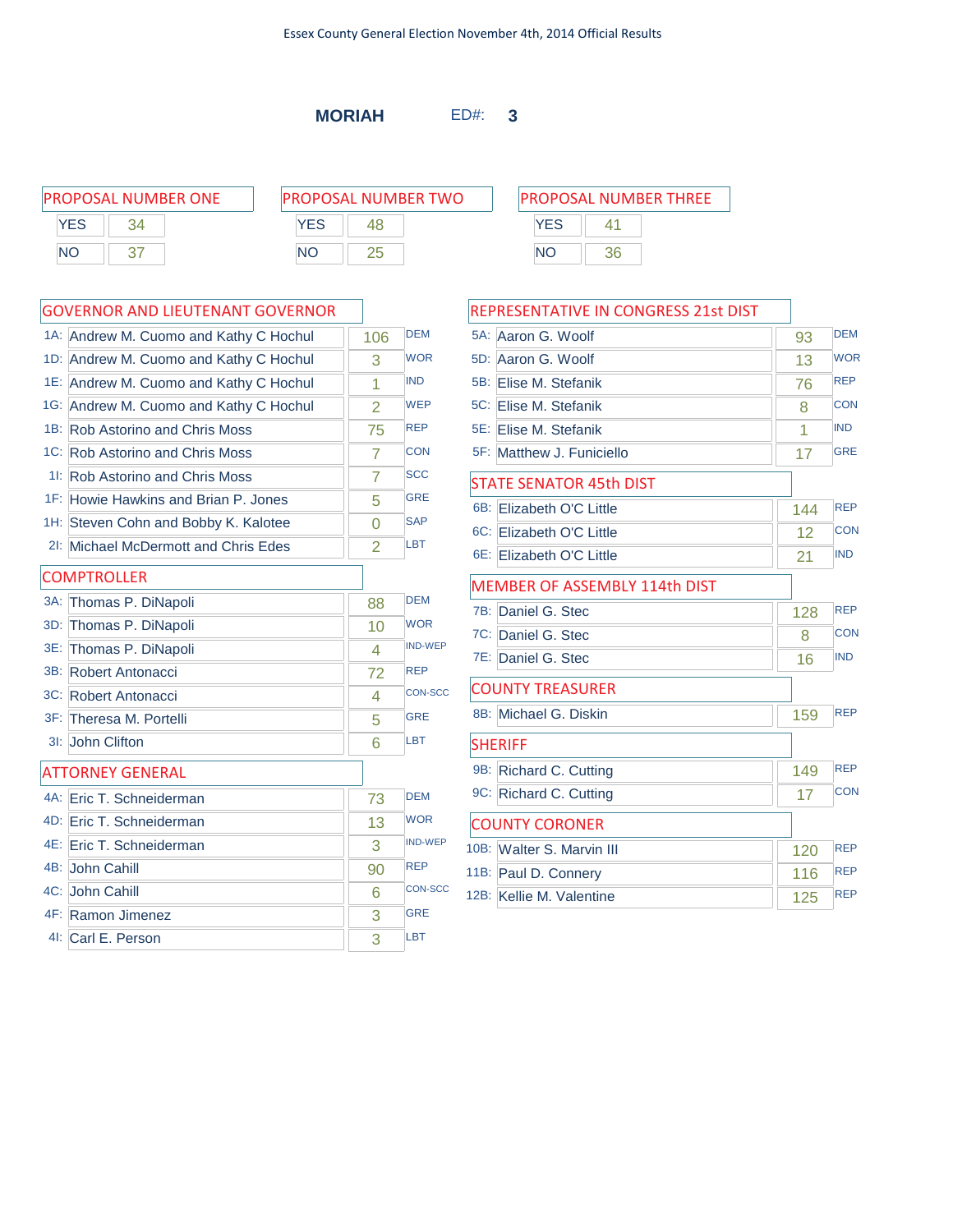**MORIAH** ED#: **4**

| <b>PROPOSAL NUMBER ONE</b> | <b>PROPOSAL NUMBER TWO</b> | <b>PROPOSAL NUMBER THREE</b> |
|----------------------------|----------------------------|------------------------------|
| <b>YES</b><br>62           | YES                        | YES<br>63                    |
| <b>NC</b><br>44            | ΝC                         | <b>NC</b><br>45              |

### GOVERNOR AND LIEUTENANT GOVERNOR

| 1A: Andrew M. Cuomo and Kathy C Hochul | 73             | <b>DEM</b>     |
|----------------------------------------|----------------|----------------|
| 1D: Andrew M. Cuomo and Kathy C Hochul | 5              | <b>WOR</b>     |
| 1E: Andrew M. Cuomo and Kathy C Hochul | 4              | <b>IND</b>     |
| 1G: Andrew M. Cuomo and Kathy C Hochul | $\Omega$       | <b>WEP</b>     |
| 1B: Rob Astorino and Chris Moss        | 44             | <b>REP</b>     |
| 1C: Rob Astorino and Chris Moss        | 3              | <b>CON</b>     |
| 11: Rob Astorino and Chris Moss        | $\overline{2}$ | <b>SCC</b>     |
| 1F: Howie Hawkins and Brian P. Jones   | 7              | <b>GRE</b>     |
| 1H: Steven Cohn and Bobby K. Kalotee   | $\Omega$       | <b>SAP</b>     |
| 21: Michael McDermott and Chris Edes   | $\overline{2}$ | LBT            |
| <b>COMPTROLLER</b>                     |                |                |
| 3A: Thomas P. DiNapoli                 | 67             | <b>DEM</b>     |
| 3D: Thomas P. DiNapoli                 | 9              | <b>WOR</b>     |
| 3E: Thomas P. DiNapoli                 | 3              | <b>IND-WEP</b> |
| 3B: Robert Antonacci                   | 34             | <b>REP</b>     |
| 3C: Robert Antonacci                   | $\overline{0}$ | <b>CON-SCC</b> |
| 3F: Theresa M. Portelli                | 7              | <b>GRE</b>     |
| 3I: John Clifton                       | $\Omega$       | LBT            |
| <b>ATTORNEY GENERAL</b>                |                |                |
| 4A: Eric T. Schneiderman               | 44             | <b>DEM</b>     |
| 4D: Eric T. Schneiderman               | 6              | <b>WOR</b>     |
| 4E: Eric T. Schneiderman               | 3              | <b>IND-WEP</b> |
| 4B: John Cahill                        | 59             | <b>REP</b>     |
| 4C: John Cahill                        | 3              | <b>CON-SCC</b> |
| 4F: Ramon Jimenez                      | 6              | <b>GRE</b>     |
| 4I: Carl E. Person                     | $\Omega$       | LBT            |

|     | REPRESENTATIVE IN CONGRESS 21st DIST |     |            |
|-----|--------------------------------------|-----|------------|
|     | 5A: Aaron G. Woolf                   | 48  | <b>DEM</b> |
| 5D: | Aaron G. Woolf                       | 11  | <b>WOR</b> |
| 5B: | Elise M. Stefanik                    | 49  | <b>REP</b> |
|     | 5C: Elise M. Stefanik                | 0   | <b>CON</b> |
|     | 5E: Elise M. Stefanik                | 7   | <b>IND</b> |
|     | 5F: Matthew J. Funiciello            | 24  | <b>GRE</b> |
|     | <b>STATE SENATOR 45th DIST</b>       |     |            |
|     | 6B: Elizabeth O'C Little             | 89  | <b>REP</b> |
|     | 6C: Elizabeth O'C Little             | 6   | <b>CON</b> |
|     | 6E: Elizabeth O'C Little             | 19  | <b>IND</b> |
|     | <b>MEMBER OF ASSEMBLY 114th DIST</b> |     |            |
|     | 7B: Daniel G. Stec                   | 81  | <b>REP</b> |
|     | 7C: Daniel G. Stec                   | 6   | CON        |
|     | 7E: Daniel G. Stec                   | 13  | <b>IND</b> |
|     | <b>COUNTY TREASURER</b>              |     |            |
|     | 8B: Michael G. Diskin                | 106 | <b>REP</b> |
|     | <b>SHERIFF</b>                       |     |            |

9B: Richard C. Cutting 93 REP 9C: Richard C. Cutting 12 CON

10B: Walter S. Marvin III 71 REP 11B: Paul D. Connery 78 REP 12B: Kellie M. Valentine 91 REP

COUNTY CORONER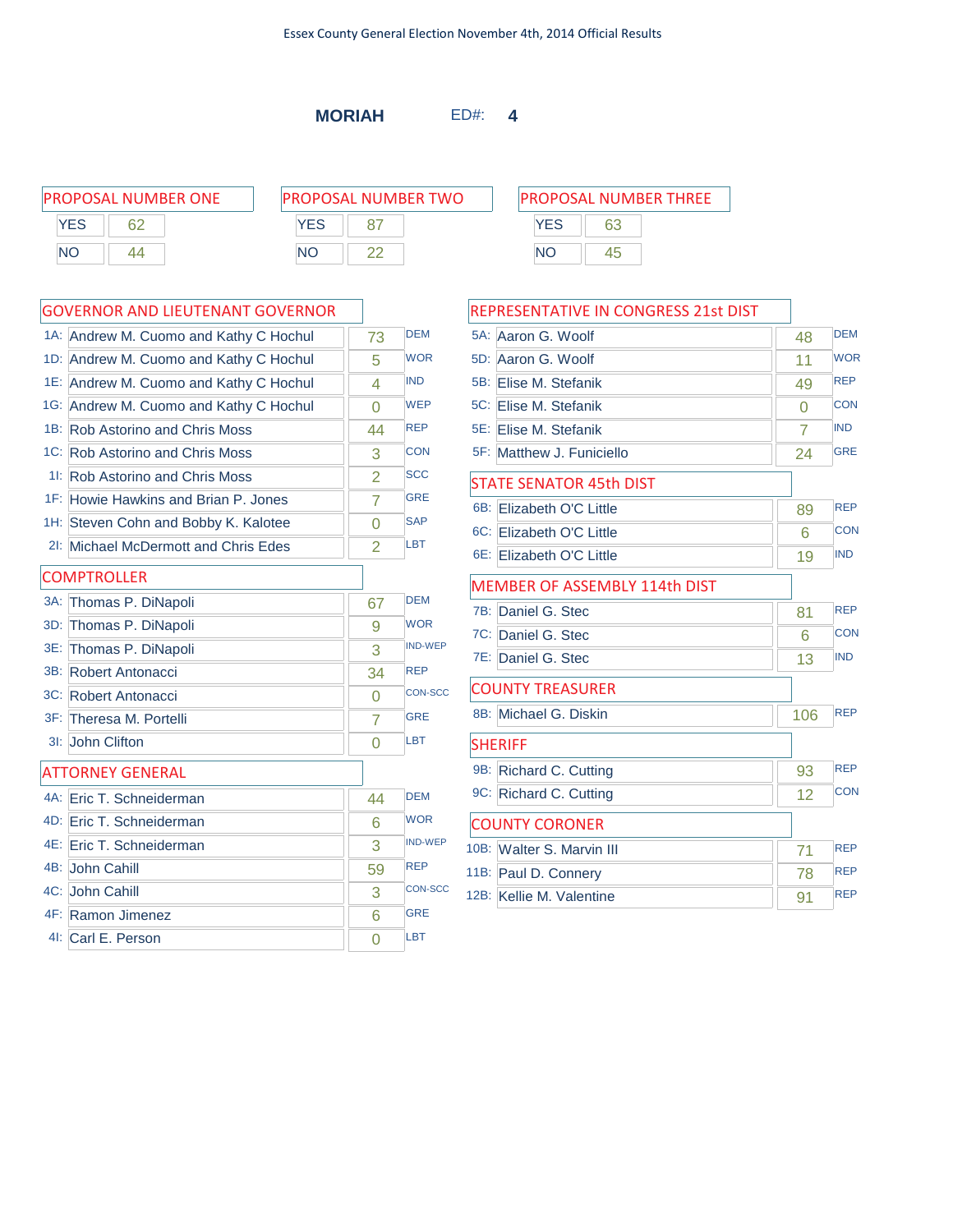| <b>PROPOSAL NUMBER ONE</b> |    |       |  |
|----------------------------|----|-------|--|
| <b>YFS</b>                 | 69 | 46.6% |  |
| <b>NO</b>                  | 79 | 53.4% |  |

| <b>PROPOSAL NUMBER TWO</b> |     |       |  |
|----------------------------|-----|-------|--|
| <b>YFS</b>                 | 119 | 76.8% |  |
| <b>NO</b>                  | 36  | 23.2% |  |

| PROPOSAL NUMBER ONE      | <b>PROPOSAL NUMBER TWO</b> | <b>PROPOSAL NUMBER THREE</b> |
|--------------------------|----------------------------|------------------------------|
| YES<br>46.6%<br>69       | YES<br>76.8%               | YES<br>47.5%<br>75           |
| 53.4%<br><b>NO</b><br>79 | 23.2%<br>NΟ<br>36          | 52.5%<br><b>NO</b>           |

| <b>GOVERNOR AND LIEUTENANT GOVERNOR</b> |     |       |
|-----------------------------------------|-----|-------|
| Andrew M. Cuomo and Kathy C Hochul      | 79  | 40.5% |
| Rob Astorino and Chris Moss             | 110 | 56.4% |
| Howie Hawkins and Brian P. Jones        | 6   | 3.1%  |
| Steven Cohn and Bobby K. Kalotee        | 0   | 0.0%  |
| Michael McDermott and Chris Edes        | 0   | 0.0%  |
| <b>COMPTROLLER</b>                      |     |       |
| Thomas P. DiNapoli                      | 103 | 55.7% |
| Robert Antonacci                        | 77  | 41.6% |
| Theresa M. Portelli                     | 4   | 2.2%  |
| <b>John Clifton</b>                     | 1   | 0.5%  |
| <b>ATTORNEY GENERAL</b>                 |     |       |
| Eric T. Schneiderman                    | 69  | 37.9% |
| John Cahill                             | 108 | 59.3% |
| Ramon Jimenez                           | 4   | 2.2%  |
| Carl E. Person                          | 1   | 0.5%  |

| REPRESENTATIVE IN CONGRESS 21st DIST |     |       |
|--------------------------------------|-----|-------|
| Aaron G. Woolf                       | 65  | 32.7% |
| Elise M. Stefanik                    | 96  | 48.2% |
| Matthew J. Funiciello                | 38  | 19.1% |
| STATE SENATOR 45th DIST              |     |       |
| Elizabeth O'C Little                 | 170 | 100%  |
| <b>MEMBER OF ASSEMBLY 114th DIST</b> |     |       |
| Daniel G. Stec                       | 149 | 100%  |
| <b>COUNTY TREASURER</b>              |     |       |
| Michael G. Diskin                    | 126 | 100%  |
| <b>SHERIFF</b>                       |     |       |
| Richard C. Cutting                   | 138 | 100%  |
| <b>COUNTY CORONER</b>                |     |       |
| Walter S. Marvin III                 | 113 | 32.9% |
| Paul D. Connery                      | 119 | 34.7% |
| Kellie M. Valentine                  | 111 | 32.4% |
| TOWN JUSTICE                         |     |       |
| <b>Andrew Stengrevics</b>            | 120 | 100%  |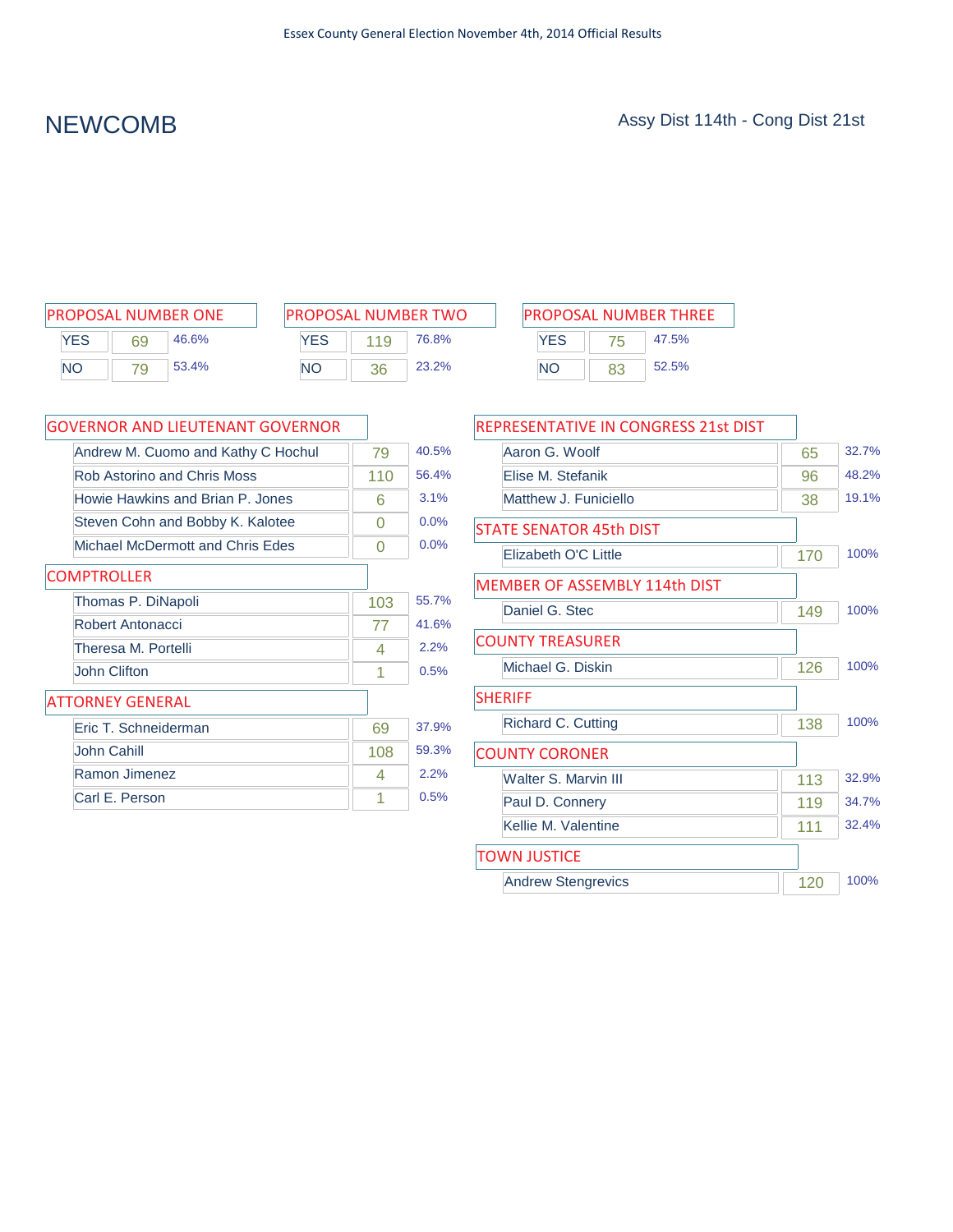**NEWCOMB** ED#: **0**

|            | <b>PROPOSAL NUMBER ONE</b> |           | <b>PROPOSAL NUMBER TWO</b> |            | <b>PROPOSAL NUMBER THREE</b> |  |
|------------|----------------------------|-----------|----------------------------|------------|------------------------------|--|
| <b>YES</b> | 69                         | YES       |                            | <b>YES</b> |                              |  |
| <b>NO</b>  |                            | <b>NO</b> | 36                         | <b>NO</b>  | 83                           |  |
|            |                            |           |                            |            |                              |  |

|     | <b>GOVERNOR AND LIEUTENANT GOVERNOR</b> |                |                |
|-----|-----------------------------------------|----------------|----------------|
|     | 1A: Andrew M. Cuomo and Kathy C Hochul  | 67             | <b>DEM</b>     |
|     | 1D: Andrew M. Cuomo and Kathy C Hochul  | 4              | <b>WOR</b>     |
|     | 1E: Andrew M. Cuomo and Kathy C Hochul  | 4              | <b>IND</b>     |
|     | 1G: Andrew M. Cuomo and Kathy C Hochul  | 4              | <b>WEP</b>     |
|     | 1B: Rob Astorino and Chris Moss         | 91             | <b>REP</b>     |
|     | 1C: Rob Astorino and Chris Moss         | 17             | <b>CON</b>     |
|     | 11: Rob Astorino and Chris Moss         | $\overline{2}$ | <b>SCC</b>     |
|     | 1F: Howie Hawkins and Brian P. Jones    | 6              | <b>GRE</b>     |
|     | 1H: Steven Cohn and Bobby K. Kalotee    | $\overline{0}$ | <b>SAP</b>     |
|     | 21: Michael McDermott and Chris Edes    | 0              | <b>LBT</b>     |
|     | <b>COMPTROLLER</b>                      |                |                |
|     | 3A: Thomas P. DiNapoli                  | 87             | <b>DEM</b>     |
| 3D: | Thomas P. DiNapoli                      | 8              | <b>WOR</b>     |
| 3E: | Thomas P. DiNapoli                      | 8              | <b>IND-WEP</b> |
|     | 3B: Robert Antonacci                    | 63             | <b>REP</b>     |
|     | 3C: Robert Antonacci                    | 14             | <b>CON-SCC</b> |
|     | 3F: Theresa M. Portelli                 | 4              | <b>GRE</b>     |
|     | 3I: John Clifton                        | 1              | LBT            |
|     | <b>ATTORNEY GENERAL</b>                 |                |                |
|     | 4A: Eric T. Schneiderman                | 58             | <b>DEM</b>     |
|     | 4D: Eric T. Schneiderman                | 4              | <b>WOR</b>     |
|     | 4E: Eric T. Schneiderman                | $\overline{7}$ | <b>IND-WEP</b> |
|     | 4B: John Cahill                         | 87             | <b>REP</b>     |
|     | 4C: John Cahill                         | 21             | <b>CON-SCC</b> |
|     | 4F: Ramon Jimenez                       | 4              | GRF            |
|     | 41: Carl E. Person                      | 1              | <b>LBT</b>     |

| REPRESENTATIVE IN CONGRESS 21st DIST |     |            |
|--------------------------------------|-----|------------|
| 5A: Aaron G. Woolf                   | 59  | <b>DEM</b> |
| 5D: Aaron G. Woolf                   | 6   | <b>WOR</b> |
| 5B: Elise M. Stefanik                | 75  | <b>REP</b> |
| 5C: Elise M. Stefanik                | 16  | <b>CON</b> |
| 5E: Elise M. Stefanik                | 5   | <b>IND</b> |
| 5F: Matthew J. Funiciello            | 38  | <b>GRE</b> |
| STATE SENATOR 45th DIST              |     |            |
| $6B$ :<br>Elizabeth O'C Little       | 117 | <b>REP</b> |
| 6C: Elizabeth O'C Little             | 23  | <b>CON</b> |
| 6E: Elizabeth O'C Little             | 30  | <b>IND</b> |
| <b>MEMBER OF ASSEMBLY 114th DIST</b> |     |            |
| 7B: Daniel G. Stec                   | 105 | <b>REP</b> |
| 7C: Daniel G. Stec                   | 19  | <b>CON</b> |
| 7E: Daniel G. Stec                   | 25  | <b>IND</b> |
| <b>COUNTY TREASURER</b>              |     |            |
| 8B: Michael G. Diskin                | 126 | <b>REP</b> |
| <b>SHERIFF</b>                       |     |            |
| 9B: Richard C. Cutting               | 114 | <b>REP</b> |
| 9C: Richard C. Cutting               | 24  | <b>CON</b> |
| <b>COUNTY CORONER</b>                |     |            |
| 10B: Walter S. Marvin III            | 113 | <b>REP</b> |
| 11B: Paul D. Connery                 | 119 | <b>REP</b> |
| 12B: Kellie M. Valentine             | 111 | <b>REP</b> |
| <b>TOWN JUSTICE</b>                  |     |            |
| 13G: Andrew Stengrevics              | 120 | <b>HON</b> |
|                                      |     |            |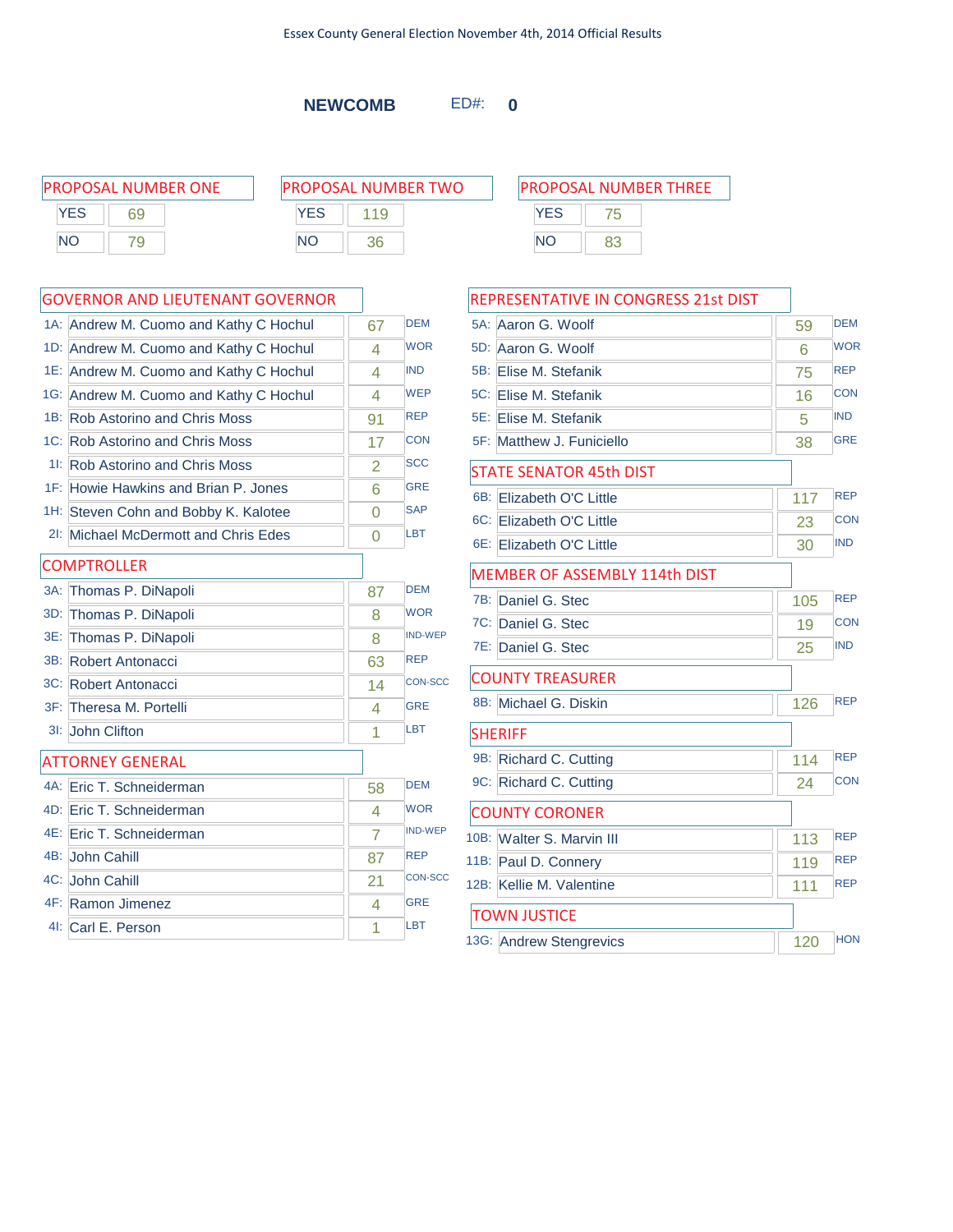| <b>PROPOSAL NUMBER ONE</b> |     |       |  |  |  |  |
|----------------------------|-----|-------|--|--|--|--|
| <b>YES</b>                 | 916 | 61.1% |  |  |  |  |
| NΟ                         | 582 | 38.9% |  |  |  |  |

| PROPOSAL NUMBER TWO |      |       |  |  |  |  |
|---------------------|------|-------|--|--|--|--|
| <b>YFS</b>          | 1244 | 81.1% |  |  |  |  |
| NΟ                  | 289  | 18.9% |  |  |  |  |

| PROPOSAL NUMBER ONE |     | <b>PROPOSAL NUMBER TWO</b> |            |      | <b>PROPOSAL NUMBER THREE</b> |           |     |       |
|---------------------|-----|----------------------------|------------|------|------------------------------|-----------|-----|-------|
| YES                 | 916 | 61.1%                      | <b>YES</b> | 1244 | 81.1%                        | YES       | 895 | 56.9% |
| NΟ                  | 582 | 38.9%                      | <b>NO</b>  | 289  | 18.9%                        | <b>NO</b> | 679 | 43.1% |

| GOVERNOR AND LIEUTENANT GOVERNOR   |      |       |
|------------------------------------|------|-------|
| Andrew M. Cuomo and Kathy C Hochul | 1234 | 63.9% |
| Rob Astorino and Chris Moss        | 584  | 30.2% |
| Howie Hawkins and Brian P. Jones   | 102  | 5.3%  |
| Steven Cohn and Bobby K. Kalotee   | 0    | 0.0%  |
| Michael McDermott and Chris Edes   | 11   | 0.6%  |
| <b>COMPTROLLER</b>                 |      |       |
| Thomas P. DiNapoli                 | 1092 | 60.7% |
| Robert Antonacci                   | 611  | 34.0% |
| Theresa M. Portelli                | 76   | 4.2%  |
| <b>John Clifton</b>                | 20   | 1.1%  |
| <b>ATTORNEY GENERAL</b>            |      |       |
| Fric T. Schneiderman               | 909  | 50.6% |
| John Cahill                        | 813  | 45.3% |
| Ramon Jimenez                      | 53   | 3.0%  |
| Carl E. Person                     | 20   | 1.1%  |

| <b>REPRESENTATIVE IN CONGRESS 21st DIST</b> |      |       |
|---------------------------------------------|------|-------|
| Aaron G. Woolf                              | 961  | 49.1% |
| Elise M. Stefanik                           | 782  | 40.0% |
| Matthew J. Funiciello                       | 214  | 10.9% |
| <b>STATE SENATOR 45th DIST</b>              |      |       |
| Flizabeth O'C Little                        | 1489 | 100%  |
| MEMBER OF ASSEMBLY 114th DIST               |      |       |
| Daniel G. Stec                              | 1319 | 100%  |
| <b>COUNTY TREASURER</b>                     |      |       |
| Michael G. Diskin                           | 1161 | 100%  |
| <b>SHERIFF</b>                              |      |       |
| Richard C. Cutting                          | 1215 | 100%  |
| <b>COUNTY CORONER</b>                       |      |       |
| Walter S. Marvin III                        | 1018 | 34.5% |
| Paul D. Connery                             | 954  | 32.3% |
| Kellie M. Valentine                         | 978  | 33.2% |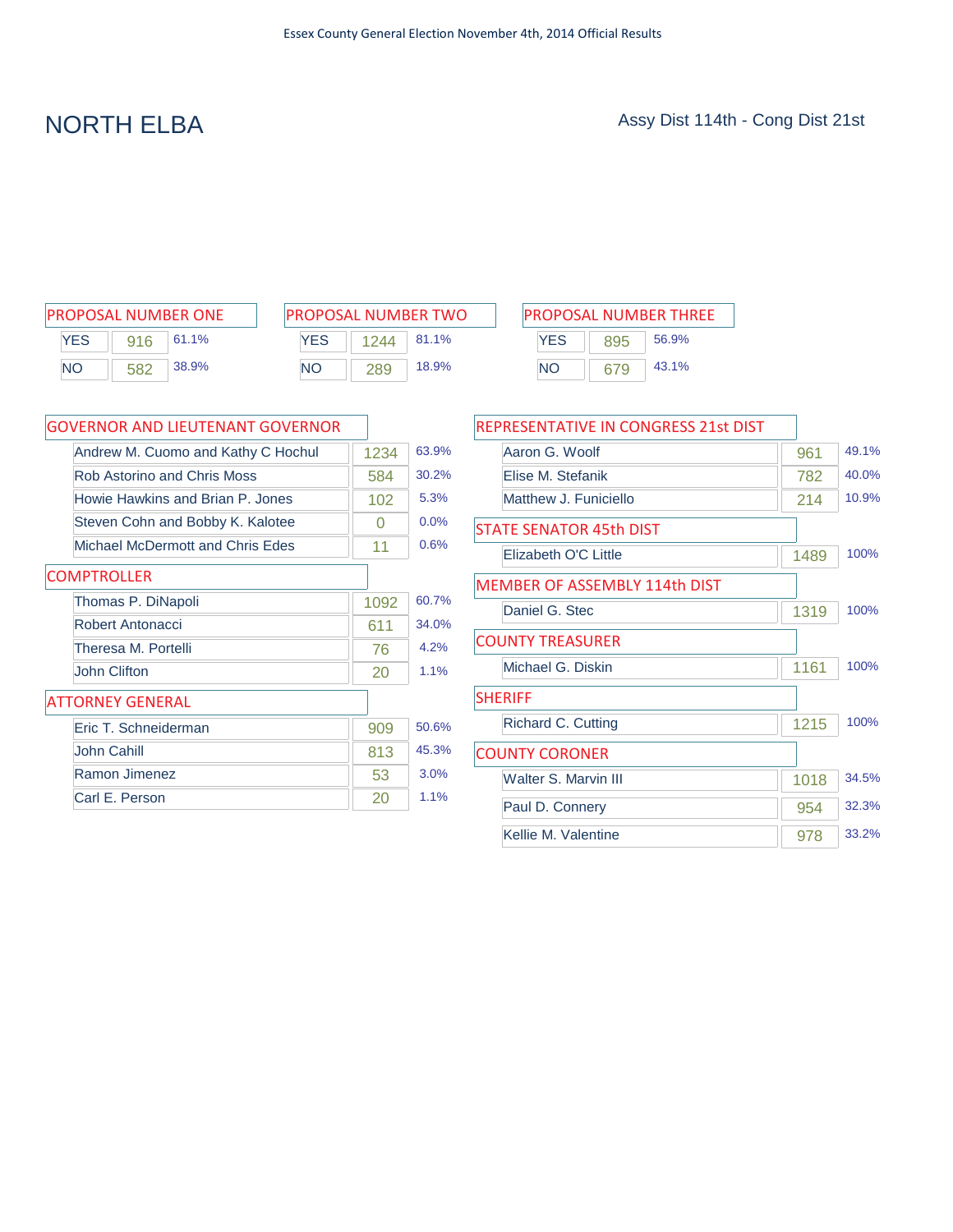| <b>PROPOSAL NUMBER ONE</b> | <b>PROPOSAL NUMBER TWO</b> | <b>PROPOSAL NUMBER THREE</b> |  |  |
|----------------------------|----------------------------|------------------------------|--|--|
| YES<br>86                  | YES<br>08                  | YES                          |  |  |
| NO<br>55                   | <b>NO</b>                  | <b>NO</b><br>57              |  |  |
|                            |                            |                              |  |  |

|     | 1A: Andrew M. Cuomo and Kathy C Hochul | 109            | <b>DEM</b>     |
|-----|----------------------------------------|----------------|----------------|
|     | 1D: Andrew M. Cuomo and Kathy C Hochul | 10             | <b>WOR</b>     |
|     | 1E: Andrew M. Cuomo and Kathy C Hochul | 13             | <b>IND</b>     |
|     | 1G: Andrew M. Cuomo and Kathy C Hochul | 0              | <b>WEP</b>     |
|     | 1B: Rob Astorino and Chris Moss        | 38             | <b>REP</b>     |
|     | 1C: Rob Astorino and Chris Moss        | 4              | CON            |
|     | 11: Rob Astorino and Chris Moss        | 1              | <b>SCC</b>     |
|     | 1F: Howie Hawkins and Brian P. Jones   | 4              | <b>GRE</b>     |
|     | 1H: Steven Cohn and Bobby K. Kalotee   | $\Omega$       | <b>SAP</b>     |
|     | 21: Michael McDermott and Chris Edes   | $\overline{2}$ | LBT            |
|     | <b>COMPTROLLER</b>                     |                |                |
|     | 3A: Thomas P. DiNapoli                 | 105            | <b>DEM</b>     |
| 3D: | Thomas P. DiNapoli                     | 7              | <b>WOR</b>     |
| 3E: | Thomas P. DiNapoli                     | 9              | <b>IND-WEP</b> |
|     | 3B: Robert Antonacci                   | 32             | <b>REP</b>     |
|     | 3C: Robert Antonacci                   | 4              | <b>CON-SCC</b> |
|     | 3F: Theresa M. Portelli                | 3              | <b>GRE</b>     |
|     | 31: John Clifton                       | $\overline{2}$ | LBT            |
|     | <b>ATTORNEY GENERAL</b>                |                |                |
|     | 4A: Eric T. Schneiderman               | 81             | <b>DEM</b>     |
|     | 4D: Eric T. Schneiderman               | 4              | <b>WOR</b>     |
|     | 4E: Eric T. Schneiderman               | 5              | <b>IND-WEP</b> |
|     | 4B: John Cahill                        | 57             | <b>REP</b>     |
|     | 4C: John Cahill                        | 6              | <b>CON-SCC</b> |
|     | 4F: Ramon Jimenez                      | 6              | <b>GRE</b>     |
|     | 4I: Carl E. Person                     | $\overline{2}$ | LBT            |

| PROPOSAL NUMBER THRFF |     |                                       |  |  |  |
|-----------------------|-----|---------------------------------------|--|--|--|
|                       |     |                                       |  |  |  |
| <b>YES</b>            | 102 |                                       |  |  |  |
| NΟ                    | 52  |                                       |  |  |  |
|                       |     |                                       |  |  |  |
|                       |     |                                       |  |  |  |
|                       |     | <b>ENTATIVE IN CONGRESS 21st DIST</b> |  |  |  |

| <b>REPRESENTATIVE IN CONGRESS 21st DIST</b> |                |            |
|---------------------------------------------|----------------|------------|
| 5A:<br>Aaron G. Woolf                       | 96             | <b>DEM</b> |
| 5D: Aaron G. Woolf                          | 13             | <b>WOR</b> |
| Elise M. Stefanik<br>5B:                    | 48             | <b>REP</b> |
| 5C: Elise M. Stefanik                       | 7              | <b>CON</b> |
| 5E:<br>Elise M. Stefanik                    | 3              | <b>IND</b> |
| 5F: Matthew J. Funiciello                   | 18             | <b>GRE</b> |
| STATE SENATOR 45th DIST                     |                |            |
| 6B: Elizabeth O'C Little                    | 92             | <b>REP</b> |
| 6C: Elizabeth O'C Little                    | 9              | <b>CON</b> |
| 6E: Elizabeth O'C Little                    | 37             | <b>IND</b> |
| <b>MEMBER OF ASSEMBLY 114th DIST</b>        |                |            |
| 7B: Daniel G. Stec                          | 75             | <b>REP</b> |
| 7C: Daniel G. Stec                          | $\overline{7}$ | <b>CON</b> |
| 7E: Daniel G. Stec                          | 28             | <b>IND</b> |
| <b>COUNTY TREASURER</b>                     |                |            |
| 8B: Michael G. Diskin                       | 99             | <b>REP</b> |
| <b>SHERIFF</b>                              |                |            |
| 9B: Richard C. Cutting                      | 92             | <b>REP</b> |
| 9C: Richard C. Cutting                      | 12             | <b>CON</b> |
| <b>COUNTY CORONER</b>                       |                |            |
| 10B: Walter S. Marvin III                   | 89             | <b>REP</b> |
| 11B: Paul D. Connery                        | 78             | <b>REP</b> |
| 12B: Kellie M. Valentine                    | 86             | <b>REP</b> |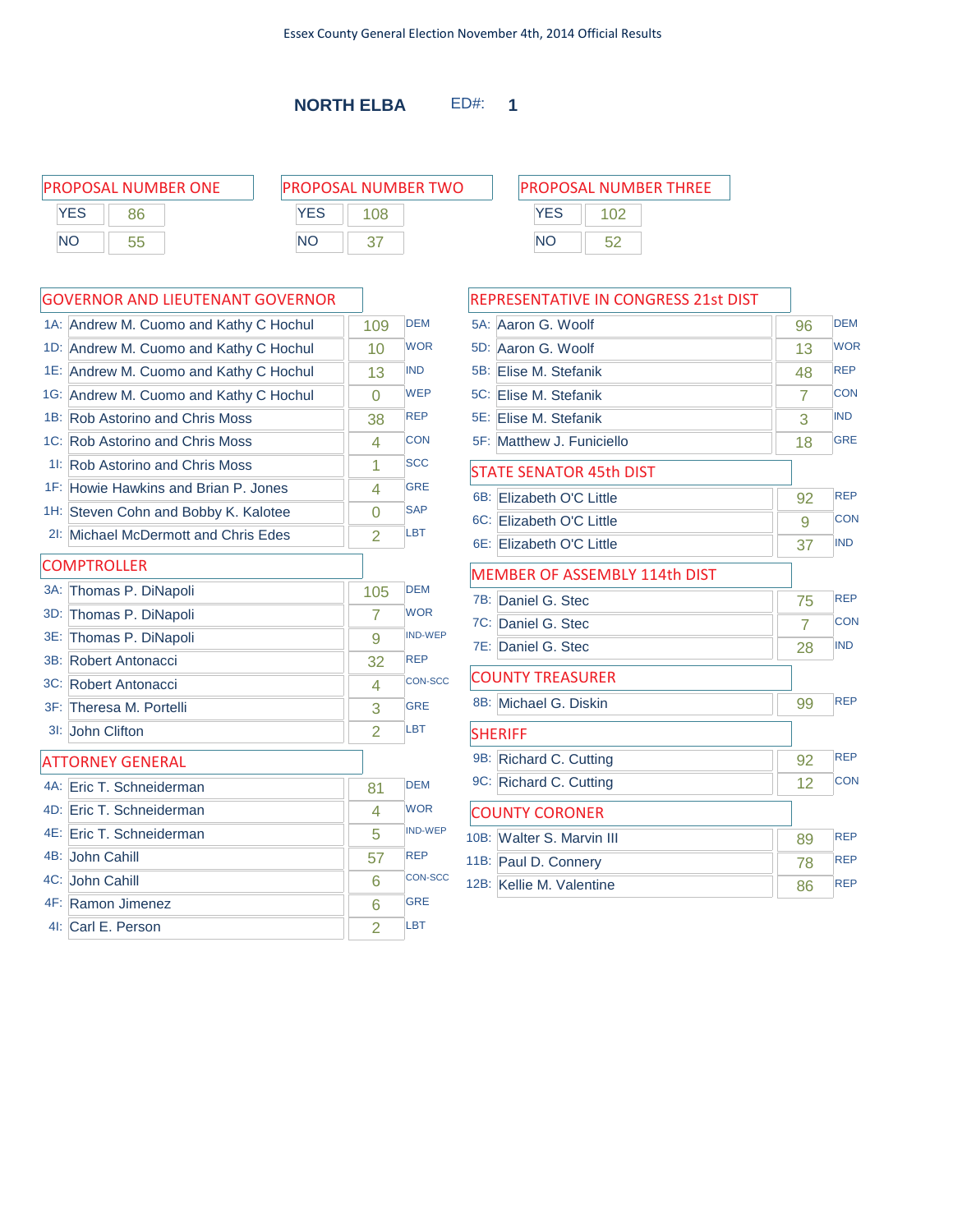PROPOSAL NUMBER ONE PI **YES** 161 NO 88

| ROPOSAL NUMBER TWO |     |  |  |
|--------------------|-----|--|--|
| <b>YES</b>         | 215 |  |  |
| <b>NO</b>          | ⊿∩  |  |  |

 $\sim$ 

|     | 1A: Andrew M. Cuomo and Kathy C Hochul | 161 | <b>DEM</b>     |
|-----|----------------------------------------|-----|----------------|
|     | 1D: Andrew M. Cuomo and Kathy C Hochul | 14  | <b>WOR</b>     |
|     | 1E: Andrew M. Cuomo and Kathy C Hochul | 13  | <b>IND</b>     |
|     | 1G: Andrew M. Cuomo and Kathy C Hochul | 6   | <b>WEP</b>     |
|     | 1B: Rob Astorino and Chris Moss        | 58  | <b>REP</b>     |
|     | 1C: Rob Astorino and Chris Moss        | 10  | <b>CON</b>     |
|     | 11: Rob Astorino and Chris Moss        | 3   | <b>SCC</b>     |
|     | 1F: Howie Hawkins and Brian P. Jones   | 30  | <b>GRE</b>     |
|     | 1H: Steven Cohn and Bobby K. Kalotee   | 0   | <b>SAP</b>     |
|     | 21: Michael McDermott and Chris Edes   | 1   | <b>LBT</b>     |
|     | <b>COMPTROLLER</b>                     |     |                |
| 3A: | Thomas P. DiNapoli                     | 167 | <b>DEM</b>     |
| 3D: | Thomas P. DiNapoli                     | 13  | <b>WOR</b>     |
|     | 3E: Thomas P. DiNapoli                 | 9   | <b>IND-WEP</b> |
|     | 3B: Robert Antonacci                   | 65  | <b>REP</b>     |
|     | 3C: Robert Antonacci                   | 12  | <b>CON-SCC</b> |
|     | 3F: Theresa M. Portelli                | 20  | <b>GRE</b>     |
|     | 3I: John Clifton                       | 3   | <b>LBT</b>     |
|     | <b>ATTORNEY GENERAL</b>                |     |                |
|     | 4A: Eric T. Schneiderman               | 140 | <b>DFM</b>     |
|     | 4D: Eric T. Schneiderman               | 13  | <b>WOR</b>     |
|     | 4E: Eric T. Schneiderman               | 11  | <b>IND-WEP</b> |
|     | 4B: John Cahill                        | 82  | <b>REP</b>     |
|     | 4C: John Cahill                        | 18  | <b>CON-SCC</b> |
|     | 4F: Ramon Jimenez                      | 15  | <b>GRE</b>     |
|     | 4I: Carl E. Person                     | 4   | <b>LBT</b>     |

| PROPOSAL NUMBER THREE |     |  |  |
|-----------------------|-----|--|--|
| YES                   | 152 |  |  |
| NΟ                    | 108 |  |  |
|                       |     |  |  |

| REPRESENTATIVE IN CONGRESS 21st DIST |     |            |
|--------------------------------------|-----|------------|
| 5A: Aaron G. Woolf                   | 140 | <b>DEM</b> |
| 5D: Aaron G. Woolf                   | 15  | <b>WOR</b> |
| 5B: Elise M. Stefanik                | 76  | <b>REP</b> |
| 5C: Elise M. Stefanik                | 13  | <b>CON</b> |
| 5E: Elise M. Stefanik                | 3   | <b>IND</b> |
| 5F: Matthew J. Funiciello            | 54  | <b>GRE</b> |
| <b>STATE SENATOR 45th DIST</b>       |     |            |
| 6B: Elizabeth O'C Little             | 148 | <b>REP</b> |
| 6C: Elizabeth O'C Little             | 26  | <b>CON</b> |
| 6E: Elizabeth O'C Little             | 48  | <b>IND</b> |
| MEMBER OF ASSEMBLY 114th DIST        |     |            |
| 7B: Daniel G. Stec                   | 127 | <b>REP</b> |
| 7C: Daniel G. Stec                   | 24  | <b>CON</b> |
| 7E: Daniel G. Stec                   | 39  | <b>IND</b> |
| <b>COUNTY TREASURER</b>              |     |            |
| 8B: Michael G. Diskin                | 172 | <b>REP</b> |
| <b>SHERIFF</b>                       |     |            |
| 9B: Richard C. Cutting               | 148 | <b>REP</b> |
| 9C: Richard C. Cutting               | 27  | <b>CON</b> |
| <b>COUNTY CORONER</b>                |     |            |
| 10B: Walter S. Marvin III            | 148 | <b>REP</b> |
| 11B: Paul D. Connery                 | 138 | <b>REP</b> |
| 12B: Kellie M. Valentine             | 141 | <b>REP</b> |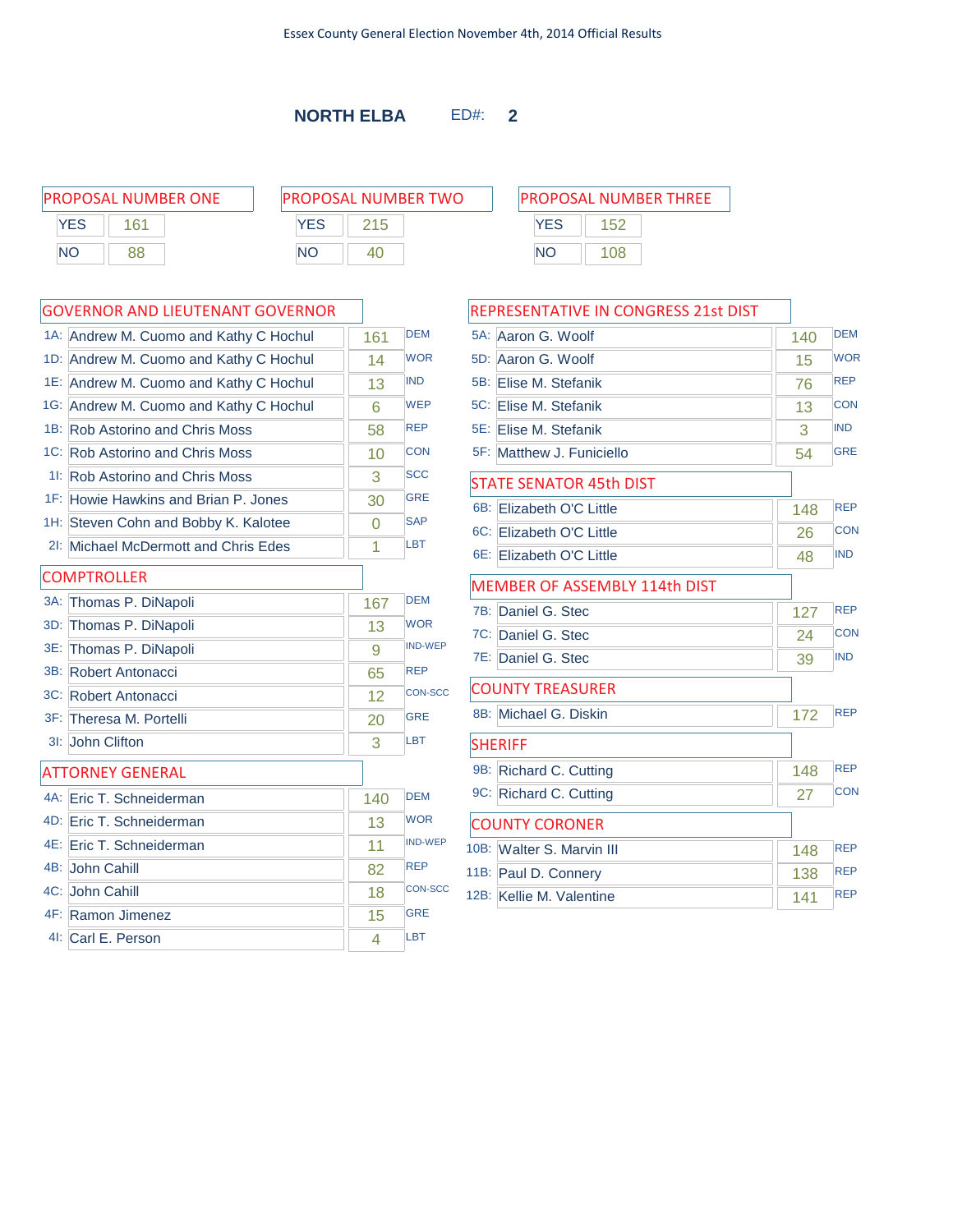|            | <b>PROPOSAL NUMBER ONE</b> | <b>PROPOSAL NUMBER TWO</b> |            |    | <b>PROPOSAL NUMBER THREE</b> |
|------------|----------------------------|----------------------------|------------|----|------------------------------|
| <b>YES</b> |                            | <b>YES</b><br>59           | <b>YES</b> |    |                              |
| <b>NC</b>  | 92                         | <b>NO</b>                  | <b>NC</b>  | 93 |                              |

### GOVERNOR AND LIEUTENANT GOVERNOR

|     | 1A: Andrew M. Cuomo and Kathy C Hochul | 154      | <b>DEM</b>     |
|-----|----------------------------------------|----------|----------------|
|     | 1D: Andrew M. Cuomo and Kathy C Hochul | 8        | <b>WOR</b>     |
|     | 1E: Andrew M. Cuomo and Kathy C Hochul | 11       | <b>IND</b>     |
|     | 1G: Andrew M. Cuomo and Kathy C Hochul | 3        | <b>WEP</b>     |
|     | 1B: Rob Astorino and Chris Moss        | 72       | <b>REP</b>     |
|     | 1C: Rob Astorino and Chris Moss        | 9        | <b>CON</b>     |
|     | 11: Rob Astorino and Chris Moss        | 5        | <b>SCC</b>     |
|     | 1F: Howie Hawkins and Brian P. Jones   | 10       | <b>GRE</b>     |
|     | 1H: Steven Cohn and Bobby K. Kalotee   | 0        | <b>SAP</b>     |
|     | 2I: Michael McDermott and Chris Edes   | $\Omega$ | <b>LBT</b>     |
|     | <b>COMPTROLLER</b>                     |          |                |
|     | 3A: Thomas P. DiNapoli                 | 136      | <b>DEM</b>     |
| 3D: | Thomas P. DiNapoli                     | 8        | <b>WOR</b>     |
|     | 3E: Thomas P. DiNapoli                 | 6        | <b>IND-WEP</b> |
|     | 3B: Robert Antonacci                   | 74       | <b>REP</b>     |
|     | 3C: Robert Antonacci                   | 10       | <b>CON-SCC</b> |
|     | 3F: Theresa M. Portelli                | 11       | <b>GRE</b>     |
|     | 3I: John Clifton                       | 2        | LBT            |
|     | <b>ATTORNEY GENERAL</b>                |          |                |
|     | 4A: Eric T. Schneiderman               | 103      | <b>DEM</b>     |
|     | 4D: Eric T. Schneiderman               | 7        | <b>WOR</b>     |
|     | 4E: Eric T. Schneiderman               | 5        | <b>IND-WEP</b> |
|     | 4B: John Cahill                        | 102      | <b>REP</b>     |
|     | 4C: John Cahill                        | 11       | <b>CON-SCC</b> |
|     | 4F: Ramon Jimenez                      | 8        | <b>GRE</b>     |
|     | 41: Carl E. Person                     | 3        | LBT            |

# **YES** 127 NO 93

| REPRESENTATIVE IN CONGRESS 21st DIST |     |            |
|--------------------------------------|-----|------------|
| 5A: Aaron G. Woolf                   | 113 | <b>DEM</b> |
| 5D: Aaron G. Woolf                   | 11  | <b>WOR</b> |
| 5B:<br>Elise M. Stefanik             | 113 | <b>REP</b> |
| 5C: Elise M. Stefanik                | 8   | <b>CON</b> |
| 5E:<br>Elise M. Stefanik             | 4   | <b>IND</b> |
| 5F: Matthew J. Funiciello            | 26  | <b>GRE</b> |
| <b>STATE SENATOR 45th DIST</b>       |     |            |
| 6B:<br><b>Elizabeth O'C Little</b>   | 162 | <b>REP</b> |
| $6C$ :<br>Elizabeth O'C Little       | 17  | <b>CON</b> |
| 6E: Elizabeth O'C Little             | 43  | <b>IND</b> |
| MEMBER OF ASSEMBLY 114th DIST        |     |            |
| 7B:<br>Daniel G. Stec                | 134 | <b>REP</b> |
| 7C: Daniel G. Stec                   | 13  | <b>CON</b> |
| 7E: Daniel G. Stec                   | 31  | <b>IND</b> |
| <b>COUNTY TREASURER</b>              |     |            |
| 8B: Michael G. Diskin                | 165 | <b>REP</b> |
| <b>SHERIFF</b>                       |     |            |
| 9B:<br>Richard C. Cutting            | 148 | <b>REP</b> |
| 9C: Richard C. Cutting               | 22  | <b>CON</b> |
| <b>COUNTY CORONER</b>                |     |            |
| 10B: Walter S. Marvin III            | 147 | <b>REP</b> |
| 11B: Paul D. Connery                 | 127 | <b>REP</b> |
| 12B: Kellie M. Valentine             | 131 | <b>REP</b> |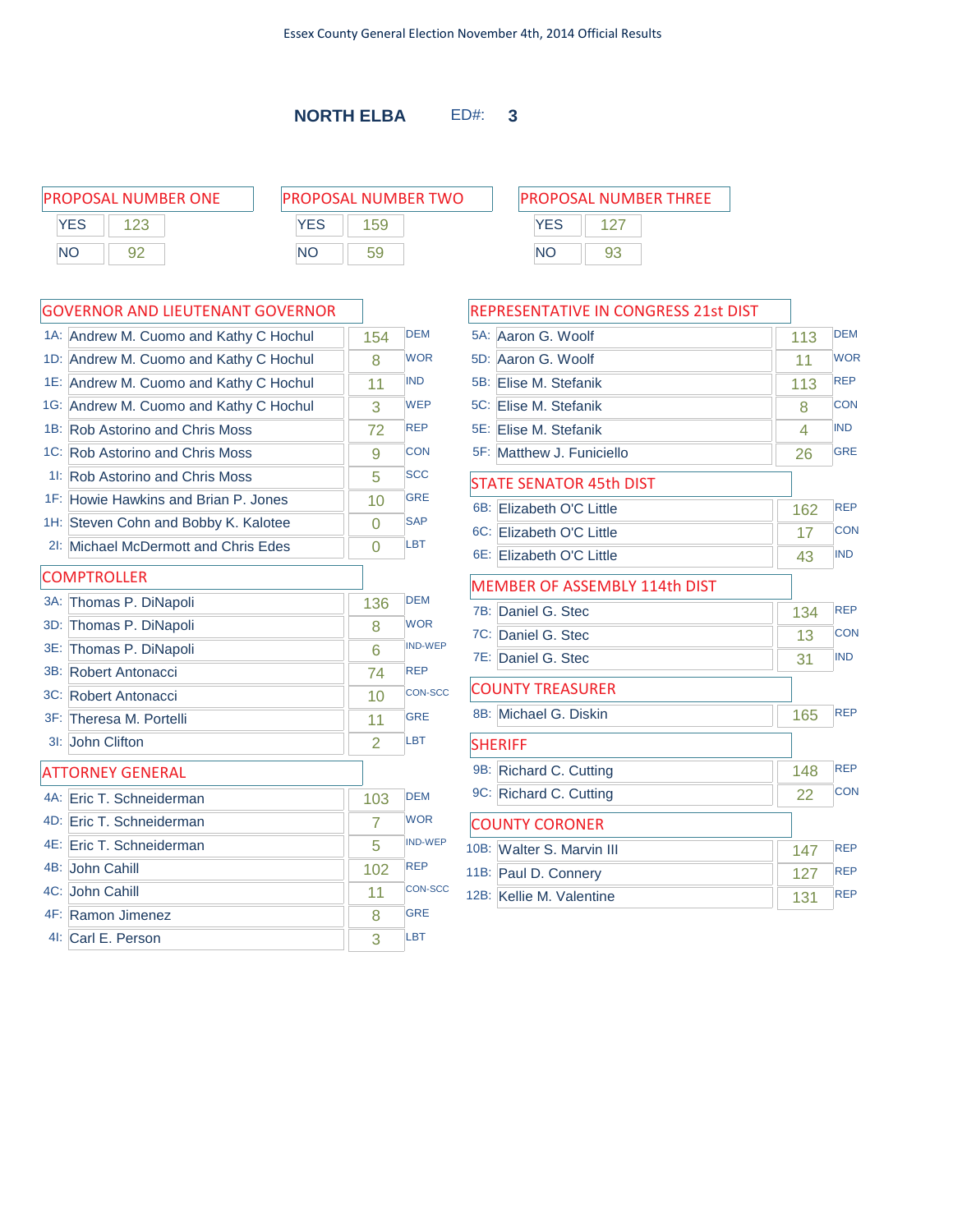PROPOSAL NUMBER ONE P YES | 149 NO 83

| ROPOSAL NUMBER TWO |     |  |  |
|--------------------|-----|--|--|
| <b>YFS</b>         | 198 |  |  |
| <b>NO</b>          | 41  |  |  |

|        | 1A: Andrew M. Cuomo and Kathy C Hochul | 164      | <b>DEM</b>     |
|--------|----------------------------------------|----------|----------------|
| 1D:    | Andrew M. Cuomo and Kathy C Hochul     | 9        | <b>WOR</b>     |
|        | 1E: Andrew M. Cuomo and Kathy C Hochul | 10       | <b>IND</b>     |
|        | 1G: Andrew M. Cuomo and Kathy C Hochul | 4        | <b>WEP</b>     |
|        | 1B: Rob Astorino and Chris Moss        | 78       | <b>REP</b>     |
|        | 1C: Rob Astorino and Chris Moss        | 12       | <b>CON</b>     |
| $1!$ : | <b>Rob Astorino and Chris Moss</b>     | 3        | <b>SCC</b>     |
|        | 1F: Howie Hawkins and Brian P. Jones   | 9        | <b>GRE</b>     |
|        | 1H: Steven Cohn and Bobby K. Kalotee   | $\Omega$ | <b>SAP</b>     |
| $2$ :  | Michael McDermott and Chris Edes       | 1        | <b>LBT</b>     |
|        | <b>COMPTROLLER</b>                     |          |                |
| $3A$ : | Thomas P. DiNapoli                     | 126      | <b>DEM</b>     |
| 3D:    | Thomas P. DiNapoli                     | 11       | <b>WOR</b>     |
| 3E:    | Thomas P. DiNapoli                     | 6        | <b>IND-WEP</b> |
|        | 3B: Robert Antonacci                   | 97       | <b>REP</b>     |
|        | 3C: Robert Antonacci                   | 15       | <b>CON-SCC</b> |
|        | 3F: Theresa M. Portelli                | 7        | <b>GRE</b>     |
| $31$ : | John Clifton                           | 2        | LBT            |
|        | <b>ATTORNEY GENERAL</b>                |          |                |
|        | 4A: Eric T. Schneiderman               | 106      | <b>DFM</b>     |
|        | 4D: Eric T. Schneiderman               | 7        | <b>WOR</b>     |
|        | 4E: Eric T. Schneiderman               | 10       | <b>IND-WEP</b> |
|        | 4B: John Cahill                        | 122      | <b>REP</b>     |
|        | 4C: John Cahill                        | 18       | <b>CON-SCC</b> |
|        | 4F: Ramon Jimenez                      | 5        | <b>GRE</b>     |
|        | 4I: Carl E. Person                     | 1        | <b>LBT</b>     |

| PROPOSAL NUMBER THREE |     |  |  |
|-----------------------|-----|--|--|
| <b>YFS</b>            | 138 |  |  |
| NΟ                    | 105 |  |  |

| REPRESENTATIVE IN CONGRESS 21st DIST |     |            |
|--------------------------------------|-----|------------|
| 5A: Aaron G. Woolf                   | 123 | <b>DEM</b> |
| 5D: Aaron G. Woolf                   | 8   | <b>WOR</b> |
| 5B:<br>Flise M. Stefanik             | 120 | <b>REP</b> |
| 5C: Elise M. Stefanik                | 11  | <b>CON</b> |
| 5E: Elise M. Stefanik                | 7   | <b>IND</b> |
| 5F: Matthew J. Funiciello            | 23  | <b>GRE</b> |
| <b>STATE SENATOR 45th DIST</b>       |     |            |
| 6B:<br>Elizabeth O'C Little          | 168 | <b>REP</b> |
| 6C: Elizabeth O'C Little             | 20  | <b>CON</b> |
| 6E: Elizabeth O'C Little             | 37  | <b>IND</b> |
| <b>MEMBER OF ASSEMBLY 114th DIST</b> |     |            |
| 7B:<br>Daniel G. Stec                | 153 | <b>REP</b> |
| 7C: Daniel G. Stec                   | 17  | <b>CON</b> |
| 7E: Daniel G. Stec                   | 35  | <b>IND</b> |
| <b>COUNTY TREASURER</b>              |     |            |
| 8B: Michael G. Diskin                | 180 | <b>REP</b> |
| <b>SHERIFF</b>                       |     |            |
| 9B:<br>Richard C. Cutting            | 162 | <b>REP</b> |
| 9C: Richard C. Cutting               | 25  | <b>CON</b> |
| <b>COUNTY CORONER</b>                |     |            |
| 10B: Walter S. Marvin III            | 165 | <b>REP</b> |
| 11B: Paul D. Connery                 | 158 | <b>REP</b> |
| 12B: Kellie M. Valentine             | 157 | <b>REP</b> |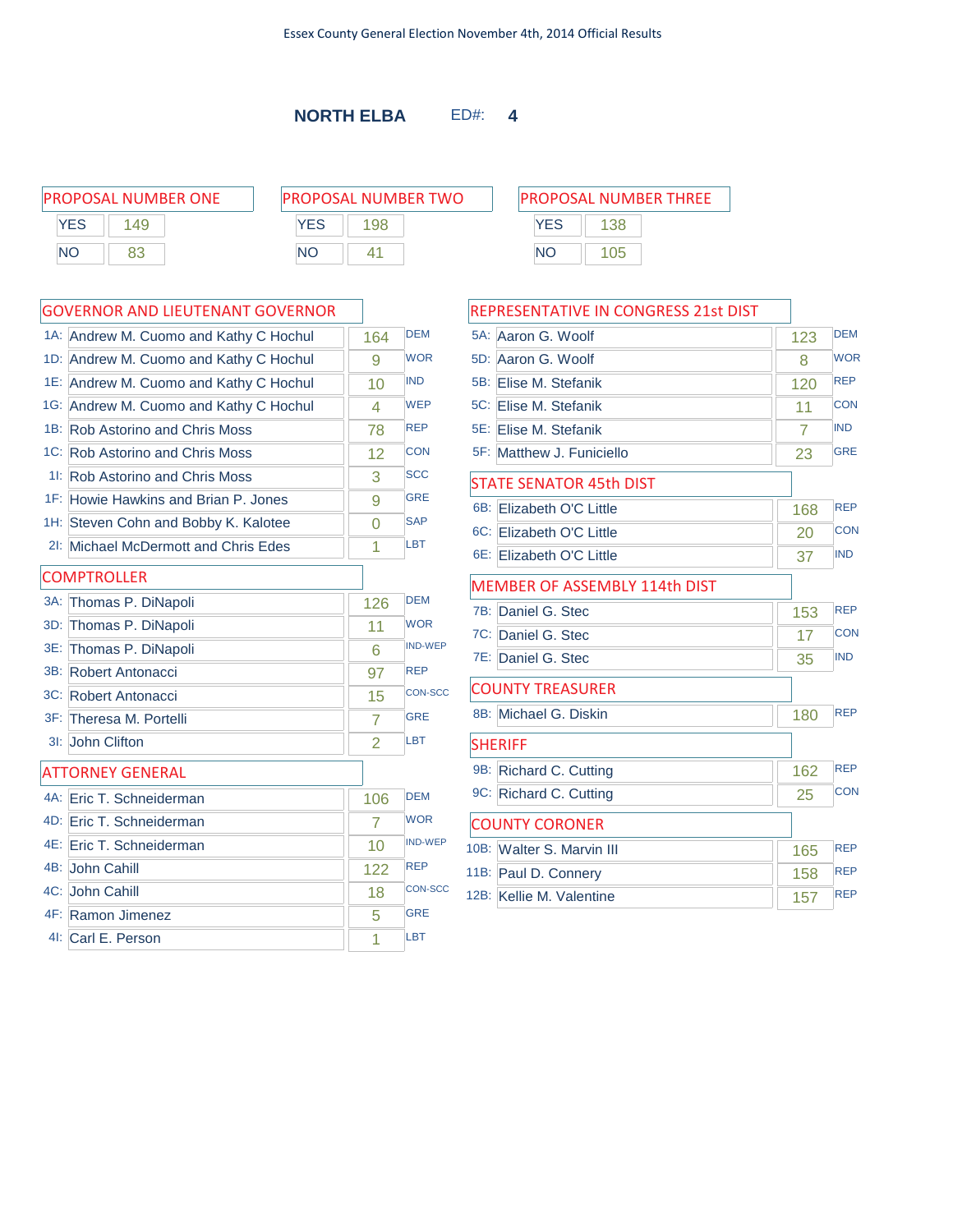$\Gamma$ 

**NORTH ELBA** ED#: **5**

PROPOSAL NUMBER ONE P **YES** 135 NO 97

| ROPOSAL NUMBER TWO |     |  |  |
|--------------------|-----|--|--|
| <b>YFS</b>         | 201 |  |  |
| NΟ                 |     |  |  |

|     | 1A: Andrew M. Cuomo and Kathy C Hochul | 153            | <b>DEM</b>     |
|-----|----------------------------------------|----------------|----------------|
|     | 1D: Andrew M. Cuomo and Kathy C Hochul | 13             | <b>WOR</b>     |
|     | 1E: Andrew M. Cuomo and Kathy C Hochul | 16             | <b>IND</b>     |
|     | 1G: Andrew M. Cuomo and Kathy C Hochul | 5              | <b>WEP</b>     |
|     | 1B: Rob Astorino and Chris Moss        | 82             | <b>REP</b>     |
|     | 1C: Rob Astorino and Chris Moss        | 17             | <b>CON</b>     |
|     | 11: Rob Astorino and Chris Moss        | 7              | <b>SCC</b>     |
|     | 1F: Howie Hawkins and Brian P. Jones   | 11             | <b>GRE</b>     |
|     | 1H: Steven Cohn and Bobby K. Kalotee   | $\Omega$       | <b>SAP</b>     |
|     | 21: Michael McDermott and Chris Edes   | 3              | <b>LBT</b>     |
|     | <b>COMPTROLLER</b>                     |                |                |
| 3A: | Thomas P. DiNapoli                     | 134            | <b>DEM</b>     |
| 3D: | Thomas P. DiNapoli                     | 11             | <b>WOR</b>     |
|     | 3E: Thomas P. DiNapoli                 | 18             | <b>IND-WEP</b> |
|     | 3B: Robert Antonacci                   | 91             | <b>REP</b>     |
|     | 3C: Robert Antonacci                   | 16             | <b>CON-SCC</b> |
|     | 3F: Theresa M. Portelli                | 9              | <b>GRE</b>     |
|     | 3I: John Clifton                       | 6              | <b>LBT</b>     |
|     | <b>ATTORNEY GENERAL</b>                |                |                |
|     | 4A: Eric T. Schneiderman               | 110            | <b>DFM</b>     |
|     | 4D: Eric T. Schneiderman               | 6              | <b>WOR</b>     |
|     | 4E: Eric T. Schneiderman               | 13             | <b>IND-WEP</b> |
|     | 4B: John Cahill                        | 120            | <b>REP</b>     |
|     | 4C: John Cahill                        | 24             | <b>CON-SCC</b> |
|     | 4F: Ramon Jimenez                      | 4              | <b>GRE</b>     |
|     | 4I: Carl E. Person                     | $\overline{7}$ | <b>LBT</b>     |

| PROPOSAL NUMBER THREE |  |  |  |  |
|-----------------------|--|--|--|--|
| 144                   |  |  |  |  |
| 110                   |  |  |  |  |
|                       |  |  |  |  |

|     | REPRESENTATIVE IN CONGRESS 21st DIST |     |            |
|-----|--------------------------------------|-----|------------|
| 5A: | Aaron G. Woolf                       | 132 | <b>DEM</b> |
|     | 5D: Aaron G. Woolf                   | 14  | <b>WOR</b> |
|     | 5B: Elise M. Stefanik                | 111 | <b>REP</b> |
|     | 5C: Elise M. Stefanik                | 15  | <b>CON</b> |
|     | 5E: Elise M. Stefanik                | 12  | <b>IND</b> |
|     | 5F: Matthew J. Funiciello            | 30  | <b>GRE</b> |
|     | <b>STATE SENATOR 45th DIST</b>       |     |            |
|     | 6B: Elizabeth O'C Little             | 185 | <b>REP</b> |
|     | 6C: Elizabeth O'C Little             | 19  | <b>CON</b> |
|     | 6E: Elizabeth O'C Little             | 51  | <b>IND</b> |
|     | <b>MEMBER OF ASSEMBLY 114th DIST</b> |     |            |
| 7B: | Daniel G. Stec                       | 159 | <b>REP</b> |
|     | 7C: Daniel G. Stec                   | 24  | <b>CON</b> |
|     | 7E: Daniel G. Stec                   | 51  | <b>IND</b> |
|     | <b>COUNTY TREASURER</b>              |     |            |
|     | 8B: Michael G. Diskin                | 198 | <b>REP</b> |
|     | <b>SHERIFF</b>                       |     |            |
| 9B: | Richard C. Cutting                   | 182 | <b>REP</b> |
|     | 9C: Richard C. Cutting               | 33  | <b>CON</b> |
|     | <b>COUNTY CORONER</b>                |     |            |
|     | 10B: Walter S. Marvin III            | 175 | <b>REP</b> |
|     | 11B: Paul D. Connery                 | 163 | <b>REP</b> |
|     | 12B: Kellie M. Valentine             | 168 | <b>REP</b> |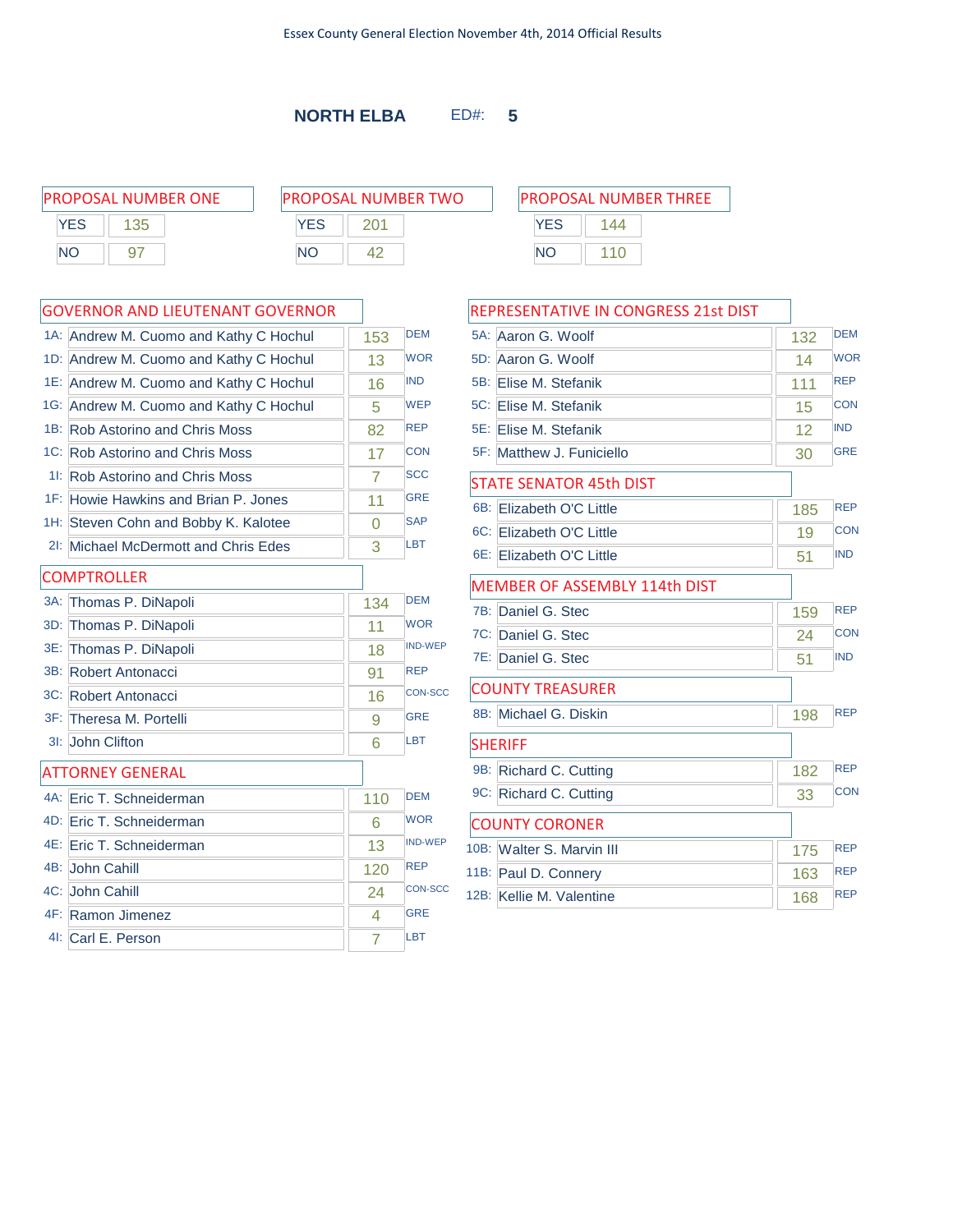|            | <b>PROPOSAL NUMBER ONE</b> | <b>PROPOSAL NUMBER TWO</b> | <b>PROPOSAL NUMBER THREE</b> |
|------------|----------------------------|----------------------------|------------------------------|
| <b>YES</b> |                            | <b>YES</b>                 | 69                           |
| <b>NC</b>  | 444                        | ΝC                         | ΝC                           |

| 1A: Andrew M. Cuomo and Kathy C Hochul | 203      | <b>DEM</b>     |
|----------------------------------------|----------|----------------|
| 1D: Andrew M. Cuomo and Kathy C Hochul | 15       | <b>WOR</b>     |
| 1E: Andrew M. Cuomo and Kathy C Hochul | 23       | <b>IND</b>     |
| 1G: Andrew M. Cuomo and Kathy C Hochul | 10       | <b>WEP</b>     |
| 1B: Rob Astorino and Chris Moss        | 106      | <b>REP</b>     |
| 1C: Rob Astorino and Chris Moss        | 17       | <b>CON</b>     |
| 11: Rob Astorino and Chris Moss        | 3        | <b>SCC</b>     |
| 1F: Howie Hawkins and Brian P. Jones   | 20       | <b>GRE</b>     |
| 1H: Steven Cohn and Bobby K. Kalotee   | $\Omega$ | <b>SAP</b>     |
| 21: Michael McDermott and Chris Edes   | 4        | LBT            |
| <b>COMPTROLLER</b>                     |          |                |
| 3A: Thomas P. DiNapoli                 | 176      | <b>DEM</b>     |
| 3D: Thomas P. DiNapoli                 | 17       | <b>WOR</b>     |
| 3E: Thomas P. DiNapoli                 | 19       | <b>IND-WEP</b> |
| 3B: Robert Antonacci                   | 126      | <b>REP</b>     |
| 3C: Robert Antonacci                   | 16       | <b>CON-SCC</b> |
| 3F: Theresa M. Portelli                | 18       | <b>GRE</b>     |
| 3I: John Clifton                       | 4        | LBT            |
| <b>ATTORNEY GENERAL</b>                |          |                |
| 4A: Eric T. Schneiderman               | 153      | <b>DEM</b>     |
| 4D: Eric T. Schneiderman               | 17       | <b>WOR</b>     |
| 4E: Eric T. Schneiderman               | 18       | <b>IND-WEP</b> |
| 4B: John Cahill                        | 164      | <b>REP</b>     |
| 4C: John Cahill                        | 20       | <b>CON-SCC</b> |
| 4F: Ramon Jimenez                      | 11       | <b>GRE</b>     |
| 4I: Carl E. Person                     | 3        | <b>LBT</b>     |

|     | REPRESENTATIVE IN CONGRESS 21st DIST |     |            |
|-----|--------------------------------------|-----|------------|
|     | 5A: Aaron G. Woolf                   | 182 | <b>DEM</b> |
|     | 5D: Aaron G. Woolf                   | 23  | <b>WOR</b> |
| 5B: | Elise M. Stefanik                    | 137 | <b>REP</b> |
|     | 5C: Elise M. Stefanik                | 16  | <b>CON</b> |
|     | 5E: Elise M. Stefanik                | 6   | <b>IND</b> |
|     | 5F: Matthew J. Funiciello            | 42  | <b>GRE</b> |
|     | <b>STATE SENATOR 45th DIST</b>       |     |            |
| 6B: | Elizabeth O'C Little                 | 214 | <b>REP</b> |
|     | 6C: Elizabeth O'C Little             | 22  | CON        |
|     | 6E: Elizabeth O'C Little             | 62  | <b>IND</b> |
|     | MEMBER OF ASSEMBLY 114th DIST        |     |            |
| 7B: | Daniel G. Stec                       | 201 | <b>REP</b> |
|     | 7C: Daniel G. Stec                   | 21  | <b>CON</b> |
|     | 7E: Daniel G. Stec                   | 57  | <b>IND</b> |
|     | <b>COUNTY TREASURER</b>              |     |            |
|     | 8B: Michael G. Diskin                | 248 | <b>REP</b> |
|     | <b>SHERIFF</b>                       |     |            |
|     | 9B: Richard C. Cutting               | 229 | <b>REP</b> |
|     | 9C: Richard C. Cutting               | 27  | <b>CON</b> |
|     | <b>COUNTY CORONER</b>                |     |            |
|     | 10B: Walter S. Marvin III            | 209 | <b>REP</b> |
|     | 11B: Paul D. Connery                 | 204 | <b>REP</b> |
|     | 12B: Kellie M. Valentine             | 205 | <b>REP</b> |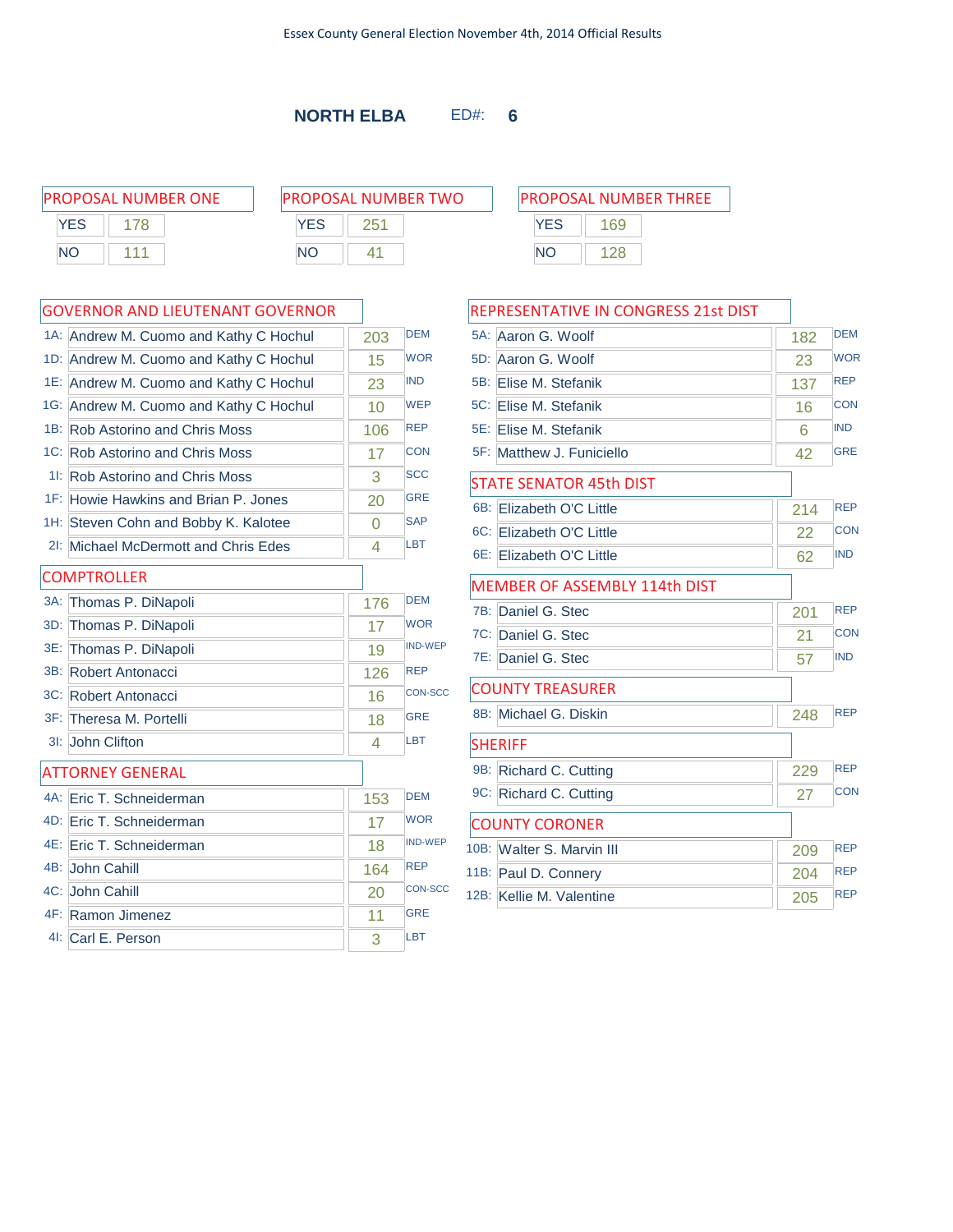PROPOSAL NUMBER ONE P  $YES$  84 NO 56

| ROPOSAL NUMBER TWO |     |  |  |  |
|--------------------|-----|--|--|--|
| <b>YFS</b>         | 112 |  |  |  |
| NO.                |     |  |  |  |

| 1A: Andrew M. Cuomo and Kathy C Hochul | 89             | <b>DEM</b>     |
|----------------------------------------|----------------|----------------|
| 1D: Andrew M. Cuomo and Kathy C Hochul | 6              | <b>WOR</b>     |
| 1E: Andrew M. Cuomo and Kathy C Hochul | 9              | <b>IND</b>     |
| 1G: Andrew M. Cuomo and Kathy C Hochul | 3              | <b>WEP</b>     |
| 1B: Rob Astorino and Chris Moss        | 44             | <b>REP</b>     |
| 1C: Rob Astorino and Chris Moss        | 12             | <b>CON</b>     |
| 11: Rob Astorino and Chris Moss        | 3              | <b>SCC</b>     |
| 1F: Howie Hawkins and Brian P. Jones   | 18             | <b>GRE</b>     |
| 1H: Steven Cohn and Bobby K. Kalotee   | $\Omega$       | <b>SAP</b>     |
| 21: Michael McDermott and Chris Edes   | $\overline{0}$ | LBT            |
| <b>COMPTROLLER</b>                     |                |                |
| 3A: Thomas P. DiNapoli                 | 94             | <b>DEM</b>     |
| 3D: Thomas P. DiNapoli                 | 10             | <b>WOR</b>     |
| 3E: Thomas P. DiNapoli                 | 10             | <b>IND-WEP</b> |
| 3B: Robert Antonacci                   | 43             | <b>REP</b>     |
| 3C: Robert Antonacci                   | 10             | <b>CON-SCC</b> |
| 3F: Theresa M. Portelli                | 8              | <b>GRE</b>     |
| 3I: John Clifton                       | 1              | <b>LBT</b>     |
| <b>ATTORNEY GENERAL</b>                |                |                |
| 4A: Eric T. Schneiderman               | 80             | <b>DEM</b>     |
| 4D: Eric T. Schneiderman               | 9              | <b>WOR</b>     |
| 4E: Eric T. Schneiderman               | 11             | <b>IND-WEP</b> |
| 4B: John Cahill                        | 52             | <b>REP</b>     |
| 4C: John Cahill                        | 17             | <b>CON-SCC</b> |
| 4F: Ramon Jimenez                      | 4              | <b>GRE</b>     |
| 4I: Carl E. Person                     | $\Omega$       | <b>LBT</b>     |

| <b>PROPOSAL NUMBER THREE</b> |    |  |  |
|------------------------------|----|--|--|
| <b>YFS</b>                   | 63 |  |  |
| <b>NO</b>                    |    |  |  |

|     | REPRESENTATIVE IN CONGRESS 21st DIST |    |            |
|-----|--------------------------------------|----|------------|
|     | 5A: Aaron G. Woolf                   | 80 | <b>DEM</b> |
|     | 5D: Aaron G. Woolf                   | 11 | <b>WOR</b> |
| 5B: | Elise M. Stefanik                    | 54 | <b>REP</b> |
|     | 5C: Elise M. Stefanik                | 13 | <b>CON</b> |
|     | 5E: Elise M. Stefanik                | 5  | <b>IND</b> |
|     | 5F: Matthew J. Funiciello            | 21 | <b>GRE</b> |
|     | <b>STATE SENATOR 45th DIST</b>       |    |            |
| 6B: | Elizabeth O'C Little                 | 87 | <b>REP</b> |
|     | 6C: Elizabeth O'C Little             | 16 | <b>CON</b> |
|     | 6E: Elizabeth O'C Little             | 26 | <b>IND</b> |
|     | <b>MEMBER OF ASSEMBLY 114th DIST</b> |    |            |
| 7B: | Daniel G. Stec                       | 79 | <b>REP</b> |
|     | 7C: Daniel G. Stec                   | 16 | <b>CON</b> |
|     | 7E: Daniel G. Stec                   | 28 | <b>IND</b> |
|     | <b>COUNTY TREASURER</b>              |    |            |
|     | 8B: Michael G. Diskin                | 99 | <b>REP</b> |
|     | <b>SHERIFF</b>                       |    |            |
| 9B: | Richard C. Cutting                   | 88 | <b>REP</b> |
|     | 9C: Richard C. Cutting               | 20 | <b>CON</b> |
|     | <b>COUNTY CORONER</b>                |    |            |
|     | 10B: Walter S. Marvin III            | 85 | <b>REP</b> |
|     | 11B: Paul D. Connery                 | 86 | <b>REP</b> |
|     | 12B: Kellie M. Valentine             | 90 | <b>REP</b> |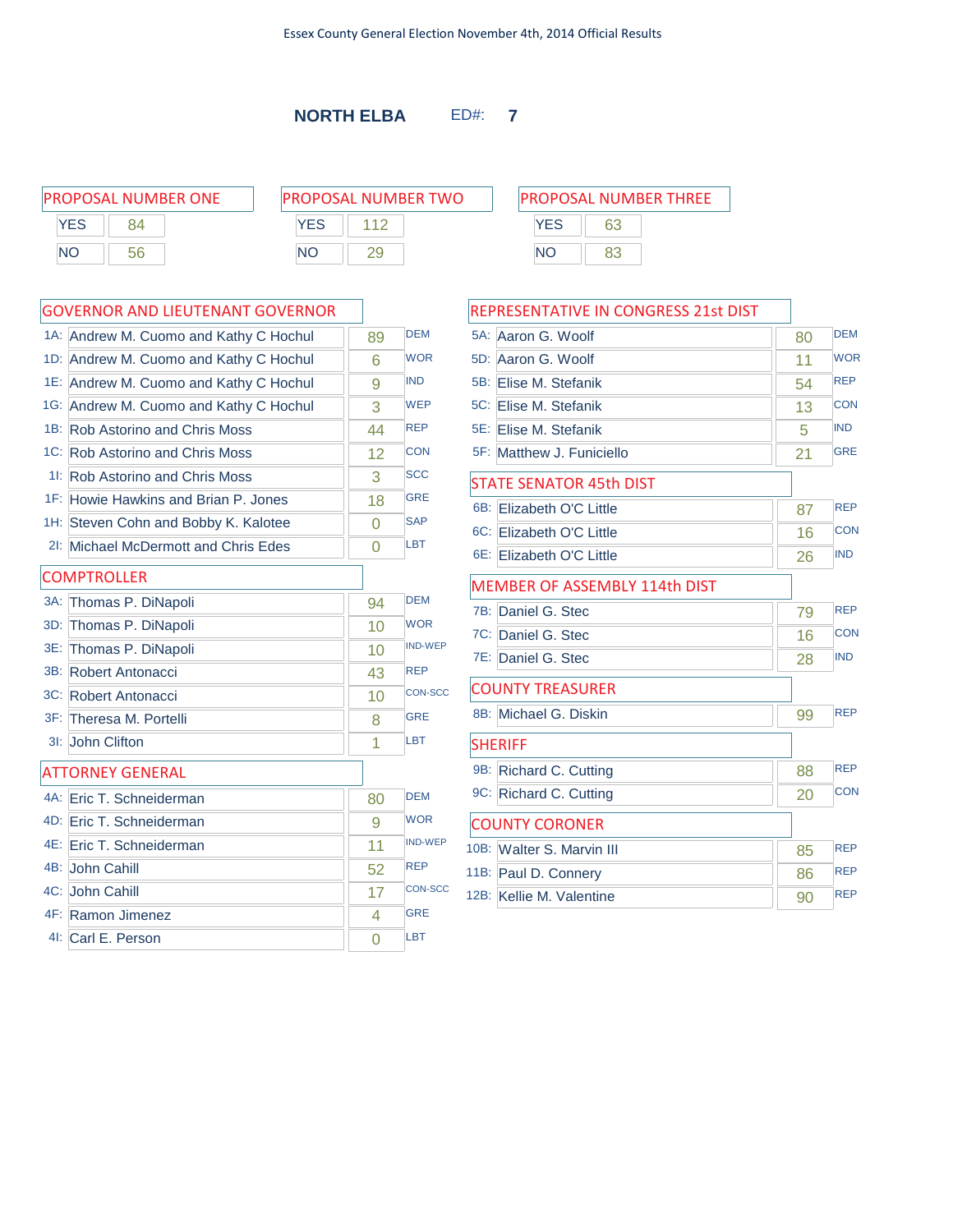# NORTH HUDSON Assy Dist 114th - Cong Dist 21st

| <b>PROPOSAL NUMBER ONE</b> |    |       |  |
|----------------------------|----|-------|--|
| <b>YFS</b>                 | 16 | 25.0% |  |
| <b>NO</b>                  | 48 | 75.0% |  |

| PROPOSAL NUMBER TWO |    |       |  |
|---------------------|----|-------|--|
| <b>YFS</b>          | 41 | 64.1% |  |
| NΟ                  | 23 | 35.9% |  |

| PROPOSAL NUMBER ONE |       |            | <b>PROPOSAL NUMBER TWO</b> |       |           | <b>PROPOSAL NUMBER THREE</b> |       |  |
|---------------------|-------|------------|----------------------------|-------|-----------|------------------------------|-------|--|
| YES<br>16           | 25.0% | <b>YES</b> |                            | 64.1% | YES       |                              | 37.9% |  |
| <b>NO</b><br>48     | 75.0% | <b>NO</b>  |                            | 35.9% | <b>NC</b> | 41                           | 62.1% |  |

| <b>GOVERNOR AND LIEUTENANT GOVERNOR</b> |               |       |
|-----------------------------------------|---------------|-------|
| Andrew M. Cuomo and Kathy C Hochul      | 32            | 30.2% |
| Rob Astorino and Chris Moss             | 72            | 67.9% |
| Howie Hawkins and Brian P. Jones        | 2             | 1.9%  |
| Steven Cohn and Bobby K. Kalotee        | 0             | 0.0%  |
| Michael McDermott and Chris Edes        | 0             | 0.0%  |
| <b>COMPTROLLER</b>                      |               |       |
| Thomas P. DiNapoli                      | 33            | 34.4% |
| Robert Antonacci                        | 57            | 59.4% |
| Theresa M. Portelli                     | 4             | 4.2%  |
| John Clifton                            | 2             | 2.1%  |
| <b>ATTORNEY GENERAL</b>                 |               |       |
| Eric T. Schneiderman                    | 20            | 19.6% |
| John Cahill                             | 78            | 76.5% |
| Ramon Jimenez                           | $\mathcal{P}$ | 2.0%  |
| Carl E. Person                          | 2             | 2.0%  |

| REPRESENTATIVE IN CONGRESS 21st DIST |    |       |
|--------------------------------------|----|-------|
| Aaron G. Woolf                       | 35 | 32.1% |
| Elise M. Stefanik                    | 64 | 58.7% |
| Matthew J. Funiciello                | 10 | 9.2%  |
| <b>STATE SENATOR 45th DIST</b>       |    |       |
| Elizabeth O'C Little                 | 97 | 100%  |
| <b>MEMBER OF ASSEMBLY 114th DIST</b> |    |       |
| Daniel G. Stec                       | 90 | 100%  |
| <b>COUNTY TREASURER</b>              |    |       |
| Michael G. Diskin                    | 82 | 100%  |
| <b>SHERIFF</b>                       |    |       |
| Richard C. Cutting                   | 89 | 100%  |
| <b>COUNTY CORONER</b>                |    |       |
| Walter S. Marvin III                 | 76 | 36.0% |
| Paul D. Connery                      | 70 | 33.2% |
| Kellie M. Valentine                  | 65 | 30.8% |
|                                      |    |       |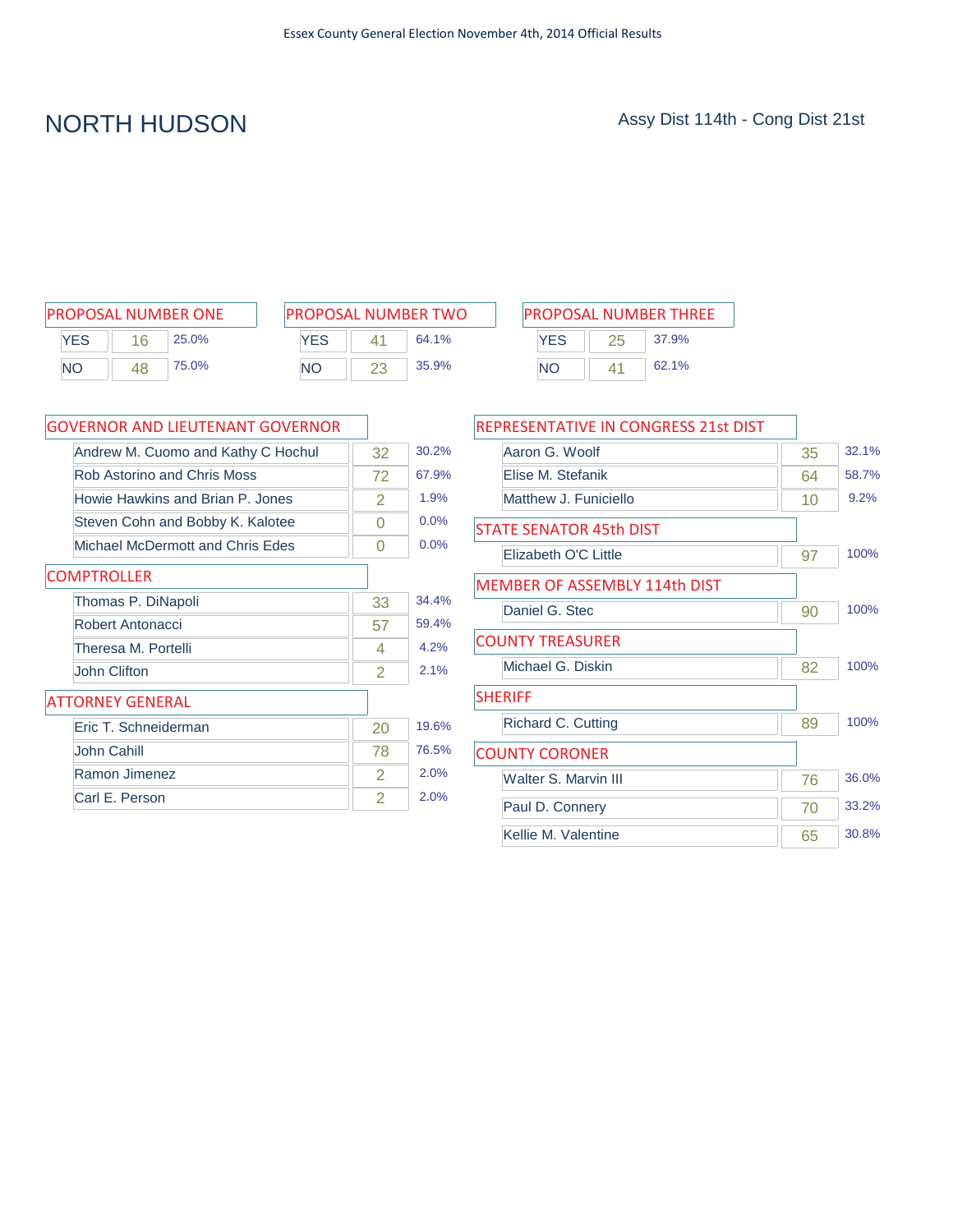### **NORTH HUDSON** ED#: **0**

| <b>PROPOSAL NUMBER ONE</b>              | <b>PROPOSAL NUMBER TWO</b> | <b>PROPOSAL NUMBER THREE</b>         |
|-----------------------------------------|----------------------------|--------------------------------------|
| YES<br>16                               | YES                        | YES<br>25                            |
| NO.<br>48                               | <b>NO</b><br>23            | NO<br>41                             |
| <b>GOVERNOR AND LIEUTENANT GOVERNOR</b> |                            | <b>REPRESENTATIVE IN CONGRESS 21</b> |

|        | 1A: Andrew M. Cuomo and Kathy C Hochul | 31             | <b>DEM</b>     |
|--------|----------------------------------------|----------------|----------------|
|        | 1D: Andrew M. Cuomo and Kathy C Hochul | $\Omega$       | <b>WOR</b>     |
|        | 1E: Andrew M. Cuomo and Kathy C Hochul | $\Omega$       | <b>IND</b>     |
|        | 1G: Andrew M. Cuomo and Kathy C Hochul | 1              | <b>WEP</b>     |
|        | 1B: Rob Astorino and Chris Moss        | 53             | <b>REP</b>     |
|        | 1C: Rob Astorino and Chris Moss        | 13             | <b>CON</b>     |
| 11:    | <b>Rob Astorino and Chris Moss</b>     | 6              | <b>SCC</b>     |
|        | 1F: Howie Hawkins and Brian P. Jones   | $\overline{2}$ | <b>GRE</b>     |
|        | 1H: Steven Cohn and Bobby K. Kalotee   | $\Omega$       | <b>SAP</b>     |
| $2$ l: | Michael McDermott and Chris Edes       | $\Omega$       | <b>LBT</b>     |
|        | <b>COMPTROLLER</b>                     |                |                |
|        | 3A: Thomas P. DiNapoli                 | 29             | <b>DEM</b>     |
|        | 3D: Thomas P. DiNapoli                 | $\overline{0}$ | <b>WOR</b>     |
|        | 3E: Thomas P. DiNapoli                 | 4              | <b>IND-WEP</b> |
|        | 3B: Robert Antonacci                   | 44             | <b>REP</b>     |
|        | 3C: Robert Antonacci                   | 13             | <b>CON-SCC</b> |
|        | 3F: Theresa M. Portelli                | 4              | <b>GRE</b>     |
|        | 3I: John Clifton                       | $\overline{2}$ | <b>LBT</b>     |
|        | <b>ATTORNEY GENERAL</b>                |                |                |
|        | 4A: Eric T. Schneiderman               | 18             | <b>DEM</b>     |
|        | 4D: Eric T. Schneiderman               | 1              | <b>WOR</b>     |
|        | 4E: Eric T. Schneiderman               | 1              | <b>IND-WEP</b> |
|        | 4B: John Cahill                        | 60             | <b>REP</b>     |
|        | 4C: John Cahill                        | 18             | <b>CON-SCC</b> |
|        | 4F: Ramon Jimenez                      | 2              | <b>GRE</b>     |
|        | 41: Carl E. Person                     | $\overline{2}$ | <b>LBT</b>     |

| PROPOSAL NUMBER THREE |    |  |  |  |  |
|-----------------------|----|--|--|--|--|
| <b>YES</b>            |    |  |  |  |  |
| NΟ                    | 41 |  |  |  |  |

|     | REPRESENTATIVE IN CONGRESS 21st DIST |          |            |
|-----|--------------------------------------|----------|------------|
| 5A: | Aaron G. Woolf                       | 35       | <b>DEM</b> |
| 5D: | Aaron G. Woolf                       | $\Omega$ | <b>WOR</b> |
|     | 5B: Elise M. Stefanik                | 46       | <b>REP</b> |
|     | 5C: Elise M. Stefanik                | 18       | <b>CON</b> |
|     | 5E: Elise M. Stefanik                | 0        | <b>IND</b> |
|     | 5F: Matthew J. Funiciello            | 10       | <b>GRE</b> |
|     | <b>STATE SENATOR 45th DIST</b>       |          |            |
|     | 6B: Elizabeth O'C Little             | 76       | <b>REP</b> |
|     | 6C: Elizabeth O'C Little             | 18       | <b>CON</b> |
|     | 6E: Elizabeth O'C Little             | 3        | <b>IND</b> |
|     | <b>MEMBER OF ASSEMBLY 114th DIST</b> |          |            |
| 7B: | Daniel G. Stec                       | 70       | <b>REP</b> |
|     | 7C: Daniel G. Stec                   | 18       | <b>CON</b> |
|     | 7E: Daniel G. Stec                   | 2        | <b>IND</b> |
|     | <b>COUNTY TREASURER</b>              |          |            |
|     | 8B: Michael G. Diskin                | 82       | <b>REP</b> |
|     | <b>SHERIFF</b>                       |          |            |
|     | 9B: Richard C. Cutting               | 74       | <b>REP</b> |
|     | 9C: Richard C. Cutting               | 15       | <b>CON</b> |
|     | <b>COUNTY CORONER</b>                |          |            |
|     | 10B: Walter S. Marvin III            | 76       | <b>REP</b> |
|     | 11B: Paul D. Connery                 | 70       | <b>REP</b> |
|     | 12B: Kellie M. Valentine             | 65       | <b>REP</b> |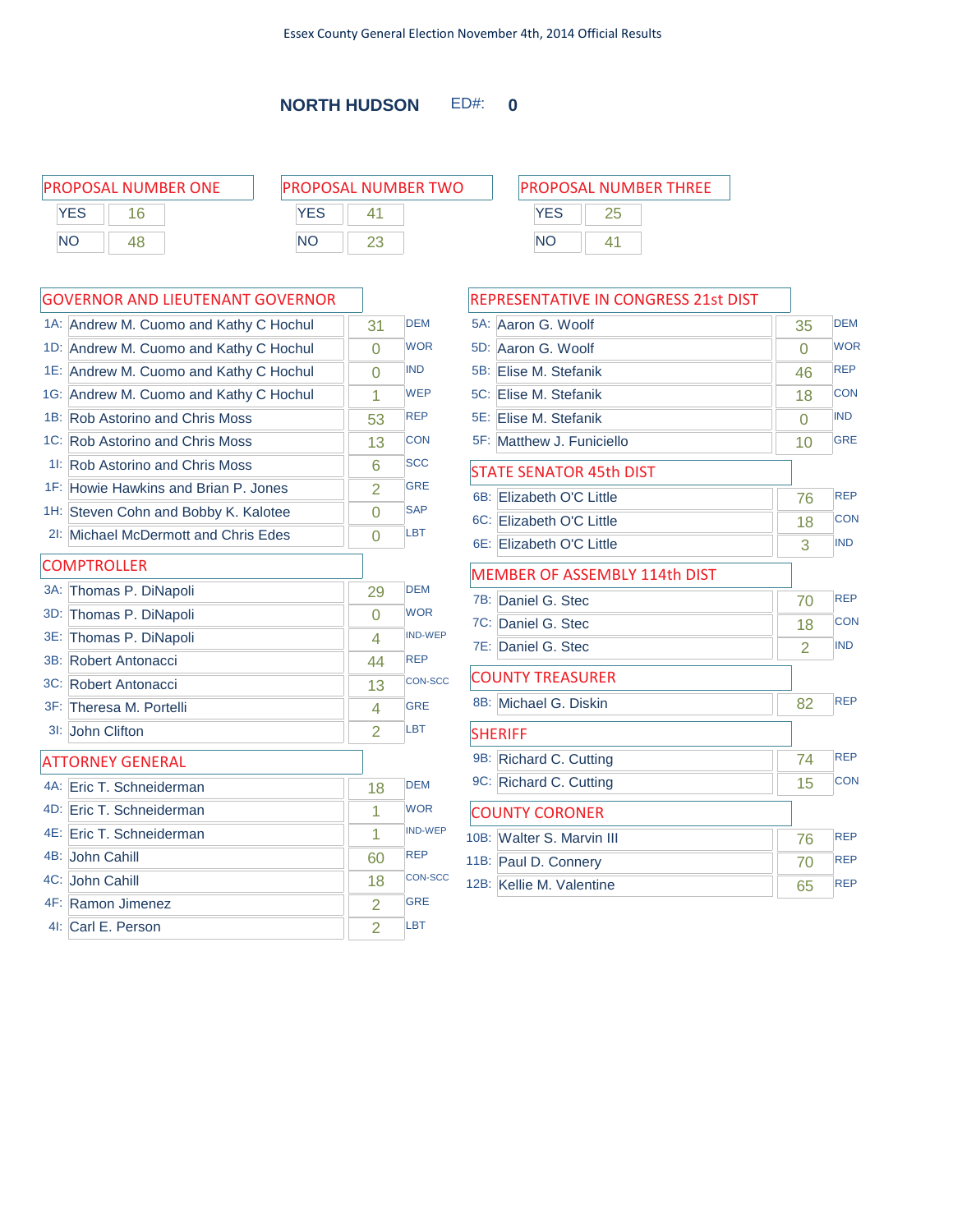| <b>PROPOSAL NUMBER ONE</b> |     |       |  |  |  |  |
|----------------------------|-----|-------|--|--|--|--|
| <b>YFS</b>                 | 268 | 47.4% |  |  |  |  |
| <b>NO</b>                  | 297 | 52.6% |  |  |  |  |

| <b>PROPOSAL NUMBER TWO</b> |     |              |  |  |  |  |
|----------------------------|-----|--------------|--|--|--|--|
| <b>YFS</b>                 | 415 | <b>72.0%</b> |  |  |  |  |
| NΟ                         | 161 | 28.0%        |  |  |  |  |

| PROPOSAL NUMBER ONE       |           | <b>PROPOSAL NUMBER TWO</b> |       |           | <b>PROPOSAL NUMBER THREE</b> |     |       |
|---------------------------|-----------|----------------------------|-------|-----------|------------------------------|-----|-------|
| YES<br>47.4%<br>268       | YES       | 415                        | 72.0% |           | <b>YES</b>                   | 245 | 42.0% |
| 52.6%<br><b>NO</b><br>297 | <b>NO</b> | 161                        | 28.0% | <b>NO</b> |                              |     | 58.0% |

| GOVERNOR AND LIEUTENANT GOVERNOR   |     |       |
|------------------------------------|-----|-------|
| Andrew M. Cuomo and Kathy C Hochul | 187 | 28.0% |
| <b>Rob Astorino and Chris Moss</b> | 444 | 66.5% |
| Howie Hawkins and Brian P. Jones   | 31  | 4.6%  |
| Steven Cohn and Bobby K. Kalotee   | 0   | 0.0%  |
| Michael McDermott and Chris Edes   | 6   | 0.9%  |
| <b>COMPTROLLER</b>                 |     |       |
| Thomas P. DiNapoli                 | 226 | 34.6% |
| Robert Antonacci                   | 394 | 60.3% |
| Theresa M. Portelli                | 23  | 3.5%  |
| John Clifton                       | 10  | 1.5%  |
| <b>ATTORNEY GENERAL</b>            |     |       |
| Eric T. Schneiderman               | 164 | 25.6% |
| John Cahill                        | 450 | 70.3% |
| Ramon Jimenez                      | 16  | 2.5%  |
| Carl E. Person                     | 10  | 1.6%  |

| <b>REPRESENTATIVE IN CONGRESS 21st DIST</b> |     |       |
|---------------------------------------------|-----|-------|
| Aaron G. Woolf                              | 178 | 25.9% |
| Elise M. Stefanik                           | 429 | 62.4% |
| Matthew J. Funiciello                       | 80  | 11.6% |
| <b>STATE SENATOR 45th DIST</b>              |     |       |
| Elizabeth O'C Little                        | 597 | 100%  |
| <b>MEMBER OF ASSEMBLY 114th DIST</b>        |     |       |
| Daniel G. Stec                              | 561 | 100%  |
| <b>COUNTY TREASURER</b>                     |     |       |
| Michael G. Diskin                           | 519 | 100%  |
| <b>SHERIFF</b>                              |     |       |
| Richard C. Cutting                          | 542 | 100%  |
| <b>COUNTY CORONER</b>                       |     |       |
| Walter S. Marvin III                        | 453 | 33.3% |
| Paul D. Connery                             | 464 | 34.1% |
| Kellie M. Valentine                         | 442 | 32.5% |
|                                             |     |       |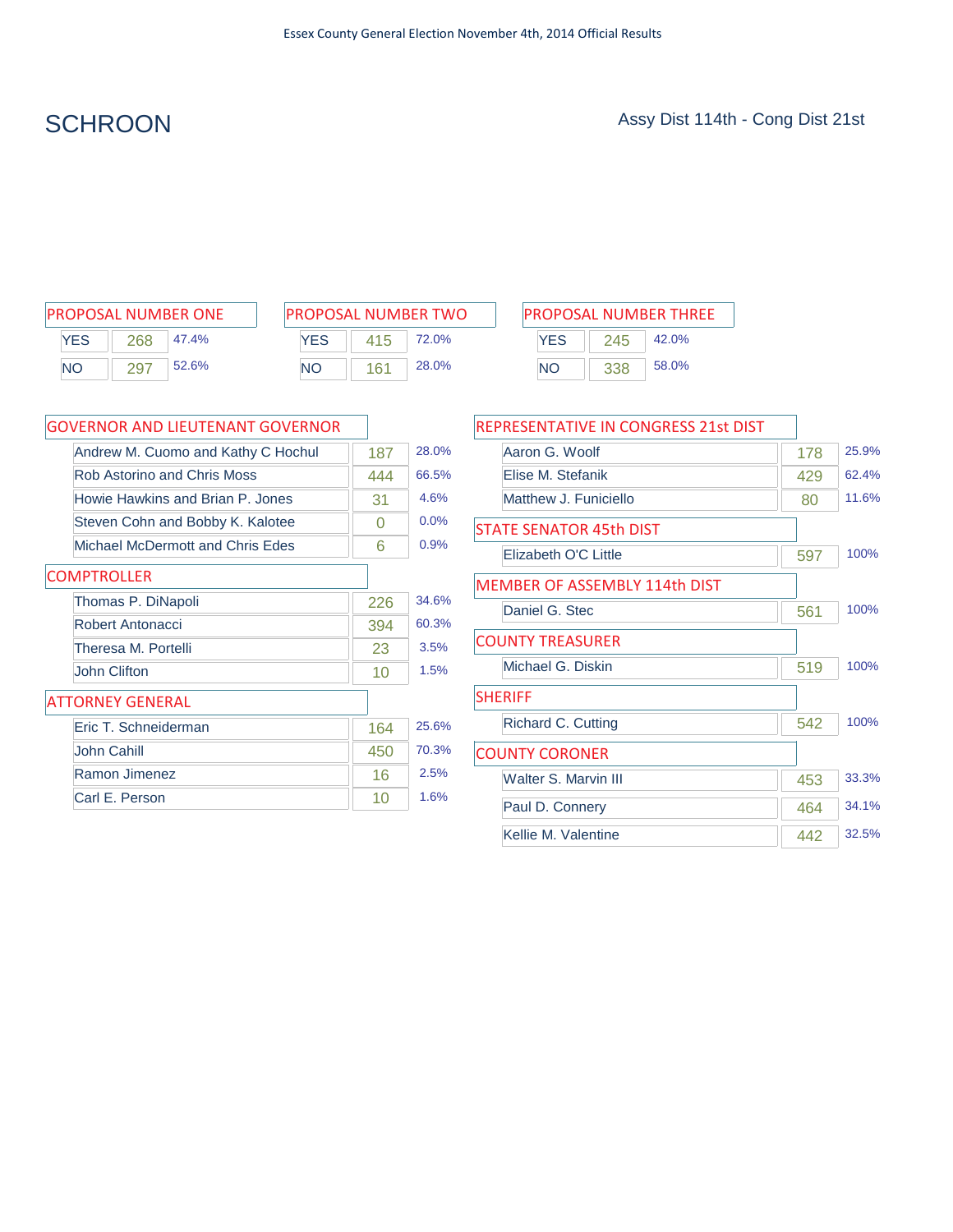**SCHROON** ED#: **1**

| PROPOSAL NUMBER ONE |            | <b>PROPOSAL NUMBER TWO</b> | <b>PROPOSAL NUMBER THREE</b> |     |  |
|---------------------|------------|----------------------------|------------------------------|-----|--|
| <b>YES</b>          | <b>YFS</b> |                            | <b>YES</b>                   | 109 |  |
| <b>NO</b><br>151    | <b>NO</b>  | 90                         | NΟ                           | 159 |  |

|        | <b>GOVERNOR AND LIEUTENANT GOVERNOR</b> |                |                |
|--------|-----------------------------------------|----------------|----------------|
| $1A$ : | Andrew M. Cuomo and Kathy C Hochul      | 65             | <b>DEM</b>     |
|        | 1D: Andrew M. Cuomo and Kathy C Hochul  | 3              | <b>WOR</b>     |
|        | 1E: Andrew M. Cuomo and Kathy C Hochul  | 4              | <b>IND</b>     |
|        | 1G: Andrew M. Cuomo and Kathy C Hochul  | 4              | <b>WEP</b>     |
|        | 1B: Rob Astorino and Chris Moss         | 164            | <b>REP</b>     |
|        | 1C: Rob Astorino and Chris Moss         | 27             | <b>CON</b>     |
| 11:    | <b>Rob Astorino and Chris Moss</b>      | $\overline{7}$ | <b>SCC</b>     |
| $1F$ : | Howie Hawkins and Brian P. Jones        | 11             | <b>GRE</b>     |
|        | 1H: Steven Cohn and Bobby K. Kalotee    | $\overline{0}$ | <b>SAP</b>     |
|        | 21: Michael McDermott and Chris Edes    | 1              | <b>LBT</b>     |
|        | <b>COMPTROLLER</b>                      |                |                |
| $3A$ : | Thomas P. DiNapoli                      | 76             | <b>DEM</b>     |
| 3D:    | Thomas P. DiNapoli                      | 8              | <b>WOR</b>     |
| 3E:    | Thomas P. DiNapoli                      | 15             | <b>IND-WEP</b> |
| 3B:    | Robert Antonacci                        | 137            | <b>REP</b>     |
|        | 3C: Robert Antonacci                    | 22             | CON-SCC        |
| $3F$ : | Theresa M. Portelli                     | 8              | <b>GRE</b>     |
| $31$ : | John Clifton                            | 6              | LBT            |
|        | <b>ATTORNEY GENERAL</b>                 |                |                |
|        | 4A: Eric T. Schneiderman                | 53             | <b>DEM</b>     |
|        | 4D: Eric T. Schneiderman                | 4              | <b>WOR</b>     |
|        | 4E: Eric T. Schneiderman                | 9              | <b>IND-WEP</b> |
|        | 4B: John Cahill                         | 162            | <b>REP</b>     |
|        | 4C: John Cahill                         | 22             | <b>CON-SCC</b> |
|        | 4F: Ramon Jimenez                       | $\overline{7}$ | <b>GRE</b>     |
|        | 41: Carl E. Person                      | 4              | LBT            |
|        |                                         |                |                |

|        | REPRESENTATIVE IN CONGRESS 21st DIST |                |            |
|--------|--------------------------------------|----------------|------------|
| $5A$ : | Aaron G. Woolf                       | 62             | <b>DEM</b> |
|        | 5D: Aaron G. Woolf                   | 11             | <b>WOR</b> |
| 5B:    | Elise M. Stefanik                    | 149            | <b>REP</b> |
|        | 5C: Elise M. Stefanik                | 25             | CON        |
|        | 5E: Elise M. Stefanik                | $\overline{7}$ | <b>IND</b> |
|        | 5F: Matthew J. Funiciello            | 37             | <b>GRE</b> |
|        | <b>STATE SENATOR 45th DIST</b>       |                |            |
|        | 6B: Elizabeth O'C Little             | 194            | <b>REP</b> |
|        | 6C: Elizabeth O'C Little             | 29             | <b>CON</b> |
|        | 6E: Elizabeth O'C Little             | 26             | <b>IND</b> |
|        | MEMBER OF ASSEMBLY 114th DIST        |                |            |
|        | 7B: Daniel G. Stec                   | 177            | <b>REP</b> |
|        | 7C: Daniel G. Stec                   | 29             | CON        |
|        | 7E: Daniel G. Stec                   | 26             | <b>IND</b> |
|        | <b>COUNTY TREASURER</b>              |                |            |
|        | 8B: Michael G. Diskin                | 219            | <b>REP</b> |
|        | <b>SHERIFF</b>                       |                |            |
|        | 9B: Richard C. Cutting               | 196            | <b>REP</b> |
|        | 9C: Richard C. Cutting               | 31             | <b>CON</b> |
|        | <b>COUNTY CORONER</b>                |                |            |
|        | 10B: Walter S. Marvin III            | 193            | <b>REP</b> |
|        | 11B: Paul D. Connery                 | 194            | <b>REP</b> |
|        | 12B: Kellie M. Valentine             | 187            | <b>REP</b> |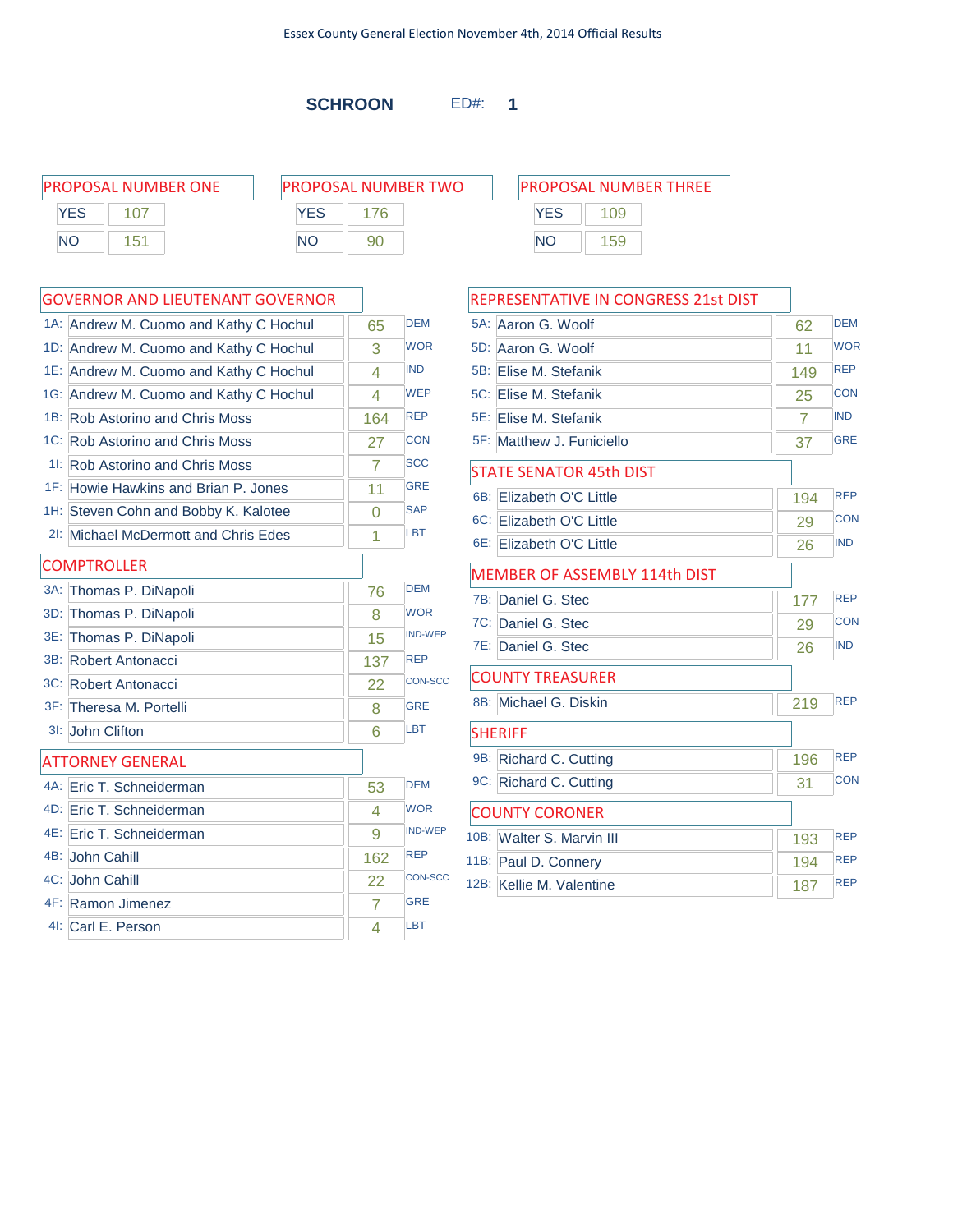**SCHROON** ED#: **2**

| <b>PROPOSAL NUMBER ONE</b> |     |            | <b>PROPOSAL NUMBER TWO</b> |           | <b>PROPOSAL NUMBER THREE</b> |  |  |
|----------------------------|-----|------------|----------------------------|-----------|------------------------------|--|--|
| <b>YES</b>                 | 161 | <b>YES</b> |                            |           | <b>YES</b><br>136            |  |  |
| <b>NC</b>                  | -46 | <b>NO</b>  |                            | <b>NC</b> |                              |  |  |

|        | <b>GOVERNOR AND LIEUTENANT GOVERNOR</b> |     |                | F                  |
|--------|-----------------------------------------|-----|----------------|--------------------|
|        | 1A: Andrew M. Cuomo and Kathy C Hochul  | 98  | <b>DEM</b>     |                    |
|        | 1D: Andrew M. Cuomo and Kathy C Hochul  | 5   | <b>WOR</b>     |                    |
|        | 1E: Andrew M. Cuomo and Kathy C Hochul  | 7   | <b>IND</b>     | Ę                  |
|        | 1G: Andrew M. Cuomo and Kathy C Hochul  | 1   | <b>WEP</b>     |                    |
|        | 1B: Rob Astorino and Chris Moss         | 212 | <b>REP</b>     |                    |
|        | 1C: Rob Astorino and Chris Moss         | 30  | <b>CON</b>     |                    |
| 11:    | <b>Rob Astorino and Chris Moss</b>      | 4   | <b>SCC</b>     |                    |
| $1F$ : | Howie Hawkins and Brian P. Jones        | 20  | <b>GRE</b>     |                    |
|        | 1H: Steven Cohn and Bobby K. Kalotee    | 0   | <b>SAP</b>     |                    |
| $2$ l: | Michael McDermott and Chris Edes        | 5   | LBT            |                    |
|        | <b>COMPTROLLER</b>                      |     |                |                    |
|        | 3A: Thomas P. DiNapoli                  | 104 | <b>DEM</b>     |                    |
|        | 3D: Thomas P. DiNapoli                  | 11  | <b>WOR</b>     |                    |
| 3E:    | Thomas P. DiNapoli                      | 12  | <b>IND-WEP</b> |                    |
|        | 3B: Robert Antonacci                    | 204 | <b>REP</b>     |                    |
|        | 3C: Robert Antonacci                    | 31  | <b>CON-SCC</b> |                    |
|        | 3F: Theresa M. Portelli                 | 15  | <b>GRE</b>     |                    |
|        | 3I: John Clifton                        | 4   | LBT            |                    |
|        | ATTORNEY GENERAL                        |     |                |                    |
|        | 4A: Eric T. Schneiderman                | 83  | <b>DEM</b>     |                    |
|        | 4D: Eric T. Schneiderman                | 10  | <b>WOR</b>     |                    |
| 4E:    | Eric T. Schneiderman                    | 5.  | <b>IND-WEP</b> | 10                 |
|        | 4B: John Cahill                         | 229 | <b>REP</b>     | $\mathbf{\hat{1}}$ |
|        | 4C: John Cahill                         | 37  | <b>CON-SCC</b> | 11                 |
|        | 4F: Ramon Jimenez                       | 9   | <b>GRE</b>     |                    |
|        | 41: Carl E. Person                      | 6   | LBT            |                    |

|     | REPRESENTATIVE IN CONGRESS 21st DIST |     |            |
|-----|--------------------------------------|-----|------------|
|     | 5A: Aaron G. Woolf                   | 97  | <b>DEM</b> |
|     | 5D: Aaron G. Woolf                   | 8   | <b>WOR</b> |
|     | 5B: Elise M. Stefanik                | 213 | <b>REP</b> |
|     | 5C: Elise M. Stefanik                | 29  | <b>CON</b> |
|     | 5E: Elise M. Stefanik                | 6   | <b>IND</b> |
|     | 5F: Matthew J. Funiciello            | 43  | <b>GRE</b> |
|     | <b>STATE SENATOR 45th DIST</b>       |     |            |
| 6B: | Elizabeth O'C Little                 | 278 | <b>REP</b> |
|     | 6C: Elizabeth O'C Little             | 37  | CON        |
|     | 6E: Elizabeth O'C Little             | 33  | <b>IND</b> |
|     | <b>MEMBER OF ASSEMBLY 114th DIST</b> |     |            |
| 7B: | Daniel G. Stec                       | 258 | <b>REP</b> |
|     | 7C: Daniel G. Stec                   | 36  | <b>CON</b> |
|     | 7E: Daniel G. Stec                   | 35  | <b>IND</b> |
|     | <b>COUNTY TREASURER</b>              |     |            |
|     | 8B: Michael G. Diskin                | 300 | <b>RFP</b> |
|     | <b>SHERIFF</b>                       |     |            |
|     | 9B: Richard C. Cutting               | 272 | <b>REP</b> |
|     | 9C: Richard C. Cutting               | 43  | <b>CON</b> |
|     | <b>COUNTY CORONER</b>                |     |            |
|     | 10B: Walter S. Marvin III            | 260 | <b>REP</b> |
|     | 11B: Paul D. Connery                 | 270 | <b>REP</b> |
|     | 12B: Kellie M. Valentine             | 255 | <b>REP</b> |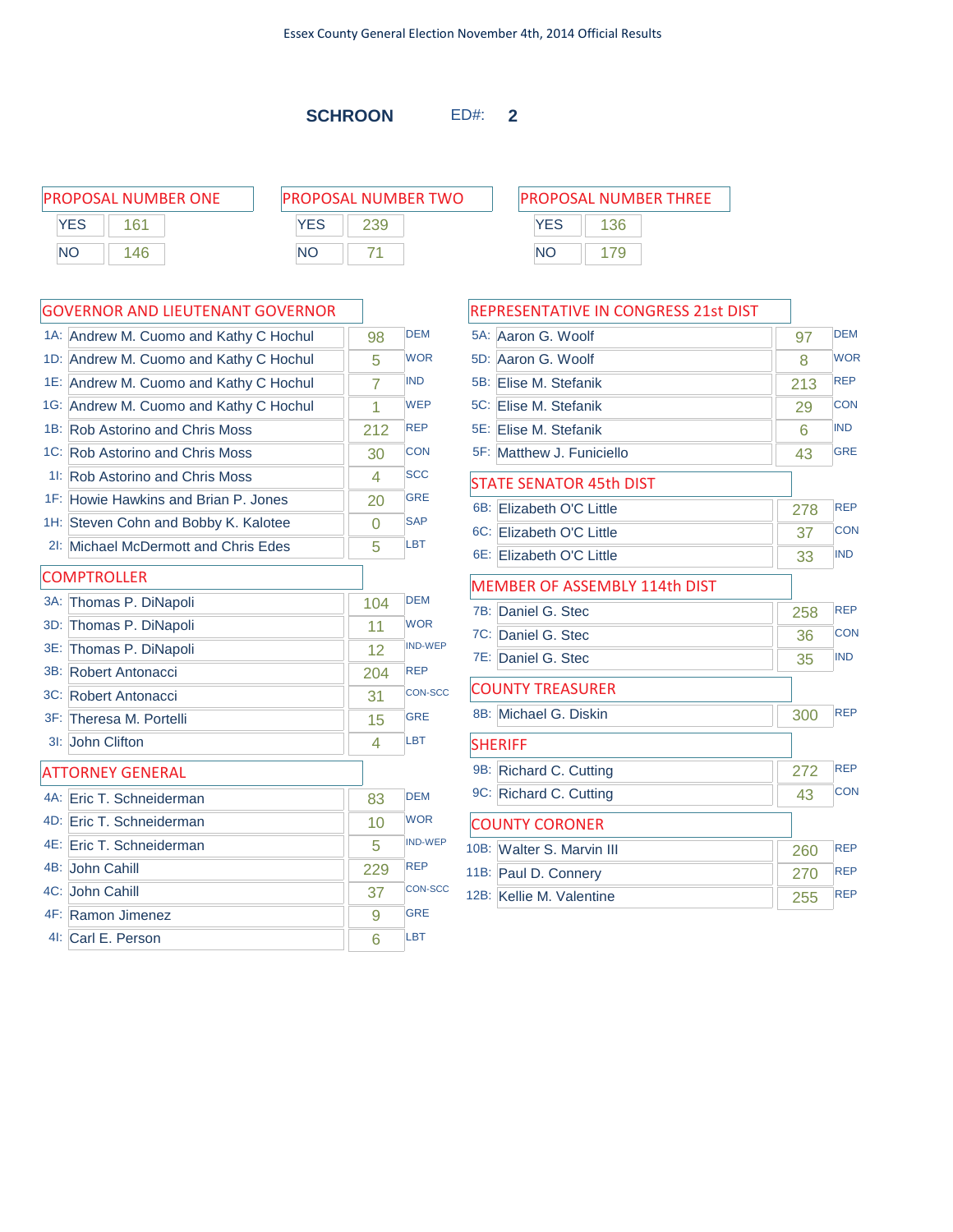| <b>PROPOSAL NUMBER ONE</b> |     |       |  |  |
|----------------------------|-----|-------|--|--|
| YFS                        | 204 | 62.6% |  |  |
| NΟ                         | 122 | 37.4% |  |  |

| <b>PROPOSAL NUMBER TWO</b> |     |       |  |  |
|----------------------------|-----|-------|--|--|
| <b>YFS</b>                 | 273 | 82.5% |  |  |
| NΟ                         | 58  | 17.5% |  |  |

|     |     | PROPOSAL NUMBER ONE |           |    | <b>PROPOSAL NUMBER TWO</b> |           |     | <b>PROPOSAL NUMBER THREE</b> |
|-----|-----|---------------------|-----------|----|----------------------------|-----------|-----|------------------------------|
| YES | 204 | 62.6%               | YES       |    | 82.5%                      | YES       | 190 | 55.9%                        |
| NΟ  | ィつつ | 37.4%               | <b>NO</b> | 58 | 17.5%                      | <b>NO</b> | 150 | 44.1%                        |

| <b>GOVERNOR AND LIEUTENANT GOVERNOR</b> |     |       |
|-----------------------------------------|-----|-------|
| Andrew M. Cuomo and Kathy C Hochul      | 230 | 56.0% |
| Rob Astorino and Chris Moss             | 138 | 33.6% |
| Howie Hawkins and Brian P. Jones        | 36  | 8.8%  |
| Steven Cohn and Bobby K. Kalotee        | 1   | 0.2%  |
| Michael McDermott and Chris Edes        | 6   | 1.5%  |
| <b>COMPTROLLER</b>                      |     |       |
| Thomas P. DiNapoli                      | 237 | 61.4% |
| Robert Antonacci                        | 129 | 33.4% |
| Theresa M. Portelli                     | 19  | 4.9%  |
| John Clifton                            | 1   | 0.3%  |
| <b>ATTORNEY GENERAL</b>                 |     |       |
| Fric T. Schneiderman                    | 190 | 49.5% |
| John Cahill                             | 178 | 46.4% |
| Ramon Jimenez                           | 14  | 3.6%  |
| Carl E. Person                          | 2   | 0.5%  |

| 208 | 49.4% |
|-----|-------|
| 148 | 35.2% |
| 65  | 15.4% |
|     |       |
| 330 | 100%  |
|     |       |
| 269 | 100%  |
|     |       |
| 251 | 100%  |
|     |       |
| 268 | 100%  |
|     |       |
| 197 | 33.1% |
| 197 | 33.1% |
| 201 | 33.8% |
|     |       |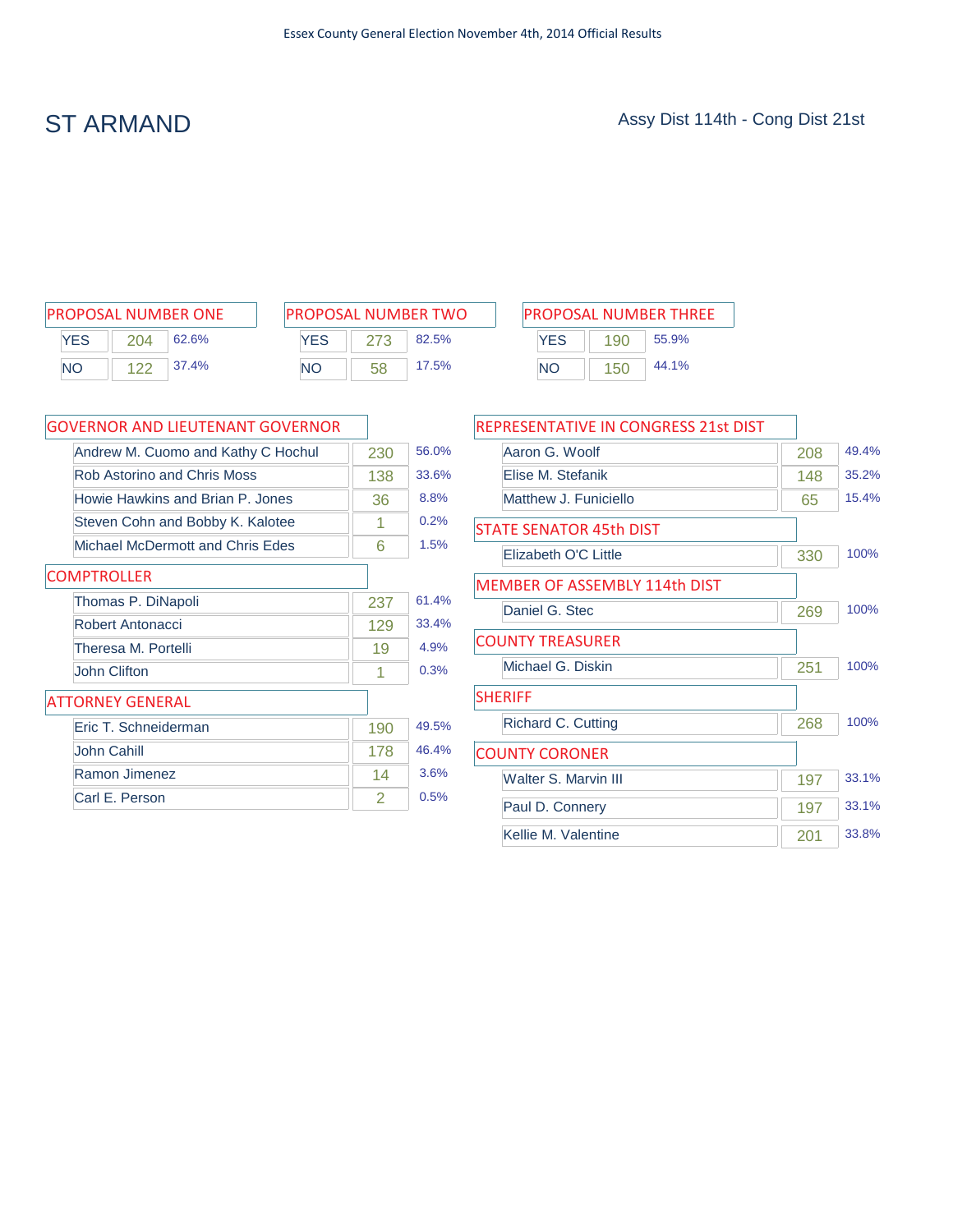**ST ARMAND** ED#: **0**

| PROPOSAL NUMBER ONE | <b>PROPOSAL NUMBER TWO</b> | <b>IPROPOSAL NUMBER THREE</b> |  |  |  |
|---------------------|----------------------------|-------------------------------|--|--|--|
| <b>YES</b><br>204   | YES                        | YES<br>190                    |  |  |  |
| <b>NO</b>           | NO                         | <b>NO</b><br>150              |  |  |  |
|                     |                            |                               |  |  |  |

DEM **WOR** 

WEP

### 1A: Andrew M. Cuomo and Kathy C Hochul | 192 1D: Andrew M. Cuomo and Kathy C Hochul | 14 1E: Andrew M. Cuomo and Kathy C Hochul 16 IND 1G: Andrew M. Cuomo and Kathy C Hochul | 8

GOVERNOR AND LIEUTENANT GOVERNOR

| 1B: Rob Astorino and Chris Moss                 | 111 | <b>REP</b>     |
|-------------------------------------------------|-----|----------------|
| 1C: Rob Astorino and Chris Moss                 | 15  | <b>CON</b>     |
| 11: Rob Astorino and Chris Moss                 | 12  | <b>SCC</b>     |
| <sup>1F:</sup> Howie Hawkins and Brian P. Jones | 36  | <b>GRE</b>     |
| 1H: Steven Cohn and Bobby K. Kalotee            | 1   | <b>SAP</b>     |
| 21: Michael McDermott and Chris Edes            | 6   | LBT            |
| <b>COMPTROLLER</b>                              |     |                |
| 3A: Thomas P. DiNapoli                          | 196 | <b>DEM</b>     |
| 3D: Thomas P. DiNapoli                          | 26  | <b>WOR</b>     |
| 3E: Thomas P. DiNapoli                          | 15  | <b>IND-WEP</b> |
| 3B: Robert Antonacci                            | 113 | <b>REP</b>     |
| 3C: Robert Antonacci                            | 16  | <b>CON-SCC</b> |
| 3F: Theresa M. Portelli                         | 19  | <b>GRE</b>     |
| 3I: John Clifton                                | 1   | LBT            |
| <b>ATTORNEY GENERAL</b>                         |     |                |

| 4A: Eric T. Schneiderman | 150 | <b>DFM</b>     |
|--------------------------|-----|----------------|
| 4D: Eric T. Schneiderman | 27  | <b>WOR</b>     |
| 4E: Eric T. Schneiderman | 13  | <b>IND-WEP</b> |
| 4B: John Cahill          | 155 | <b>RFP</b>     |
| 4C: John Cahill          | 23  | CON-SCC        |
| 4F: Ramon Jimenez        | 14  | GRF            |
| 4I: Carl E. Person       | 2   | LBT            |
|                          |     |                |

### REPRESENTATIVE IN CONGRESS 21st DIST 5A: Aaron G. Woolf 175 5D: Aaron G. Woolf 33 DEM WOR 5B: Elise M. Stefanik 119 REP 5C: Elise M. Stefanik 19 5E: Elise M. Stefanik 10 **CON** IND 5F: Matthew J. Funiciello 65 GRE STATE SENATOR 45th DIST 6B: Elizabeth O'C Little 234 6C: Elizabeth O'C Little 26 REP **CON** 6E: Elizabeth O'C Little 70 IND MEMBER OF ASSEMBLY 114th DIST 7B: Daniel G. Stec 193 7C: Daniel G. Stec 28 REP **CON** 7E: Daniel G. Stec 48 IND COUNTY TREASURER 8B: Michael G. Diskin 251 REP **SHERIFF** 9B: Richard C. Cutting 220 REP 9C: Richard C. Cutting 48 CON COUNTY CORONER 10B: Walter S. Marvin III 197 REP 11B: Paul D. Connery 197 REP 12B: Kellie M. Valentine 201 REP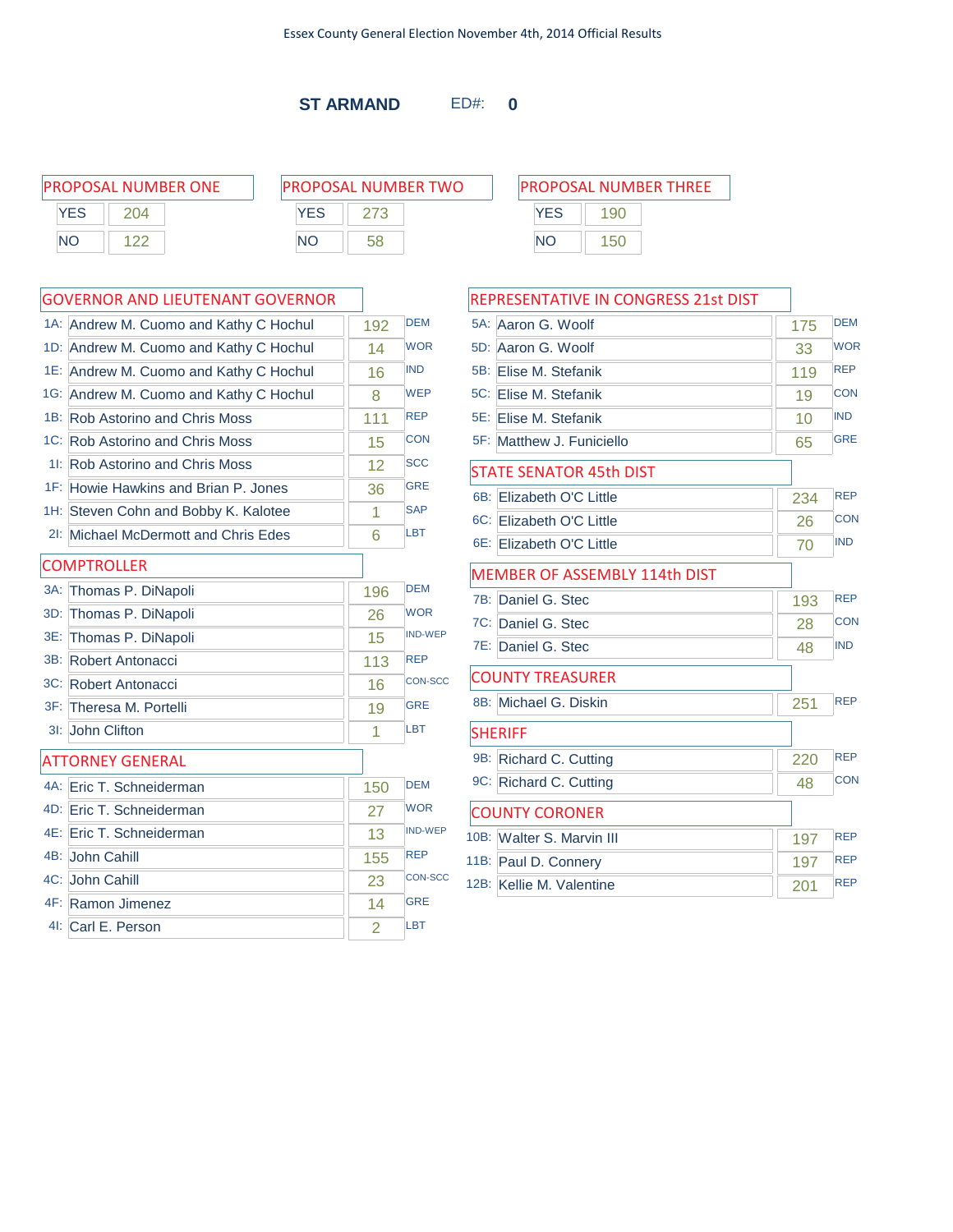# TICONDEROGA Assy Dist 114th - Cong Dist 21st

| <b>PROPOSAL NUMBER ONE</b> |     |       |  |  |  |  |  |
|----------------------------|-----|-------|--|--|--|--|--|
| <b>YES</b>                 | 421 | 50.4% |  |  |  |  |  |
| <b>NO</b>                  | 414 | 49.6% |  |  |  |  |  |

| PROPOSAL NUMBER TWO |     |       |  |  |  |  |
|---------------------|-----|-------|--|--|--|--|
| <b>YFS</b>          | 589 | 68.4% |  |  |  |  |
| NΟ                  | 272 | 31.6% |  |  |  |  |

| PROPOSAL NUMBER ONE       |     | <b>PROPOSAL NUMBER TWO</b> |       |  | <b>PROPOSAL NUMBER THREE</b> |                 |       |
|---------------------------|-----|----------------------------|-------|--|------------------------------|-----------------|-------|
| YES<br>50.4%              | YES | 589                        | 68.4% |  | <b>YES</b>                   |                 | 54.1% |
| <b>NO</b><br>49.6%<br>414 | NΟ  |                            | 31.6% |  | NC                           | 40 <sub>C</sub> | 45.9% |

| <b>GOVERNOR AND LIEUTENANT GOVERNOR</b> |     |       |
|-----------------------------------------|-----|-------|
| Andrew M. Cuomo and Kathy C Hochul      | 500 | 45.7% |
| <b>Rob Astorino and Chris Moss</b>      | 557 | 50.9% |
| Howie Hawkins and Brian P. Jones        | 35  | 3.2%  |
| Steven Cohn and Bobby K. Kalotee        | 1   | 0.1%  |
| Michael McDermott and Chris Edes        | 2   | 0.2%  |
| <b>COMPTROLLER</b>                      |     |       |
| Thomas P. DiNapoli                      | 486 | 47.5% |
| Robert Antonacci                        | 497 | 48.5% |
| Theresa M. Portelli                     | 33  | 3.2%  |
| John Clifton                            | 8   | 0.8%  |
| <b>ATTORNEY GENERAL</b>                 |     |       |
| Eric T. Schneiderman                    | 365 | 35.9% |
| John Cahill                             | 629 | 61.8% |
| Ramon Jimenez                           | 16  | 1.6%  |
| Carl E. Person                          | 7   | 0.7%  |

| REPRESENTATIVE IN CONGRESS 21st DIST |      |       |
|--------------------------------------|------|-------|
| Aaron G. Woolf                       | 418  | 37.4% |
| Flise M. Stefanik                    | 578  | 51.7% |
| Matthew J. Funiciello                | 121  | 10.8% |
| STATE SENATOR 45th DIST              |      |       |
| Elizabeth O'C Little                 | 1021 | 100%  |
| <b>MEMBER OF ASSEMBLY 114th DIST</b> |      |       |
| Daniel G. Stec                       | 900  | 100%  |
| <b>COUNTY TREASURER</b>              |      |       |
| Michael G. Diskin                    | 989  | 100%  |
| <b>SHERIFF</b>                       |      |       |
| Richard C. Cutting                   | 919  | 100%  |
| <b>COUNTY CORONER</b>                |      |       |
| Walter S. Marvin III                 | 660  | 29.3% |
| Paul D. Connery                      | 933  | 41.4% |
| Kellie M. Valentine                  | 660  | 29.3% |
| <b>TOWN JUSTICE</b>                  |      |       |
| Keith A. Dolbeck                     | 945  | 100%  |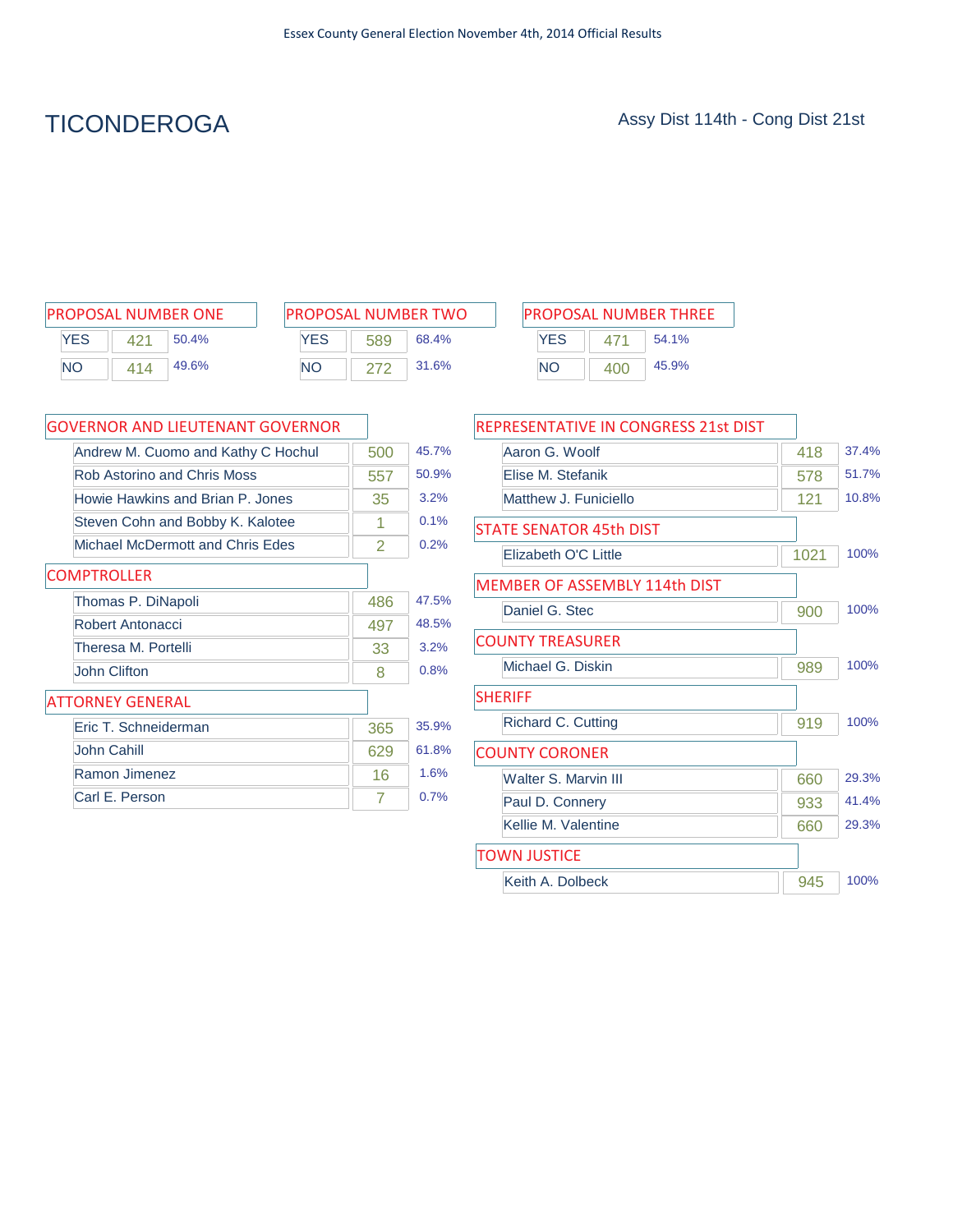|           | <b>PROPOSAL NUMBER ONE</b> |            | <b>PROPOSAL NUMBER TWO</b> | <b>PROPOSAL NUMBER THREE</b> |    |  |
|-----------|----------------------------|------------|----------------------------|------------------------------|----|--|
| YES       |                            | <b>YES</b> | 05                         | YES                          | 88 |  |
| <b>NO</b> | 83                         | <b>NO</b>  | 54                         | ΝO                           | 74 |  |
|           |                            |            |                            |                              |    |  |

|     | <b>GOVERNOR AND LIEUTENANT GOVERNOR</b> |                |                |
|-----|-----------------------------------------|----------------|----------------|
|     | 1A: Andrew M. Cuomo and Kathy C Hochul  | 73             | <b>DEM</b>     |
|     | 1D: Andrew M. Cuomo and Kathy C Hochul  | 3              | <b>WOR</b>     |
|     | 1E: Andrew M. Cuomo and Kathy C Hochul  | 5              | <b>IND</b>     |
|     | 1G: Andrew M. Cuomo and Kathy C Hochul  | 3              | <b>WEP</b>     |
|     | 1B: Rob Astorino and Chris Moss         | 90             | <b>REP</b>     |
|     | 1C: Rob Astorino and Chris Moss         | 9              | <b>CON</b>     |
|     | 11: Rob Astorino and Chris Moss         | $\overline{2}$ | <b>SCC</b>     |
|     | 1F: Howie Hawkins and Brian P. Jones    | 8              | <b>GRE</b>     |
|     | 1H: Steven Cohn and Bobby K. Kalotee    | 1              | <b>SAP</b>     |
|     | 21: Michael McDermott and Chris Edes    | 0              | LBT            |
|     | <b>COMPTROLLER</b>                      |                |                |
|     | 3A: Thomas P. DiNapoli                  | 65             | <b>DEM</b>     |
| 3D: | Thomas P. DiNapoli                      | 8              | <b>WOR</b>     |
| 3E: | Thomas P. DiNapoli                      | $\overline{7}$ | <b>IND-WEP</b> |
| 3B: | Robert Antonacci                        | 86             | <b>REP</b>     |
|     | 3C: Robert Antonacci                    | 6              | <b>CON-SCC</b> |
|     | 3F: Theresa M. Portelli                 | 6              | <b>GRE</b>     |
|     | 3I: John Clifton                        | 0              | <b>LBT</b>     |
|     | <b>ATTORNEY GENERAL</b>                 |                |                |
|     | 4A: Eric T. Schneiderman                | 55             | <b>DEM</b>     |
|     | 4D: Eric T. Schneiderman                | 6              | <b>WOR</b>     |
|     | 4E: Eric T. Schneiderman                | 8              | <b>IND-WEP</b> |
|     | 4B: John Cahill                         | 100            | <b>REP</b>     |
|     | 4C: John Cahill                         | 8              | <b>CON-SCC</b> |
|     | 4F: Ramon Jimenez                       | 3              | <b>GRE</b>     |
|     | 4I: Carl E. Person                      | $\overline{0}$ | LBT            |
|     |                                         |                |                |

| PROPOSAL NUMBER THREE |    |  |  |  |  |  |  |
|-----------------------|----|--|--|--|--|--|--|
| <b>YES</b>            | 88 |  |  |  |  |  |  |
| NΟ                    | 74 |  |  |  |  |  |  |

| REPRESENTATIVE IN CONGRESS 21st DIST |     |            |
|--------------------------------------|-----|------------|
| 5A:<br>Aaron G. Woolf                | 64  | <b>DEM</b> |
| 5D:<br>Aaron G. Woolf                | 12  | <b>WOR</b> |
| 5B: Elise M. Stefanik                | 96  | <b>REP</b> |
| 5C: Elise M. Stefanik                | 5   | <b>CON</b> |
| 5E: Elise M. Stefanik                | 4   | <b>IND</b> |
| 5F: Matthew J. Funiciello            | 20  | <b>GRE</b> |
| <b>STATE SENATOR 45th DIST</b>       |     |            |
| 6B:<br>Elizabeth O'C Little          | 142 | <b>REP</b> |
| 6C: Elizabeth O'C Little             | 12  | <b>CON</b> |
| 6E: Elizabeth O'C Little             | 25  | <b>IND</b> |
| MEMBER OF ASSEMBLY 114th DIST        |     |            |
| 7B:<br>Daniel G. Stec                | 127 | <b>REP</b> |
| 7C: Daniel G. Stec                   | 10  | <b>CON</b> |
| 7E: Daniel G. Stec                   | 19  | <b>IND</b> |
| <b>COUNTY TREASURER</b>              |     |            |
| 8B:<br>Michael G. Diskin             | 171 | <b>REP</b> |
| <b>SHERIFF</b>                       |     |            |
| 9B: Richard C. Cutting               | 141 | <b>REP</b> |
| 9C: Richard C. Cutting               | 17  | <b>CON</b> |
| <b>COUNTY CORONER</b>                |     |            |
| 10B: Walter S. Marvin III            | 113 | <b>REP</b> |
| 11B: Paul D. Connery                 | 154 | <b>REP</b> |
| 12B: Kellie M. Valentine             | 114 | <b>REP</b> |
| <b>TOWN JUSTICE</b>                  |     |            |
| 13B: Keith A. Dolbeck                | 159 | <b>RFP</b> |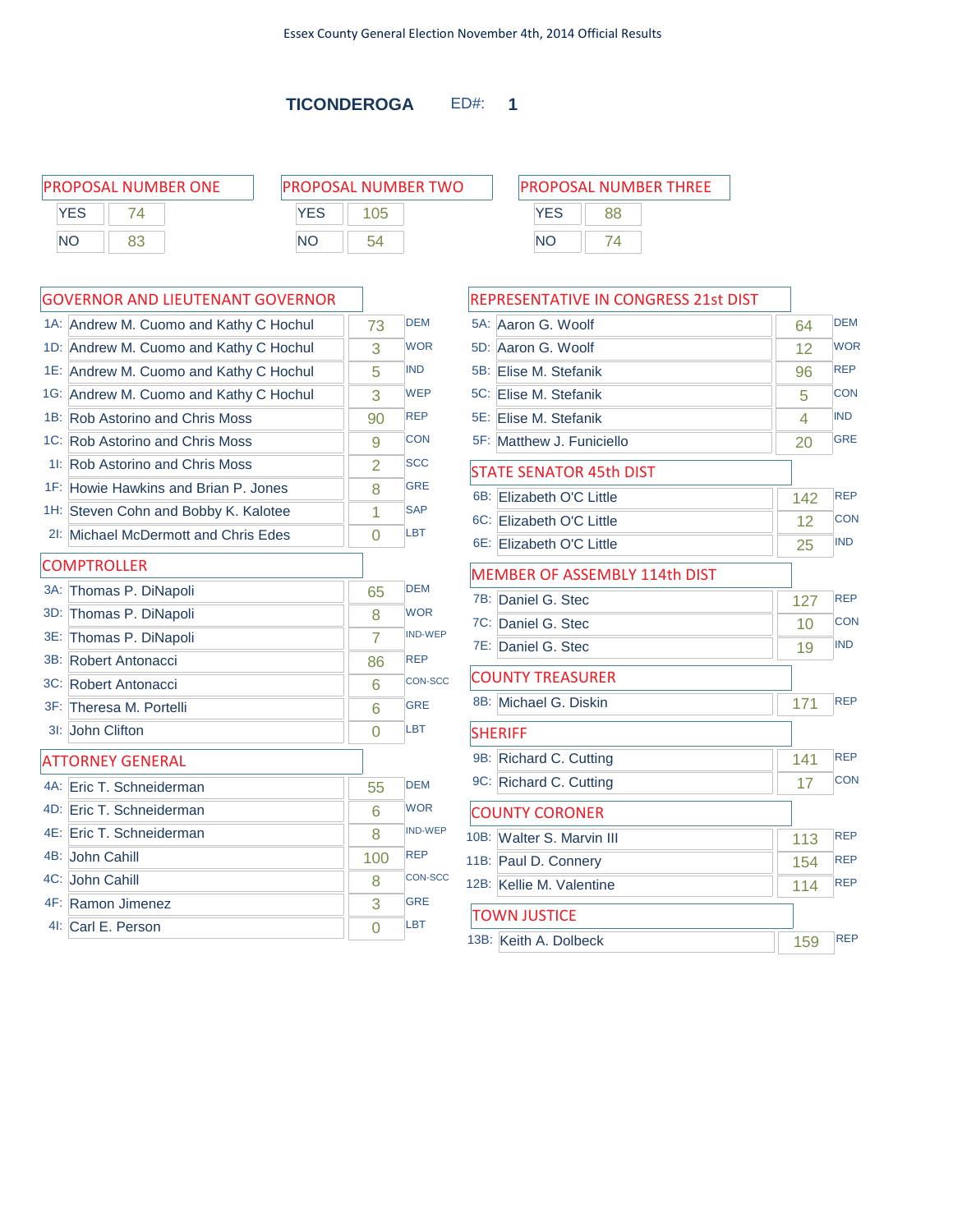-F

|           | <b>PROPOSAL NUMBER ONE</b> | <b>PROPOSAL NUMBER TWO</b> | <b>PROPOSAL NUMBER THREE</b> |  |
|-----------|----------------------------|----------------------------|------------------------------|--|
| YES       |                            | <b>YES</b>                 |                              |  |
| <b>NC</b> |                            | ΝC                         | ΝC                           |  |

### YES 97 NO 100

|        | GOVERNOR AND LIEUTENANT GOVERNOR       |                |                |
|--------|----------------------------------------|----------------|----------------|
|        | 1A: Andrew M. Cuomo and Kathy C Hochul | 95             | <b>DEM</b>     |
|        | 1D: Andrew M. Cuomo and Kathy C Hochul | 4              | <b>WOR</b>     |
|        | 1E: Andrew M. Cuomo and Kathy C Hochul | 8              | <b>IND</b>     |
|        | 1G: Andrew M. Cuomo and Kathy C Hochul | $\overline{2}$ | <b>WEP</b>     |
|        | 1B: Rob Astorino and Chris Moss        | 121            | <b>REP</b>     |
|        | 1C: Rob Astorino and Chris Moss        | 5              | <b>CON</b>     |
|        | 11: Rob Astorino and Chris Moss        | 1              | <b>SCC</b>     |
|        | 1F: Howie Hawkins and Brian P. Jones   | 5              | <b>GRE</b>     |
|        | 1H: Steven Cohn and Bobby K. Kalotee   | $\Omega$       | <b>SAP</b>     |
|        | 21: Michael McDermott and Chris Edes   | 0              | <b>LBT</b>     |
|        | <b>COMPTROLLER</b>                     |                |                |
| $3A$ : | Thomas P. DiNapoli                     | 88             | <b>DEM</b>     |
|        | 3D: Thomas P. DiNapoli                 | 4              | <b>WOR</b>     |
|        | 3E: Thomas P. DiNapoli                 | 9              | <b>IND-WEP</b> |
|        | 3B: Robert Antonacci                   | 106            | <b>REP</b>     |
|        | 3C: Robert Antonacci                   | 9              | <b>CON-SCC</b> |
|        | 3F: Theresa M. Portelli                | 6              | <b>GRE</b>     |
|        | 3I: John Clifton                       | $\overline{2}$ | <b>LBT</b>     |
|        | <b>ATTORNEY GENERAL</b>                |                |                |
|        | 4A: Eric T. Schneiderman               | 59             | <b>DEM</b>     |
|        | 4D: Eric T. Schneiderman               | $\overline{2}$ | <b>WOR</b>     |
|        | 4E: Eric T. Schneiderman               | 5              | <b>IND-WEP</b> |
|        | 4B: John Cahill                        | 134            | <b>REP</b>     |
|        | 4C: John Cahill                        | 11             | <b>CON-SCC</b> |
|        | 4F: Ramon Jimenez                      | 4              | <b>GRE</b>     |
|        | 41: Carl E. Person                     | 3              | LBT            |
|        |                                        |                |                |

| REPRESENTATIVE IN CONGRESS 21st DIST |     |            |
|--------------------------------------|-----|------------|
| 5A: Aaron G. Woolf                   | 76  | <b>DEM</b> |
| 5D:<br>Aaron G. Woolf                | 7   | <b>WOR</b> |
| 5B: Elise M. Stefanik                | 127 | <b>REP</b> |
| 5C: Elise M. Stefanik                | 7   | <b>CON</b> |
| 5E: Elise M. Stefanik                | 2   | <b>IND</b> |
| 5F: Matthew J. Funiciello            | 21  | <b>GRE</b> |
| <b>STATE SENATOR 45th DIST</b>       |     |            |
| $6B$ :<br>Elizabeth O'C Little       | 191 | <b>REP</b> |
| 6C: Elizabeth O'C Little             | 17  | <b>CON</b> |
| 6E: Elizabeth O'C Little             | 20  | <b>IND</b> |
| MEMBER OF ASSEMBLY 114th DIST        |     |            |
| 7B:<br>Daniel G. Stec                | 168 | <b>REP</b> |
| 7C:<br>Daniel G. Stec                | 16  | <b>CON</b> |
| 7E:<br>Daniel G. Stec                | 18  | <b>IND</b> |
| <b>COUNTY TREASURER</b>              |     |            |
| 8B: Michael G. Diskin                | 224 | <b>REP</b> |
| <b>SHERIFF</b>                       |     |            |
| 9B: Richard C. Cutting               | 190 | <b>REP</b> |
| 9C: Richard C. Cutting               | 17  | <b>CON</b> |
| <b>COUNTY CORONER</b>                |     |            |
| 10B: Walter S. Marvin III            | 146 | <b>REP</b> |
| 11B: Paul D. Connery                 | 204 | <b>REP</b> |
| 12B: Kellie M. Valentine             | 152 | <b>REP</b> |
| <b>TOWN JUSTICE</b>                  |     |            |
| 13B: Keith A. Dolbeck                | 210 | <b>REP</b> |
|                                      |     |            |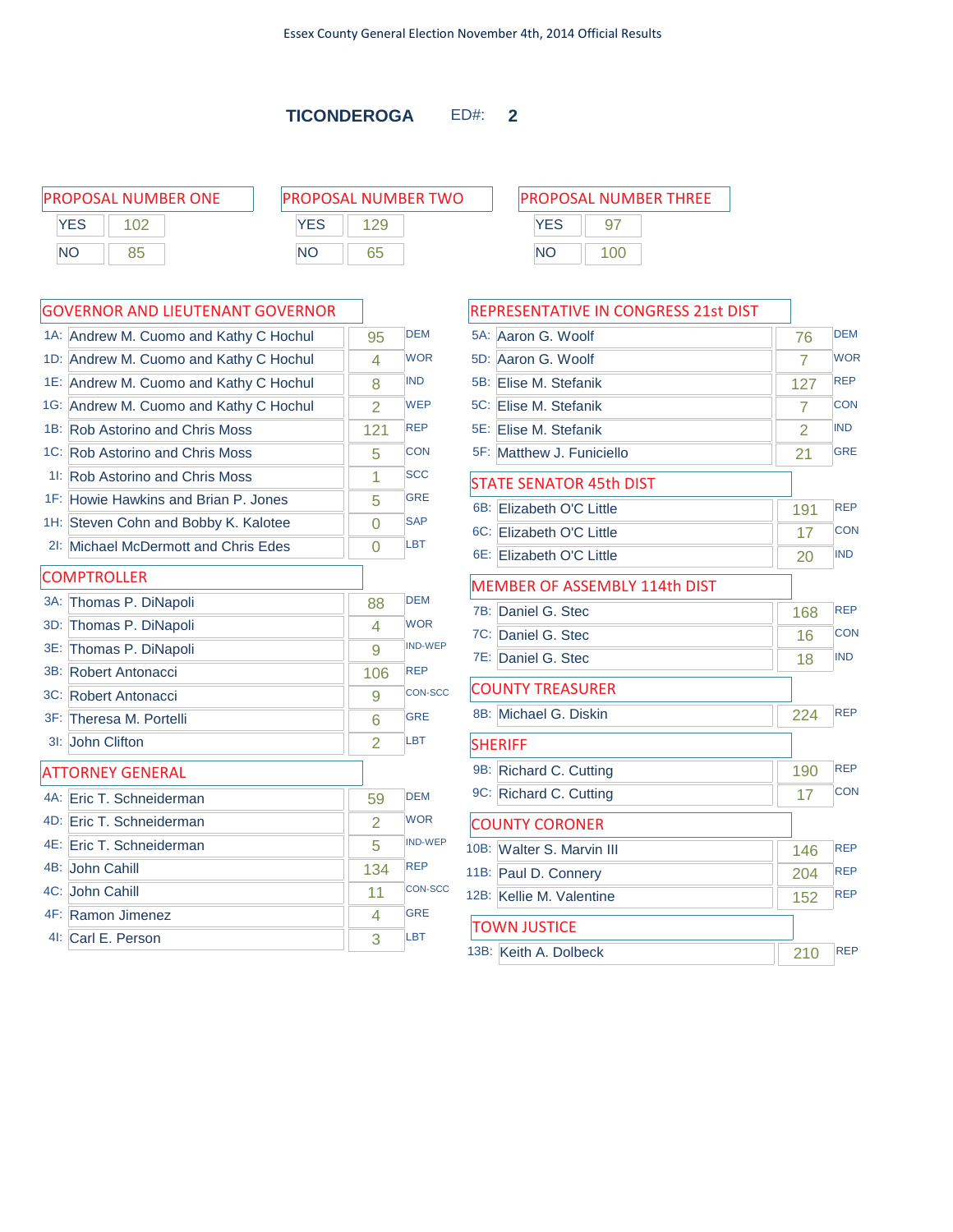|           | <b>PROPOSAL NUMBER ONE</b> | <b>PROPOSAL NUMBER TWO</b> | <b>PROPOSAL NUMBER THREE</b> |
|-----------|----------------------------|----------------------------|------------------------------|
| YES       |                            | YES                        | YES<br>92                    |
| <b>NO</b> | 68                         | ΝC                         | ΝC<br>59                     |

|        | 1A: Andrew M. Cuomo and Kathy C Hochul | 67             | <b>DEM</b>     |
|--------|----------------------------------------|----------------|----------------|
|        | 1D: Andrew M. Cuomo and Kathy C Hochul | 3              | <b>WOR</b>     |
|        | 1E: Andrew M. Cuomo and Kathy C Hochul | 7              | <b>IND</b>     |
|        | 1G: Andrew M. Cuomo and Kathy C Hochul | 2              | <b>WEP</b>     |
| 1B:    | <b>Rob Astorino and Chris Moss</b>     | 74             | <b>REP</b>     |
|        | 1C: Rob Astorino and Chris Moss        | 9              | <b>CON</b>     |
|        | 11: Rob Astorino and Chris Moss        | 5              | <b>SCC</b>     |
|        | 1F: Howie Hawkins and Brian P. Jones   | 5              | <b>GRE</b>     |
|        | 1H: Steven Cohn and Bobby K. Kalotee   | $\Omega$       | <b>SAP</b>     |
| 2!     | Michael McDermott and Chris Edes       | $\Omega$       | LBT            |
|        | <b>COMPTROLLER</b>                     |                |                |
| $3A$ : | Thomas P. DiNapoli                     | 79             | <b>DFM</b>     |
| 3D:    | Thomas P. DiNapoli                     | 5              | <b>WOR</b>     |
| 3E:    | Thomas P. DiNapoli                     | 9              | <b>IND-WEP</b> |
|        | 3B: Robert Antonacci                   | 69             | <b>REP</b>     |
|        | 3C: Robert Antonacci                   | 8              | <b>CON-SCC</b> |
|        | 3F: Theresa M. Portelli                | 1              | <b>GRE</b>     |
| $31$ : | John Clifton                           | 2              | LBT            |
|        | <b>ATTORNEY GENERAL</b>                |                |                |
|        | 4A: Eric T. Schneiderman               | 61             | <b>DEM</b>     |
|        | 4D: Eric T. Schneiderman               | 4              | <b>WOR</b>     |
|        | 4E: Eric T. Schneiderman               | 11             | <b>IND-WEP</b> |
|        | 4B: John Cahill                        | 84             | <b>REP</b>     |
|        | 4C: John Cahill                        | 7              | <b>CON-SCC</b> |
|        | 4F: Ramon Jimenez                      | $\overline{2}$ | <b>GRE</b>     |
|        | 41: Carl E. Person                     | $\Omega$       | LBT            |

|        | REPRESENTATIVE IN CONGRESS 21st DIST |                |            |
|--------|--------------------------------------|----------------|------------|
| $5A$ : | Aaron G. Woolf                       | 65             | <b>DEM</b> |
| 5D:    | Aaron G. Woolf                       | 8              | <b>WOR</b> |
| 5B:    | Elise M. Stefanik                    | 79             | <b>REP</b> |
| 5C:    | <b>Elise M. Stefanik</b>             | 9              | <b>CON</b> |
|        | 5E: Elise M. Stefanik                | $\overline{2}$ | <b>IND</b> |
| 5F:    | Matthew J. Funiciello                | 15             | <b>GRE</b> |
|        | <b>STATE SENATOR 45th DIST</b>       |                |            |
| 6B:    | Flizabeth O'C Little                 | 124            | <b>REP</b> |
| 6C: I  | Elizabeth O'C Little                 | 9              | CON        |
|        | 6E: Elizabeth O'C Little             | 25             | <b>IND</b> |
|        | <b>MEMBER OF ASSEMBLY 114th DIST</b> |                |            |
| 7B:    | Daniel G. Stec                       | 113            | <b>REP</b> |
| 7C:    | Daniel G. Stec                       | 9              | <b>CON</b> |
|        | 7E: Daniel G. Stec                   | 25             | <b>IND</b> |
|        | <b>COUNTY TREASURER</b>              |                |            |
|        | 8B: Michael G. Diskin                | 148            | <b>REP</b> |
|        | <b>SHERIFF</b>                       |                |            |
|        | 9B: Richard C. Cutting               | 121            | <b>REP</b> |
|        | 9C: Richard C. Cutting               | 21             | <b>CON</b> |
|        | <b>COUNTY CORONER</b>                |                |            |
|        | 10B: Walter S. Marvin III            | 106            | <b>REP</b> |
|        | 11B: Paul D. Connery                 | 144            | <b>REP</b> |
|        | 12B: Kellie M. Valentine             | 102            | <b>REP</b> |
|        | TOWN JUSTICE                         |                |            |
|        | 13B: Keith A. Dolbeck                | 142            | <b>REP</b> |

| ьs |  |
|----|--|
| N  |  |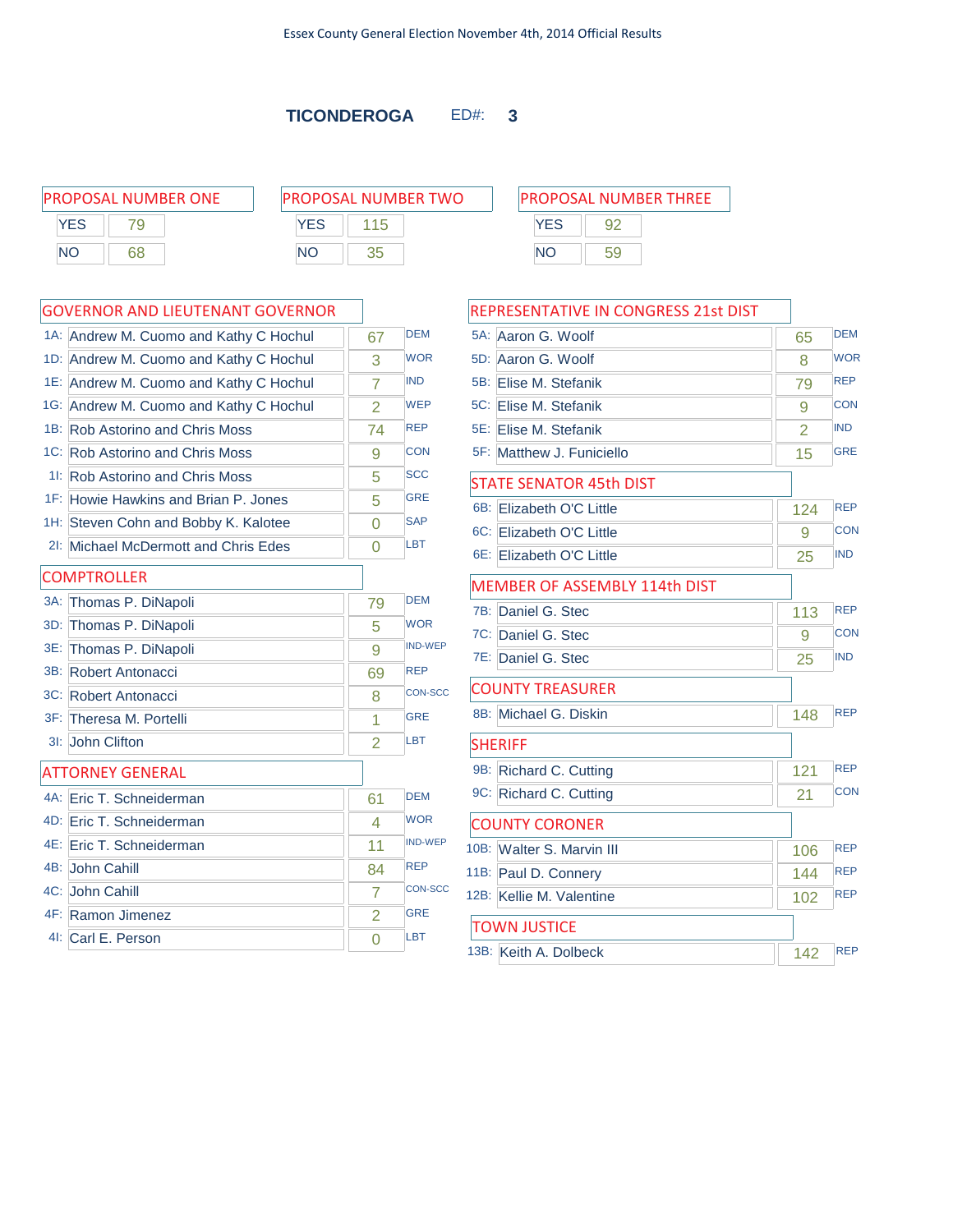| <b>PROPOSAL NUMBER ONE</b> | <b>PROPOSAL NUMBER TWO</b> | <b>PROPOSAL NUMBER THREE</b> |
|----------------------------|----------------------------|------------------------------|
| <b>YES</b>                 | <b>YES</b>                 | <b>YFS</b>                   |
| <b>NC</b><br>85            | ΝC<br>64                   | ΝO                           |

## NO 79

| <b>GOVERNOR AND LIEUTENANT GOVERNOR</b> |                                        |  |                |                |
|-----------------------------------------|----------------------------------------|--|----------------|----------------|
|                                         | 1A: Andrew M. Cuomo and Kathy C Hochul |  | 75             | <b>DEM</b>     |
|                                         | 1D: Andrew M. Cuomo and Kathy C Hochul |  | 1              | <b>WOR</b>     |
|                                         | 1E: Andrew M. Cuomo and Kathy C Hochul |  | 6              | <b>IND</b>     |
|                                         | 1G: Andrew M. Cuomo and Kathy C Hochul |  | 3              | <b>WEP</b>     |
|                                         | 1B: Rob Astorino and Chris Moss        |  | 88             | <b>REP</b>     |
|                                         | 1C: Rob Astorino and Chris Moss        |  | 7              | <b>CON</b>     |
|                                         | 11: Rob Astorino and Chris Moss        |  | 5              | <b>SCC</b>     |
| $1F$ :                                  | Howie Hawkins and Brian P. Jones       |  | 9              | <b>GRE</b>     |
|                                         | 1H: Steven Cohn and Bobby K. Kalotee   |  | $\Omega$       | <b>SAP</b>     |
| 2!                                      | Michael McDermott and Chris Edes       |  | 1              | <b>LBT</b>     |
|                                         | <b>COMPTROLLER</b>                     |  |                |                |
| 3A:                                     | Thomas P. DiNapoli                     |  | 70             | <b>DEM</b>     |
| 3D:                                     | Thomas P. DiNapoli                     |  | 11             | <b>WOR</b>     |
| 3E:                                     | Thomas P. DiNapoli                     |  | 4              | <b>IND-WEP</b> |
| 3B:                                     | Robert Antonacci                       |  | 76             | <b>REP</b>     |
|                                         | 3C: Robert Antonacci                   |  | 6              | <b>CON-SCC</b> |
|                                         | 3F: Theresa M. Portelli                |  | $\overline{7}$ | <b>GRE</b>     |
| $31$ :                                  | John Clifton                           |  | 1              | LBT            |
|                                         | <b>ATTORNEY GENERAL</b>                |  |                |                |
|                                         | 4A: Eric T. Schneiderman               |  | 52             | <b>DEM</b>     |
|                                         | 4D: Eric T. Schneiderman               |  | 2              | <b>WOR</b>     |
|                                         | 4E: Eric T. Schneiderman               |  | 5              | <b>IND-WEP</b> |
|                                         | 4B: John Cahill                        |  | 100            | <b>REP</b>     |
|                                         | 4C: John Cahill                        |  | 12             | <b>CON-SCC</b> |
|                                         | 4F: Ramon Jimenez                      |  | 3              | <b>GRE</b>     |
|                                         | 41: Carl E. Person                     |  | 1              | <b>LBT</b>     |

|     | <b>REPRESENTATIVE IN CONGRESS 21st DIST</b> |                |            |
|-----|---------------------------------------------|----------------|------------|
|     | 5A: Aaron G. Woolf                          | 66             | <b>DEM</b> |
|     | 5D: Aaron G. Woolf                          | $\overline{7}$ | <b>WOR</b> |
|     | 5B: Elise M. Stefanik                       | 84             | <b>REP</b> |
|     | 5C: Elise M. Stefanik                       | 6              | <b>CON</b> |
|     | 5E: Elise M. Stefanik                       | 4              | <b>IND</b> |
|     | 5F: Matthew J. Funiciello                   | 27             | <b>GRE</b> |
|     | <b>STATE SENATOR 45th DIST</b>              |                |            |
| 6B: | Elizabeth O'C Little                        | 138            | <b>REP</b> |
|     | 6C: Elizabeth O'C Little                    | 14             | <b>CON</b> |
|     | 6E: Elizabeth O'C Little                    | 23             | <b>IND</b> |
|     | MEMBER OF ASSEMBLY 114th DIST               |                |            |
| 7B: | Daniel G. Stec                              | 120            | <b>REP</b> |
|     | 7C: Daniel G. Stec                          | 11             | <b>CON</b> |
|     | 7E: Daniel G. Stec                          | 21             | <b>IND</b> |
|     | <b>COUNTY TREASURER</b>                     |                |            |
|     | 8B: Michael G. Diskin                       | 173            | <b>REP</b> |
|     | <b>SHERIFF</b>                              |                |            |
| 9B: | Richard C. Cutting                          | 136            | <b>REP</b> |
|     | 9C: Richard C. Cutting                      | 21             | <b>CON</b> |
|     | <b>COUNTY CORONER</b>                       |                |            |
|     | 10B: Walter S. Marvin III                   | 110            | <b>REP</b> |
|     | 11B: Paul D. Connery                        | 168            | <b>REP</b> |
|     | 12B: Kellie M. Valentine                    | 108            | <b>REP</b> |
|     | <b>TOWN JUSTICE</b>                         |                |            |
|     | 13B: Keith A. Dolbeck                       | 171            | <b>REP</b> |
|     |                                             |                |            |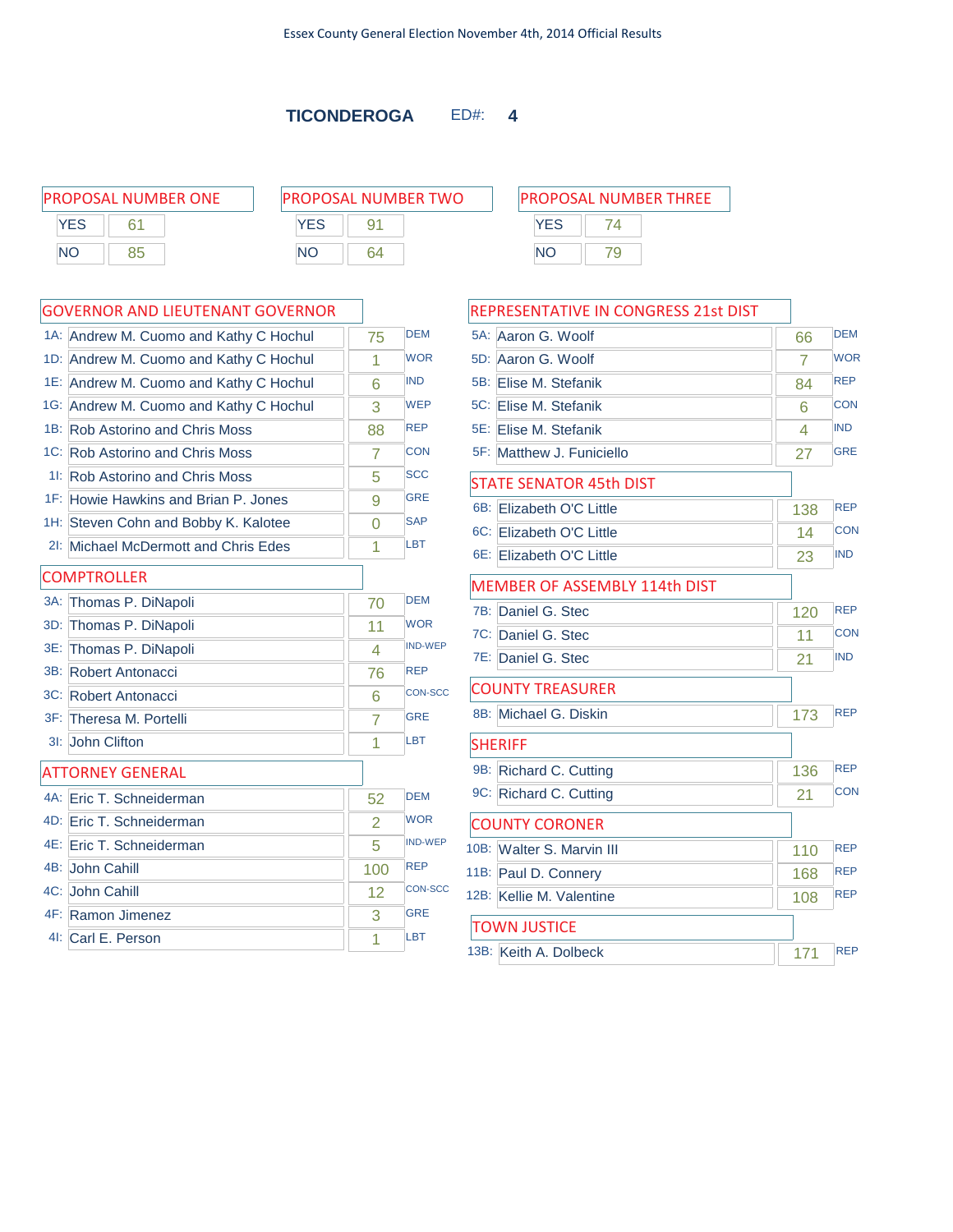PROPOSAL NUMBER THREE

YES 84 NO 50

| PROPOSAL NUMBER ONE |    |  |  |  |
|---------------------|----|--|--|--|
| <b>YES</b>          |    |  |  |  |
| NΟ                  | 61 |  |  |  |

| PROPOSAL NUMBER TWO |    |  |  |  |
|---------------------|----|--|--|--|
| <b>YFS</b>          | 94 |  |  |  |
| NΟ                  |    |  |  |  |

### GOVERNOR AND LIEUTENANT GOVERNOR

|     | 1A: Andrew M. Cuomo and Kathy C Hochul | 68             | <b>DEM</b>     |
|-----|----------------------------------------|----------------|----------------|
|     | 1D: Andrew M. Cuomo and Kathy C Hochul | 1              | <b>WOR</b>     |
|     | 1E: Andrew M. Cuomo and Kathy C Hochul | 6              | <b>IND</b>     |
|     | 1G: Andrew M. Cuomo and Kathy C Hochul | $\overline{0}$ | <b>WEP</b>     |
|     | 1B: Rob Astorino and Chris Moss        | 66             | <b>REP</b>     |
|     | 1C: Rob Astorino and Chris Moss        | 4              | <b>CON</b>     |
|     | 11: Rob Astorino and Chris Moss        | 3              | <b>SCC</b>     |
|     | 1F: Howie Hawkins and Brian P. Jones   | $\overline{2}$ | <b>GRE</b>     |
|     | 1H: Steven Cohn and Bobby K. Kalotee   | $\Omega$       | <b>SAP</b>     |
|     | 2I: Michael McDermott and Chris Edes   | 1              | <b>LBT</b>     |
|     | <b>COMPTROLLER</b>                     |                |                |
|     | 3A: Thomas P. DiNapoli                 | 57             | <b>DEM</b>     |
| 3D: | Thomas P. DiNapoli                     | 3              | <b>WOR</b>     |
|     | 3E: Thomas P. DiNapoli                 | 7              | <b>IND-WEP</b> |
|     | 3B: Robert Antonacci                   | 66             | <b>REP</b>     |
|     | 3C: Robert Antonacci                   | 5              | <b>CON-SCC</b> |
|     | 3F: Theresa M. Portelli                | 3              | <b>GRE</b>     |
|     | 3I: John Clifton                       | $\overline{2}$ | LBT            |
|     | <b>ATTORNEY GENERAL</b>                |                |                |
|     | 4A: Eric T. Schneiderman               | 47             | <b>DEM</b>     |
|     | 4D: Eric T. Schneiderman               | $\overline{2}$ | <b>WOR</b>     |
|     | 4E: Eric T. Schneiderman               | 3              | <b>IND-WEP</b> |
|     | 4B: John Cahill                        | 82             | <b>REP</b>     |
|     | 4C: John Cahill                        | 5              | <b>CON-SCC</b> |
|     | 4F: Ramon Jimenez                      | $\overline{2}$ | <b>GRE</b>     |
|     | 41: Carl E. Person                     | $\overline{2}$ | LBT            |

|     | REPRESENTATIVE IN CONGRESS 21st DIST |     |            |
|-----|--------------------------------------|-----|------------|
|     | 5A: Aaron G. Woolf                   | 55  | <b>DEM</b> |
| 5D: | Aaron G. Woolf                       | 3   | <b>WOR</b> |
| 5B: | Elise M. Stefanik                    | 72  | <b>REP</b> |
|     | 5C: Flise M. Stefanik                | 6   | <b>CON</b> |
|     | 5E: Elise M. Stefanik                | 3   | <b>IND</b> |
|     | 5F: Matthew J. Funiciello            | 18  | <b>GRE</b> |
|     | <b>STATE SENATOR 45th DIST</b>       |     |            |
| 6B: | Elizabeth O'C Little                 | 123 | <b>REP</b> |
|     | 6C: Elizabeth O'C Little             | 13  | CON        |
|     | 6E: Elizabeth O'C Little             | 9   | <b>IND</b> |
|     | MEMBER OF ASSEMBLY 114th DIST        |     |            |
| 7B: | Daniel G. Stec                       | 111 | <b>REP</b> |
|     | 7C: Daniel G. Stec                   | 6   | CON        |
|     | 7E: Daniel G. Stec                   | 8   | <b>IND</b> |
|     | <b>COUNTY TREASURER</b>              |     |            |
|     | 8B: Michael G. Diskin                | 143 | <b>REP</b> |
|     | <b>SHERIFF</b>                       |     |            |
|     | 9B: Richard C. Cutting               | 120 | <b>REP</b> |
|     | 9C: Richard C. Cutting               | 12  | <b>CON</b> |
|     | <b>COUNTY CORONER</b>                |     |            |
|     | 10B: Walter S. Marvin III            | 98  | <b>REP</b> |
|     | 11B: Paul D. Connery                 | 140 | <b>REP</b> |
|     | 12B: Kellie M. Valentine             | 96  | <b>REP</b> |

13B: Keith A. Dolbeck 136 REP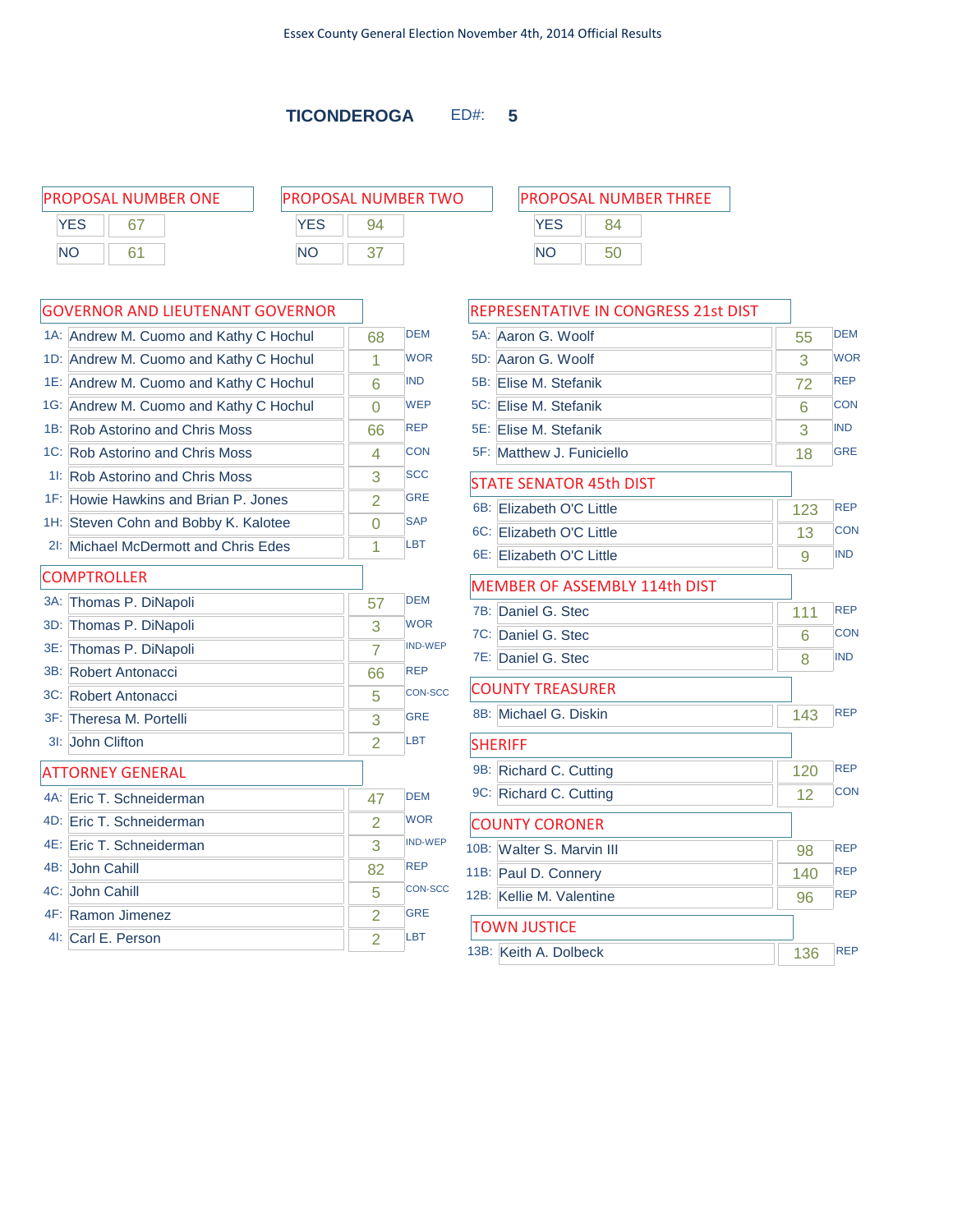$\mathsf{r}$ 

| <b>PROPOSAL NUMBER ONE</b> |  | <b>PROPOSAL NUMBER TWO</b> | <b>PROPOSAL NUMBER THREE</b> |
|----------------------------|--|----------------------------|------------------------------|
| YES                        |  | YFS                        |                              |
| <b>NC</b>                  |  | NΟ                         | ΝC                           |

# **YES** 36 NO 38

|        | GOVERNOR AND LIEUTENANT GOVERNOR       |                |                |
|--------|----------------------------------------|----------------|----------------|
|        | 1A: Andrew M. Cuomo and Kathy C Hochul | 62             | <b>DEM</b>     |
|        | 1D: Andrew M. Cuomo and Kathy C Hochul | 4              | <b>WOR</b>     |
|        | 1E: Andrew M. Cuomo and Kathy C Hochul | 1              | <b>IND</b>     |
|        | 1G: Andrew M. Cuomo and Kathy C Hochul | 1              | <b>WEP</b>     |
|        | 1B: Rob Astorino and Chris Moss        | 60             | <b>REP</b>     |
|        | 1C: Rob Astorino and Chris Moss        | 4              | <b>CON</b>     |
|        | 11: Rob Astorino and Chris Moss        | 4              | <b>SCC</b>     |
|        | 1F: Howie Hawkins and Brian P. Jones   | 6              | <b>GRE</b>     |
|        | 1H: Steven Cohn and Bobby K. Kalotee   | $\overline{0}$ | <b>SAP</b>     |
| 2!     | Michael McDermott and Chris Edes       | $\overline{0}$ | <b>LBT</b>     |
|        | <b>COMPTROLLER</b>                     |                |                |
| $3A$ : | Thomas P. DiNapoli                     | 50             | <b>DEM</b>     |
|        | 3D: Thomas P. DiNapoli                 | 3              | <b>WOR</b>     |
| 3E:    | Thomas P. DiNapoli                     | $\overline{7}$ | <b>IND-WEP</b> |
| 3B:    | Robert Antonacci                       | 56             | <b>REP</b>     |
|        | 3C: Robert Antonacci                   | 4              | <b>CON-SCC</b> |
|        | 3F: Theresa M. Portelli                | 10             | <b>GRE</b>     |
| 3I:    | John Clifton                           | 1              | LBT            |
|        | <b>ATTORNEY GENERAL</b>                |                |                |
|        | 4A: Eric T. Schneiderman               | 33             | <b>DEM</b>     |
|        | 4D: Eric T. Schneiderman               | 7              | <b>WOR</b>     |
|        | 4E: Eric T. Schneiderman               | 3              | <b>IND-WEP</b> |
|        | 4B: John Cahill                        | 78             | <b>REP</b>     |
|        | 4C: John Cahill                        | 8              | <b>CON-SCC</b> |
|        | 4F: Ramon Jimenez                      | $\overline{2}$ | <b>GRE</b>     |
|        | 41: Carl E. Person                     | 1              | <b>LBT</b>     |
|        |                                        |                |                |

| <b>REPRESENTATIVE IN CONGRESS 21st DIST</b> |     |            |
|---------------------------------------------|-----|------------|
| 5A: Aaron G. Woolf                          | 47  | <b>DEM</b> |
| 5D: Aaron G. Woolf                          | 8   | <b>WOR</b> |
| 5B: Elise M. Stefanik                       | 63  | <b>REP</b> |
| 5C: Elise M. Stefanik                       | 6   | <b>CON</b> |
| 5E: Elise M. Stefanik                       | 3   | <b>IND</b> |
| 5F: Matthew J. Funiciello                   | 20  | <b>GRE</b> |
| <b>STATE SENATOR 45th DIST</b>              |     |            |
| 6B: Elizabeth O'C Little                    | 108 | <b>REP</b> |
| 6C: Elizabeth O'C Little                    | 9   | <b>CON</b> |
| 6E: Elizabeth O'C Little                    | 19  | <b>IND</b> |
| <b>MEMBER OF ASSEMBLY 114th DIST</b>        |     |            |
| 7B: Daniel G. Stec                          | 101 | <b>REP</b> |
| 7C: Daniel G. Stec                          | 4   | <b>CON</b> |
| 7E: Daniel G. Stec                          | 13  | <b>IND</b> |
| <b>COUNTY TREASURER</b>                     |     |            |
| 8B: Michael G. Diskin                       | 130 | <b>REP</b> |
| <b>SHERIFF</b>                              |     |            |
| 9B: Richard C. Cutting                      | 113 | <b>REP</b> |
| 9C: Richard C. Cutting                      | 10  | <b>CON</b> |
| <b>COUNTY CORONER</b>                       |     |            |
| 10B: Walter S. Marvin III                   | 87  | <b>REP</b> |
| 11B: Paul D. Connery                        | 123 | <b>REP</b> |
| 12B: Kellie M. Valentine                    | 88  | <b>REP</b> |
| <b>TOWN JUSTICE</b>                         |     |            |
| 13B: Keith A. Dolbeck                       | 127 | <b>REP</b> |
|                                             |     |            |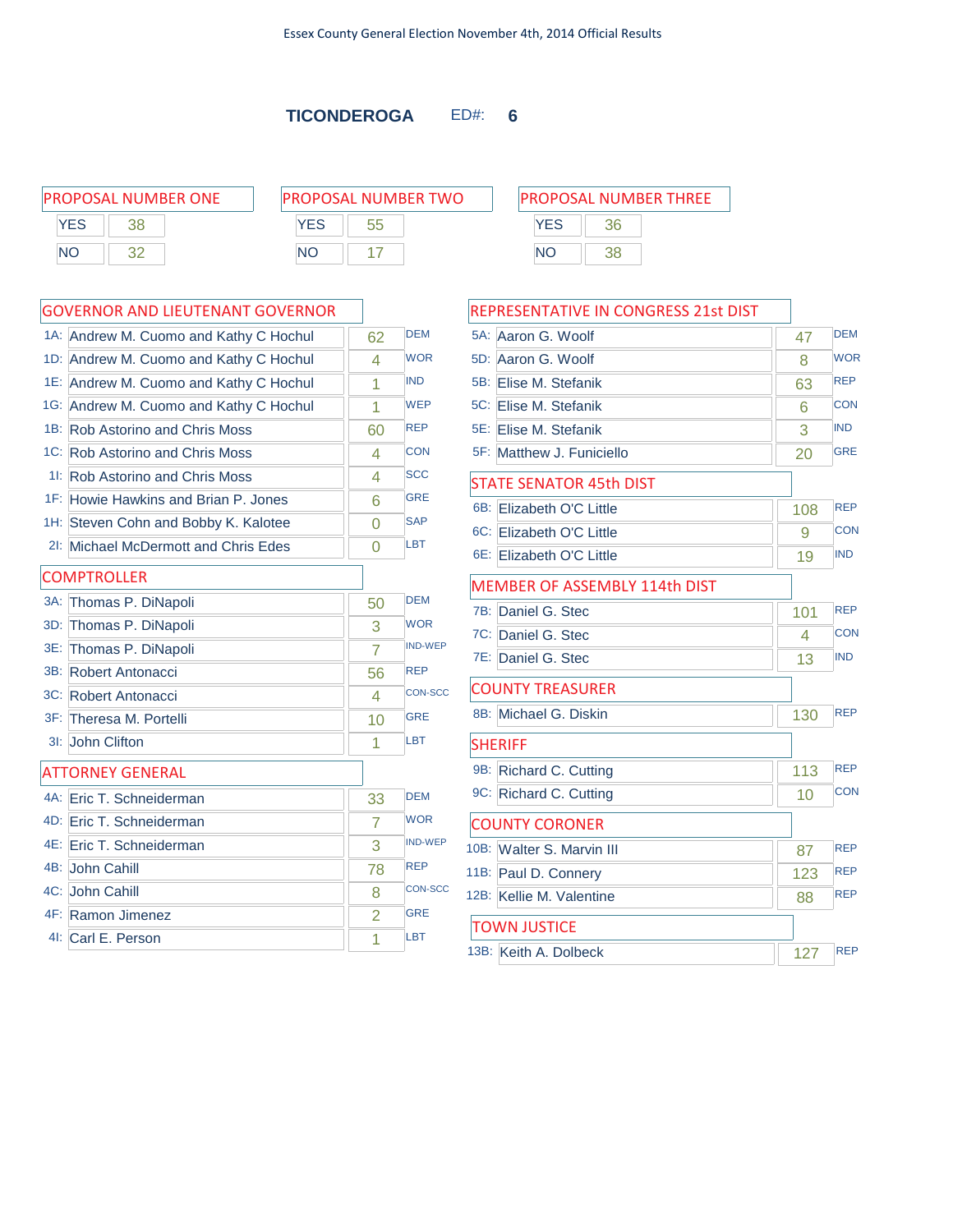| <b>PROPOSAL NUMBER ONE</b> |     |       |  |  |
|----------------------------|-----|-------|--|--|
| <b>YES</b>                 | 228 | 57.7% |  |  |
| <b>NO</b>                  | 167 | 42.3% |  |  |

| PROPOSAL NUMBER TWO |     |       |  |  |
|---------------------|-----|-------|--|--|
| <b>YFS</b>          | 293 | 71.8% |  |  |
| NΟ                  | 115 | 28.2% |  |  |

| PROPOSAL NUMBER ONE | <b>PROPOSAL NUMBER TWO</b> | <b>PROPOSAL NUMBER THREE</b> |  |  |  |
|---------------------|----------------------------|------------------------------|--|--|--|
| YES                 | YES                        | <b>YES</b>                   |  |  |  |
| 57.7%               | 71.8%                      | 61.5%                        |  |  |  |
| 228                 | 293                        | 254                          |  |  |  |
| 42.3%               | 28.2%                      | 38.5%                        |  |  |  |
| <b>NO</b>           | ΝC                         | <b>NO</b>                    |  |  |  |
| 167                 | 115                        | 159                          |  |  |  |

| <b>GOVERNOR AND LIEUTENANT GOVERNOR</b> |     |       |
|-----------------------------------------|-----|-------|
| Andrew M. Cuomo and Kathy C Hochul      | 317 | 59.0% |
| Rob Astorino and Chris Moss             | 182 | 33.9% |
| Howie Hawkins and Brian P. Jones        | 31  | 5.8%  |
| Steven Cohn and Bobby K. Kalotee        | O   | 0.0%  |
| Michael McDermott and Chris Edes        | 7   | 1.3%  |
| <b>COMPTROLLER</b>                      |     |       |
| Thomas P. DiNapoli                      | 297 | 58.1% |
| Robert Antonacci                        | 182 | 35.6% |
| Theresa M. Portelli                     | 24  | 4.7%  |
| <b>John Clifton</b>                     | 8   | 1.6%  |
| <b>ATTORNEY GENERAL</b>                 |     |       |
| Eric T. Schneiderman                    | 225 | 44.0% |
| John Cahill                             | 263 | 51.5% |
| Ramon Jimenez                           | 17  | 3.3%  |
| Carl E. Person                          | 6   | 1.2%  |

| <b>REPRESENTATIVE IN CONGRESS 21st DIST</b> |     |       |
|---------------------------------------------|-----|-------|
| Aaron G. Woolf                              | 309 | 54.7% |
| Flise M. Stefanik                           | 192 | 34.0% |
| Matthew J. Funiciello                       | 64  | 11.3% |
| <b>STATE SENATOR 45th DIST</b>              |     |       |
| Elizabeth O'C Little                        | 470 | 100%  |
| MEMBER OF ASSEMBLY 114th DIST               |     |       |
| Daniel G. Stec                              | 406 | 100%  |
| <b>COUNTY TREASURER</b>                     |     |       |
| Michael G. Diskin                           | 402 | 100%  |
| <b>SHERIFF</b>                              |     |       |
| <b>Richard C. Cutting</b>                   | 444 | 100%  |
| <b>COUNTY CORONER</b>                       |     |       |
| Walter S. Marvin III                        | 383 | 38.4% |
| Paul D. Connery                             | 306 | 30.7% |
| Kellie M. Valentine                         | 308 | 30.9% |
| <b>TOWN COUNCILMAN (Unexpired Term)</b>     |     |       |
| Nancy M. Page                               | 279 | 50.1% |
| <b>Timothy Sherman</b>                      | 278 | 49.9% |
|                                             |     |       |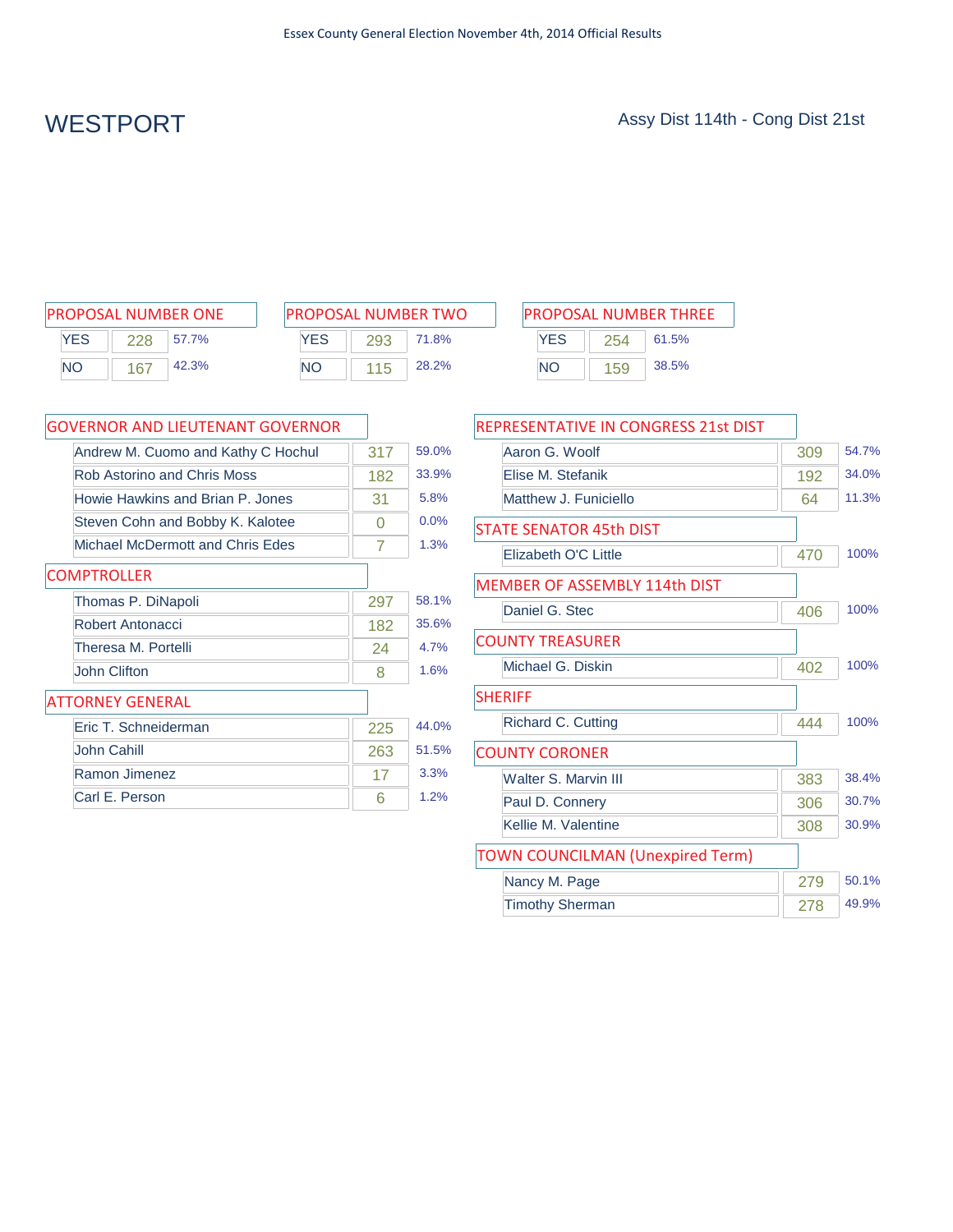**WESTPORT** ED#: **1**

| PROPOSAL NUMBER ONE | <b>PROPOSAL NUMBER TWO</b> | <b>PROPOSAL NUMBER THREE</b> |
|---------------------|----------------------------|------------------------------|
| <b>YES</b><br>65    | <b>YES</b>                 | <b>YES</b>                   |
| <b>NO</b><br>つつ     | NΟ                         | NO.<br>40                    |
|                     |                            |                              |

|        | <b>GOVERNOR AND LIEUTENANT GOVERNOR</b> |                |                |
|--------|-----------------------------------------|----------------|----------------|
|        | 1A: Andrew M. Cuomo and Kathy C Hochul  | 88             | <b>DEM</b>     |
|        | 1D: Andrew M. Cuomo and Kathy C Hochul  | $\overline{2}$ | <b>WOR</b>     |
|        | 1E: Andrew M. Cuomo and Kathy C Hochul  | 3              | <b>IND</b>     |
|        | 1G: Andrew M. Cuomo and Kathy C Hochul  | 1              | <b>WEP</b>     |
|        | 1B: Rob Astorino and Chris Moss         | 40             | <b>REP</b>     |
|        | 1C: Rob Astorino and Chris Moss         | 5              | <b>CON</b>     |
|        | 11: Rob Astorino and Chris Moss         | 4              | <b>SCC</b>     |
|        | 1F: Howie Hawkins and Brian P. Jones    | 11             | <b>GRE</b>     |
|        | 1H: Steven Cohn and Bobby K. Kalotee    | 0              | <b>SAP</b>     |
| 2I:    | Michael McDermott and Chris Edes        | $\overline{2}$ | <b>LBT</b>     |
|        | <b>COMPTROLLER</b>                      |                |                |
| $3A$ : | Thomas P. DiNapoli                      | 78             | <b>DEM</b>     |
| 3D:    | Thomas P. DiNapoli                      | 5              | <b>WOR</b>     |
| 3E:    | Thomas P. DiNapoli                      | 4              | <b>IND-WEP</b> |
|        | 3B: Robert Antonacci                    | 52             | <b>REP</b>     |
|        | 3C: Robert Antonacci                    | 1              | <b>CON-SCC</b> |
|        | 3F: Theresa M. Portelli                 | 6              | <b>GRE</b>     |
|        | 3I: John Clifton                        | 3              | LBT            |
|        | <b>ATTORNEY GENERAL</b>                 |                |                |
|        | 4A: Eric T. Schneiderman                | 63             | <b>DEM</b>     |
|        | 4D: Eric T. Schneiderman                | 4              | <b>WOR</b>     |
|        | 4E: Eric T. Schneiderman                | $\overline{2}$ | <b>IND-WEP</b> |
|        | 4B: John Cahill                         | 69             | <b>REP</b>     |
|        | 4C: John Cahill                         | 5              | <b>CON-SCC</b> |
|        | 4F: Ramon Jimenez                       | 6              | <b>GRE</b>     |
|        | 4I: Carl E. Person                      | 1              | LBT            |

| REPRESENTATIVE IN CONGRESS 21st DIST    |     |            |
|-----------------------------------------|-----|------------|
| $5A$ :<br>Aaron G. Woolf                | 83  | <b>DEM</b> |
| 5D: Aaron G. Woolf                      | 10  | <b>WOR</b> |
| 5B: Elise M. Stefanik                   | 47  | <b>REP</b> |
| 5C: Elise M. Stefanik                   | 2   | <b>CON</b> |
| 5E: Elise M. Stefanik                   | 3   | <b>IND</b> |
| 5F: Matthew J. Funiciello               | 19  | <b>GRE</b> |
| <b>STATE SENATOR 45th DIST</b>          |     |            |
| 6B: Elizabeth O'C Little                | 105 | <b>REP</b> |
| 6C: Elizabeth O'C Little                | 12  | <b>CON</b> |
| 6E: Elizabeth O'C Little                | 27  | <b>IND</b> |
| MEMBER OF ASSEMBLY 114th DIST           |     |            |
| 7B: Daniel G. Stec                      | 90  | <b>REP</b> |
| 7C: Daniel G. Stec                      | 9   | <b>CON</b> |
| 7E: Daniel G. Stec                      | 24  | <b>IND</b> |
| <b>COUNTY TREASURER</b>                 |     |            |
| 8B: Michael G. Diskin                   | 117 | <b>REP</b> |
| <b>SHERIFF</b>                          |     |            |
| 9B: Richard C. Cutting                  | 109 | <b>REP</b> |
| 9C: Richard C. Cutting                  | 21  | <b>CON</b> |
| <b>COUNTY CORONER</b>                   |     |            |
| 10B: Walter S. Marvin III               | 107 | <b>REP</b> |
| 11B: Paul D. Connery                    | 92  | <b>REP</b> |
| 12B: Kellie M. Valentine                | 93  | <b>REP</b> |
| <b>TOWN COUNCILMAN (Unexpired Term)</b> |     |            |
| 13A: Nancy M. Page                      | 72  | <b>DEM</b> |
| 13G: Nancy M. Page                      | 12  | <b>WEF</b> |
| 13B: Timothy Sherman                    | 73  | <b>REP</b> |
|                                         |     |            |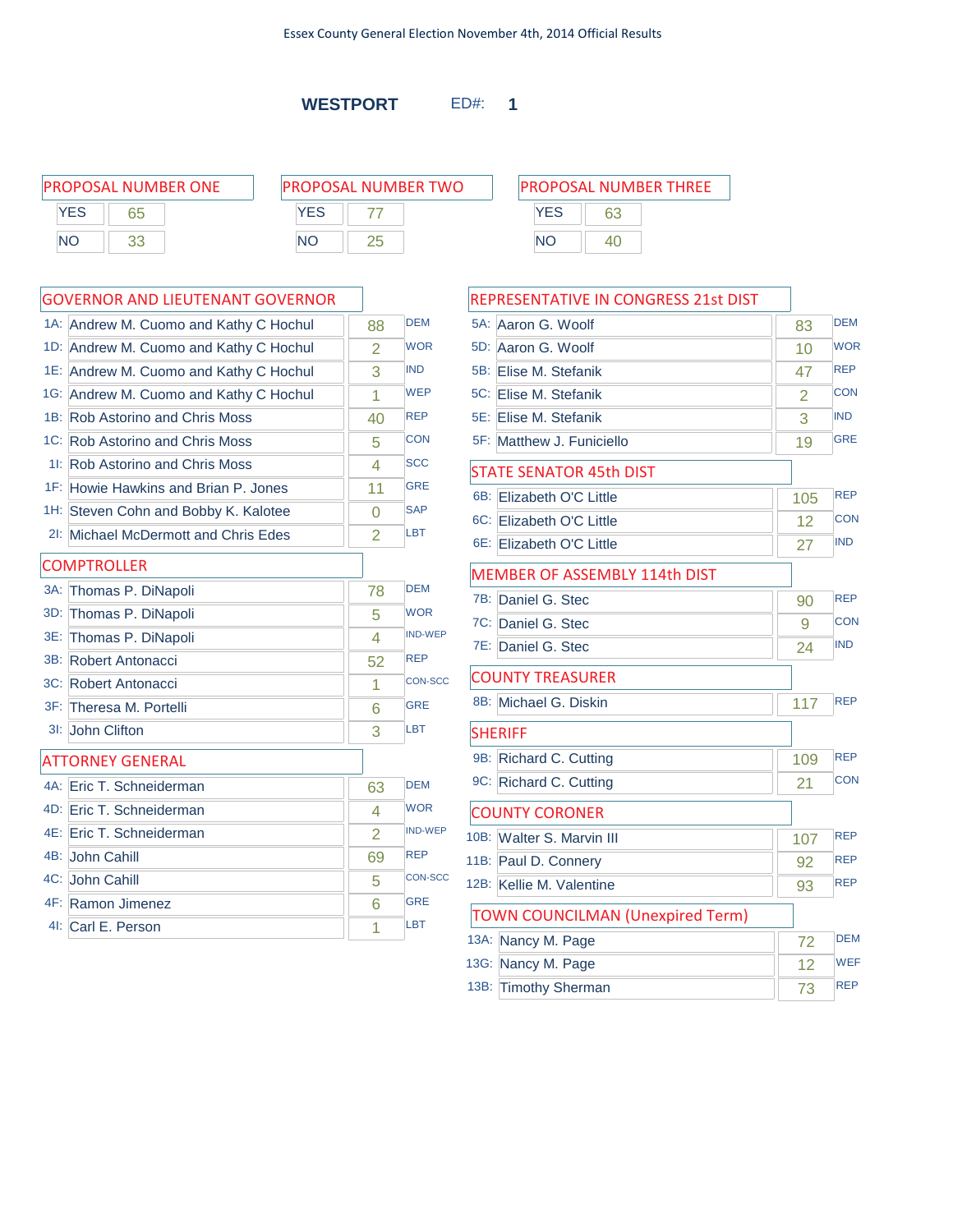**WESTPORT** ED#: **2**

|           | <b>PROPOSAL NUMBER ONE</b> | <b>PROPOSAL NUMBER TWO</b> | <b>PROPOSAL NUMBER THREE</b> |
|-----------|----------------------------|----------------------------|------------------------------|
| YES       | 163                        | <b>YES</b>                 | 1 Q 1                        |
| <b>NC</b> |                            | ΝC<br>90                   | ΝC                           |

### GOVERNOR AND LIEUTENANT GOVERNOR

|        | 1A: Andrew M. Cuomo and Kathy C Hochul | 198 | <b>DEM</b>     |
|--------|----------------------------------------|-----|----------------|
|        | 1D: Andrew M. Cuomo and Kathy C Hochul | 11  | <b>WOR</b>     |
|        | 1E: Andrew M. Cuomo and Kathy C Hochul | 6   | <b>IND</b>     |
|        | 1G: Andrew M. Cuomo and Kathy C Hochul | 8   | <b>WEP</b>     |
|        | 1B: Rob Astorino and Chris Moss        | 112 | <b>REP</b>     |
|        | 1C: Rob Astorino and Chris Moss        | 14  | <b>CON</b>     |
|        | 11: Rob Astorino and Chris Moss        | 7   | <b>SCC</b>     |
|        | 1F: Howie Hawkins and Brian P. Jones   | 20  | <b>GRE</b>     |
|        | 1H: Steven Cohn and Bobby K. Kalotee   | 0   | <b>SAP</b>     |
|        | 21: Michael McDermott and Chris Edes   | 5   | <b>LBT</b>     |
|        | <b>COMPTROLLER</b>                     |     |                |
| $3A$ : | Thomas P. DiNapoli                     | 176 | <b>DEM</b>     |
| 3D:    | Thomas P. DiNapoli                     | 19  | <b>WOR</b>     |
|        | 3E: Thomas P. DiNapoli                 | 15  | <b>IND-WEP</b> |
|        | 3B: Robert Antonacci                   | 113 | <b>REP</b>     |
|        | 3C: Robert Antonacci                   | 16  | <b>CON-SCC</b> |
|        | 3F: Theresa M. Portelli                | 18  | <b>GRE</b>     |
|        | 3I: John Clifton                       | 5   | <b>LBT</b>     |
|        | <b>ATTORNEY GENERAL</b>                |     |                |
|        | 4A: Eric T. Schneiderman               | 127 | <b>DFM</b>     |
|        | 4D: Eric T. Schneiderman               | 15  | <b>WOR</b>     |
|        | 4E: Eric T. Schneiderman               | 14  | <b>IND-WEP</b> |
|        | 4B: John Cahill                        | 169 | <b>REP</b>     |
|        | 4C: John Cahill                        | 20  | <b>CON-SCC</b> |
|        | 4F: Ramon Jimenez                      | 11  | <b>GRE</b>     |
|        | 4I: Carl E. Person                     | 5   | <b>LBT</b>     |

# **YES** 191 NO 119

| REPRESENTATIVE IN CONGRESS 21st DIST    |     |            |
|-----------------------------------------|-----|------------|
| 5A: Aaron G. Woolf                      | 193 | <b>DEM</b> |
| 5D: Aaron G. Woolf                      | 23  | <b>WOR</b> |
| 5B: Elise M. Stefanik                   | 121 | <b>REP</b> |
| 5C: Elise M. Stefanik                   | 11  | <b>CON</b> |
| 5E: Elise M. Stefanik                   | 8   | <b>IND</b> |
| 5F: Matthew J. Funiciello               | 45  | <b>GRE</b> |
| <b>STATE SENATOR 45th DIST</b>          |     |            |
| 6B: Elizabeth O'C Little                | 251 | <b>REP</b> |
| 6C: Elizabeth O'C Little                | 28  | <b>CON</b> |
| 6E: Elizabeth O'C Little                | 47  | <b>IND</b> |
| MEMBER OF ASSEMBLY 114th DIST           |     |            |
| 7B: Daniel G. Stec                      | 216 | <b>REP</b> |
| 7C: Daniel G. Stec                      | 22  | <b>CON</b> |
| 7E: Daniel G. Stec                      | 45  | <b>IND</b> |
| <b>COUNTY TREASURER</b>                 |     |            |
| 8B: Michael G. Diskin                   | 285 | <b>REP</b> |
| <b>SHERIFF</b>                          |     |            |
| 9B: Richard C. Cutting                  | 271 | <b>REP</b> |
| 9C: Richard C. Cutting                  | 43  | <b>CON</b> |
| <b>COUNTY CORONER</b>                   |     |            |
| 10B: Walter S. Marvin III               | 276 | <b>REP</b> |
| 11B: Paul D. Connery                    | 214 | <b>REP</b> |
| 12B: Kellie M. Valentine                | 215 | <b>REP</b> |
| <b>TOWN COUNCILMAN (Unexpired Term)</b> |     |            |
| 13A: Nancy M. Page                      | 164 | <b>DEM</b> |
| 13G: Nancy M. Page                      | 31  | <b>WEF</b> |
| 13B: Timothy Sherman                    | 205 | <b>REP</b> |
|                                         |     |            |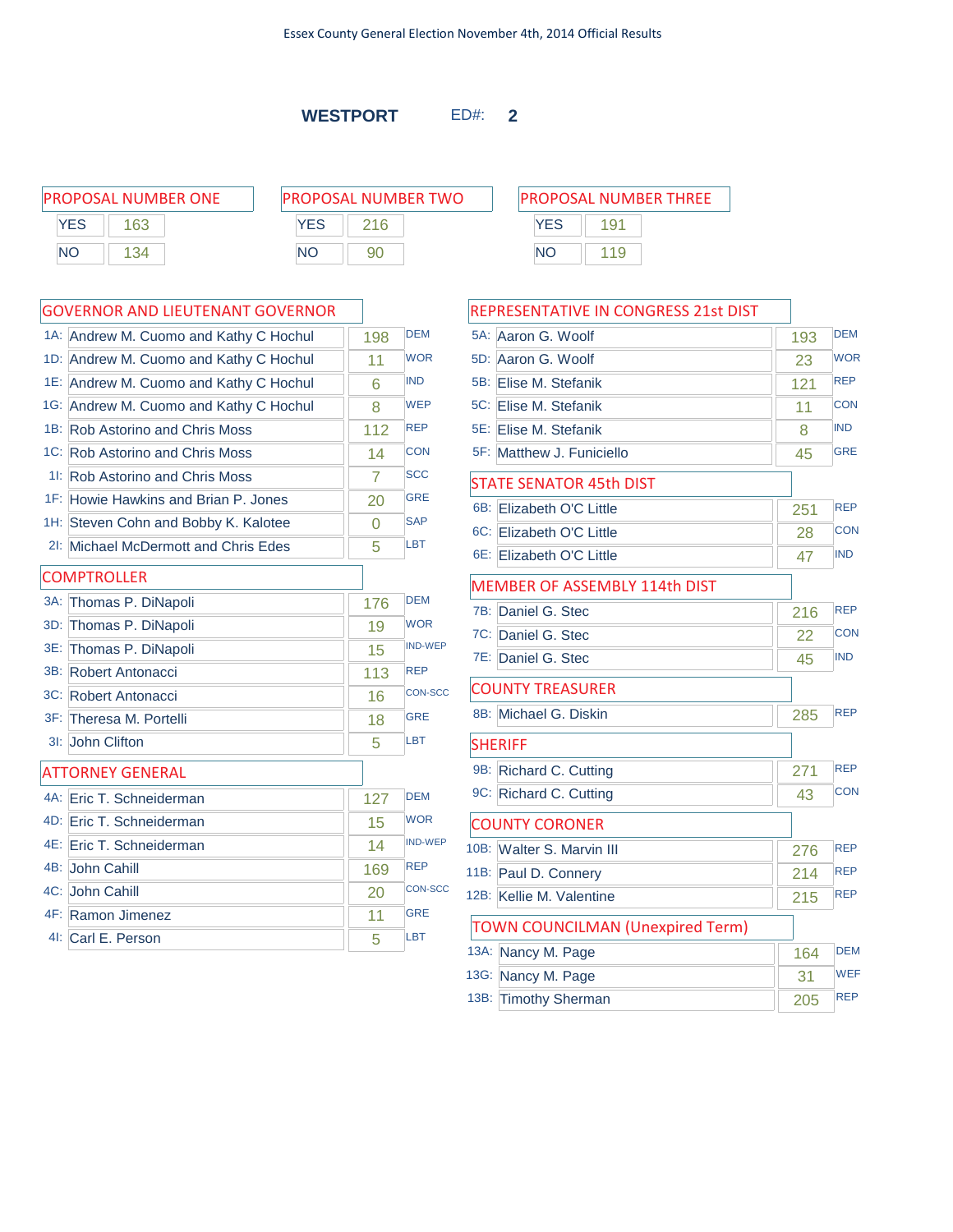| <b>PROPOSAL NUMBER ONE</b> |       |       | <b>IIPROPOSAL NUMBER TWO</b> |     |       |            |     | <b>IPROPOSAL NUMBER THREE</b> | <b>IPROPOSITION ONE</b> |     |       |
|----------------------------|-------|-------|------------------------------|-----|-------|------------|-----|-------------------------------|-------------------------|-----|-------|
| YES                        | 263   | 55.4% | YES                          | 380 | 77.7% | <b>YES</b> |     | 63.4%                         | YES                     | 237 | 39.5% |
| <b>NO</b>                  | ດ 4 ດ | 44.6% | NΟ                           | 109 | 22.3% | <b>NO</b>  | 189 | 36.6%                         | <b>NO</b>               | 363 | 60.5% |

| <b>GOVERNOR AND LIEUTENANT GOVERNOR</b> |     |       |
|-----------------------------------------|-----|-------|
| Andrew M. Cuomo and Kathy C Hochul      | 365 | 57.2% |
| <b>Rob Astorino and Chris Moss</b>      | 245 | 38.4% |
| Howie Hawkins and Brian P. Jones        | 27  | 4.2%  |
| Steven Cohn and Bobby K. Kalotee        | 0   | 0.0%  |
| Michael McDermott and Chris Edes        | 1   | 0.2%  |
| <b>COMPTROLLER</b>                      |     |       |
| Thomas P. DiNapoli                      | 307 | 54.5% |
| Robert Antonacci                        | 228 | 40.5% |
| Theresa M. Portelli                     | 21  | 3.7%  |
| John Clifton                            | 7   | 1.2%  |
| <b>ATTORNEY GENERAL</b>                 |     |       |
| Eric T. Schneiderman                    | 227 | 39.3% |
| John Cahill                             | 330 | 57.1% |
| Ramon Jimenez                           | 13  | 2.2%  |
| Carl E. Person                          | 8   | 1.4%  |

| REPRESENTATIVE IN CONGRESS 21st DIST    |     |       |
|-----------------------------------------|-----|-------|
| Aaron G. Woolf                          | 302 | 44.5% |
| Elise M. Stefanik                       | 282 | 41.6% |
| Matthew J. Funiciello                   | 94  | 13.9% |
| <b>STATE SENATOR 45th DIST</b>          |     |       |
| Elizabeth O'C Little                    | 556 | 100%  |
| <b>MEMBER OF ASSEMBLY 114th DIST</b>    |     |       |
| Daniel G. Stec                          | 493 | 100%  |
| <b>COUNTY TREASURER</b>                 |     |       |
| Michael G. Diskin                       | 442 | 100%  |
| <b>SHERIFF</b>                          |     |       |
| Richard C. Cutting                      | 527 | 100%  |
| <b>COUNTY CORONER</b>                   |     |       |
| <b>Walter S. Marvin III</b>             | 415 | 39.5% |
| Paul D. Connery                         | 313 | 29.8% |
| Kellie M. Valentine                     | 322 | 30.7% |
| <b>TOWN JUSTICE</b>                     |     |       |
| <b>Reginald Bedell</b>                  | 246 | 49.6% |
| Jessie C. Morgan                        | 250 | 50.4% |
| <b>TOWN COUNCILMAN (Unexpired Term)</b> |     |       |
| Lane J. Sayward                         | 499 | 100%  |
|                                         |     |       |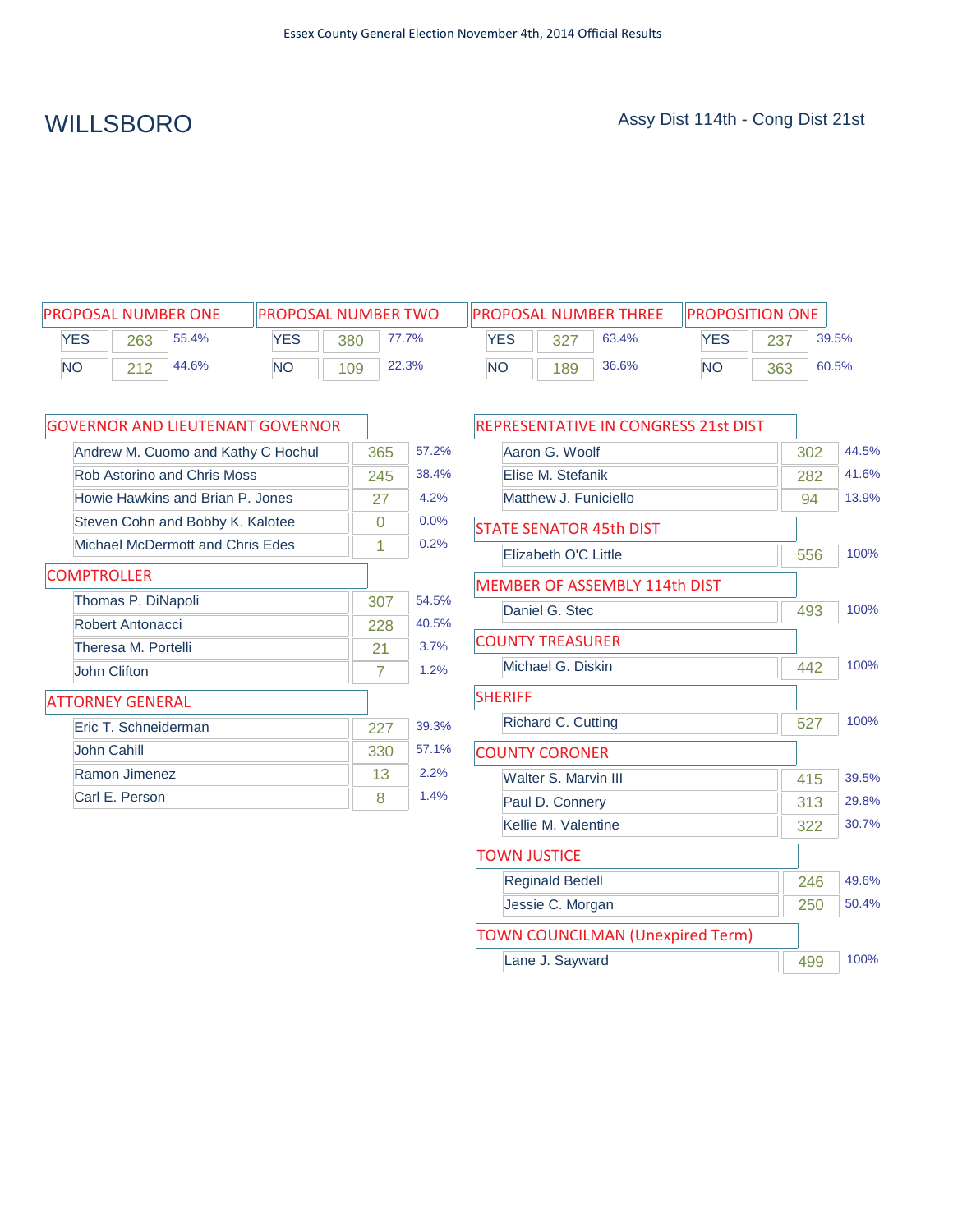**WILLSBORO** ED#: **1**

| <b>PROPOSAL NUMBER ONE</b> |              | <b>IPROPOSAL NUMBER TWO</b> | <b>PROPOSAL NUMBER THREE</b> | <b>IPROPOSITION ONE</b> |
|----------------------------|--------------|-----------------------------|------------------------------|-------------------------|
| <b>YES</b>                 | $1 \times 1$ | YES<br>つつに                  | YES<br>198                   | YES<br>141              |
| <b>NO</b>                  |              | <b>NC</b><br>46             | <b>NO</b><br>98              | 203<br><b>NO</b>        |

|        | <b>GOVERNOR AND LIEUTENANT GOVERNOR</b> |                |                |
|--------|-----------------------------------------|----------------|----------------|
|        | 1A: Andrew M. Cuomo and Kathy C Hochul  | 173            | <b>DEM</b>     |
|        | 1D: Andrew M. Cuomo and Kathy C Hochul  | 12             | <b>WOR</b>     |
|        | 1E: Andrew M. Cuomo and Kathy C Hochul  | 31             | <b>IND</b>     |
|        | 1G: Andrew M. Cuomo and Kathy C Hochul  | 3              | <b>WEP</b>     |
|        | 1B: Rob Astorino and Chris Moss         | 117            | <b>REP</b>     |
|        | 1C: Rob Astorino and Chris Moss         | 13             | <b>CON</b>     |
|        | 11: Rob Astorino and Chris Moss         | 3              | <b>SCC</b>     |
|        | 1F: Howie Hawkins and Brian P. Jones    | 16             | <b>GRE</b>     |
|        | 1H: Steven Cohn and Bobby K. Kalotee    | 0              | <b>SAP</b>     |
|        | 21: Michael McDermott and Chris Edes    | 1              | <b>LBT</b>     |
|        | <b>COMPTROLLER</b>                      |                |                |
| $3A$ : | Thomas P. DiNapoli                      | 144            | <b>DEM</b>     |
| 3D:    | Thomas P. DiNapoli                      | 17             | <b>WOR</b>     |
| 3E:    | Thomas P. DiNapoli                      | 24             | <b>IND-WEP</b> |
| 3B:    | Robert Antonacci                        | 112            | <b>REP</b>     |
|        | 3C: Robert Antonacci                    | 19             | <b>CON-SCC</b> |
|        | 3F: Theresa M. Portelli                 | 10             | <b>GRE</b>     |
| $31$ : | John Clifton                            | 2              | <b>LBT</b>     |
|        | <b>ATTORNEY GENERAL</b>                 |                |                |
|        | 4A: Eric T. Schneiderman                | 106            | <b>DEM</b>     |
|        | 4D: Eric T. Schneiderman                | 12             | <b>WOR</b>     |
|        | 4E: Eric T. Schneiderman                | 19             | <b>IND-WEP</b> |
|        | 4B: John Cahill                         | 155            | <b>REP</b>     |
|        | 4C: John Cahill                         | 34             | <b>CON-SCC</b> |
|        | 4F: Ramon Jimenez                       | $\overline{7}$ | <b>GRE</b>     |
|        | 41: Carl E. Person                      | 5              | LBT            |
|        |                                         |                |                |

| REPRESENTATIVE IN CONGRESS 21st DIST    |                |            |
|-----------------------------------------|----------------|------------|
| 5A: Aaron G. Woolf                      | 155            | <b>DEM</b> |
| 5D: Aaron G. Woolf                      | 15             | <b>WOR</b> |
| 5B: Elise M. Stefanik                   | 132            | <b>REP</b> |
| 5C: Elise M. Stefanik                   | 20             | <b>CON</b> |
| 5E: Elise M. Stefanik                   | $\overline{7}$ | <b>IND</b> |
| 5F: Matthew J. Funiciello               | 60             | <b>GRE</b> |
| <b>STATE SENATOR 45th DIST</b>          |                |            |
| 6B: Elizabeth O'C Little                | 234            | <b>REP</b> |
| 6C: Elizabeth O'C Little                | 25             | <b>CON</b> |
| 6E: Elizabeth O'C Little                | 54             | <b>IND</b> |
| MEMBER OF ASSEMBLY 114th DIST           |                |            |
| 7B: Daniel G. Stec                      | 219            | <b>REP</b> |
| 7C: Daniel G. Stec                      | 24             | <b>CON</b> |
| 7E: Daniel G. Stec                      | 41             | <b>IND</b> |
| <b>COUNTY TREASURER</b>                 |                |            |
| 8B: Michael G. Diskin                   | 265            | <b>REP</b> |
| <b>SHERIFF</b>                          |                |            |
| 9B: Richard C. Cutting                  | 261            | <b>REP</b> |
| 9C: Richard C. Cutting                  | 47             | <b>CON</b> |
| <b>COUNTY CORONER</b>                   |                |            |
| 10B: Walter S. Marvin III               | 236            | <b>REP</b> |
| 11B: Paul D. Connery                    | 192            | <b>REP</b> |
| 12B: Kellie M. Valentine                | 196            | <b>REP</b> |
| <b>TOWN JUSTICE</b>                     |                |            |
| 13G: Reginald Bedell                    | 157            | <b>JUS</b> |
| 13H: Jessie C. Morgan                   | 109            | <b>HON</b> |
| <b>TOWN COUNCILMAN (Unexpired Term)</b> |                |            |
| 14B: Lane J. Sayward                    | 252            | <b>REP</b> |
| 14I: Lane J. Sayward                    | 29             | <b>PEO</b> |
|                                         |                |            |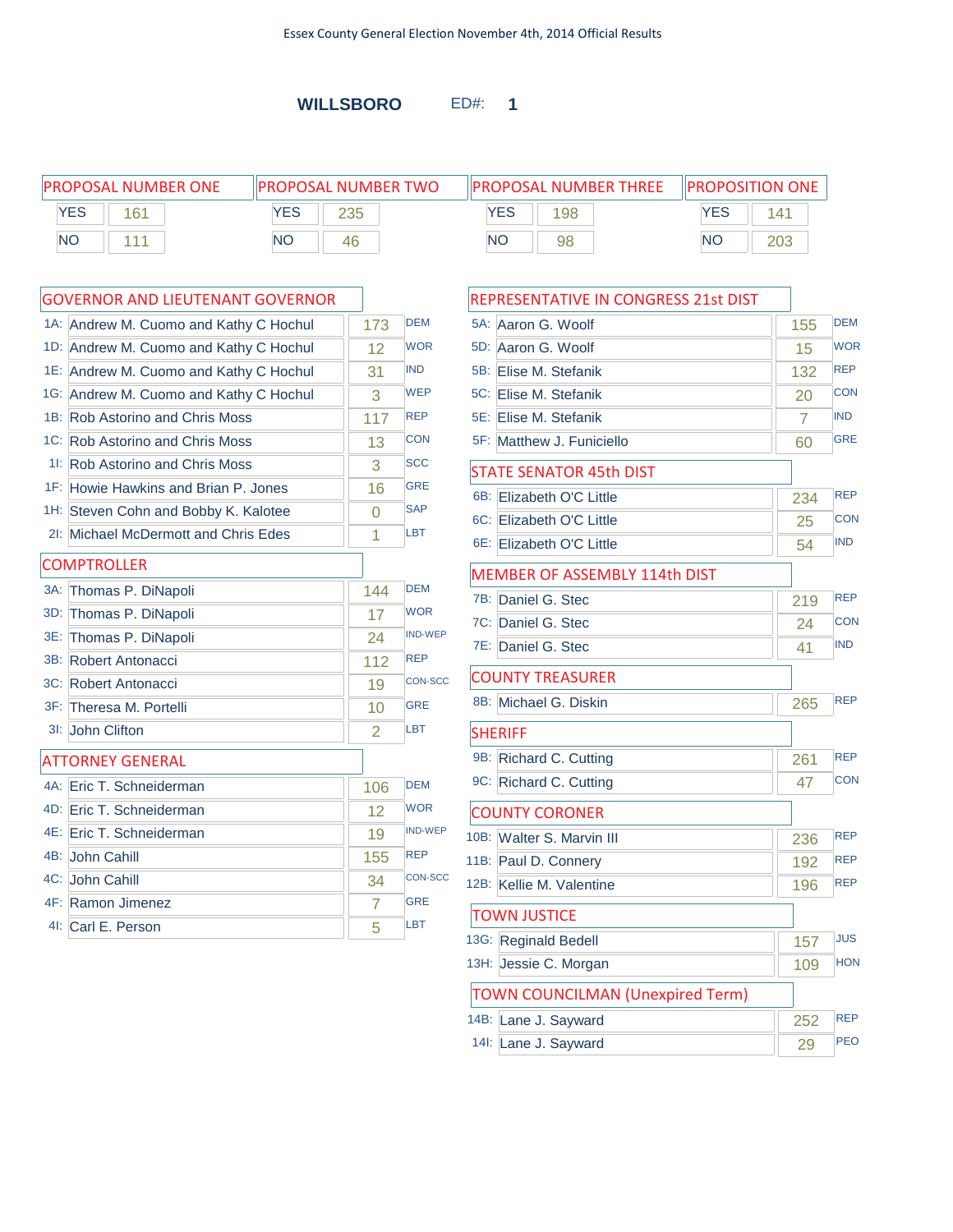**WILLSBORO** ED#: **2**

PROPOSAL NUMBER ONE PROPOSAL NUMBER TWO PROPOSAL NUMBER THREE YES 102 NO 101 **YES** 145 NO 63 **YES** 129 NO 91 PROPOSITION ONE YES 96 NO 160

 $\Gamma$ 

|     | 1A: Andrew M. Cuomo and Kathy C Hochul | 123 | <b>DEM</b>     |   |
|-----|----------------------------------------|-----|----------------|---|
|     | 1D: Andrew M. Cuomo and Kathy C Hochul | 8   | <b>WOR</b>     |   |
|     | 1E: Andrew M. Cuomo and Kathy C Hochul | 10  | <b>IND</b>     |   |
|     | 1G: Andrew M. Cuomo and Kathy C Hochul | 5   | <b>WEP</b>     |   |
|     | 1B: Rob Astorino and Chris Moss        | 99  | <b>REP</b>     |   |
|     | 1C: Rob Astorino and Chris Moss        | 12  | <b>CON</b>     |   |
|     | 11: Rob Astorino and Chris Moss        | 1   | <b>SCC</b>     |   |
|     | 1F: Howie Hawkins and Brian P. Jones   | 11  | <b>GRE</b>     |   |
|     | 1H: Steven Cohn and Bobby K. Kalotee   | 0   | <b>SAP</b>     |   |
|     | 21: Michael McDermott and Chris Edes   | 0   | LBT            |   |
|     | <b>COMPTROLLER</b>                     |     |                |   |
|     | 3A: Thomas P. DiNapoli                 | 104 | <b>DEM</b>     |   |
| 3D: | Thomas P. DiNapoli                     | 7   | <b>WOR</b>     |   |
| 3E: | Thomas P. DiNapoli                     | 11  | <b>IND-WEP</b> |   |
|     | 3B: Robert Antonacci                   | 85  | <b>REP</b>     |   |
|     | 3C: Robert Antonacci                   | 12  | <b>CON-SCC</b> |   |
|     | 3F: Theresa M. Portelli                | 11  | <b>GRE</b>     |   |
|     | 3I: John Clifton                       | 5   | LBT            |   |
|     | <b>ATTORNEY GENERAL</b>                |     |                |   |
|     | 4A: Eric T. Schneiderman               | 77  | <b>DEM</b>     |   |
|     | 4D: Eric T. Schneiderman               | 7   | <b>WOR</b>     |   |
|     | 4E: Eric T. Schneiderman               | 6   | <b>IND-WEP</b> |   |
|     | 4B: John Cahill                        | 121 | <b>REP</b>     | 1 |
|     | 4C: John Cahill                        | 20  | <b>CON-SCC</b> | 1 |
|     | 4F: Ramon Jimenez                      | 6   | <b>GRE</b>     |   |
|     | 4I: Carl E. Person                     | 3   | LBT            |   |

| REPRESENTATIVE IN CONGRESS 21st DIST    |     |            |
|-----------------------------------------|-----|------------|
| 5A: Aaron G. Woolf                      | 122 | <b>DEM</b> |
| 5D: Aaron G. Woolf                      | 10  | <b>WOR</b> |
| 5B: Elise M. Stefanik                   | 102 | <b>REP</b> |
| 5C: Elise M. Stefanik                   | 13  | <b>CON</b> |
| 5E: Elise M. Stefanik                   | 8   | <b>IND</b> |
| 5F: Matthew J. Funiciello               | 34  | <b>GRE</b> |
| <b>STATE SENATOR 45th DIST</b>          |     |            |
| 6B: Elizabeth O'C Little                | 193 | <b>REP</b> |
| 6C: Elizabeth O'C Little                | 15  | CON        |
| 6E: Elizabeth O'C Little                | 35  | <b>IND</b> |
| MEMBER OF ASSEMBLY 114th DIST           |     |            |
| 7B: Daniel G. Stec                      | 166 | <b>REP</b> |
| 7C: Daniel G. Stec                      | 15  | <b>CON</b> |
| 7E: Daniel G. Stec                      | 28  | <b>IND</b> |
| <b>COUNTY TREASURER</b>                 |     |            |
| 8B: Michael G. Diskin                   | 177 | <b>REP</b> |
| <b>SHERIFF</b>                          |     |            |
| 9B: Richard C. Cutting                  | 192 | <b>REP</b> |
| 9C: Richard C. Cutting                  | 27  | <b>CON</b> |
| <b>COUNTY CORONER</b>                   |     |            |
| 10B: Walter S. Marvin III               | 179 | <b>REP</b> |
| 11B: Paul D. Connery                    | 121 | <b>REP</b> |
| 12B: Kellie M. Valentine                | 126 | <b>REP</b> |
| <b>TOWN JUSTICE</b>                     |     |            |
| 13G: Reginald Bedell                    | 89  | <b>JUS</b> |
| 13H: Jessie C. Morgan                   | 141 | <b>HON</b> |
| <b>TOWN COUNCILMAN (Unexpired Term)</b> |     |            |
| 14B: Lane J. Sayward                    | 185 | <b>REP</b> |
| 14I: Lane J. Sayward                    | 33  | <b>PEO</b> |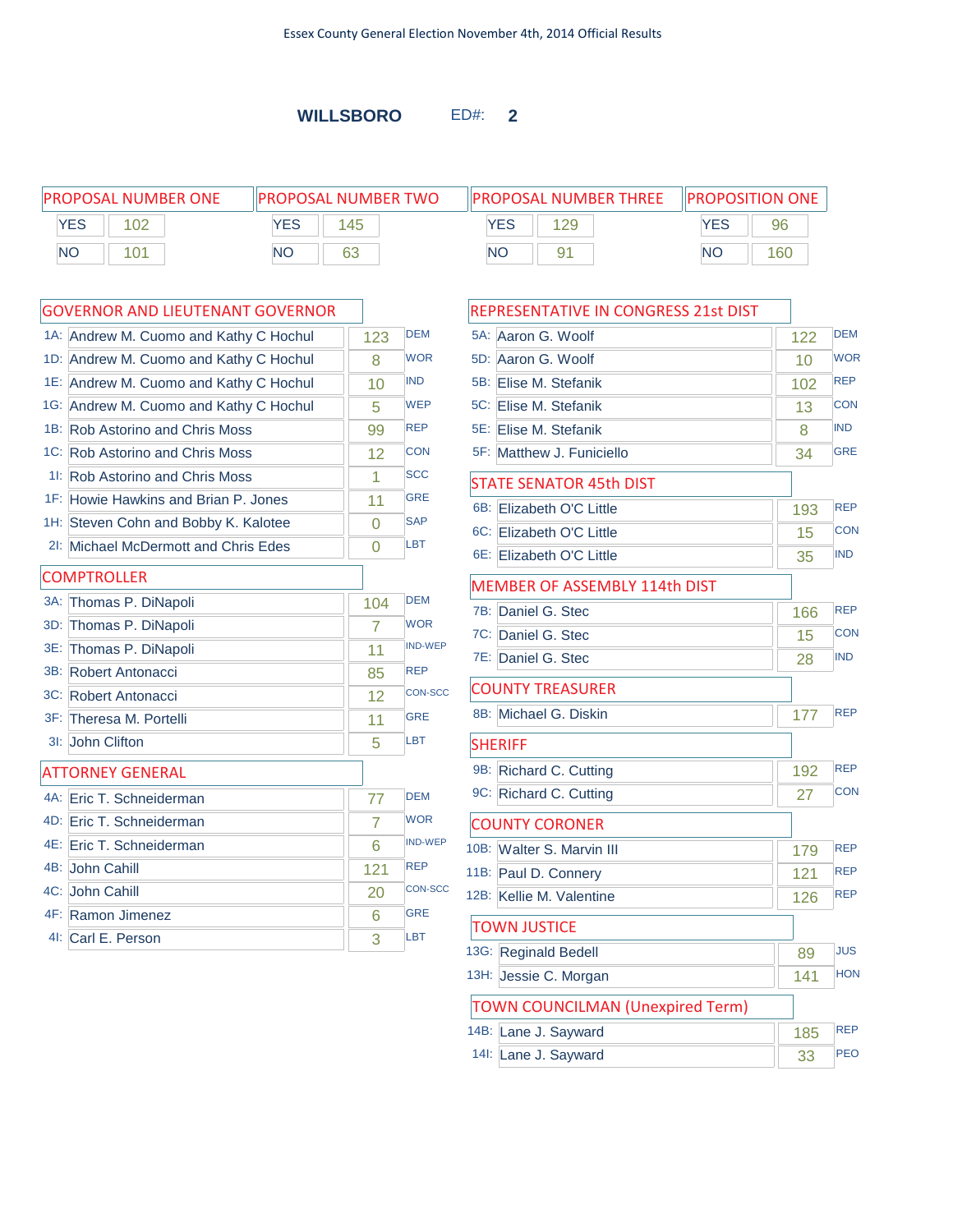| <b>PROPOSAL NUMBER ONE</b> |     |       |  |  |  |  |  |
|----------------------------|-----|-------|--|--|--|--|--|
| <b>YFS</b>                 | 184 | 61.5% |  |  |  |  |  |
| <b>NO</b>                  | 115 | 38.5% |  |  |  |  |  |

| <b>PROPOSAL NUMBER TWO</b> |     |       |  |  |  |
|----------------------------|-----|-------|--|--|--|
| <b>YFS</b>                 | 239 | 76.4% |  |  |  |
| <b>NO</b>                  | 74  | 23.6% |  |  |  |

| PROPOSAL NUMBER ONE |     |       | <b>PROPOSAL NUMBER TWO</b> |     |       |     |     | <b>PROPOSAL NUMBER THREE</b> |
|---------------------|-----|-------|----------------------------|-----|-------|-----|-----|------------------------------|
| <b>YES</b>          | 184 | 61.5% | <b>YES</b>                 | 239 | 76.4% | YES | 162 | 50.6%                        |
| NΟ                  | 115 | 38.5% | <b>NO</b>                  |     | 23.6% | NΟ  | 158 | 49.4%                        |

| <b>GOVERNOR AND LIEUTENANT GOVERNOR</b> |     |       |
|-----------------------------------------|-----|-------|
| Andrew M. Cuomo and Kathy C Hochul      | 226 | 55.4% |
| Rob Astorino and Chris Moss             | 149 | 36.5% |
| Howie Hawkins and Brian P. Jones        | 29  | 7.1%  |
| Steven Cohn and Bobby K. Kalotee        | 1   | 0.2%  |
| Michael McDermott and Chris Edes        | 3   | 0.7%  |
| <b>COMPTROLLER</b>                      |     |       |
| Thomas P. DiNapoli                      | 219 | 60.3% |
| Robert Antonacci                        | 121 | 33.3% |
| Theresa M. Portelli                     | 19  | 5.2%  |
| John Clifton                            | 4   | 1.1%  |
| <b>ATTORNEY GENERAL</b>                 |     |       |
| Eric T. Schneiderman                    | 167 | 46.0% |
| John Cahill                             | 173 | 47.7% |
| Ramon Jimenez                           | 19  | 5.2%  |
| Carl E. Person                          | 4   | 1.1%  |

| REPRESENTATIVE IN CONGRESS 21st DIST |     |       |
|--------------------------------------|-----|-------|
| Aaron G. Woolf                       | 189 | 46.7% |
| Elise M. Stefanik                    | 162 | 40.0% |
| Matthew J. Funiciello                | 54  | 13.3% |
| <b>STATE SENATOR 45th DIST</b>       |     |       |
| Elizabeth O'C Little                 | 301 | 100%  |
| <b>MEMBER OF ASSEMBLY 114th DIST</b> |     |       |
| Daniel G. Stec                       | 272 | 100%  |
| <b>COUNTY TREASURER</b>              |     |       |
| Michael G. Diskin                    | 252 | 100%  |
| <b>SHERIFF</b>                       |     |       |
| Richard C. Cutting                   | 262 | 100%  |
| <b>COUNTY CORONER</b>                |     |       |
| Walter S. Marvin III                 | 219 | 35.3% |
| Paul D. Connery                      | 198 | 31.9% |
| Kellie M. Valentine                  | 203 | 32.7% |
| <b>TOWN JUSTICE</b>                  |     |       |
| <b>Robert Kirby</b>                  | 217 | 100%  |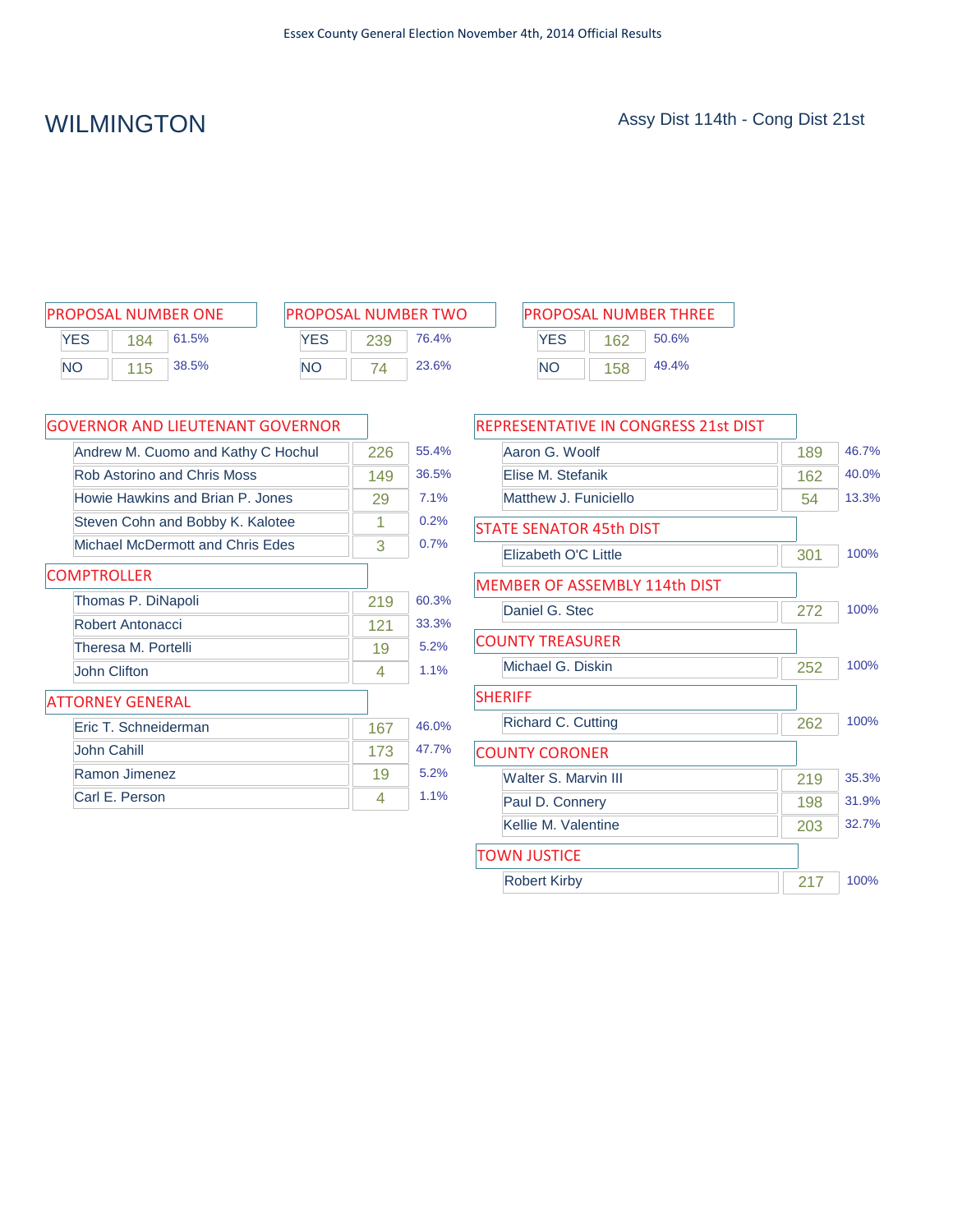**WILMINGTON** ED#: **0**

|           | PROPOSAL NUMBER ONE |            | <b>PROPOSAL NUMBER TWO</b> |           | <b>PROPOSAL NUMBER THREE</b> |  |
|-----------|---------------------|------------|----------------------------|-----------|------------------------------|--|
| YES       | 184                 | <b>YES</b> | 239                        | YES       | 162                          |  |
| <b>NO</b> | 15                  | NΟ         |                            | <b>NO</b> | 158                          |  |
|           |                     |            |                            |           |                              |  |

|        | 1A: Andrew M. Cuomo and Kathy C Hochul | 196            | <b>DEM</b>     |
|--------|----------------------------------------|----------------|----------------|
|        | 1D: Andrew M. Cuomo and Kathy C Hochul | $\overline{7}$ | <b>WOR</b>     |
|        | 1E: Andrew M. Cuomo and Kathy C Hochul | 21             | <b>IND</b>     |
|        | 1G: Andrew M. Cuomo and Kathy C Hochul | 2              | <b>WEP</b>     |
| 1B:    | <b>Rob Astorino and Chris Moss</b>     | 126            | <b>REP</b>     |
|        | 1C: Rob Astorino and Chris Moss        | 16             | <b>CON</b>     |
|        | 11: Rob Astorino and Chris Moss        | 7              | <b>SCC</b>     |
|        | 1F: Howie Hawkins and Brian P. Jones   | 29             | <b>GRE</b>     |
|        | 1H: Steven Cohn and Bobby K. Kalotee   | 1              | <b>SAP</b>     |
|        | 21: Michael McDermott and Chris Edes   | 3              | LBT            |
|        | <b>COMPTROLLER</b>                     |                |                |
| $3A$ : | Thomas P. DiNapoli                     | 185            | <b>DEM</b>     |
| 3D:    | Thomas P. DiNapoli                     | 11             | <b>WOR</b>     |
| 3E:    | Thomas P. DiNapoli                     | 23             | <b>IND-WEP</b> |
|        | 3B: Robert Antonacci                   | 106            | <b>REP</b>     |
|        | 3C: Robert Antonacci                   | 15             | <b>CON-SCC</b> |
|        | 3F: Theresa M. Portelli                | 19             | <b>GRE</b>     |
|        | 3I: John Clifton                       | 4              | LBT            |
|        | <b>ATTORNEY GENERAL</b>                |                |                |
|        | 4A: Eric T. Schneiderman               | 140            | <b>DEM</b>     |
|        | 4D: Eric T. Schneiderman               | 10             | <b>WOR</b>     |
| 4E:    | Eric T. Schneiderman                   | 17             | <b>IND-WEP</b> |
|        | 4B: John Cahill                        | 146            | <b>REP</b>     |
|        | 4C: John Cahill                        | 27             | <b>CON-SCC</b> |
|        | 4F: Ramon Jimenez                      | 19             | <b>GRE</b>     |
|        | 41: Carl E. Person                     | 4              | <b>LBT</b>     |

| REPRESENTATIVE IN CONGRESS 21st DIST |     |            |
|--------------------------------------|-----|------------|
| 5A: Aaron G. Woolf                   | 172 | <b>DEM</b> |
| 5D: Aaron G. Woolf                   | 17  | <b>WOR</b> |
| 5B:<br>Elise M. Stefanik             | 137 | <b>REP</b> |
| 5C:<br>Elise M. Stefanik             | 17  | <b>CON</b> |
| Elise M. Stefanik<br>5E:             | 8   | <b>IND</b> |
| 5F:<br>Matthew J. Funiciello         | 54  | <b>GRE</b> |
| <b>STATE SENATOR 45th DIST</b>       |     |            |
| 6B:<br>Elizabeth O'C Little          | 214 | <b>REP</b> |
| 6C: Elizabeth O'C Little             | 18  | <b>CON</b> |
| 6E: Elizabeth O'C Little             | 69  | <b>IND</b> |
| <b>MEMBER OF ASSEMBLY 114th DIST</b> |     |            |
| 7B: Daniel G. Stec                   | 184 | <b>REP</b> |
| 7C: Daniel G. Stec                   | 21  | <b>CON</b> |
| 7E: Daniel G. Stec                   | 67  | <b>IND</b> |
| <b>COUNTY TREASURER</b>              |     |            |
| 8B: Michael G. Diskin                | 252 | <b>REP</b> |
| <b>SHERIFF</b>                       |     |            |
| 9B: Richard C. Cutting               | 224 | <b>REP</b> |
| 9C: Richard C. Cutting               | 38  | <b>CON</b> |
| <b>COUNTY CORONER</b>                |     |            |
| 10B: Walter S. Marvin III            | 219 | <b>REP</b> |
| 11B: Paul D. Connery                 | 198 | <b>REP</b> |
| 12B: Kellie M. Valentine             | 203 | <b>REP</b> |
| <b>TOWN JUSTICE</b>                  |     |            |
| 13G: Robert Kirby                    | 217 | <b>JUS</b> |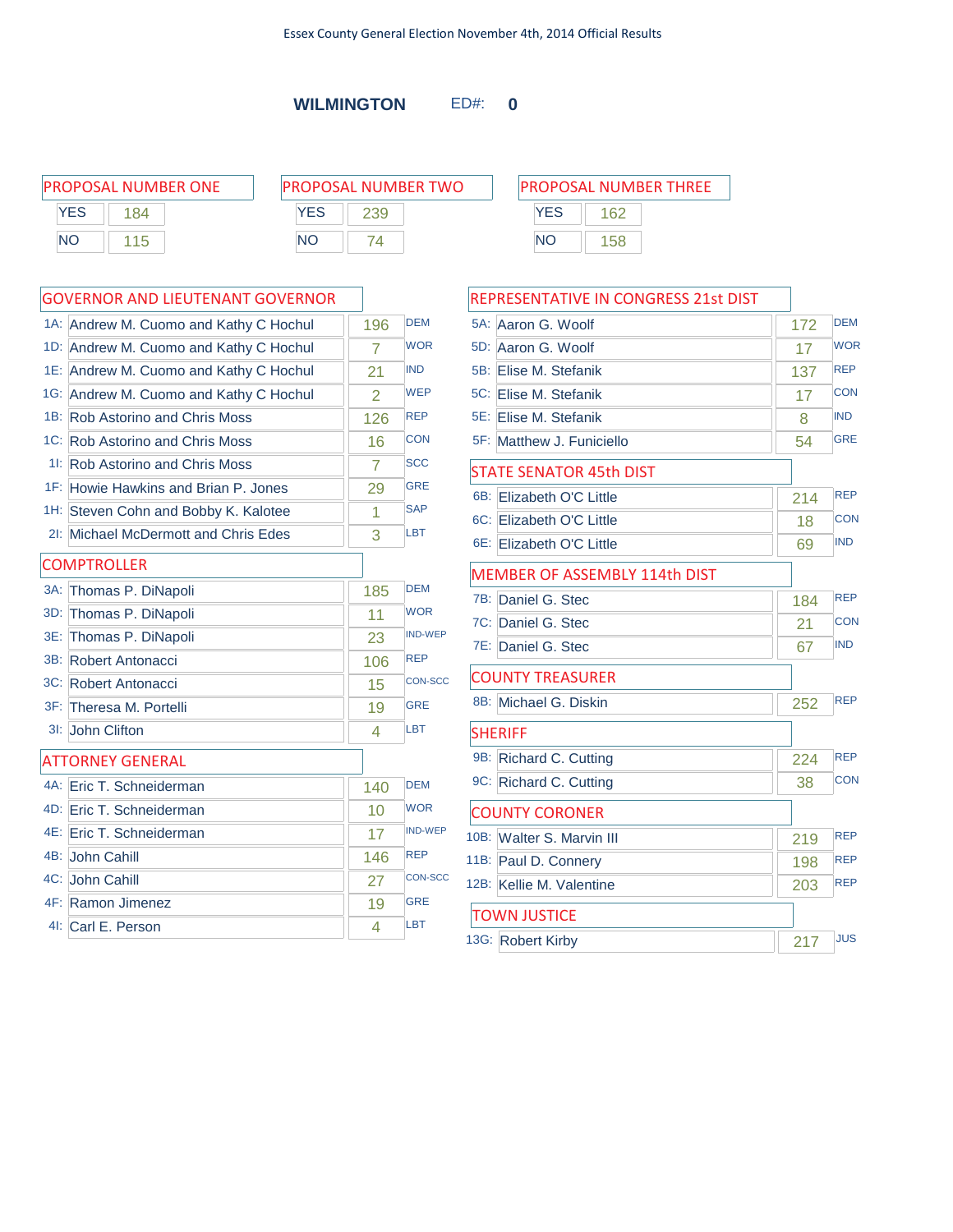### Write-ins

### **Town Write-Ins**

| <b>CHESTERFIELD</b>  | <b>Teachout</b>        | <b>GOVERNOR AND LIEUTENANT GOVERNOR</b>  | 1              |
|----------------------|------------------------|------------------------------------------|----------------|
| <b>CHESTERFIELD</b>  | Jesus                  | <b>COMPTROLLER</b>                       | 1              |
| <b>CHESTERFIELD</b>  | Other                  | <b>STATE SENATOR</b>                     | 1              |
| <b>CHESTERFIELD</b>  | <b>Caleb Cauthorn</b>  | <b>STATE SENATOR</b>                     | $\mathbf{1}$   |
| <b>CHESTERFIELD</b>  | Daniel Connell         | MEMBER OF ASSEMBLY 114th DISTRICT        | 1              |
| <b>CHESTERFIELD</b>  | <b>Tim Hill</b>        | MEMBER OF ASSEMBLY 114th DISTRICT        | 1              |
| <b>CHESTERFIELD</b>  | <b>Mike Armstrong</b>  | <b>STATE SENATOR</b>                     | $\mathbf{1}$   |
| <b>CHESTERFIELD</b>  | Mark Kimball           | MEMBER OF ASSEMBLY 114th DISTRICT        | $\mathbf{1}$   |
| <b>CHESTERFIELD</b>  | <b>Mike Armstrong</b>  | <b>SHERIFF</b>                           | 1              |
| <b>CHESTERFIELD</b>  | <b>Kim MacDonald</b>   | <b>TOWN JUSTICE</b>                      | 1              |
| <b>CHESTERFIELD</b>  | <b>Valerie Butler</b>  | <b>STATE SENATOR</b>                     | 1              |
| <b>CHESTERFIELD</b>  | <b>Valerie Butler</b>  | MEMBER OF ASSEMBLY 114th DISTRICT        | 1              |
| <b>CROWN POINT</b>   | <b>George Caswell</b>  | <b>GOVERNOR AND LIEUTENANT GOVERNOR</b>  | 1              |
| <b>CROWN POINT</b>   | <b>Zephyr Teachout</b> | GOVERNOR AND LIEUTENANT GOVERNOR         | 1              |
| <b>CROWN POINT</b>   | Carol Johnson          | <b>COMPTROLLER</b>                       | 1              |
| <b>CROWN POINT</b>   | <b>Greg Johnson</b>    | <b>ATTORNEY GENERAL</b>                  | 1              |
| <b>CROWN POINT</b>   | Robert Johnson         | REPRESENTATIVE IN CONGRESS 21st DISTRICT | 1              |
| <b>CROWN POINT</b>   | Cornelia Freyhofer     | <b>STATE SENATOR</b>                     | $\mathbf{1}$   |
| <b>CROWN POINT</b>   | <b>Mike StPierre</b>   | <b>STATE SENATOR</b>                     | 1              |
| <b>CROWN POINT</b>   | <b>Mickey Mouse</b>    | <b>STATE SENATOR</b>                     | $\mathbf{1}$   |
| <b>CROWN POINT</b>   | <b>Mike StPierre</b>   | MEMBER OF ASSEMBLY 114th DISTRICT        | $\mathbf{1}$   |
| <b>CROWN POINT</b>   | <b>Kathy Caswell</b>   | MEMBER OF ASSEMBLY 114th DISTRICT        | $\mathbf{1}$   |
| <b>CROWN POINT</b>   | <b>Donald Duck</b>     | MEMBER OF ASSEMBLY 114th DISTRICT        | $\mathbf{1}$   |
| <b>CROWN POINT</b>   | Al Gunnison            | <b>COUNTY TREASURER</b>                  | 1              |
| <b>CROWN POINT</b>   | Goofy                  | <b>COUNTY TREASURER</b>                  | $\mathbf 1$    |
| <b>CROWN POINT</b>   | Pluto                  | <b>SHERIFF</b>                           | 1              |
| <b>CROWN POINT</b>   | <b>George Caswell</b>  | <b>SHERIFF</b>                           | 1              |
| <b>CROWN POINT</b>   | <b>George Caswell</b>  | <b>COUNTY CORONER</b>                    | 1              |
| <b>ELIZABETHTOWN</b> | <b>Tim Garrison</b>    | GOVERNOR AND LIEUTENANT GOVERNOR         | $\mathbf 1$    |
| <b>ELIZABETHTOWN</b> | <b>Zephyr Teachout</b> | GOVERNOR AND LIEUTENANT GOVERNOR         | $\mathbf{1}$   |
| <b>ELIZABETHTOWN</b> | H. Clinton             | <b>STATE SENATOR</b>                     | 1              |
| <b>ELIZABETHTOWN</b> | W. Davis               | MEMBER OF ASSEMBLY 114th DISTRICT        | $\mathbf{1}$   |
| <b>ELIZABETHTOWN</b> | T. DiNapoli            | <b>COUNTY TREASURER</b>                  | 1              |
| <b>ELIZABETHTOWN</b> | <b>Mickey Mouse</b>    | <b>SHERIFF</b>                           | 1              |
| <b>ELIZABETHTOWN</b> | <b>John Demming</b>    | <b>SHERIFF</b>                           | 1              |
| <b>ELIZABETHTOWN</b> | <b>Jay Heald</b>       | <b>COUNTY CORONER</b>                    | 1              |
| <b>ESSEX</b>         | <b>Zephyr Teachout</b> | GOVERNOR AND LIEUTENANT GOVERNOR         | $\overline{2}$ |
| <b>ESSEX</b>         | <b>Stuart Brody</b>    | <b>STATE SENATOR</b>                     | $\mathbf{1}$   |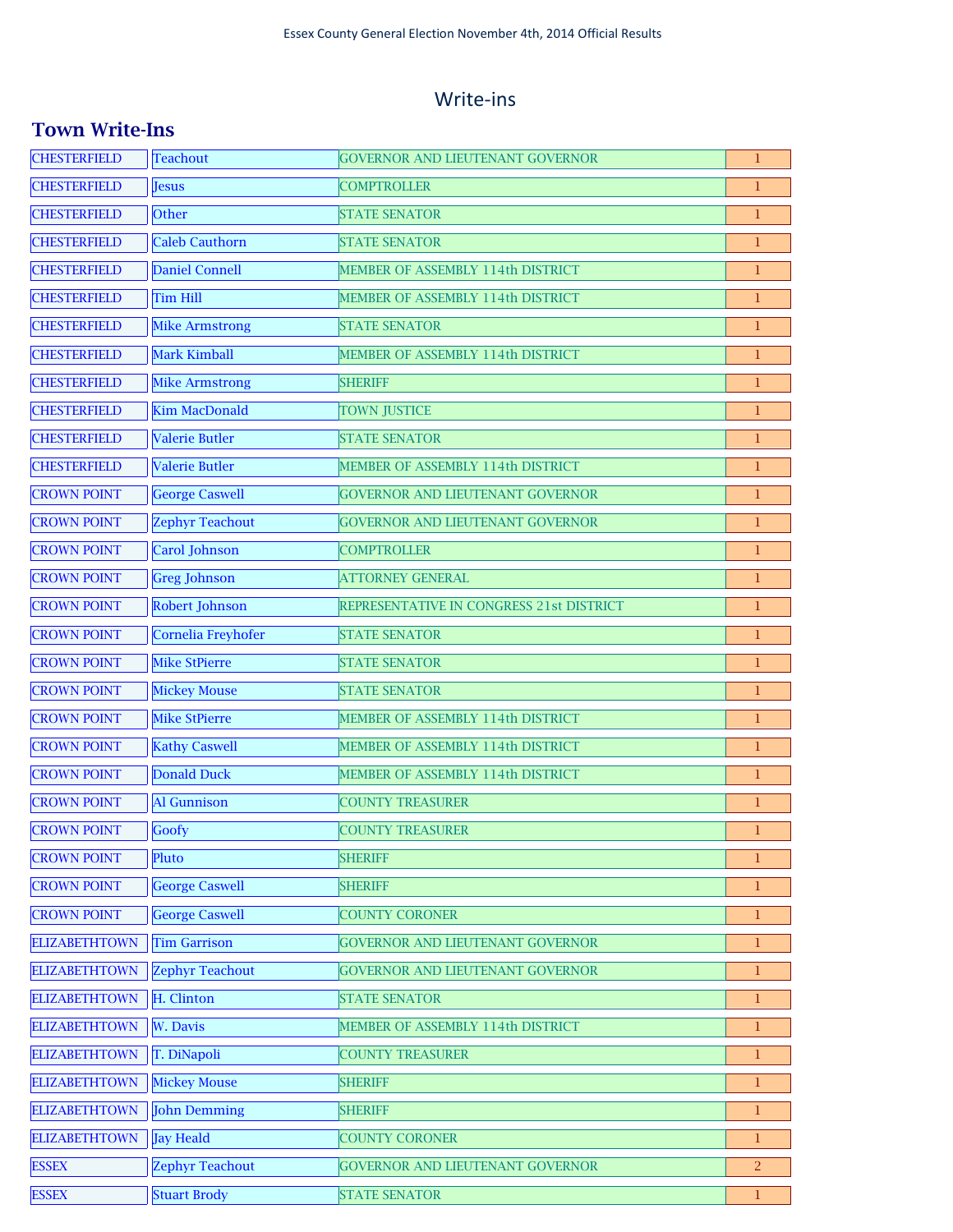| <b>ESSEX</b>   | <b>Timothy Burke</b>   | <b>COUNTY TREASURER</b>                  | $\overline{2}$ |
|----------------|------------------------|------------------------------------------|----------------|
| <b>ESSEX</b>   | <b>Thomas Duca</b>     | <b>SHERIFF</b>                           | 1              |
| <b>ESSEX</b>   | <b>Jay Fiegl</b>       | MEMBER OF ASSEMBLY 114th DISTRICT        | $\mathbf 1$    |
| <b>JAY</b>     | <b>Zephyr Teachout</b> | <b>GOVERNOR AND LIEUTENANT GOVERNOR</b>  | $\mathbf{1}$   |
| <b>JAY</b>     | <b>Someone Else</b>    | GOVERNOR AND LIEUTENANT GOVERNOR         | $\bf{1}$       |
| <b>JAY</b>     | <b>Randy Douglas</b>   | <b>STATE SENATOR</b>                     | $\mathbf{1}$   |
| JAY            | <b>Tom Murphy</b>      | <b>SHERIFF</b>                           | $\mathbf{1}$   |
| JAY            | <b>Art Douglas</b>     | <b>SHERIFF</b>                           | $\mathbf{1}$   |
| <b>KEENE</b>   | Kristen Gillibram      | GOVERNOR AND LIEUTENANT GOVERNOR         | $\mathbf{1}$   |
| <b>KEENE</b>   | Vinny                  | <b>STATE SENATOR</b>                     | $\mathbf{1}$   |
| <b>KEENE</b>   | Anyone but her         | <b>STATE SENATOR</b>                     | $\mathbf{1}$   |
| <b>KEENE</b>   | Vinny                  | MEMBER OF ASSEMBLY 114th DISTRICT        | $\mathbf{1}$   |
| <b>KEENE</b>   | <b>Vinny</b>           | <b>COUNTY TREASURER</b>                  | $\mathbf{1}$   |
| <b>KEENE</b>   | Vinny                  | <b>SHERIFF</b>                           | $\mathbf{1}$   |
| <b>KEENE</b>   | <b>Vinny</b>           | <b>COMPTROLLER</b>                       | 3              |
| <b>KEENE</b>   | <b>Karen Glass</b>     | <b>STATE SENATOR</b>                     | $\mathbf{1}$   |
| <b>LEWIS</b>   | <b>Stephen Woods</b>   | GOVERNOR AND LIEUTENANT GOVERNOR         | $\mathbf{1}$   |
| <b>LEWIS</b>   | Jeffrey Pierce         | <b>COUNTY TREASURER</b>                  | $\mathbf{1}$   |
| <b>MINERVA</b> | David McNally          | GOVERNOR AND LIEUTENANT GOVERNOR         | $\mathbf{1}$   |
| <b>MINERVA</b> | <b>JM</b> Leddick      | GOVERNOR AND LIEUTENANT GOVERNOR         | $\mathbf{1}$   |
| <b>MINERVA</b> | <b>Zephyr Teachout</b> | <b>GOVERNOR AND LIEUTENANT GOVERNOR</b>  | $\mathbf{1}$   |
| <b>MINERVA</b> | <b>Ray Laso</b>        | <b>STATE SENATOR</b>                     | $\mathbf{1}$   |
| <b>MINERVA</b> | <b>Jake Hitchcock</b>  | <b>STATE SENATOR</b>                     | $\mathbf{1}$   |
| <b>MINERVA</b> | <b>Sue Corey</b>       | <b>STATE SENATOR</b>                     | $\mathbf{1}$   |
| <b>MINERVA</b> | <b>Fred Balzac</b>     | MEMBER OF ASSEMBLY 114th DISTRICT        | $\mathbf 1$    |
| <b>MINERVA</b> | Pat McNally            | MEMBER OF ASSEMBLY 114th DISTRICT        | $\mathbf{1}$   |
| <b>MINERVA</b> | <b>Darlene Kelly</b>   | <b>COUNTY TREASURER</b>                  | $\mathbf{1}$   |
| <b>MINERVA</b> | <b>Tom Savarie</b>     | <b>SHERIFF</b>                           | $\mathbf{1}$   |
| <b>MINERVA</b> | <b>Will Smith</b>      | <b>TOWN JUSTICE</b>                      | $\mathbf{1}$   |
| <b>MINERVA</b> | Ronnie Wayne Howe Jr.  | <b>TOWN JUSTICE</b>                      | $\mathbf{1}$   |
| <b>MINERVA</b> | <b>Ed Healy</b>        | <b>TOWN COUNCILMAN</b>                   | $\mathbf{1}$   |
| <b>MINERVA</b> | Ronnie Wayne Howe Jr.  | TOWN COUNCILMAN                          | $\mathbf{1}$   |
| <b>MINERVA</b> | <b>Mike Kelly</b>      | TOWN COUNCILMAN                          | $\mathbf{1}$   |
| <b>MORIAH</b>  | M. Mouse               | <b>SHERIFF</b>                           | $\mathbf{1}$   |
| <b>MORIAH</b>  | Santa Clause           | <b>GOVERNOR AND LIEUTENANT GOVERNOR</b>  | $\mathbf{1}$   |
| <b>MORIAH</b>  | Dan Laing              | REPRESENTATIVE IN CONGRESS 21st DISTRICT | $\mathbf{1}$   |
| <b>MORIAH</b>  | None of the above      | <b>STATE SENATOR</b>                     | $\mathbf{1}$   |
| <b>MORIAH</b>  | None of the above      | MEMBER OF ASSEMBLY 114th DISTRICT        | $\mathbf{1}$   |
| <b>MORIAH</b>  | Michael Tyler          | <b>SHERIFF</b>                           | $\mathbf{1}$   |
| <b>NEWCOMB</b> | <b>Teresa Sayward</b>  | <b>STATE SENATOR</b>                     | $\mathbf 1$    |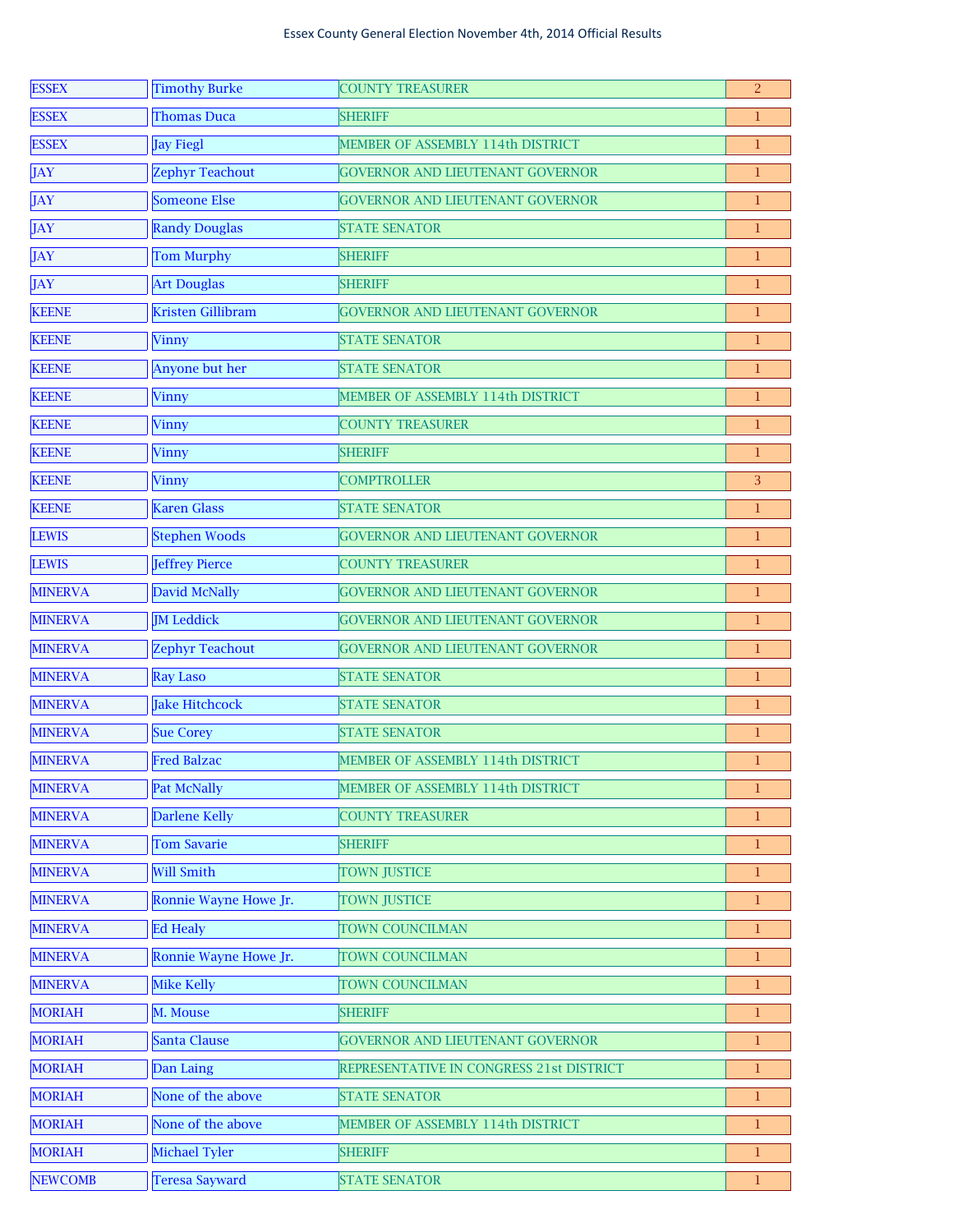| <b>NORTH ELBA</b> | John Oliver               | <b>STATE SENATOR</b>                     | $\mathbf{1}$ |
|-------------------|---------------------------|------------------------------------------|--------------|
| <b>NORTH ELBA</b> | Jon Stewart               | MEMBER OF ASSEMBLY 114th DISTRICT        | 1            |
| <b>NORTH ELBA</b> | <b>Bugs Bunny</b>         | <b>COUNTY TREASURER</b>                  | 1            |
| <b>NORTH ELBA</b> | <b>Jason Leon</b>         | <b>COUNTY TREASURER</b>                  | $\mathbf 1$  |
| <b>NORTH ELBA</b> | <b>Stephen Colbert</b>    | <b>SHERIFF</b>                           | $\mathbf 1$  |
| <b>NORTH ELBA</b> | <b>Brian Barrett</b>      | <b>SHERIFF</b>                           | $\mathbf 1$  |
| <b>NORTH ELBA</b> | <b>Allison McGahay</b>    | <b>COUNTY CORONER</b>                    | 1            |
| <b>NORTH ELBA</b> | <b>Stephen Colbert</b>    | <b>COUNTY CORONER</b>                    | 1            |
| <b>NORTH ELBA</b> | Randy E Bekford Jr.       | <b>GOVERNOR AND LIEUTENANT GOVERNOR</b>  | 1            |
| <b>NORTH ELBA</b> | Randy E. Bekford Jr.      | REPRESENTATIVE IN CONGRESS 21st DISTRICT | 1            |
| <b>NORTH ELBA</b> | Karen Broderick           | <b>STATE SENATOR</b>                     | 1            |
| <b>NORTH ELBA</b> | <b>Kermit Gates</b>       | MEMBER OF ASSEMBLY 114th DISTRICT        | 1            |
| <b>NORTH ELBA</b> | Randy E. Bickford Jr.     | MEMBER OF ASSEMBLY 114th DISTRICT        | 1            |
| <b>NORTH ELBA</b> | Qweetah Smith             | MEMBER OF ASSEMBLY 114th DISTRICT        | 1            |
| <b>NORTH ELBA</b> | <b>Parmelee Tolkin</b>    | <b>COUNTY TREASURER</b>                  | 1            |
| <b>NORTH ELBA</b> | <b>Karl Miller</b>        | <b>COUNTY TREASURER</b>                  | 1            |
| <b>NORTH ELBA</b> | <b>Todd Yate</b>          | <b>SHERIFF</b>                           | 1            |
| <b>NORTH ELBA</b> | David G. Welch            | MEMBER OF ASSEMBLY 114th DISTRICT        | 2            |
| <b>NORTH ELBA</b> | <b>Against Cuomo</b>      | <b>GOVERNOR AND LIEUTENANT GOVERNOR</b>  | 1            |
| <b>NORTH ELBA</b> | <b>Myself</b>             | <b>GOVERNOR AND LIEUTENANT GOVERNOR</b>  | 1            |
| <b>NORTH ELBA</b> | John Jay                  | <b>STATE SENATOR</b>                     | 1            |
| <b>NORTH ELBA</b> | <b>Minnie Mouse</b>       | <b>STATE SENATOR</b>                     | 1            |
| <b>NORTH ELBA</b> | <b>Karen Biso</b>         | MEMBER OF ASSEMBLY 114th DISTRICT        | $\mathbf{1}$ |
| <b>NORTH ELBA</b> | <b>Alexander Hamilton</b> | MEMBER OF ASSEMBLY 114th DISTRICT        | $\mathbf 1$  |
| <b>NORTH ELBA</b> | <b>Mickey Mouse</b>       | MEMBER OF ASSEMBLY 114th DISTRICT        | 1            |
| <b>NORTH ELBA</b> | <b>Teddy Roosevelt</b>    | <b>COUNTY TREASURER</b>                  | 1            |
| <b>NORTH ELBA</b> | Pluto                     | <b>COUNTY TREASURER</b>                  | 1.           |
| <b>NORTH ELBA</b> | Matt Dillon               | <b>SHERIFF</b>                           | 1            |
| <b>NORTH ELBA</b> | Donald Duck               | <b>SHERIFF</b>                           | 1.           |
| <b>NORTH ELBA</b> | Don Adams                 | <b>COUNTY CORONER</b>                    | 1            |
| <b>NORTH ELBA</b> | <b>Zephyr Teachout</b>    | <b>GOVERNOR AND LIEUTENANT GOVERNOR</b>  | 1.           |
| <b>NORTH ELBA</b> | Chris Santa               | <b>STATE SENATOR</b>                     | 1            |
| <b>NORTH ELBA</b> | Marisa Nardiello          | MEMBER OF ASSEMBLY 114th DISTRICT        | 1.           |
| <b>NORTH ELBA</b> | <b>Scott Purdy</b>        | MEMBER OF ASSEMBLY 114th DISTRICT        | 1            |
| <b>NORTH ELBA</b> | Marcus Santa              | MEMBER OF ASSEMBLY 114th DISTRICT        | 1.           |
| <b>NORTH ELBA</b> | <b>Scott Purdy</b>        | <b>COUNTY TREASURER</b>                  | 1            |
| <b>NORTH ELBA</b> | <b>Scott Purdy</b>        | <b>SHERIFF</b>                           | 1.           |
| <b>NORTH ELBA</b> | Ari Hettena               | <b>SHERIFF</b>                           | 1            |
| <b>NORTH ELBA</b> | Kristina Fontana          | <b>COUNTY CORONER</b>                    | 1.           |
| <b>NORTH ELBA</b> | Mary Fontana              | <b>COUNTY CORONER</b>                    | 4            |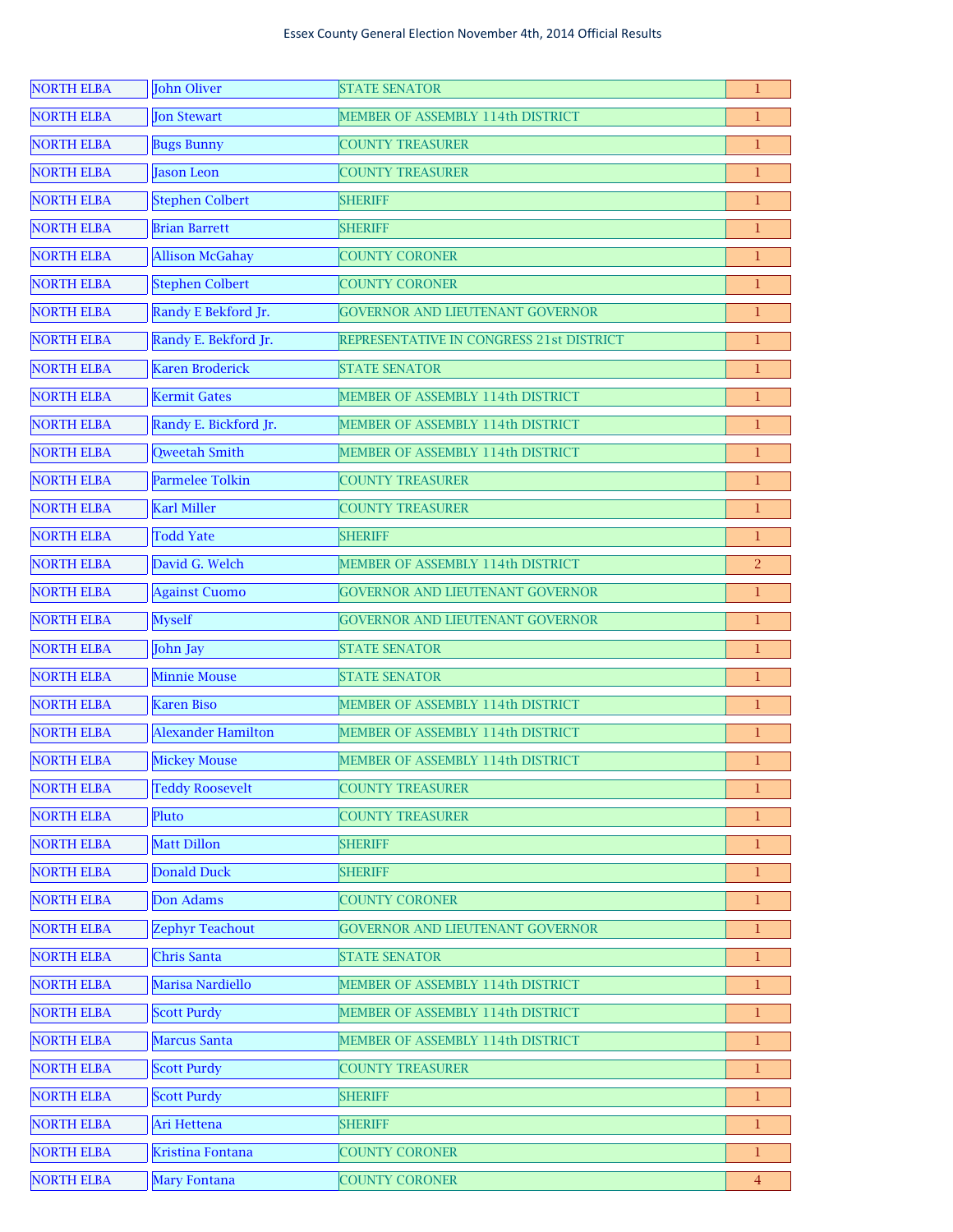| <b>NORTH ELBA</b>  | <b>Brian Grisi</b>        | MEMBER OF ASSEMBLY 114th DISTRICT        | 1  |
|--------------------|---------------------------|------------------------------------------|----|
| <b>NORTH ELBA</b>  | Donna Difara              | MEMBER OF ASSEMBLY 114th DISTRICT        | 1  |
| <b>NORTH ELBA</b>  | <b>John Wagner</b>        | <b>COUNTY TREASURER</b>                  | 1  |
| <b>NORTH ELBA</b>  | <b>Walter Linck</b>       | <b>SHERIFF</b>                           | 1  |
| <b>NORTH ELBA</b>  | Donna Difara              | <b>STATE SENATOR</b>                     | 1  |
| <b>NORTH ELBA</b>  | <b>S.Sue Abbott-Jones</b> | <b>STATE SENATOR</b>                     | 1  |
| <b>NORTH ELBA</b>  | Lady Gaga                 | <b>STATE SENATOR</b>                     | 1  |
| <b>NORTH ELBA</b>  | <b>Greg Borzillori</b>    | <b>STATE SENATOR</b>                     | 1  |
| <b>NORTH ELBA</b>  | <b>Jim Cushman</b>        | <b>STATE SENATOR</b>                     | 1  |
| <b>NORTH ELBA</b>  | <b>Mike Butler</b>        | <b>STATE SENATOR</b>                     | 1  |
| <b>NORTH ELBA</b>  | <b>Cart Styles</b>        | <b>STATE SENATOR</b>                     | 1  |
| <b>NORTH ELBA</b>  | <b>Brian Barrett</b>      | MEMBER OF ASSEMBLY 114th DISTRICT        | 1  |
| <b>NORTH ELBA</b>  | <b>Mike Smart</b>         | MEMBER OF ASSEMBLY 114th DISTRICT        | 1  |
| <b>NORTH ELBA</b>  | <b>Mike Butler</b>        | MEMBER OF ASSEMBLY 114th DISTRICT        | 1  |
| <b>NORTH ELBA</b>  | Luke Hudak                | <b>COUNTY TREASURER</b>                  | 1  |
| <b>NORTH ELBA</b>  | <b>Thomas McCabe</b>      | <b>SHERIFF</b>                           | 1  |
| <b>NORTH ELBA</b>  | <b>Bryan Kennedy</b>      | <b>COUNTY CORONER</b>                    | 1  |
| <b>NORTH ELBA</b>  | <b>Allison McGahay</b>    | <b>GOVERNOR AND LIEUTENANT GOVERNOR</b>  | 1  |
| <b>SCHROON</b>     | <b>Mickey Mouse</b>       | GOVERNOR AND LIEUTENANT GOVERNOR         | 1  |
| <b>SCHROON</b>     | Donald Duck               | <b>COMPTROLLER</b>                       | 1  |
| <b>SCHROON</b>     | <b>Minnie Mouse</b>       | <b>ATTORNEY GENERAL</b>                  | 1  |
| <b>SCHROON</b>     | <b>AE</b> Newman          | MEMBER OF ASSEMBLY 114th DISTRICT        | 1  |
| <b>SCHROON</b>     | Mr Ed                     | MEMBER OF ASSEMBLY 114th DISTRICT        | 1  |
| <b>ST ARMAND</b>   | Teachout, Wu              | GOVERNOR AND LIEUTENANT GOVERNOR         | 1  |
| <b>ST ARMAND</b>   | Robert A. Regan           | REPRESENTATIVE IN CONGRESS 21st DISTRICT | 1  |
| <b>ST ARMAND</b>   | <b>Barbara Rottier</b>    | <b>STATE SENATOR</b>                     | 1  |
| <b>ST ARMAND</b>   | <b>Sandy Hayes</b>        | <b>STATE SENATOR</b>                     |    |
| <b>ST ARMAND</b>   | Peter Wood                | <b>STATE SENATOR</b>                     | 1  |
| <b>ST ARMAND</b>   | <b>Kim LaDuke</b>         | <b>STATE SENATOR</b>                     | 1. |
| <b>ST ARMAND</b>   | None of the above         | <b>STATE SENATOR</b>                     | 1. |
| <b>ST ARMAND</b>   | None of the above         | MEMBER OF ASSEMBLY 114th DISTRICT        | 1. |
| <b>ST ARMAND</b>   | None of the above         | <b>COUNTY TREASURER</b>                  | 1. |
| <b>ST ARMAND</b>   | None of the above         | <b>SHERIFF</b>                           | 1. |
| <b>ST ARMAND</b>   | <b>Wendy Beeman</b>       | <b>COUNTY CORONER</b>                    | ı. |
| <b>ST ARMAND</b>   | <b>Francis Whitelaw</b>   | <b>COUNTY CORONER</b>                    | ı. |
| <b>ST ARMAND</b>   | None of the above         | <b>COUNTY CORONER</b>                    | 3  |
| <b>TICONDEROGA</b> | <b>Zephyr Teachout</b>    | <b>GOVERNOR AND LIEUTENANT GOVERNOR</b>  | 2. |
| <b>TICONDEROGA</b> | <b>Elliot Spitzer</b>     | <b>ATTORNEY GENERAL</b>                  | 1  |
| <b>TICONDEROGA</b> | <b>Elliot Spitzer</b>     | <b>STATE SENATOR</b>                     | 1. |
| <b>TICONDEROGA</b> | <b>Elliot Spitzer</b>     | MEMBER OF ASSEMBLY 114th DISTRICT        | 1  |